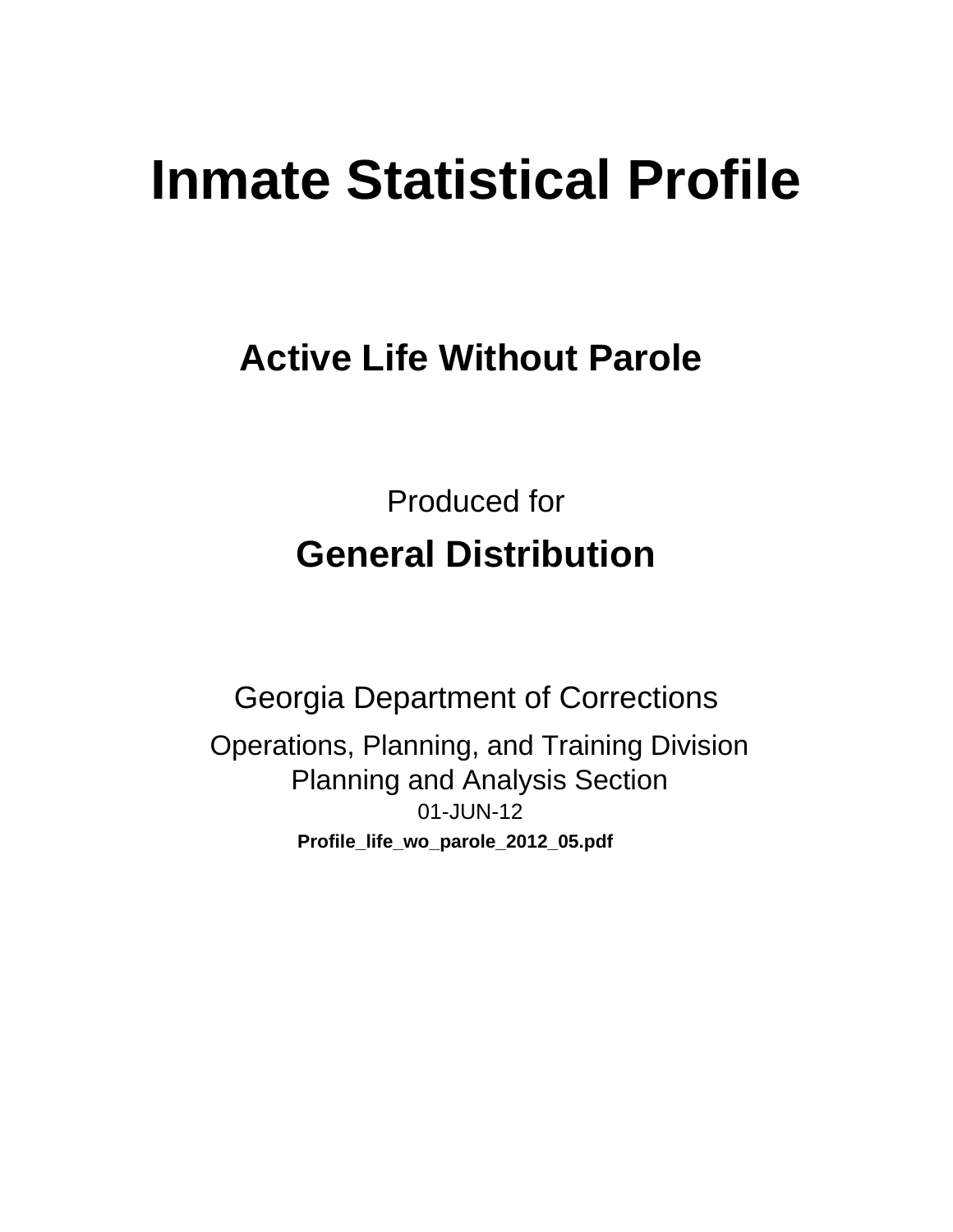# **Inmate Statistical Profile 01-JUN-12**

Contents

**Active Life Without Parole** 

Produced for General Distribution

# **Table of Contents**

| <b>Demographic information</b>                                       |
|----------------------------------------------------------------------|
| 5 Current age, broken out in ten year age groups                     |
| 6 Race group                                                         |
| 7 Marital status, self-reported at entry to prison                   |
| 8 Number of children, self-reported at entry to prison               |
| 9 Religious affiliation, self-reported at entry to prison            |
| 10 Home county - self-reported at entry to prison                    |
| 14 Socioeconomic class, self-reported at entry to prison             |
| 15 Environment to age 16, self-reported at entry to prison           |
| 16 Guardian status to age 16, self-reported at entry to prison       |
| 17 Employment status before prison, self-reported at entry to prison |
| 18 Age at admission                                                  |
| 20 Height, measured at entry to prison                               |
| 21 Weight, measured at entry to prison                               |
| 22 Military service                                                  |
| <b>Correctional information</b>                                      |
| 23 Type of admission to prison                                       |
| 24 Current / last security status                                    |
| 25 Current / last institution type                                   |
| 26 Institution type - transitional centers                           |
| 27 Institution type - county prisons                                 |
| 28 Institution type - state prisons                                  |
| 29 Institution type - private prisons                                |
| 30 Institution type - pre-release centers                            |
| 31 Institution type - inmate boot camp                               |
| 32 Number of disciplinary reports                                    |
| 33 Number of transfers                                               |
| 34 Number of escapes                                                 |
| 35 Time served in current (or last) institution                      |
| <b>Educational, psychological and physical information</b>           |
| 36 Highest grade level attained                                      |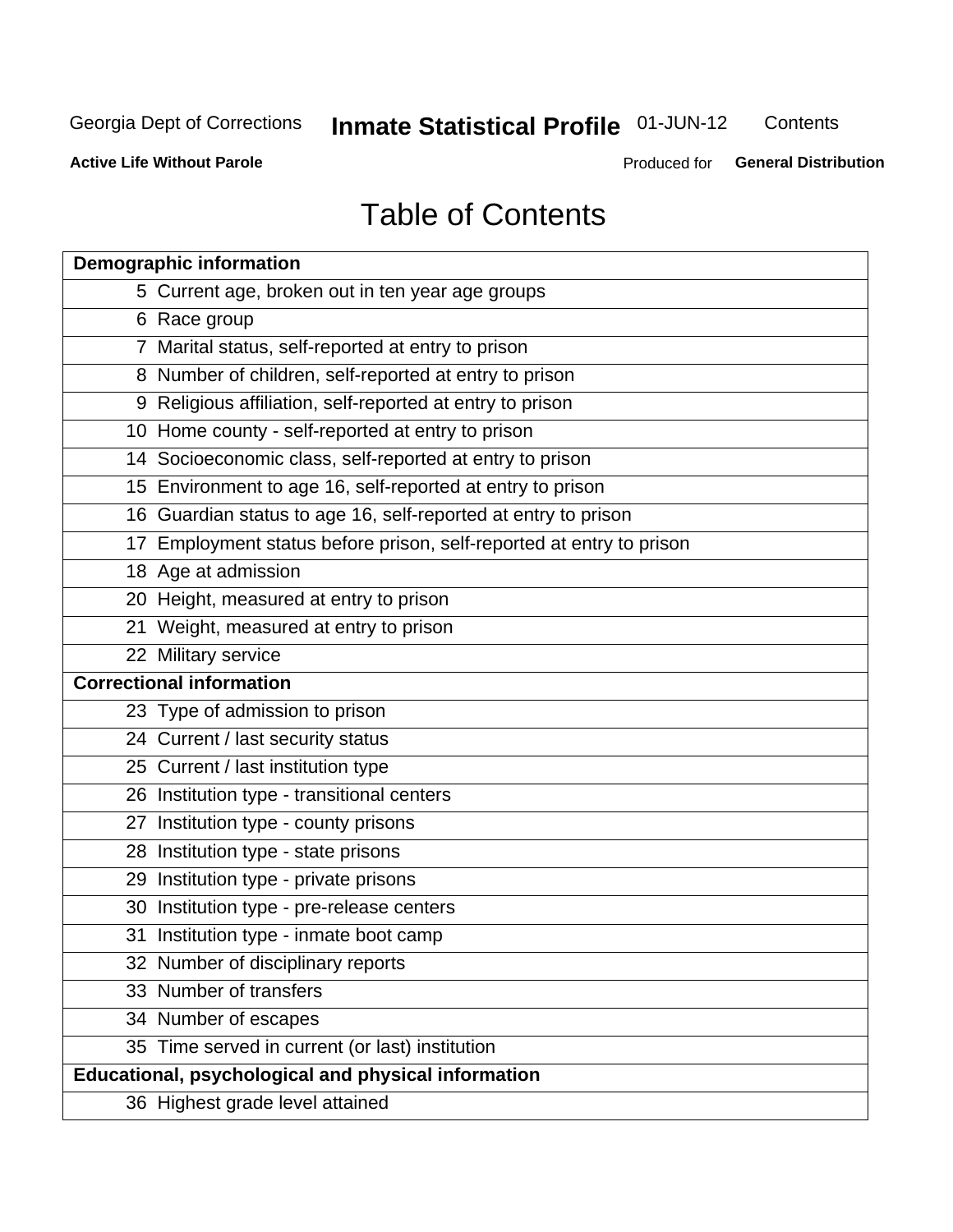# **Inmate Statistical Profile 01-JUN-12**

Contents

**Active Life Without Parole** 

Produced for General Distribution

# **Table of Contents**

| <b>Educational, psychological and physical information</b>       |
|------------------------------------------------------------------|
| 37 Culture fair IQ scores                                        |
| 38 Wide Range Achievement Test (WRAT) reading score              |
| 39 Wide Range Achievement Test (WRAT) math score                 |
| 40 Wide Range Achievement Test (WRAT) spelling score             |
| 41 Scope of substance abuse - summary                            |
| 42 Scope of substance abuse - detail                             |
| 43 Current / last mental health treatment level                  |
| 44 PULHESDWIT medical scale - 'P' overall condition ('P'hysical) |
| 45 PULHESDWIT medical scale - 'U' upper body                     |
| 46 PULHESDWIT medical scale - 'L' lower body                     |
| 47 PULHESDWIT medical scale - 'H' hearing                        |
| 48 PULHESDWIT medical scale - 'E' vision                         |
| 49 PULHESDWIT medical scale -'S' psychiatric                     |
| 50 PULHESDWIT medical scale - 'D' dental                         |
| 51 PULHESDWIT medical scale - 'W' work ability                   |
| 52 PULHESDWIT medical scale - 'I' impairment                     |
| 53 PULHESDWIT medical scale - 'T' transportability               |
| 54 Criminality in family, self-reported                          |
| 55 Alcoholism in family, self-reported                           |
| 56 Drug abuse in family, self-reported                           |
| 57 Subjected to frequent beatings, self-reported                 |
| 58 Father absent during inmate's childhood                       |
| 59 Mother absent during inmate's childhood                       |
| 60 Inmate diagnosed as manipulative                              |
| 61 Inmate diagnosed as assaultive                                |
| <b>Crimes and criminal history information</b>                   |
| 62 Number of prior Georgia incarcerations                        |
| 63 Prison sentence in years                                      |
| 64 Primary offense, broken out into felonies vs misdemeanors     |
| 65 Primary offense, broken out into six broad crime categories   |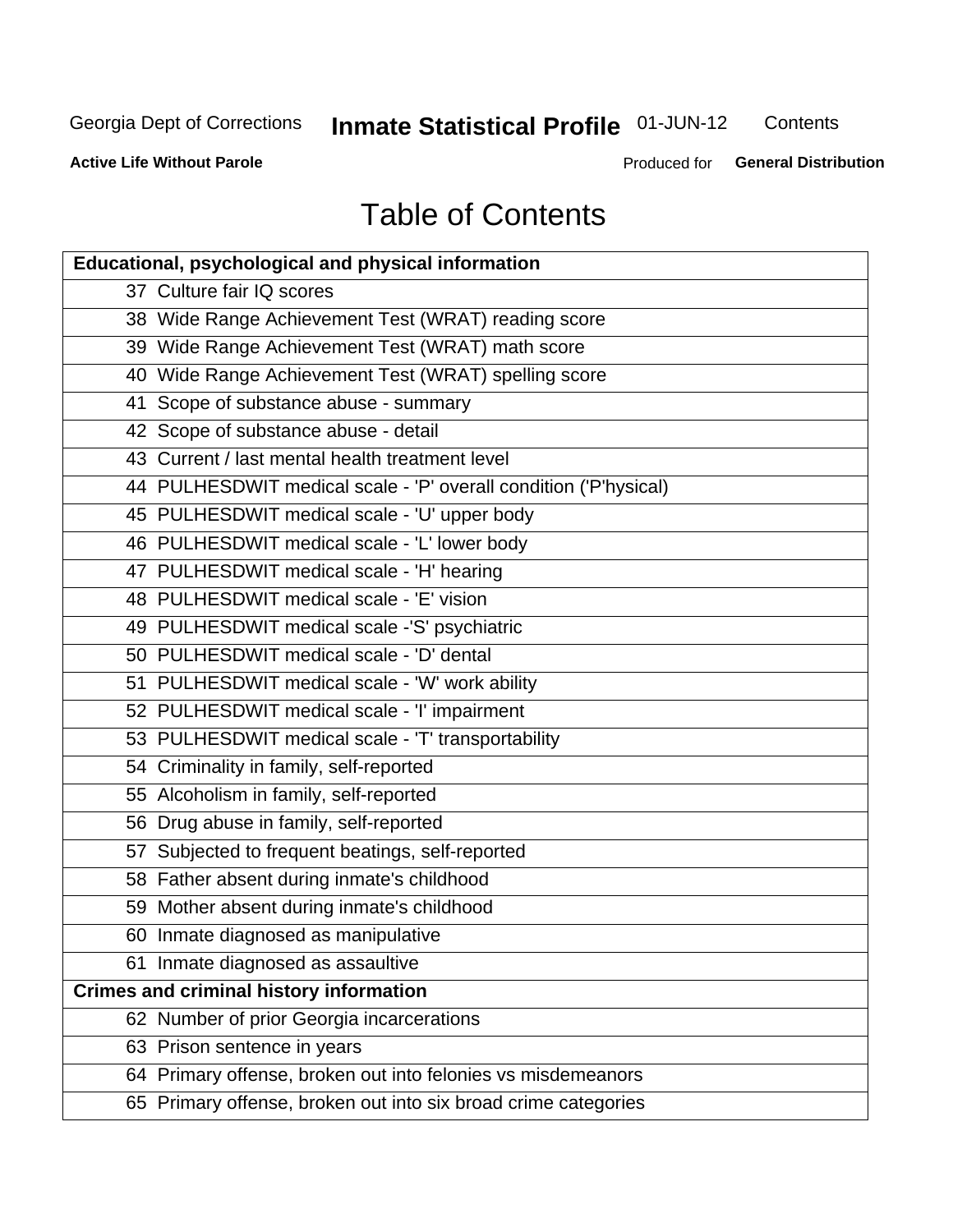# **Inmate Statistical Profile 01-JUN-12**

Contents

**Active Life Without Parole** 

Produced for General Distribution

# **Table of Contents**

| <b>Crimes and criminal history information</b>        |
|-------------------------------------------------------|
| 66 Primary offense, detailed offense code             |
| 67 County of conviction of primary offense            |
| 71 Circuit of conviction of primary offense           |
| 73 Years served (jail + prison) in this incarceration |
| <b>Medical information</b>                            |
| 74 Results of most recent HIV test                    |
| 75 Results of most recent tuberculosis test           |
| 76 Results of most recent syphilis test               |
| 77 Results of most recent Hepatitis-C test            |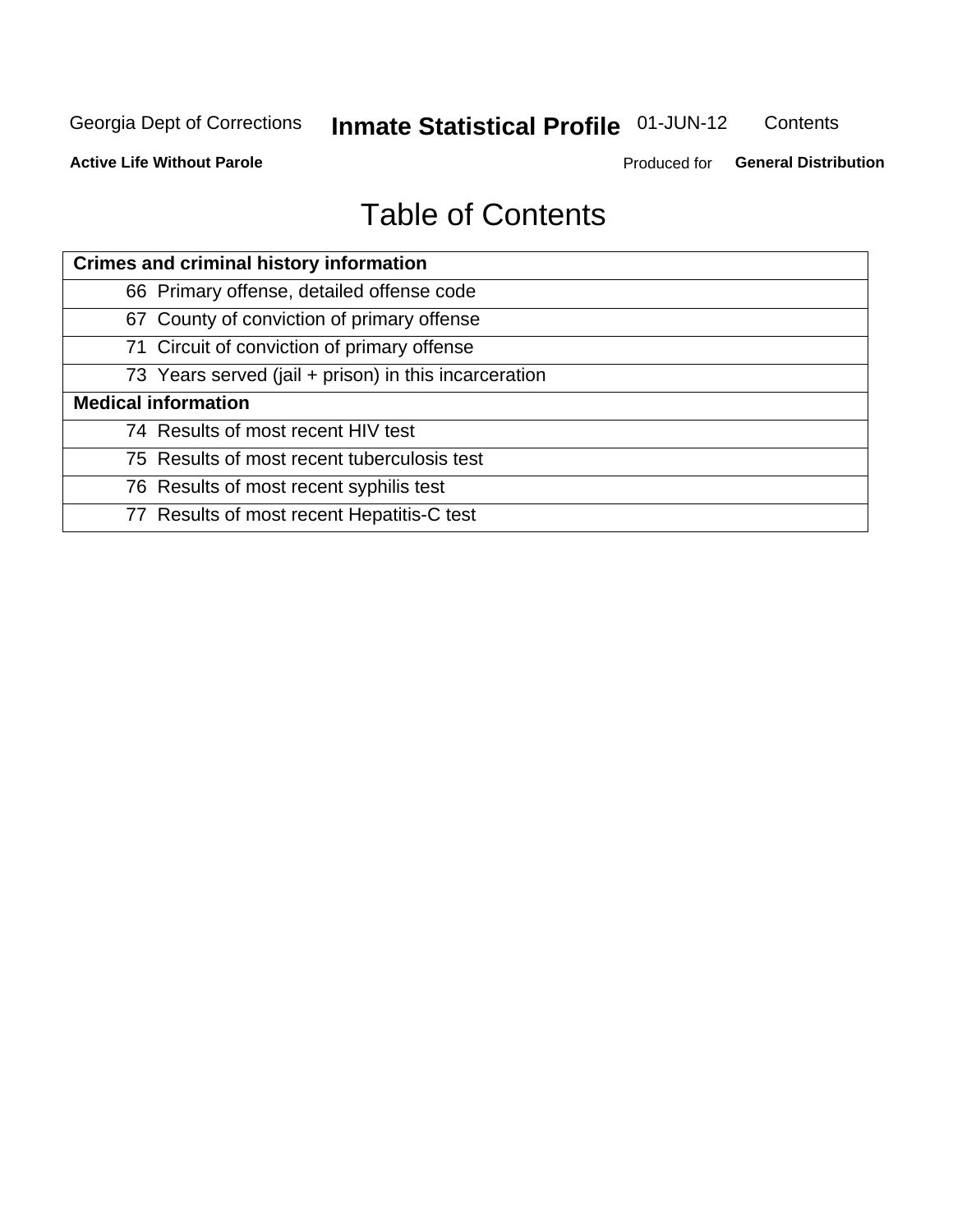#### Inmate Statistical Profile 01-JUN-12 Page 5

### **Active Life Without Parole**

### Produced for General Distribution

### Current age, broken out in ten-year age groups

COL % - percent each COUNT is of its particular column

|                          |                 | <b>Male</b> |         |              | <b>Female</b> |          |                 | <b>Total</b> |
|--------------------------|-----------------|-------------|---------|--------------|---------------|----------|-----------------|--------------|
| <b>Current Age</b>       | <b>Count</b>    | Col %       | Row %   | <b>Count</b> | Col %         | Row %    | <b>Total</b>    | Col %        |
| <b>Teens (1-19)</b>      | 6               | 0.84%       | 100.00% |              |               |          | 6               | 0.83%        |
| <b>Twenties (20-29)</b>  | 69              | 9.68%       | 97.18%  | 2            | 14.29%        | 2.82%    | 71 I            | 9.77%        |
| <b>Thirties (30-39)</b>  | 213             | 29.87%      | 98.16%  | 4            | 28.57%        | 1.84%    |                 | 217 29.85%   |
| <b>Forties (40-49)</b>   | 223             | 31.28%      | 98.24%  | 4            | 28.57%        | $1.76\%$ |                 | 227 31.22%   |
| <b>Fifties (50-59)</b>   | 149             | 20.90%      | 97.39%  | 4            | 28.57%        | 2.61%    |                 | 153 21.05%   |
| <b>Sixties (60-69)</b>   | 40              | 5.61%       | 100.00% |              |               |          | 40              | 5.50%        |
| Seventy + (70 and above) | 13 <sub>1</sub> | 1.82%       | 100.00% |              |               |          | 13 <sub>1</sub> | 1.79%        |
| <b>Total Reported</b>    | 713             | 100%        | 98.07%  | 14           | 100%          | 1.93%    | 727             | 100.0%       |

| التحميل والمسترجين | 742    | 707 |
|--------------------|--------|-----|
| ______             | $\sim$ | .   |

| Mean<br>(average)       | 42.92 | 41.79 | 42.90 |
|-------------------------|-------|-------|-------|
| Median (middle)         |       |       |       |
| Mode<br>(most frequent) |       |       |       |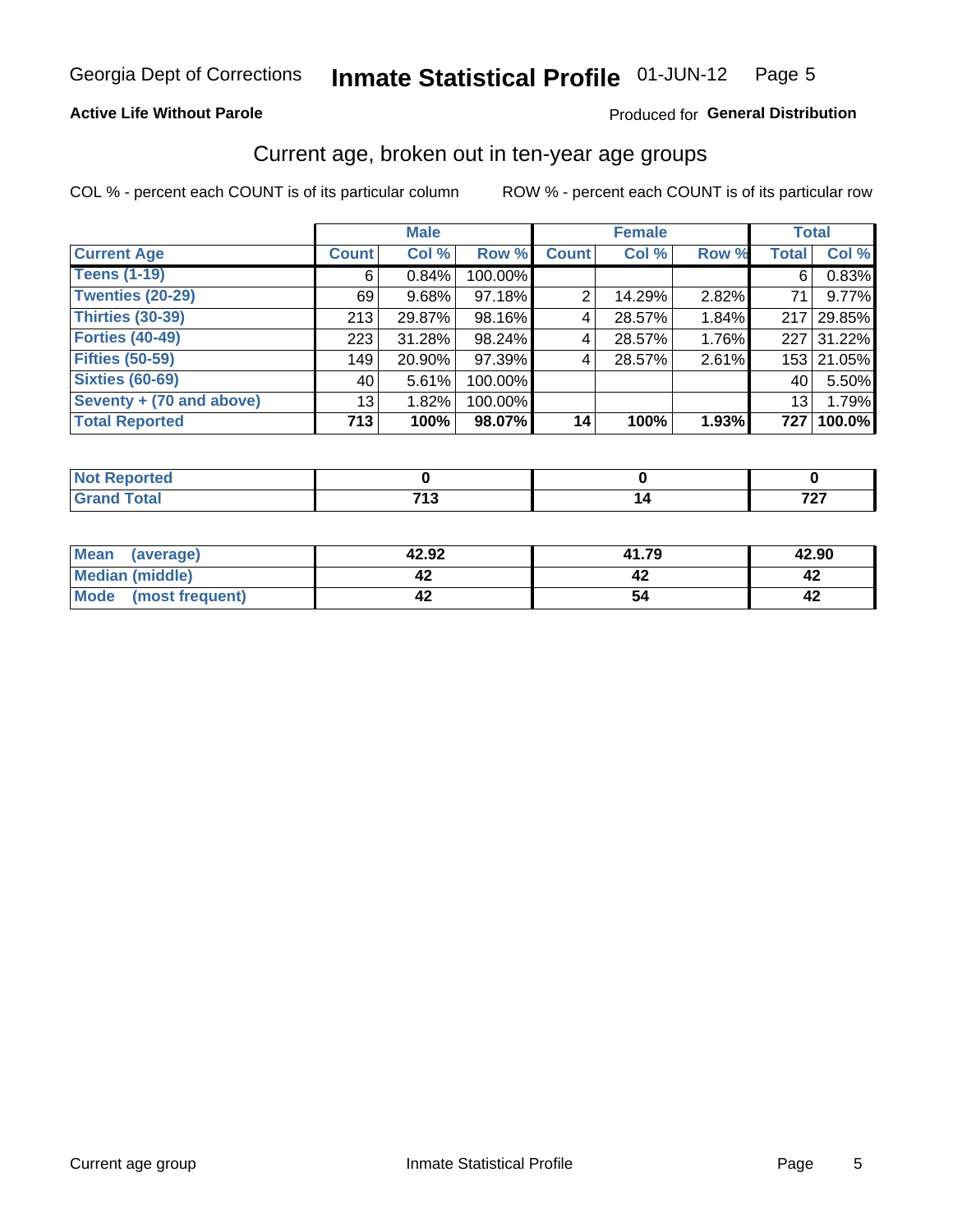#### Inmate Statistical Profile 01-JUN-12 Page 6

### **Active Life Without Parole**

**Produced for General Distribution** 

### Race group

COL % - percent each COUNT is of its particular column

|                              |              | <b>Male</b> |                    |    | <b>Female</b> |       |              | <b>Total</b> |
|------------------------------|--------------|-------------|--------------------|----|---------------|-------|--------------|--------------|
| <b>Race Group</b>            | <b>Count</b> | Col %       | <b>Row % Count</b> |    | Col %         | Row % | <b>Total</b> | Col %        |
| <b>White</b>                 | 170          | 23.84%      | 96.59%             | 6  | 42.86%        | 3.41% | 176          | 24.21%       |
| <b>Black</b><br>$\mathbf{2}$ | 528          | 74.05%      | 98.51%             | 8  | 57.14%        | 1.49% | 536          | 73.73%       |
| <b>Other</b><br>5.           |              | .14%        | 100.00%            |    |               |       |              | .14%         |
| <b>Asian</b><br>6            |              | .14%        | 100.00%            |    |               |       |              | .14%         |
| <b>Hispanic</b><br>10        | 13           | 1.82%       | 100.00%            |    |               |       | 13           | 1.79%        |
| <b>Total Reported</b>        | 713          | 100%        | 98.07%             | 14 | 100%          | 1.93% | 727          | 100%         |

| .<br>тео |                       |          |
|----------|-----------------------|----------|
|          | 74.2<br>. .<br>$\sim$ | 707<br>. |

| M | - - - | Piavn |
|---|-------|-------|
|   |       |       |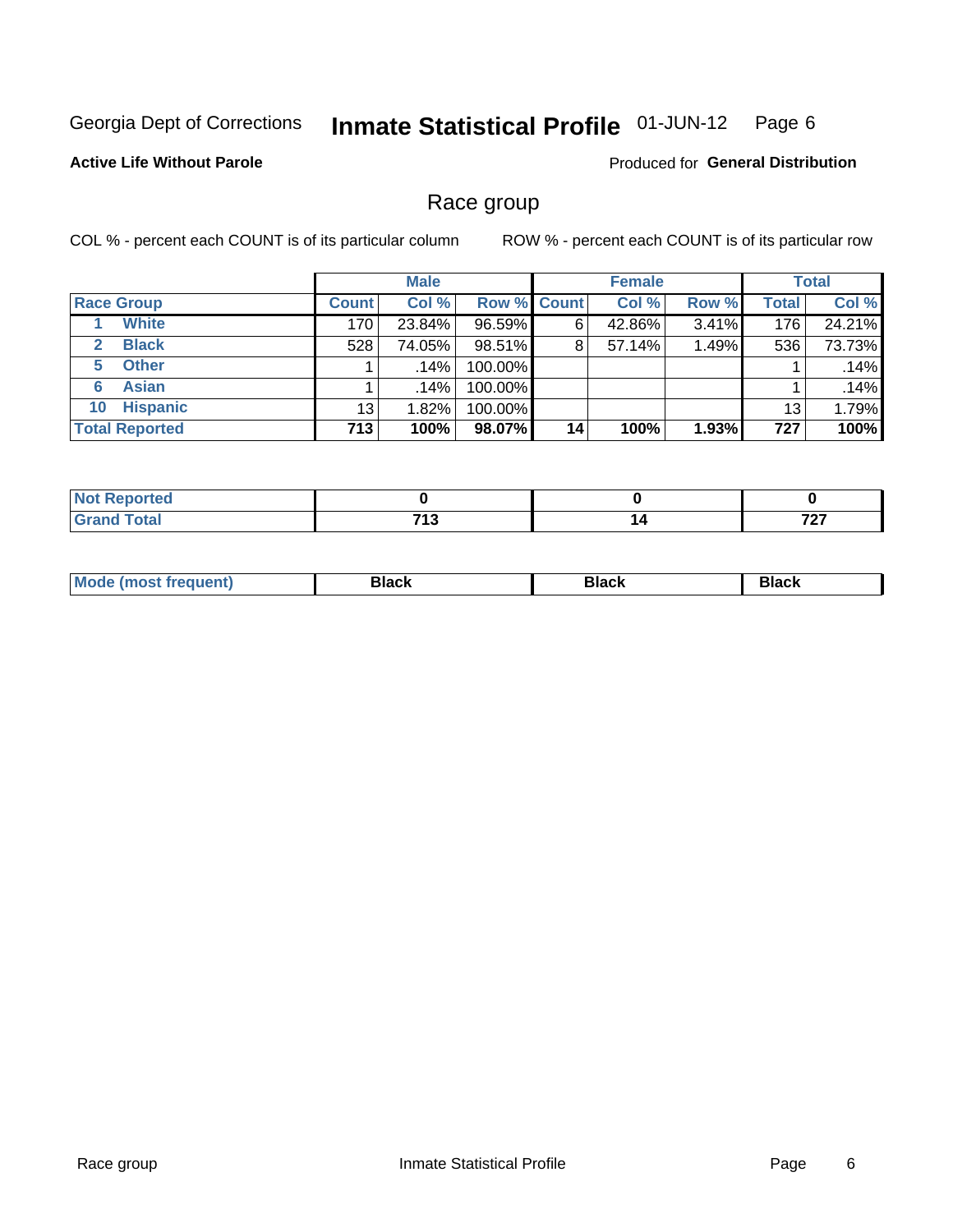#### Inmate Statistical Profile 01-JUN-12 Page 7

### **Active Life Without Parole**

### Produced for General Distribution

### Marital status, self-reported at entry to prison

COL % - percent each COUNT is of its particular column

|                       |              | <b>Male</b> |         |              | <b>Female</b> |        |              | <b>Total</b> |
|-----------------------|--------------|-------------|---------|--------------|---------------|--------|--------------|--------------|
| <b>Marital Status</b> | <b>Count</b> | Col %       | Row %   | <b>Count</b> | Col %         | Row %  | <b>Total</b> | Col %        |
| <b>Unknown</b><br>0   | 3            | .42%        | 75.00%  |              | 7.14%         | 25.00% | 4            | .55%         |
| <b>Divorced</b><br>D  | 57           | 7.99%       | 98.28%  |              | 7.14%         | 1.72%  | 58           | 7.98%        |
| <b>Married</b><br>М   | 109          | 15.29%      | 97.32%  | 3            | 21.43%        | 2.68%  | 112          | 15.41%       |
| <b>Separated</b><br>S | 17           | 2.38%       | 100.00% |              |               |        | 17           | 2.34%        |
| <b>Unmarried</b><br>U | 512          | 71.81%      | 98.65%  | 7            | 50.00%        | 1.35%  | 519          | 71.39%       |
| <b>Widow</b><br>W     | 15           | 2.10%       | 88.24%  | 2            | 14.29%        | 11.76% | 17           | 2.34%        |
| <b>Total Reported</b> | 713          | 100%        | 98.07%  | 14           | 100%          | 1.93%  | 727          | 100%         |

| بالمراجع باللامين<br><b>Not Reported</b><br>. <b>.</b> |          |          |
|--------------------------------------------------------|----------|----------|
| <b>Total</b>                                           | 749<br>. | 707<br>. |

|--|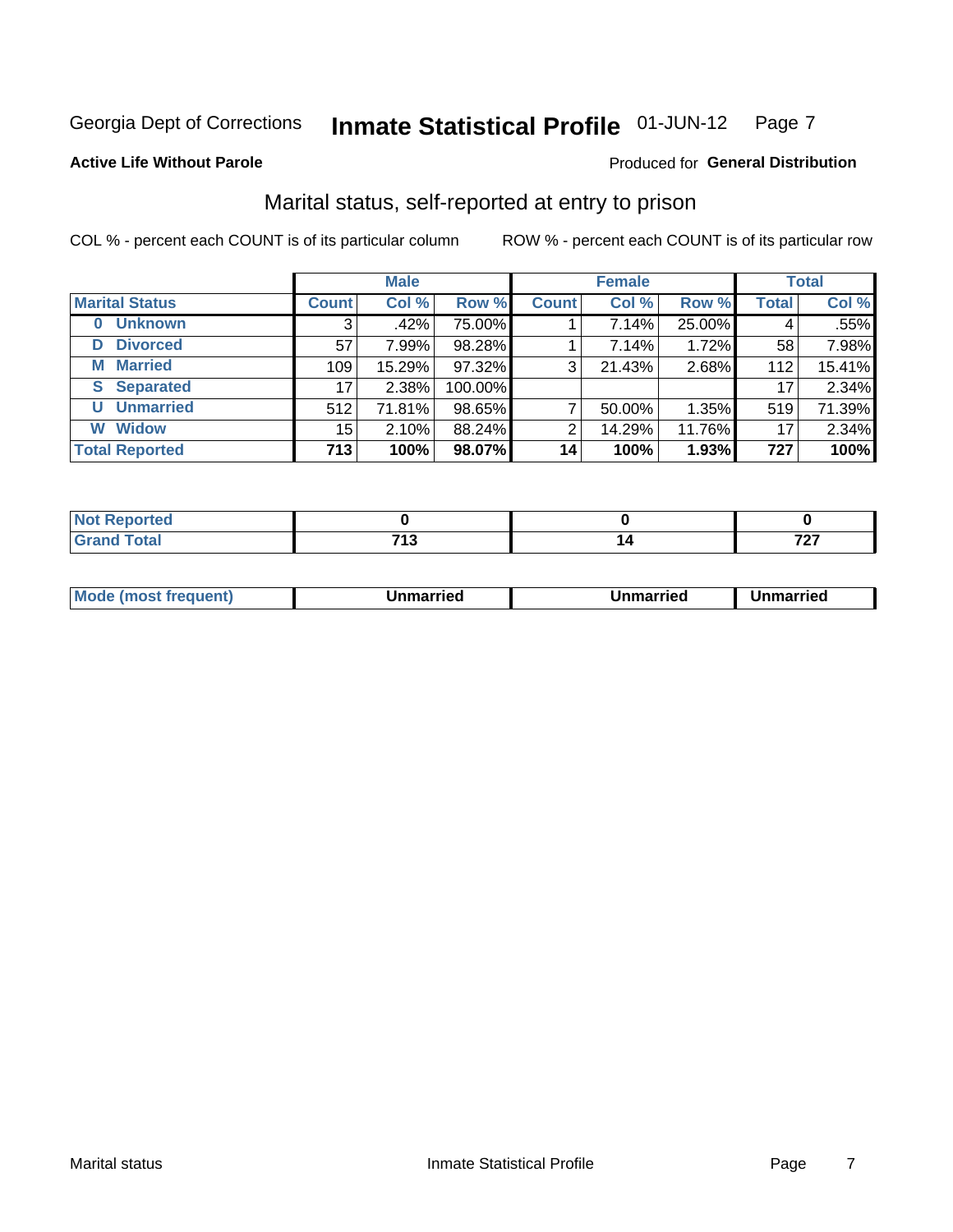#### Inmate Statistical Profile 01-JUN-12 Page 8

### **Active Life Without Parole**

### **Produced for General Distribution**

### Number of children, self reported at entry to prison

COL % - percent each COUNT is of its particular column

|                           |              | <b>Male</b> |         |              | <b>Female</b> |       |              | <b>Total</b> |
|---------------------------|--------------|-------------|---------|--------------|---------------|-------|--------------|--------------|
| <b>Number of Children</b> | <b>Count</b> | Col %       | Row %   | <b>Count</b> | Col %         | Row % | <b>Total</b> | Col %        |
| $\bf{0}$                  | 263          | 37.04%      | 98.13%  | 5            | 35.71%        | 1.87% | 268          | 37.02%       |
|                           | 170          | 23.94%      | 97.70%  | 4            | 28.57%        | 2.30% | 174          | 24.03%       |
| $\overline{2}$            | 127          | 17.89%      | 97.69%  | 3            | 21.43%        | 2.31% | 130          | 17.96%       |
| 3                         | 75           | 10.56%      | 98.68%  |              | 7.14%         | 1.32% | 76           | 10.50%       |
| 4                         | 44           | 6.20%       | 97.78%  |              | 7.14%         | 2.22% | 45           | 6.22%        |
| 5                         | 17           | 2.39%       | 100.00% |              |               |       | 17           | 2.35%        |
| 6                         | 5            | 0.70%       | 100.00% |              |               |       | 5            | 0.69%        |
|                           | 2            | 0.28%       | 100.00% |              |               |       | 2            | 0.28%        |
| 8                         |              | 0.14%       | 100.00% |              |               |       |              | 0.14%        |
| $\boldsymbol{9}$          | 2            | 0.28%       | 100.00% |              |               |       | 2            | 0.28%        |
| 10                        |              | 0.14%       | 100.00% |              |               |       |              | 0.14%        |
| Over 10                   | 3            | 0.42%       | 100.00% |              |               |       | 3            | 0.41%        |
| <b>Total Reported</b>     | 710          | 100%        | 98.07%  | 14           | 100%          | 1.93% | 724          | 100.0%       |

| тето   |       |     |
|--------|-------|-----|
| υιαι   | - - - | 707 |
| $\sim$ | . .   | .   |

| Mean (average)       | 1.45 | - 24<br>. | 1.44 |
|----------------------|------|-----------|------|
| Median (middle)      |      |           |      |
| Mode (most frequent) |      |           |      |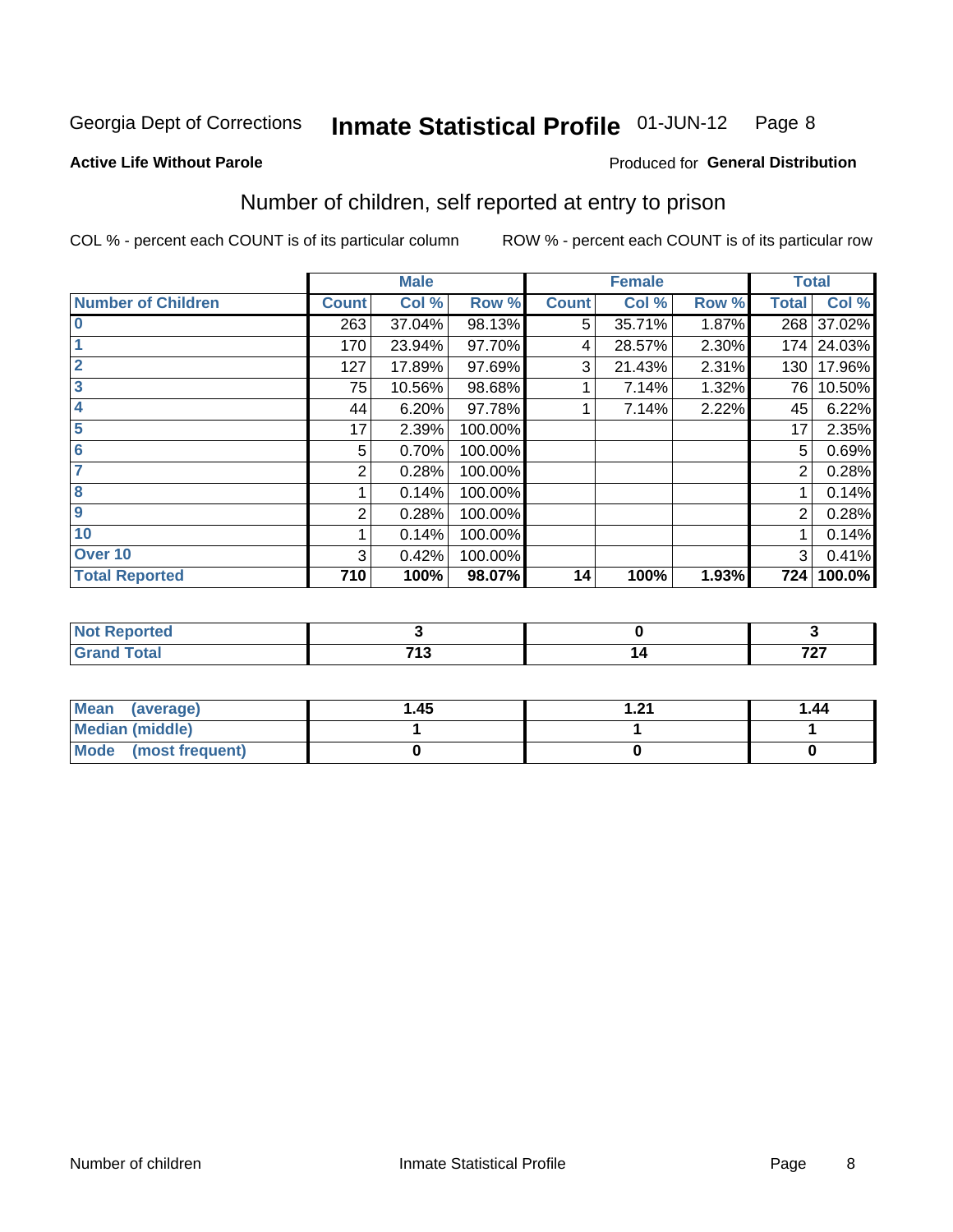#### Inmate Statistical Profile 01-JUN-12 Page 9

Produced for General Distribution

### **Active Life Without Parole**

### Religious affiliation, self-reported at entry to prison

COL % - percent each COUNT is of its particular column

|              |                              |                 | <b>Male</b> |         |                | <b>Female</b> |       |       | <b>Total</b> |
|--------------|------------------------------|-----------------|-------------|---------|----------------|---------------|-------|-------|--------------|
|              | <b>Religious Affiliation</b> | <b>Count</b>    | Col %       | Row %   | <b>Count</b>   | Col %         | Row % | Total | Col %        |
|              | <b>Islam</b>                 | 44              | 8.43%       | 97.78%  |                | 9.09%         | 2.22% | 45    | 8.44%        |
| $\mathbf{2}$ | <b>Catholic</b>              | 18 <sub>1</sub> | 3.45%       | 94.74%  |                | 9.09%         | 5.26% | 19    | 3.56%        |
| 3            | <b>Baptist</b>               | 225             | 43.10%      | 96.98%  |                | 63.64%        | 3.02% | 232   | 43.53%       |
| 4            | <b>Methodist</b>             | 10              | 1.92%       | 100.00% |                |               |       | 10    | 1.88%        |
| 7            | <b>Chc Of God</b>            |                 | .19%        | 100.00% |                |               |       |       | .19%         |
| 8            | <b>Holiness</b>              | 19              | 3.64%       | 100.00% |                |               |       | 19    | 3.56%        |
| 9            | <b>Jewish</b>                |                 | .19%        | 100.00% |                |               |       |       | .19%         |
| 10           | <b>Anglican</b>              |                 | .19%        | 100.00% |                |               |       |       | .19%         |
| 12           | <b>Hindu</b>                 | 2               | .38%        | 100.00% |                |               |       | 2     | .38%         |
| 16           | <b>Seven D Ad</b>            | 4               | .77%        | 100.00% |                |               |       | 4     | .75%         |
| 17           | <b>Jehovah Wt</b>            | 8               | 1.53%       | 100.00% |                |               |       | 8     | 1.50%        |
| 18           | <b>Latr Day S</b>            |                 | .19%        | 100.00% |                |               |       |       | .19%         |
| 20           | <b>Other Prot</b>            | 79              | 15.13%      | 97.53%  | $\overline{2}$ | 18.18%        | 2.47% | 81    | 15.20%       |
| 96           | <b>None</b>                  | 109             | 20.88%      | 100.00% |                |               |       | 109   | 20.45%       |
|              | <b>Total Reported</b>        | 522             | 100%        | 97.94%  | 11             | 100%          | 2.06% | 533   | 100%         |

| rtea  | 1 N 1 |     | .   |
|-------|-------|-----|-----|
| .     | . .   |     | 194 |
| _____ | 740   | . . | 707 |
|       | 7 I J | . . |     |

| <b>Mode (most frequent)</b> | եaptist | 3aptisเ | aptist |
|-----------------------------|---------|---------|--------|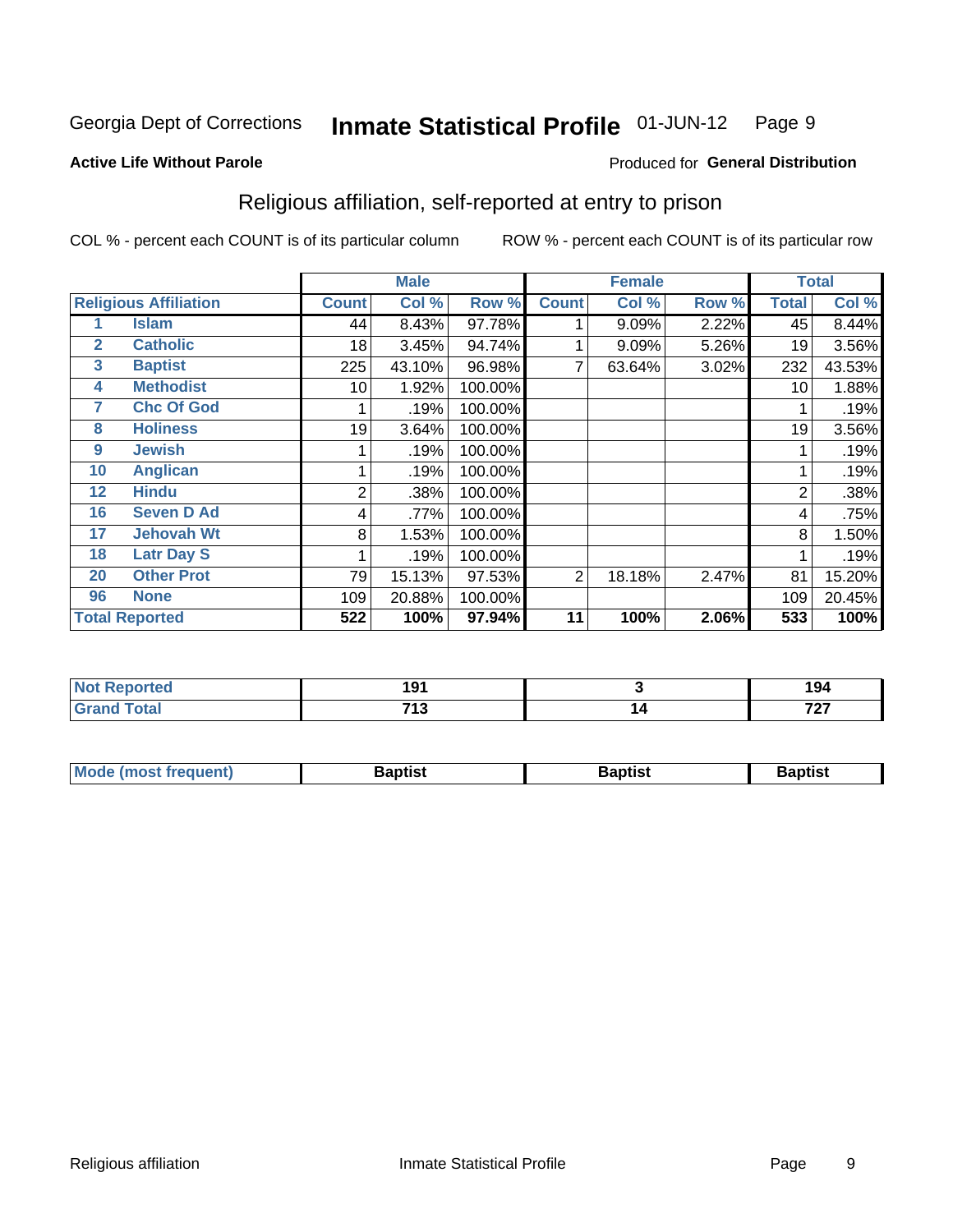#### Inmate Statistical Profile 01-JUN-12 Page 10

**Active Life Without Parole** 

### Produced for General Distribution

### Home county, self-reported at entry to prison

COL % - percent each COUNT is of its particular column

|     |                             |                | <b>Male</b> |         |              | <b>Female</b> |        | <b>Total</b>            |        |
|-----|-----------------------------|----------------|-------------|---------|--------------|---------------|--------|-------------------------|--------|
|     | <b>Home County</b>          | <b>Count</b>   | Col %       | Row %   | <b>Count</b> | Col %         | Row %  | <b>Total</b>            | Col %  |
| 000 | <b>Unknown</b>              | 94             | 13.18%      | 98.95%  | $\mathbf 1$  | 7.14%         | 1.05%  | $\overline{95}$         | 13.07% |
| 001 | <b>Appling County</b>       | 3              | .42%        | 100.00% |              |               |        | 3                       | .41%   |
| 002 | <b>Atkinson County</b>      | $\mathbf 1$    | .14%        | 100.00% |              |               |        | 1                       | .14%   |
| 003 | <b>Bacon County</b>         | $\mathbf 1$    | .14%        | 100.00% |              |               |        | 1                       | .14%   |
| 005 | <b>Baldwin County</b>       | 3              | .42%        | 100.00% |              |               |        | 3                       | .41%   |
| 007 | <b>Barrow County</b>        | 3              | .42%        | 100.00% |              |               |        | 3                       | .41%   |
| 008 | <b>Bartow County</b>        | $\overline{7}$ | .98%        | 100.00% |              |               |        | 7                       | .96%   |
| 009 | <b>Ben Hill County</b>      | 4              | .56%        | 100.00% |              |               |        | 4                       | .55%   |
| 010 | <b>Berrien County</b>       | $\overline{2}$ | .28%        | 100.00% |              |               |        | $\overline{2}$          | .28%   |
| 011 | <b>Bibb County</b>          | 15             | 2.10%       | 100.00% |              |               |        | 15                      | 2.06%  |
| 012 | <b>Bleckley County</b>      | 3              | .42%        | 100.00% |              |               |        | 3                       | .41%   |
| 014 | <b>Brooks County</b>        | $\mathbf 1$    | .14%        | 100.00% |              |               |        | 1                       | .14%   |
| 016 | <b>Bulloch County</b>       | 4              | .56%        | 100.00% |              |               |        | 4                       | .55%   |
| 017 | <b>Burke County</b>         | 6              | .84%        | 100.00% |              |               |        | 6                       | .83%   |
| 018 | <b>Butts County</b>         | $\overline{2}$ | .28%        | 100.00% |              |               |        | $\overline{2}$          | .28%   |
| 020 | <b>Camden County</b>        | 4              | .56%        | 100.00% |              |               |        | 4                       | .55%   |
| 021 | <b>Candler County</b>       | $\overline{2}$ | .28%        | 100.00% |              |               |        | $\overline{2}$          | .28%   |
| 022 | <b>Carroll County</b>       | $\overline{c}$ | .28%        | 100.00% |              |               |        | $\overline{2}$          | .28%   |
| 023 | <b>Catoosa County</b>       | $\overline{c}$ | .28%        | 100.00% |              |               |        | $\overline{2}$          | .28%   |
| 024 | <b>Charlton County</b>      | 1              | .14%        | 100.00% |              |               |        | 1                       | .14%   |
| 025 | <b>Chatham County</b>       | 36             | 5.05%       | 100.00% |              |               |        | 36                      | 4.95%  |
| 026 | <b>Chattahoochee County</b> | $\mathbf{1}$   | .14%        | 100.00% |              |               |        | 1                       | .14%   |
| 028 | <b>Cherokee County</b>      | $\overline{2}$ | .28%        | 100.00% |              |               |        | $\overline{2}$          | .28%   |
| 029 | <b>Clarke County</b>        | 15             | 2.10%       | 100.00% |              |               |        | 15                      | 2.06%  |
| 031 | <b>Clayton County</b>       | 20             | 2.81%       | 100.00% |              |               |        | 20                      | 2.75%  |
| 033 | <b>Cobb County</b>          | 19             | 2.66%       | 100.00% |              |               |        | 19                      | 2.61%  |
| 034 | <b>Coffee County</b>        | $\mathbf 2$    | .28%        | 100.00% |              |               |        | $\overline{2}$          | .28%   |
| 035 | <b>Colquitt County</b>      | 3              | .42%        | 100.00% |              |               |        | 3                       | .41%   |
| 036 | <b>Columbia County</b>      | 4              | .56%        | 100.00% |              |               |        | $\overline{\mathbf{4}}$ | .55%   |
| 037 | <b>Cook County</b>          | 4              | .56%        | 100.00% |              |               |        | 4                       | .55%   |
| 038 | <b>Coweta County</b>        | 4              | .56%        | 100.00% |              |               |        | 4                       | .55%   |
| 040 | <b>Crisp County</b>         | 4              | .56%        | 100.00% |              |               |        | $\overline{\mathbf{4}}$ | .55%   |
| 043 | <b>Decatur County</b>       | $\overline{2}$ | .28%        | 100.00% |              |               |        | $\overline{2}$          | .28%   |
| 044 | <b>Dekalb County</b>        | 48             | 6.73%       | 100.00% |              |               |        | 48                      | 6.60%  |
| 046 | <b>Dooly County</b>         | 1              | .14%        | 50.00%  | 1            | 7.14%         | 50.00% | $\overline{2}$          | .28%   |
| 047 | <b>Dougherty County</b>     | 22             | 3.09%       | 100.00% |              |               |        | 22                      | 3.03%  |
| 048 | <b>Douglas County</b>       | 9              | 1.26%       | 90.00%  | 1            | 7.14%         | 10.00% | 10                      | 1.38%  |
| 049 | <b>Early County</b>         | $\mathbf{1}$   | .14%        | 100.00% |              |               |        | 1                       | .14%   |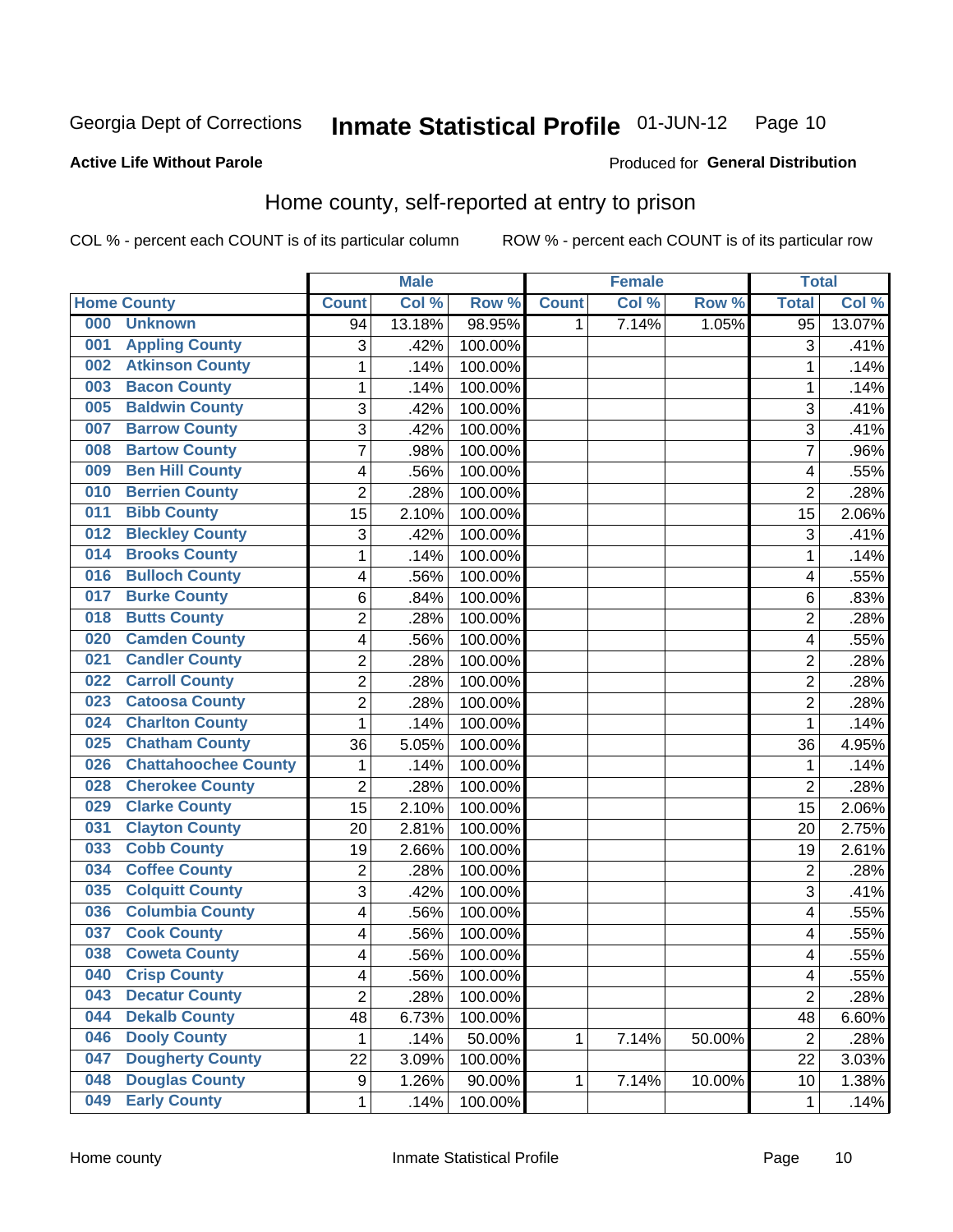#### Inmate Statistical Profile 01-JUN-12 Page 11

### **Active Life Without Parole**

### Produced for General Distribution

### Home county, self-reported at entry to prison

COL % - percent each COUNT is of its particular column

|     |                          |                         | <b>Male</b> |         |                | <b>Female</b> |        | <b>Total</b>   |        |
|-----|--------------------------|-------------------------|-------------|---------|----------------|---------------|--------|----------------|--------|
|     | <b>Home County</b>       | <b>Count</b>            | Col %       | Row %   | <b>Count</b>   | Col %         | Row %  | <b>Total</b>   | Col %  |
| 051 | <b>Effingham County</b>  | 2                       | .28%        | 100.00% |                |               |        | 2              | .28%   |
| 052 | <b>Elbert County</b>     | 4                       | .56%        | 100.00% |                |               |        | 4              | .55%   |
| 053 | <b>Emanuel County</b>    | $\overline{\mathbf{c}}$ | .28%        | 100.00% |                |               |        | $\overline{c}$ | .28%   |
| 056 | <b>Fayette County</b>    | 3                       | .42%        | 100.00% |                |               |        | 3              | .41%   |
| 057 | <b>Floyd County</b>      | 8                       | 1.12%       | 100.00% |                |               |        | 8              | 1.10%  |
| 058 | <b>Forsyth County</b>    | 1                       | .14%        | 100.00% |                |               |        | 1              | .14%   |
| 059 | <b>Franklin County</b>   | $\overline{2}$          | .28%        | 100.00% |                |               |        | $\overline{2}$ | .28%   |
| 060 | <b>Fulton County</b>     | 93                      | 13.04%      | 97.89%  | $\overline{2}$ | 14.29%        | 2.11%  | 95             | 13.07% |
| 061 | <b>Gilmer County</b>     | $\overline{2}$          | .28%        | 100.00% |                |               |        | $\overline{2}$ | .28%   |
| 063 | <b>Glynn County</b>      | 11                      | 1.54%       | 100.00% |                |               |        | 11             | 1.51%  |
| 066 | <b>Greene County</b>     | 1                       | .14%        | 100.00% |                |               |        | 1              | .14%   |
| 067 | <b>Gwinnett County</b>   | 13                      | 1.82%       | 92.86%  | 1              | 7.14%         | 7.14%  | 14             | 1.93%  |
| 068 | <b>Habersham County</b>  | $\mathbf{1}$            | .14%        | 100.00% |                |               |        | 1              | .14%   |
| 069 | <b>Hall County</b>       | 10                      | 1.40%       | 100.00% |                |               |        | 10             | 1.38%  |
| 070 | <b>Hancock County</b>    | $\overline{2}$          | .28%        | 100.00% |                |               |        | $\overline{2}$ | .28%   |
| 071 | <b>Haralson County</b>   | $\overline{2}$          | .28%        | 100.00% |                |               |        | $\overline{2}$ | .28%   |
| 072 | <b>Harris County</b>     | $\mathbf{1}$            | .14%        | 100.00% |                |               |        | 1              | .14%   |
| 073 | <b>Hart County</b>       | $\overline{2}$          | .28%        | 100.00% |                |               |        | $\overline{c}$ | .28%   |
| 075 | <b>Henry County</b>      | 5                       | .70%        | 100.00% |                |               |        | 5              | .69%   |
| 076 | <b>Houston County</b>    | 9                       | 1.26%       | 100.00% |                |               |        | 9              | 1.24%  |
| 078 | <b>Jackson County</b>    | 5                       | .70%        | 100.00% |                |               |        | 5              | .69%   |
| 080 | <b>Jeff Davis County</b> | $\mathbf{1}$            | .14%        | 100.00% |                |               |        | 1              | .14%   |
| 081 | <b>Jefferson County</b>  | $\overline{2}$          | .28%        | 100.00% |                |               |        | $\overline{2}$ | .28%   |
| 082 | <b>Jenkins County</b>    | $\overline{2}$          | .28%        | 100.00% |                |               |        | $\overline{2}$ | .28%   |
| 087 | <b>Laurens County</b>    | 4                       | .56%        | 100.00% |                |               |        | 4              | .55%   |
| 088 | <b>Lee County</b>        | 1                       | .14%        | 100.00% |                |               |        | 1              | .14%   |
| 089 | <b>Liberty County</b>    | 6                       | .84%        | 85.71%  | 1              | 7.14%         | 14.29% | 7              | .96%   |
| 090 | <b>Lincoln County</b>    | 1                       | .14%        | 100.00% |                |               |        | 1              | .14%   |
| 091 | <b>Long County</b>       | $\mathbf{1}$            | .14%        | 100.00% |                |               |        | 1              | .14%   |
| 092 | <b>Lowndes County</b>    | 5                       | .70%        | 100.00% |                |               |        | 5              | .69%   |
| 095 | <b>Madison County</b>    | $\mathbf{1}$            | .14%        | 100.00% |                |               |        | 1              | .14%   |
| 096 | <b>Marion County</b>     | 1                       | .14%        | 100.00% |                |               |        | 1              | .14%   |
| 097 | <b>Mcduffie County</b>   | 3                       | .42%        | 100.00% |                |               |        | 3              | .41%   |
| 098 | <b>Mcintosh County</b>   | $\overline{c}$          | .28%        | 100.00% |                |               |        | 2              | .28%   |
| 100 | <b>Miller County</b>     | $\mathbf{1}$            | .14%        | 100.00% |                |               |        | $\mathbf{1}$   | .14%   |
| 102 | <b>Monroe County</b>     | 4                       | .56%        | 100.00% |                |               |        | 4              | .55%   |
| 104 | <b>Morgan County</b>     | $\overline{2}$          | .28%        | 100.00% |                |               |        | 2              | .28%   |
| 106 | <b>Muscogee County</b>   | 22                      | 3.09%       | 100.00% |                |               |        | 22             | 3.03%  |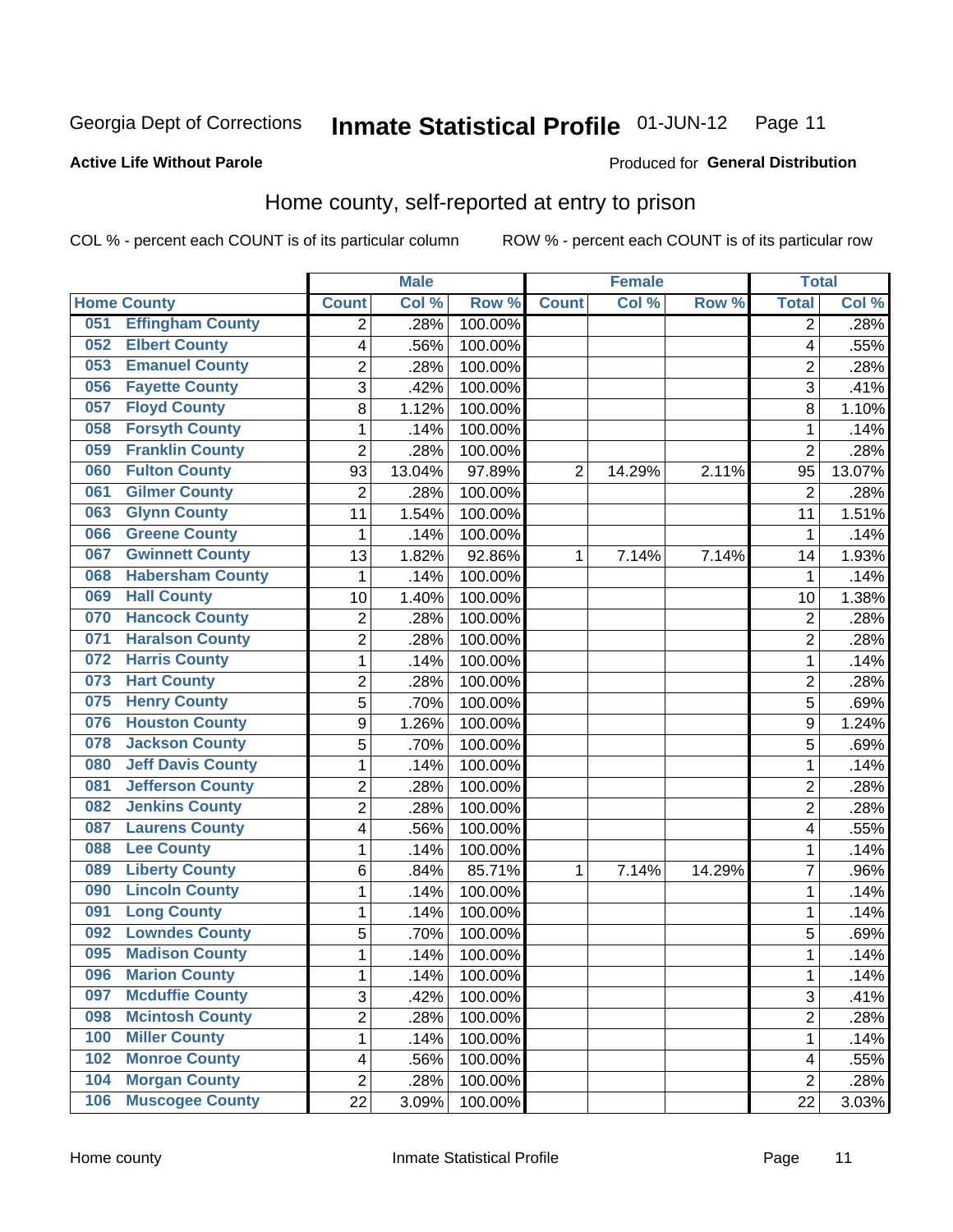#### Inmate Statistical Profile 01-JUN-12 Page 12

### **Active Life Without Parole**

### Produced for General Distribution

### Home county, self-reported at entry to prison

COL % - percent each COUNT is of its particular column

|                  |                                      |                         | <b>Male</b> |         |              | <b>Female</b> |        | <b>Total</b>            |        |
|------------------|--------------------------------------|-------------------------|-------------|---------|--------------|---------------|--------|-------------------------|--------|
|                  | <b>Home County</b>                   | <b>Count</b>            | Col %       | Row %   | <b>Count</b> | Col %         | Row %  | <b>Total</b>            | Col %  |
| 107              | <b>Newton County</b>                 | 2                       | .28%        | 66.67%  | 1            | 7.14%         | 33.33% | $\overline{3}$          | .41%   |
| 109              | <b>Oglethorpe County</b>             | 3                       | .42%        | 100.00% |              |               |        | 3                       | .41%   |
| 110              | <b>Paulding County</b>               | $\overline{3}$          | .42%        | 100.00% |              |               |        | 3                       | $-41%$ |
| 111              | <b>Peach County</b>                  | $\mathbf 1$             | .14%        | 100.00% |              |               |        | 1                       | .14%   |
| $\overline{113}$ | <b>Pierce County</b>                 | $\overline{c}$          | .28%        | 100.00% |              |               |        | $\overline{\mathbf{c}}$ | .28%   |
| 114              | <b>Pike County</b>                   | 4                       | .56%        | 80.00%  | 1            | 7.14%         | 20.00% | 5                       | .69%   |
| $\overline{115}$ | <b>Polk County</b>                   | 3                       | .42%        | 100.00% |              |               |        | 3                       | .41%   |
| 117              | <b>Putnam County</b>                 | 4                       | .56%        | 100.00% |              |               |        | 4                       | .55%   |
| 119              | <b>Rabun County</b>                  | $\mathbf 1$             | .14%        | 100.00% |              |               |        | 1                       | .14%   |
| 120              | <b>Randolph County</b>               | 3                       | .42%        | 100.00% |              |               |        | 3                       | .41%   |
| 121              | <b>Richmond County</b>               | 27                      | 3.79%       | 93.10%  | 2            | 14.29%        | 6.90%  | 29                      | 3.99%  |
| 122              | <b>Rockdale County</b>               | $\overline{\mathbf{c}}$ | .28%        | 100.00% |              |               |        | $\overline{2}$          | .28%   |
| 125              | <b>Seminole County</b>               | $\overline{2}$          | .28%        | 100.00% |              |               |        | $\overline{2}$          | .28%   |
| 126              | <b>Spalding County</b>               | 6                       | .84%        | 100.00% |              |               |        | 6                       | .83%   |
| 127              | <b>Stephens County</b>               | $\mathbf{1}$            | .14%        | 50.00%  | 1            | 7.14%         | 50.00% | $\overline{2}$          | .28%   |
| 128              | <b>Stewart County</b>                | 1                       | .14%        | 100.00% |              |               |        | 1                       | .14%   |
| 129              | <b>Sumter County</b>                 | $\mathbf 1$             | .14%        | 100.00% |              |               |        | 1                       | .14%   |
| 132              | <b>Tattnall County</b>               | $\mathbf 1$             | .14%        | 100.00% |              |               |        | 1                       | .14%   |
| 134              | <b>Telfair County</b>                | $\mathbf 1$             | .14%        | 100.00% |              |               |        | 1                       | .14%   |
| 136              | <b>Thomas County</b>                 | 4                       | .56%        | 100.00% |              |               |        | 4                       | .55%   |
| 137              | <b>Tift County</b>                   | 4                       | .56%        | 100.00% |              |               |        | 4                       | .55%   |
| 138              | <b>Toombs County</b>                 | 9                       | 1.26%       | 100.00% |              |               |        | 9                       | 1.24%  |
| 140              | <b>Treutlen County</b>               | $\mathbf 1$             | .14%        | 100.00% |              |               |        | 1                       | .14%   |
| 144              | <b>Union County</b>                  | 1                       | .14%        | 100.00% |              |               |        | 1                       | .14%   |
| 145              | <b>Upson County</b>                  | $\overline{c}$          | .28%        | 100.00% |              |               |        | $\overline{\mathbf{c}}$ | .28%   |
| 146              | <b>Walker County</b>                 | 3                       | .42%        | 75.00%  | 1            | 7.14%         | 25.00% | 4                       | .55%   |
| 147              | <b>Walton County</b>                 | 4                       | .56%        | 100.00% |              |               |        | 4                       | .55%   |
| 148              | <b>Ware County</b>                   | 6                       | .84%        | 100.00% |              |               |        | 6                       | .83%   |
| 150              | <b>Washington County</b>             | 4                       | .56%        | 100.00% |              |               |        | 4                       | .55%   |
| 151              | <b>Wayne County</b>                  | $\overline{2}$          | .28%        | 100.00% |              |               |        | 2                       | .28%   |
| 154              | <b>White County</b>                  | $\mathbf{1}$            | .14%        | 100.00% |              |               |        | 1                       | .14%   |
| 155              | <b>Whitfield County</b>              | 3                       | .42%        | 100.00% |              |               |        | 3                       | .41%   |
| 156              | <b>Wilcox County</b>                 | $\mathbf{1}$            | .14%        | 100.00% |              |               |        | 1                       | .14%   |
| 158              | <b>Wilkinson County</b>              | $\overline{2}$          | .28%        | 100.00% |              |               |        | $\overline{2}$          | .28%   |
| 159              | <b>Worth County</b>                  | $\mathbf{1}$            | .14%        | 100.00% |              |               |        | 1                       | .14%   |
| 999              | <b>Other Custody/Out Of</b>          | $\overline{2}$          | .28%        | 66.67%  | 1            | 7.14%         | 33.33% | 3                       | .41%   |
|                  | <b>State</b><br><b>Total Rported</b> | 713                     | 100%        | 98.07%  | 14           | 100%          | 1.93%  | 727                     | 100%   |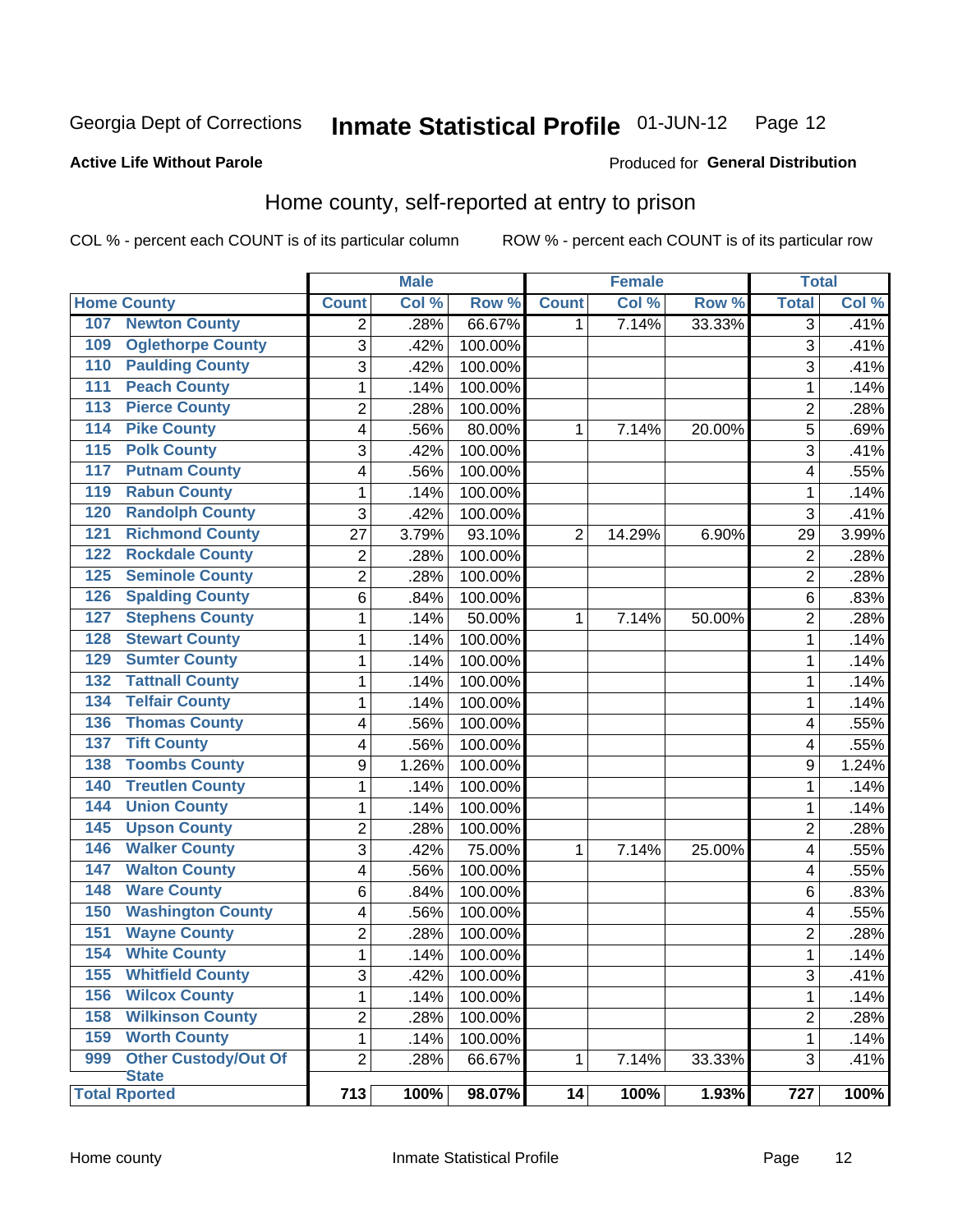#### Inmate Statistical Profile 01-JUN-12 Page 13

### **Active Life Without Parole**

### Produced for General Distribution

### Home county, self-reported at entry to prison

COL % - percent each COUNT is of its particular column

|                     | <b>Male</b>   | <b>Female</b> | Total        |
|---------------------|---------------|---------------|--------------|
| <b>Not Reported</b> |               |               |              |
| <b>Grand Total</b>  | 74 2<br>. . ၁ | 14            | フヘフ<br>1 L I |

| Mode (most frequent)<br><b>Unknown</b> | <b>Fulton County</b> | <b>Fulton County</b> |
|----------------------------------------|----------------------|----------------------|
|----------------------------------------|----------------------|----------------------|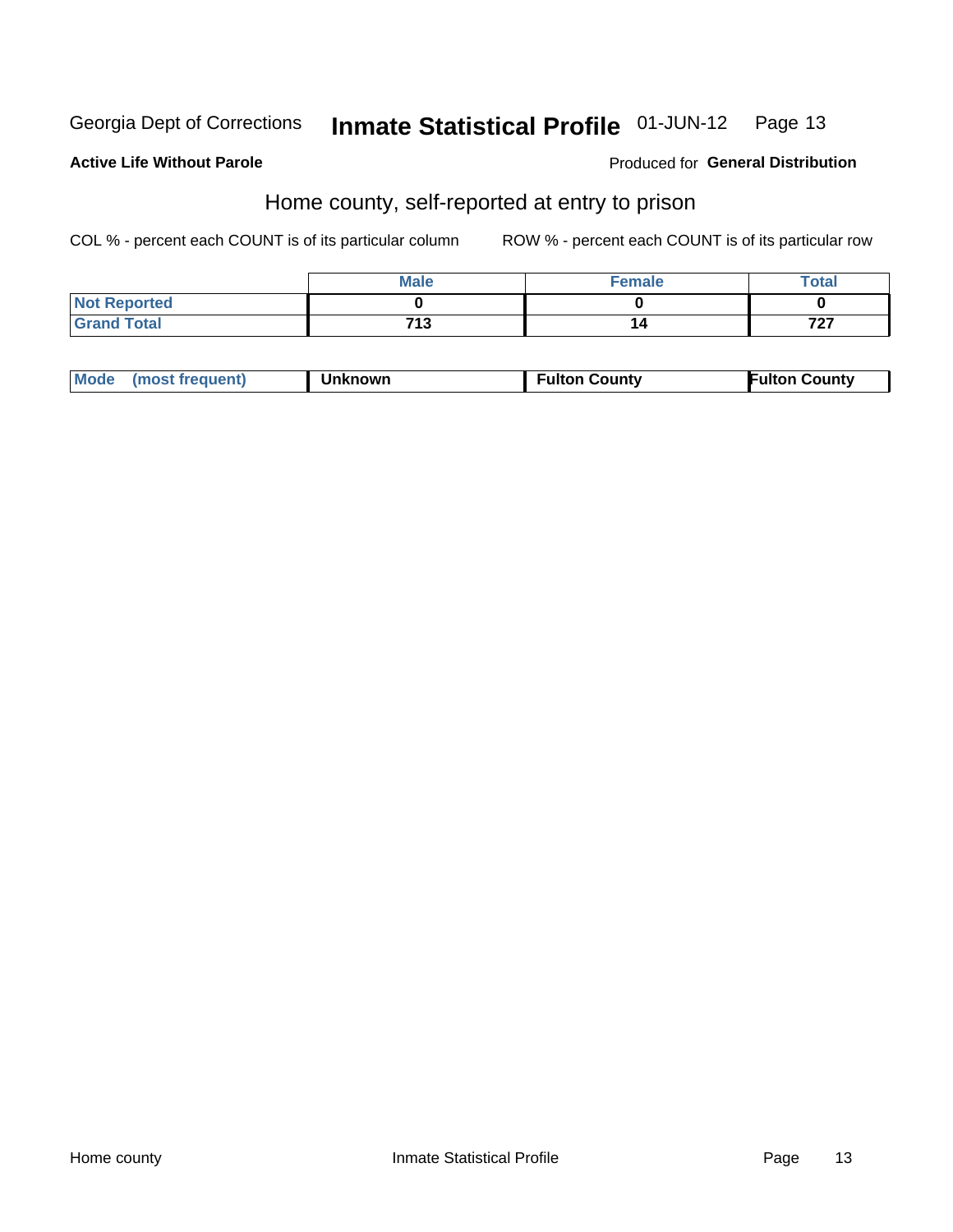#### Inmate Statistical Profile 01-JUN-12 Page 14

### **Active Life Without Parole**

### **Produced for General Distribution**

### Socioeconomic class, self-reported at entry to prison

COL % - percent each COUNT is of its particular column

|                       | <b>Male</b><br><b>Female</b> |        |            | <b>Total</b> |           |       |       |        |
|-----------------------|------------------------------|--------|------------|--------------|-----------|-------|-------|--------|
| Socioeconomic Class   | <b>Count</b>                 | Col %  | Row %      | <b>Count</b> | Col %     | Row % | Total | Col %  |
| <b>Welfare</b>        | 32                           | 6.03%  | 100.00%    |              |           |       | 32    | 5.93%  |
| <b>Occ Employ</b>     | 24                           | 4.52%  | $100.00\%$ |              |           |       | 24    | 4.44%  |
| <b>Minimum Std</b>    | 272                          | 51.22% | $99.27\%$  |              | $22.22\%$ | .73%  | 274   | 50.74% |
| <b>Middle</b>         | 203                          | 38.23% | 96.67%     |              | 77.78%    | 3.33% | 210   | 38.89% |
| <b>Total Reported</b> | 531                          | 100%   | 98.33%     |              | 100%      | 1.67% | 540   | 100%   |

|       | 000<br>.<br>___             | 40T<br>$\cdots$         |
|-------|-----------------------------|-------------------------|
| _____ | <b>749</b><br>. .<br>$\sim$ | $\rightarrow$<br>$\sim$ |

|--|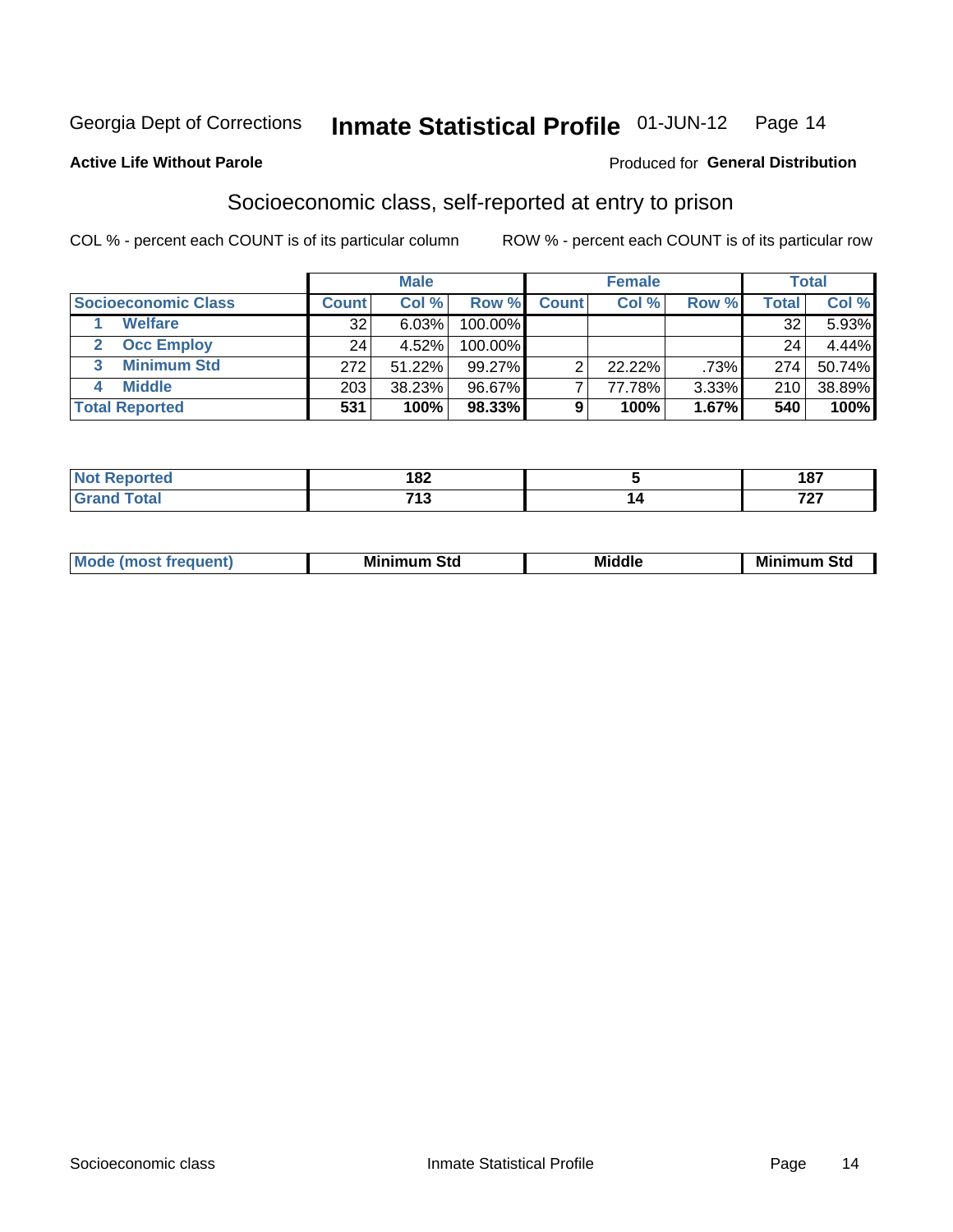#### Inmate Statistical Profile 01-JUN-12 Page 15

### **Active Life Without Parole**

### **Produced for General Distribution**

### Environment to age 16, self-reported at entry to prison

COL % - percent each COUNT is of its particular column

|                                    |                 | <b>Male</b> |           |              | <b>Female</b> |        |                 | <b>Total</b> |
|------------------------------------|-----------------|-------------|-----------|--------------|---------------|--------|-----------------|--------------|
| <b>Environment to age 16</b>       | <b>Count</b>    | Col %       | Row %     | <b>Count</b> | Col %         | Row %  | <b>Total</b>    | Col %        |
| <b>Rural/Farm</b>                  | 10              | 1.85%       | 100.00%   |              |               |        | 10 <sub>1</sub> | 1.81%        |
| <b>Rural/Nfarm</b><br>$\mathbf{2}$ | 26 <sub>1</sub> | 4.81%       | 89.66%    | 3            | 30.00%        | 10.34% | 29              | 5.26%        |
| S.M.S.A<br>3                       | 223             | 41.22%      | 99.55%    |              | 10.00%        | .45%   | 224             | 40.65%       |
| <b>Urban</b><br>4                  | 115             | 21.26%      | $96.64\%$ |              | 40.00%        | 3.36%  | 119             | 21.60%       |
| 5 Small Town                       | 167             | 30.87%      | 98.82%    | っ            | 20.00%        | 1.18%  | 169             | 30.67%       |
| <b>Total Reported</b>              | 541             | 100%        | 98.19%    | 10           | 100%          | 1.81%  | 551             | 100%         |

| Reported<br><b>NOT</b><br>$\sim$ | ---<br>.   |    | ---      |
|----------------------------------|------------|----|----------|
| <b>Total</b>                     | フィヘ<br>. . | 14 | 707<br>. |

| $Mc$ | M | <b>Jrhan</b> | M.     |
|------|---|--------------|--------|
|      |   | _____        | ______ |
|      |   |              |        |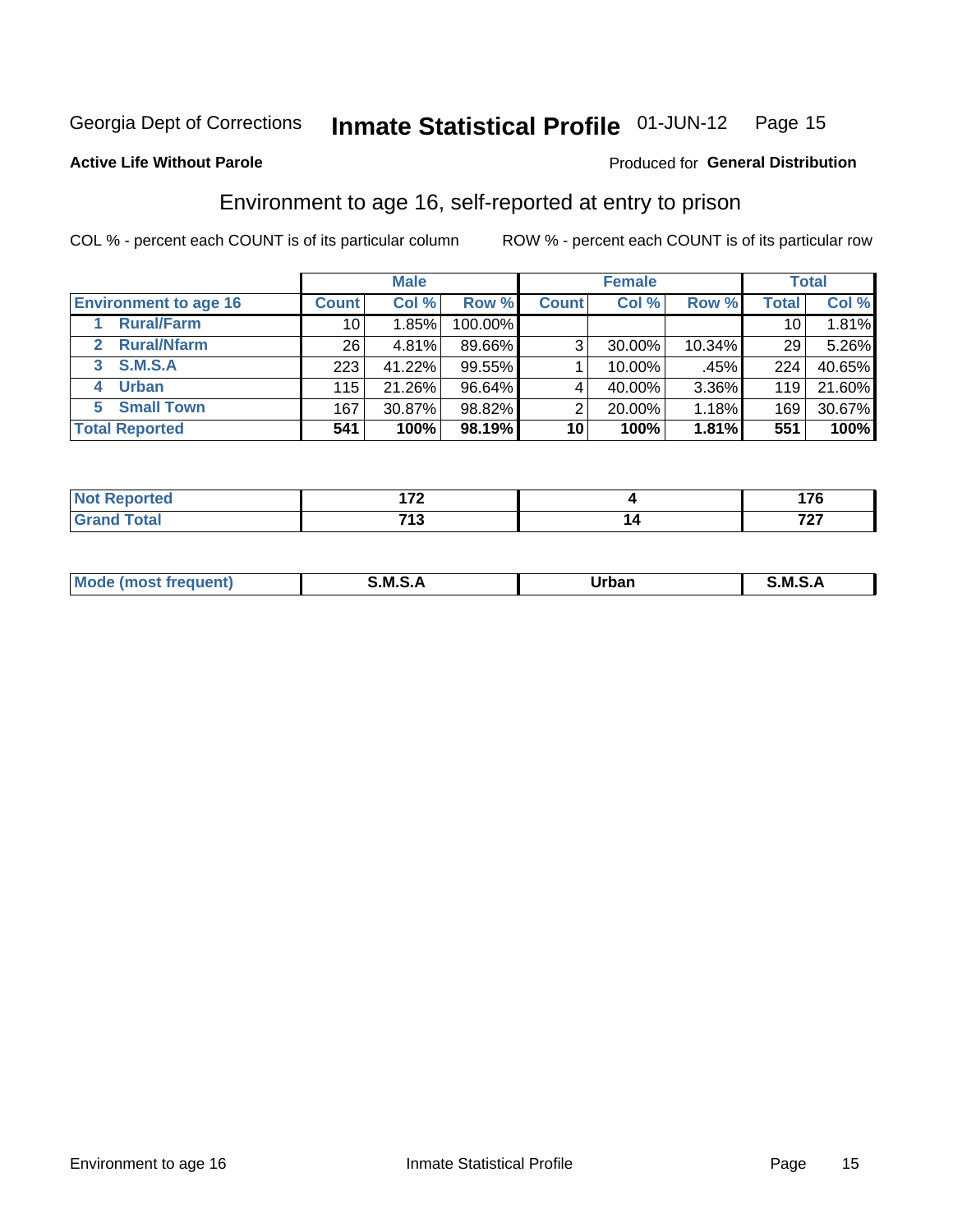#### Inmate Statistical Profile 01-JUN-12 Page 16

### **Active Life Without Parole**

### Produced for General Distribution

### Guardian status to age 16, self-reported at entry to prison

COL % - percent each COUNT is of its particular column

|                                  |              | <b>Male</b> |         |              | <b>Female</b> |         |       | <b>Total</b> |
|----------------------------------|--------------|-------------|---------|--------------|---------------|---------|-------|--------------|
| <b>Guardian Status To Age 16</b> | <b>Count</b> | Col %       | Row %   | <b>Count</b> | Col %         | Row %   | Total | Col %        |
| 2 Father Only                    | 9            | 1.99%       | 100.00% |              |               |         | 9     | 1.96%        |
| <b>3 Both Parents</b>            | 190          | 41.94%      | 97.94%  | 4            | 66.67%        | 2.06%   | 194   | 42.27%       |
| <b>4 Mother Only</b>             | 176          | 38.85%      | 99.44%  |              | 16.67%        | $.56\%$ | 177   | 38.56%       |
| <b>6 Oth Female</b>              | 15           | 3.31%       | 100.00% |              |               |         | 15    | 3.27%        |
| <b>7 Oth Male</b>                | 4            | .88%        | 100.00% |              |               |         | 4     | .87%         |
| 8 Step-Parents                   | 12           | 2.65%       | 100.00% |              |               |         | 12    | 2.61%        |
| 9 Foster Home                    | 9            | 1.99%       | 100.00% |              |               |         | 9     | 1.96%        |
| <b>10 Grand Parents</b>          | 38           | 8.39%       | 97.44%  |              | 16.67%        | 2.56%   | 39    | 8.50%        |
| <b>Total Reported</b>            | 453          | 100%        | 98.69%  | 6            | 100%          | 1.31%   | 459   | 100%         |

| ted   | sco<br>ZOU   | 268      |
|-------|--------------|----------|
| Total | 740<br>. . J | 707<br>. |

| <b>Mode (most frequent)</b> | <b>Both Parents</b> | <b>Both Parents</b> | <b>Both Parents</b> |
|-----------------------------|---------------------|---------------------|---------------------|
|                             |                     |                     |                     |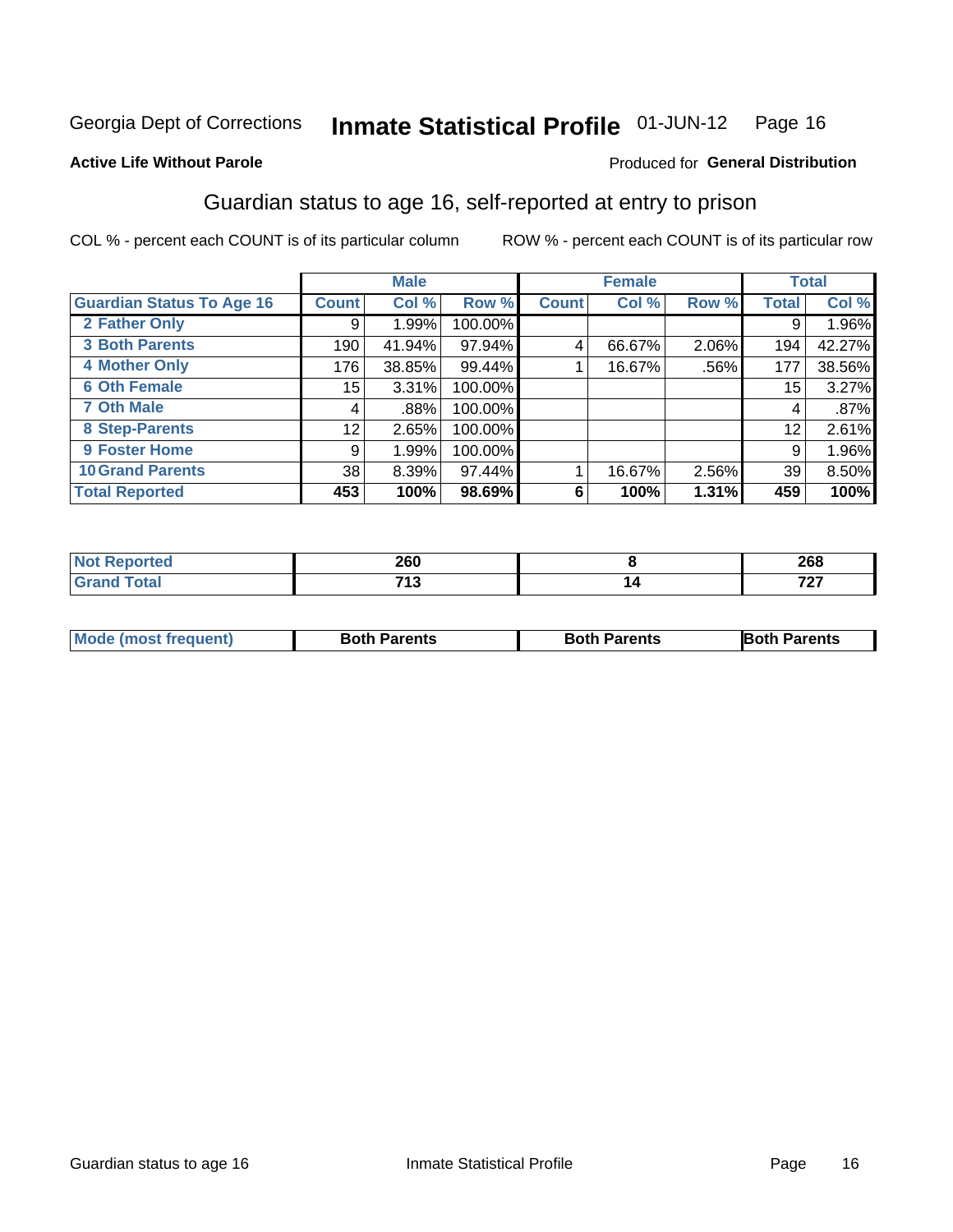#### Inmate Statistical Profile 01-JUN-12 Page 17

### **Active Life Without Parole**

### Produced for General Distribution

### Employment status before prison, self-reported at entry to prison

COL % - percent each COUNT is of its particular column

|                                  |              | <b>Male</b> |         |              | <b>Female</b> |       |              | <b>Total</b> |
|----------------------------------|--------------|-------------|---------|--------------|---------------|-------|--------------|--------------|
| <b>Employment Status</b>         | <b>Count</b> | Col %       | Row %   | <b>Count</b> | Col %         | Row % | <b>Total</b> | Col %        |
| <b>Full Time</b>                 | 318          | 53.27%      | 98.15%  | 6            | 66.67%        | 1.85% | 324          | 53.47%       |
| <b>Part Time</b><br>$\mathbf{2}$ | 47           | 7.87%       | 100.00% |              |               |       | 47           | 7.76%        |
| Unempl $<$ 6m<br>3               | 62           | 10.39%      | 98.41%  |              | 11.11%        | 1.59% | 63           | 10.40%       |
| $U$ nempl > 6m<br>4              | 94           | 15.75%      | 97.92%  | ⌒            | 22.22%        | 2.08% | 96           | 15.84%       |
| <b>Never Workd</b><br>5          | 48           | 8.04%       | 100.00% |              |               |       | 48           | 7.92%        |
| <b>Student</b><br>6              | 6            | 1.01%       | 100.00% |              |               |       | 6            | .99%         |
| <b>Incapable</b><br>7            | 22           | 3.69%       | 100.00% |              |               |       | 22           | 3.63%        |
| <b>Total Reported</b>            | 597          | 100%        | 98.51%  | 9            | 100%          | 1.49% | 606          | 100%         |

| тео.                   | 116        | 121<br>14 L |
|------------------------|------------|-------------|
| $f \wedge f \wedge f'$ | フィク<br>,,, | フヘフ<br>.    |

| M | the contract of the contract of the contract of the contract of the contract of the contract of the contract of | ---<br>mє<br> |
|---|-----------------------------------------------------------------------------------------------------------------|---------------|
|   |                                                                                                                 |               |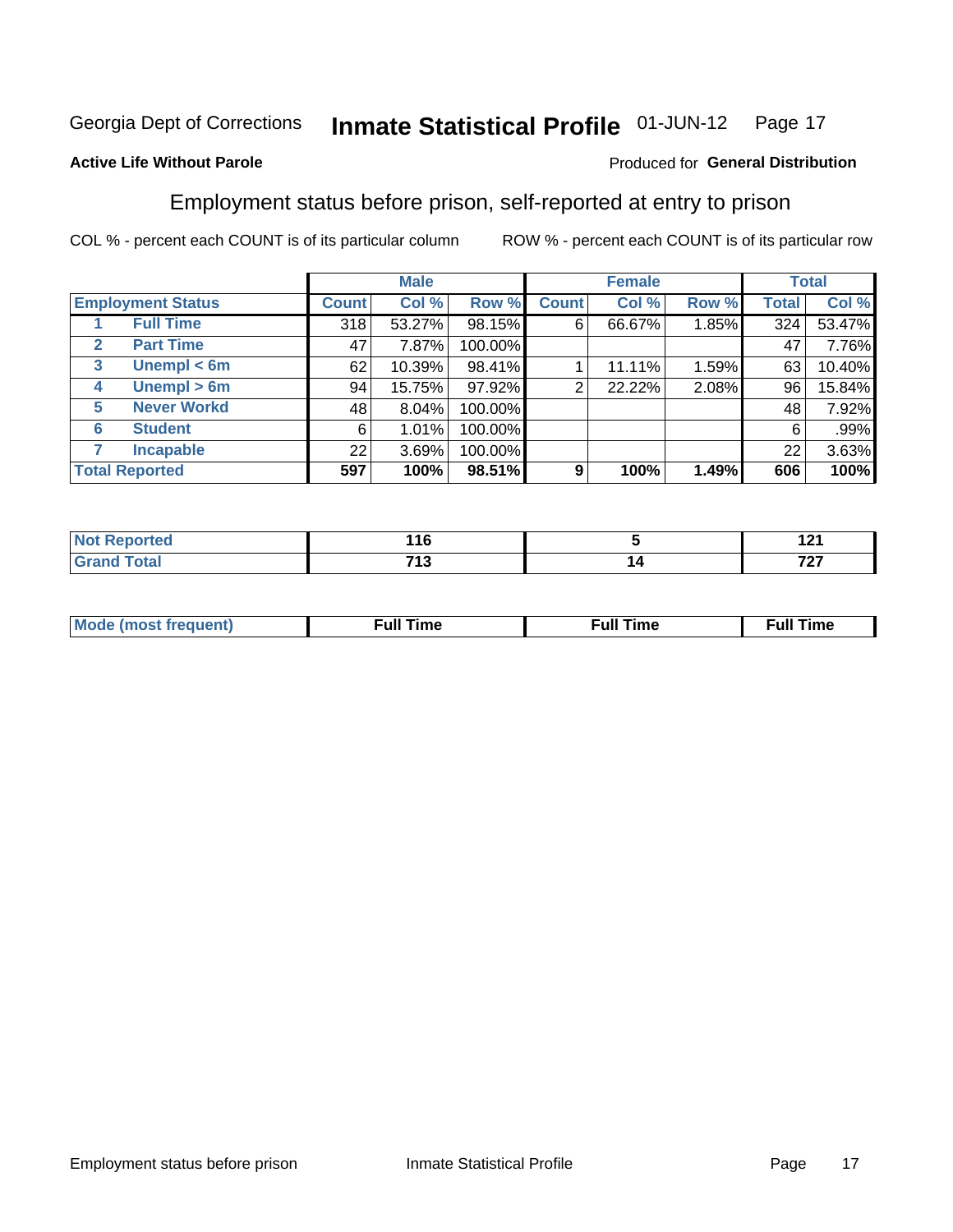#### Inmate Statistical Profile 01-JUN-12 Page 18

### **Active Life Without Parole**

Produced for General Distribution

### Age at admission

COL % - percent each COUNT is of its particular column

|                         |                           | <b>Male</b> |         |                | <b>Female</b> |        |                | <b>Total</b>        |
|-------------------------|---------------------------|-------------|---------|----------------|---------------|--------|----------------|---------------------|
| <b>Age At Admission</b> | <b>Count</b>              | Col %       | Row %   | <b>Count</b>   | Col %         | Row %  | <b>Total</b>   | Col %               |
| 15                      | 2                         | 0.28%       | 100.00% |                |               |        | $\overline{2}$ | 0.28%               |
| 16                      | 1                         | 0.14%       | 100.00% |                |               |        | 1              | 0.14%               |
| $\overline{17}$         | 2                         | 0.28%       | 100.00% |                |               |        | $\overline{2}$ | 0.28%               |
| 18                      | 7                         | 0.98%       | 100.00% |                |               |        | 7              | 0.96%               |
| $\overline{19}$         | 13                        | 1.82%       | 100.00% |                |               |        | 13             | 1.79%               |
| $\overline{20}$         | 11                        | 1.54%       | 91.67%  | 1              | 7.14%         | 8.33%  | 12             | 1.65%               |
| $\overline{21}$         | 20                        | 2.81%       | 100.00% |                |               |        | 20             | 2.75%               |
| $\overline{22}$         | 34                        | 4.77%       | 100.00% |                |               |        | 34             | 4.68%               |
| 23                      | 21                        | 2.95%       | 95.45%  | 1              | 7.14%         | 4.55%  | 22             | 3.03%               |
| $\overline{24}$         | 26                        | 3.65%       | 100.00% |                |               |        | 26             | 3.58%               |
| $\overline{25}$         | 24                        | 3.37%       | 96.00%  | 1              | 7.14%         | 4.00%  | 25             | 3.44%               |
| 26                      | 30                        | 4.21%       | 100.00% |                |               |        | 30             | 4.13%               |
| $\overline{27}$         | 26                        | 3.65%       | 96.30%  | $\mathbf{1}$   | 7.14%         | 3.70%  | 27             | 3.71%               |
| 28                      | 29                        | 4.07%       | 100.00% |                |               |        | 29             | 3.99%               |
| 29                      | 30                        | 4.21%       | 100.00% |                |               |        | 30             | 4.13%               |
| 30                      | 21                        | 2.95%       | 100.00% |                |               |        | 21             | 2.89%               |
| 31                      | 25                        | 3.51%       | 100.00% |                |               |        | 25             | 3.44%               |
| 32                      | 26                        | 3.65%       | 92.86%  | $\overline{2}$ | 14.29%        | 7.14%  | 28             | 3.85%               |
| 33                      | 20                        | 2.81%       | 100.00% |                |               |        | 20             | 2.75%               |
| 34                      | 16                        | 2.24%       | 100.00% |                |               |        | 16             | 2.20%               |
| 35                      | 19                        | 2.66%       | 95.00%  | $\mathbf{1}$   | 7.14%         | 5.00%  | 20             | 2.75%               |
| 36                      | 32                        | 4.49%       | 100.00% |                |               |        | 32             | 4.40%               |
| $\overline{37}$         | 21                        | 2.95%       | 100.00% |                |               |        | 21             | 2.89%               |
| 38                      | 20                        | 2.81%       | 100.00% |                |               |        | 20             | 2.75%               |
| 39                      | 18                        | 2.52%       | 94.74%  | 1              | 7.14%         | 5.26%  | 19             | 2.61%               |
| 40                      | 14                        | 1.96%       | 100.00% |                |               |        | 14             | 1.93%               |
| 41                      | 30                        | 4.21%       | 100.00% |                |               |        | 30             | 4.13%               |
| 42                      | 25                        | 3.51%       | 100.00% |                |               |        | 25             | 3.44%               |
| 43                      | 14                        | 1.96%       | 93.33%  | 1              | 7.14%         | 6.67%  | 15             | 2.06%               |
| 44                      | 13                        | 1.82%       | 86.67%  | $\overline{2}$ | 14.29%        | 13.33% | 15             | 2.06%               |
| 45                      | 18                        | 2.52%       | 100.00% |                |               |        | 18             | 2.48%               |
| 46                      | 16                        | 2.24%       | 88.89%  | 2              | 14.29%        | 11.11% | 18             | 2.48%               |
| 47                      | 12                        | 1.68%       | 100.00% |                |               |        | 12             | $\overline{1.65\%}$ |
| 48                      | 11                        | 1.54%       | 91.67%  | 1              | 7.14%         | 8.33%  | 12             | 1.65%               |
| 49                      | 12                        | 1.68%       | 100.00% |                |               |        | 12             | 1.65%               |
| 50                      | $6\phantom{1}6$           | 0.84%       | 100.00% |                |               |        | 6              | $\overline{0.83\%}$ |
| $\overline{51}$         | 6                         | 0.84%       | 100.00% |                |               |        | 6              | 0.83%               |
| 52                      | 7                         | 0.98%       | 100.00% |                |               |        | 7              | 0.96%               |
| 53                      | $\ensuremath{\mathsf{3}}$ | 0.42%       | 100.00% |                |               |        | 3              | 0.41%               |
| 54                      | $\overline{3}$            | 0.42%       | 100.00% |                |               |        | $\overline{3}$ | 0.41%               |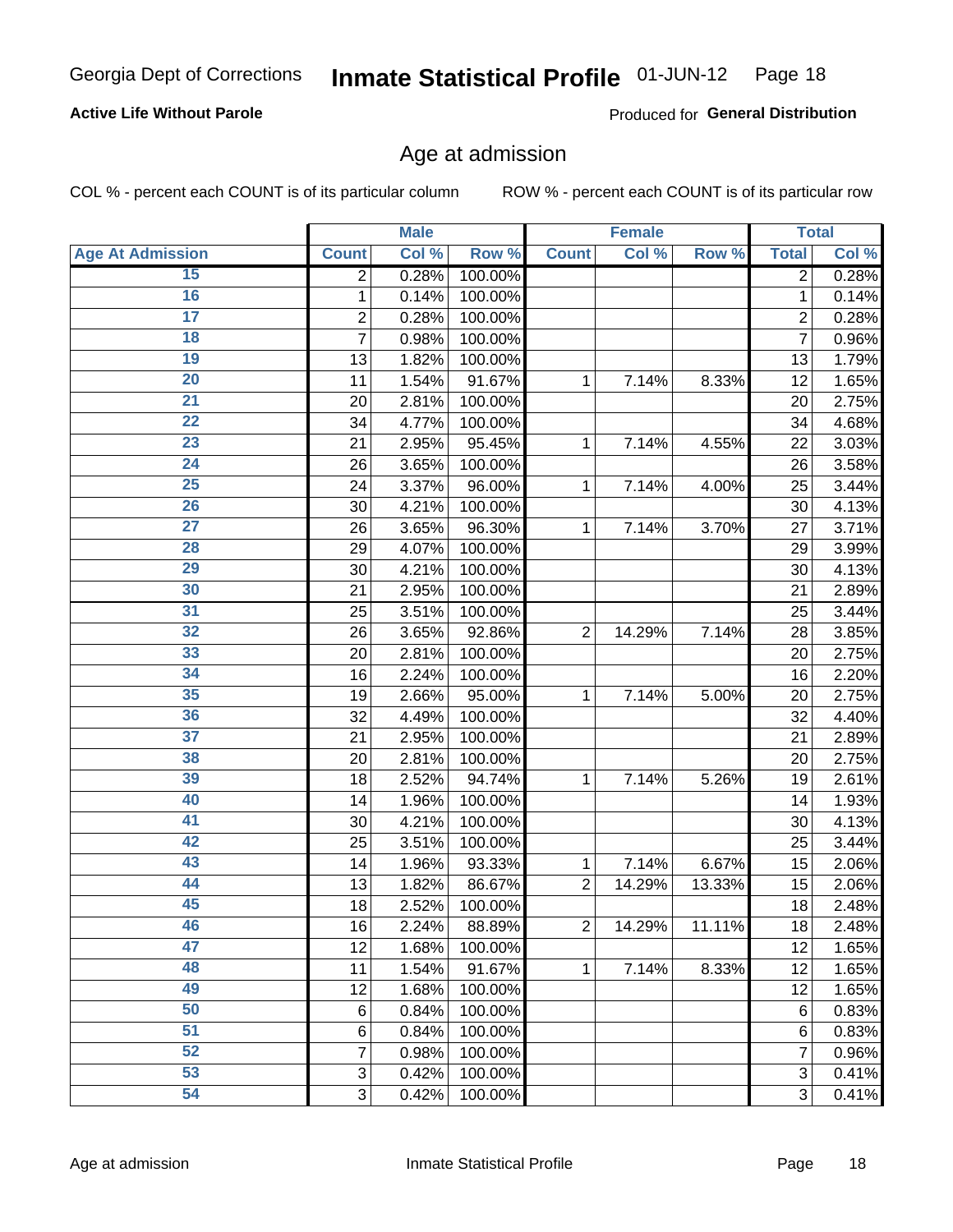#### Inmate Statistical Profile 01-JUN-12 Page 19

### **Active Life Without Parole**

Produced for General Distribution

### Age at admission

COL % - percent each COUNT is of its particular column

|                         |              | <b>Male</b> |         |              | <b>Female</b> |       |              | <b>Total</b> |
|-------------------------|--------------|-------------|---------|--------------|---------------|-------|--------------|--------------|
| <b>Age At Admission</b> | <b>Count</b> | Col %       | Row %   | <b>Count</b> | Col %         | Row % | <b>Total</b> | Col %        |
| 55                      | 4            | 0.56%       | 100.00% |              |               |       | 4            | 0.55%        |
| 56                      | 6            | 0.84%       | 100.00% |              |               |       | 6            | 0.83%        |
| 57                      | 5            | 0.70%       | 100.00% |              |               |       | 5            | 0.69%        |
| 58                      | 2            | 0.28%       | 100.00% |              |               |       | 2            | 0.28%        |
| 60                      | 2            | 0.28%       | 100.00% |              |               |       | 2            | 0.28%        |
| 62                      |              | 0.14%       | 100.00% |              |               |       |              | 0.14%        |
| 63                      |              | 0.14%       | 100.00% |              |               |       |              | 0.14%        |
| 64                      | 4            | 0.56%       | 100.00% |              |               |       | 4            | 0.55%        |
| 65                      |              | 0.14%       | 100.00% |              |               |       |              | 0.14%        |
| 66                      |              | 0.14%       | 100.00% |              |               |       |              | 0.14%        |
| 69                      |              | 0.14%       | 100.00% |              |               |       | 1            | 0.14%        |
| 71                      |              | 0.14%       | 100.00% |              |               |       |              | 0.14%        |
| <b>Total Reported</b>   | 713          | 100%        | 98.07%  | 14           | 100%          | 1.93% | 727          | 100%         |

| тео                |                     |    |          |
|--------------------|---------------------|----|----------|
| $A + A'$<br>______ | <b>749</b><br>7 I J | 14 | 707<br>- |

| Mean<br>(average)              | 34.32 | 36 | 34.35    |
|--------------------------------|-------|----|----------|
| <b>Median (middle)</b>         | ົ     |    | n.<br>ند |
| <b>Mode</b><br>(most frequent) | --    | 44 | n,<br>LL |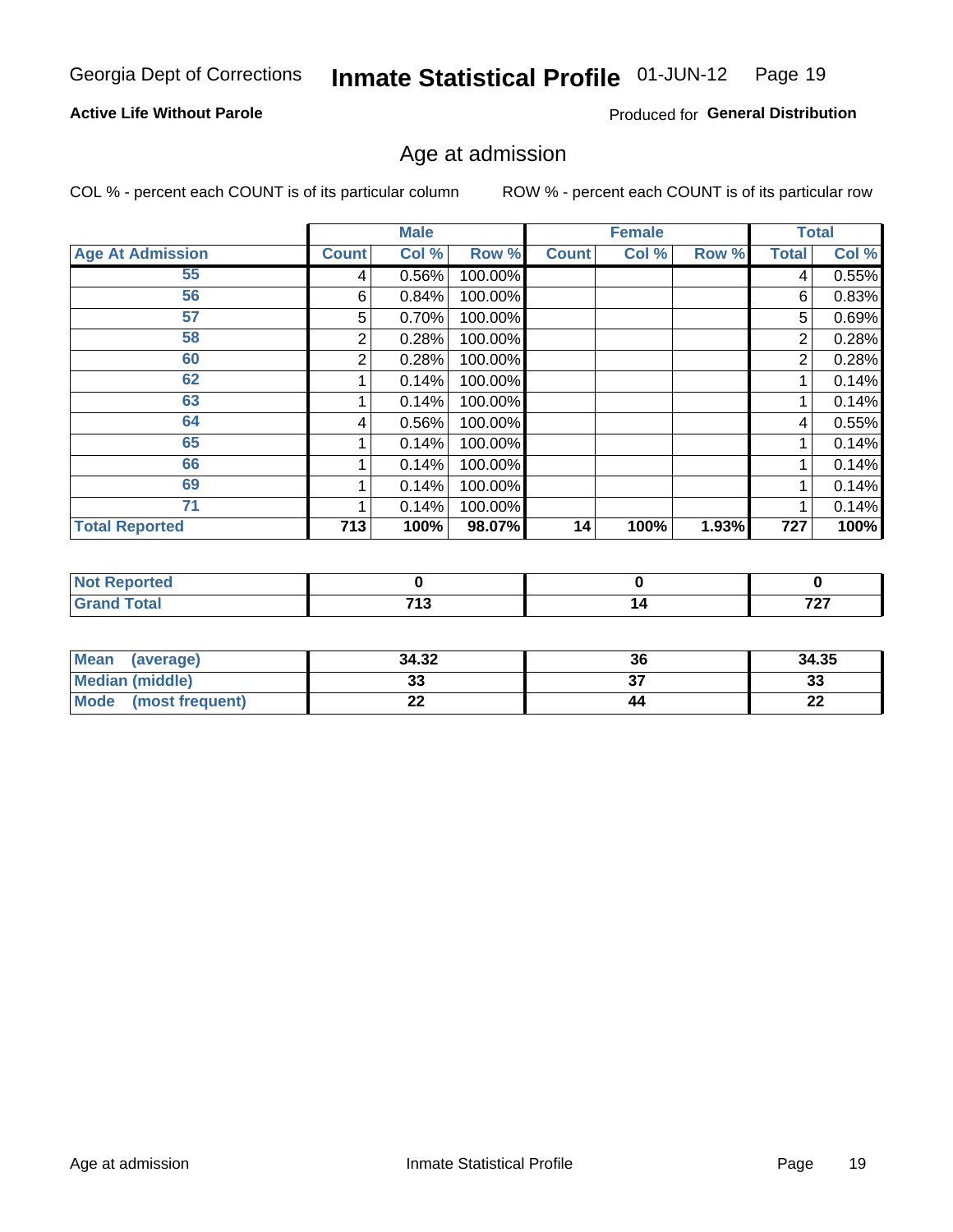#### Inmate Statistical Profile 01-JUN-12 Page 20

### **Active Life Without Parole**

### Produced for General Distribution

### Height, measured at entry to prison

COL % - percent each COUNT is of its particular column

|                       |              | <b>Male</b> |         |              | <b>Female</b> |          |              | Total     |
|-----------------------|--------------|-------------|---------|--------------|---------------|----------|--------------|-----------|
| <b>Height</b>         | <b>Count</b> | Col %       | Row %   | <b>Count</b> | Col %         | Row %    | <b>Total</b> | Col %     |
| 5'08''                |              | $0.52\%$    | 100.00% |              |               |          |              | 0.52%     |
| 5'10''                | 99           | 51.83%      | 100.00% |              |               |          |              | 99 51.83% |
| 5'11''                | 91           | 47.64%      | 100.00% |              |               |          |              | 91 47.64% |
| <b>Total Reported</b> | 191          | 100%        | 100.00% |              |               | $0.00\%$ | 191          | 100%      |

| <b>Not</b><br>∩rted<br>каоо | E00<br>JLL | $-0.0$<br>JJO |
|-----------------------------|------------|---------------|
| <b>Total</b><br>' Grand     | 74 O<br>IJ | 707           |

| <b>Mean</b><br>(average)       | 5'10'' | ш           | 5'10" |
|--------------------------------|--------|-------------|-------|
| <b>Median (middle)</b>         | 5'10"  |             | 5'10" |
| <b>Mode</b><br>(most frequent) | 5'10'' | <b>Null</b> | 5'10" |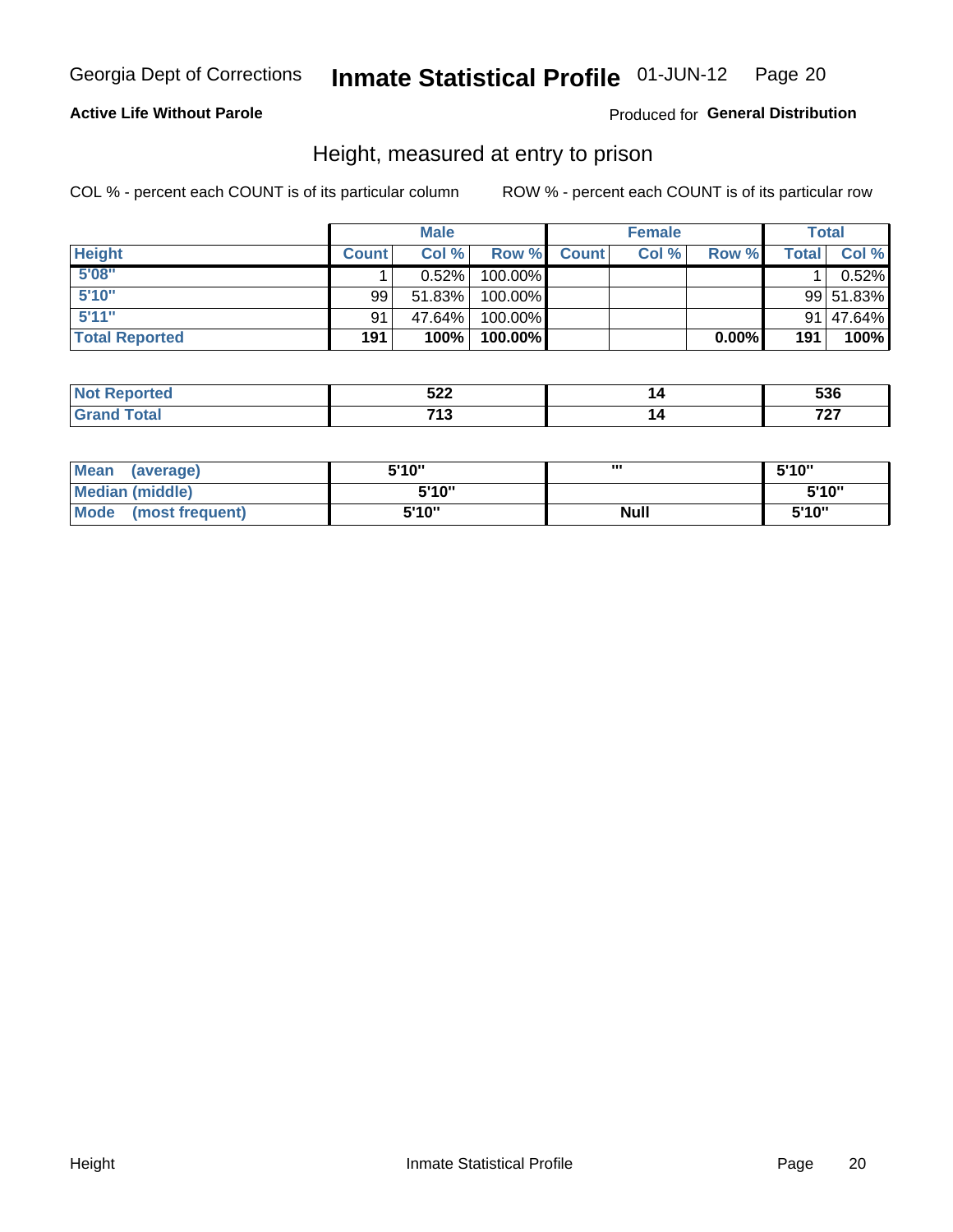#### Inmate Statistical Profile 01-JUN-12 Page 21

### **Active Life Without Parole**

### Produced for General Distribution

### Weight, measured at entry to prison

COL % - percent each COUNT is of its particular column

|                       |                         | <b>Male</b> |         |                | <b>Female</b> |         |                | <b>Total</b> |
|-----------------------|-------------------------|-------------|---------|----------------|---------------|---------|----------------|--------------|
| <b>Weight</b>         | <b>Count</b>            | Col %       | Row %   | <b>Count</b>   | Col %         | Row %   | <b>Total</b>   | Col %        |
| 90 - 99 pounds        | 1.                      | 0.14%       | 100.00% |                |               |         | 1 <sup>1</sup> | 0.14%        |
| 110 - 119 pounds      |                         |             |         | $\overline{2}$ | 14.29%        | 100.00% | $\overline{2}$ | 0.28%        |
| 120 - 129 pounds      | $\overline{2}$          | 0.28%       | 100.00% |                |               |         | $\overline{2}$ | 0.28%        |
| 130 - 139 pounds      | 16                      | 2.25%       | 94.12%  | 1              | 7.14%         | 5.88%   | 17             | 2.34%        |
| 140 - 149 pounds      | 41                      | 5.76%       | 100.00% |                |               |         | 41             | 5.65%        |
| 150 - 159 pounds      | 69                      | 9.69%       | 100.00% |                |               |         | 69             | 9.50%        |
| 160 - 169 pounds      | 89                      | 12.50%      | 96.74%  | 3              | 21.43%        | 3.26%   | 92             | 12.67%       |
| 170 - 179 pounds      | 106                     | 14.89%      | 99.07%  | 1              | 7.14%         | 0.93%   | 107            | 14.74%       |
| 180 - 189 pounds      | 82                      | 11.52%      | 97.62%  | $\overline{2}$ | 14.29%        | 2.38%   | 84             | 11.57%       |
| 190 - 199 pounds      | 61                      | 8.57%       | 100.00% |                |               |         | 61             | 8.40%        |
| 200 - 209 pounds      | 63                      | 8.85%       | 98.44%  | 1              | 7.14%         | 1.56%   | 64             | 8.82%        |
| 210 - 219 pounds      | 46                      | 6.46%       | 95.83%  | $\overline{2}$ | 14.29%        | 4.17%   | 48             | 6.61%        |
| 220 - 229 pounds      | 48                      | 6.74%       | 100.00% |                |               |         | 48             | 6.61%        |
| 230 - 239 pounds      | 23                      | 3.23%       | 100.00% |                |               |         | 23             | 3.17%        |
| 240 - 249 pounds      | 22                      | 3.09%       | 100.00% |                |               |         | 22             | 3.03%        |
| 250 - 259 pounds      | 10                      | 1.40%       | 83.33%  | $\overline{2}$ | 14.29%        | 16.67%  | 12             | 1.65%        |
| 260 - 269 pounds      | 9                       | 1.26%       | 100.00% |                |               |         | 9              | 1.24%        |
| 270 - 279 pounds      | 7                       | 0.98%       | 100.00% |                |               |         | $\overline{7}$ | 0.96%        |
| 280 - 289 pounds      | $\overline{\mathbf{4}}$ | 0.56%       | 100.00% |                |               |         | 4              | 0.55%        |
| 290 - 299 pounds      | 3                       | 0.42%       | 100.00% |                |               |         | 3              | 0.41%        |
| 300 - 309 pounds      | $\overline{2}$          | 0.28%       | 100.00% |                |               |         | $\overline{2}$ | 0.28%        |
| 310 - 319 pounds      | 1                       | 0.14%       | 100.00% |                |               |         | $\mathbf{1}$   | 0.14%        |
| 320 - 329 pounds      | 4                       | 0.56%       | 100.00% |                |               |         | 4              | 0.55%        |
| 330 - 339 pounds      | $\overline{2}$          | 0.28%       | 100.00% |                |               |         | $\overline{2}$ | 0.28%        |
| 400 pounds and over   | 1                       | 0.14%       | 100.00% |                |               |         | $\mathbf 1$    | 0.14%        |
| <b>Total Reported</b> | 712                     | 100%        | 98.07%  | 14             | 100%          | 1.93%   | 726            | 100.0%       |

| <b>Not Reported</b>     |          |              |
|-------------------------|----------|--------------|
| <b>c</b> otal<br>$\sim$ | 742<br>י | ラヘラ<br>1 Ł I |

| <b>Mean</b><br>(average)       | 189 | 180   | 189 |
|--------------------------------|-----|-------|-----|
| <b>Median (middle)</b>         | 180 | 177.5 | 180 |
| <b>Mode</b><br>(most frequent) | 170 | 110   | 170 |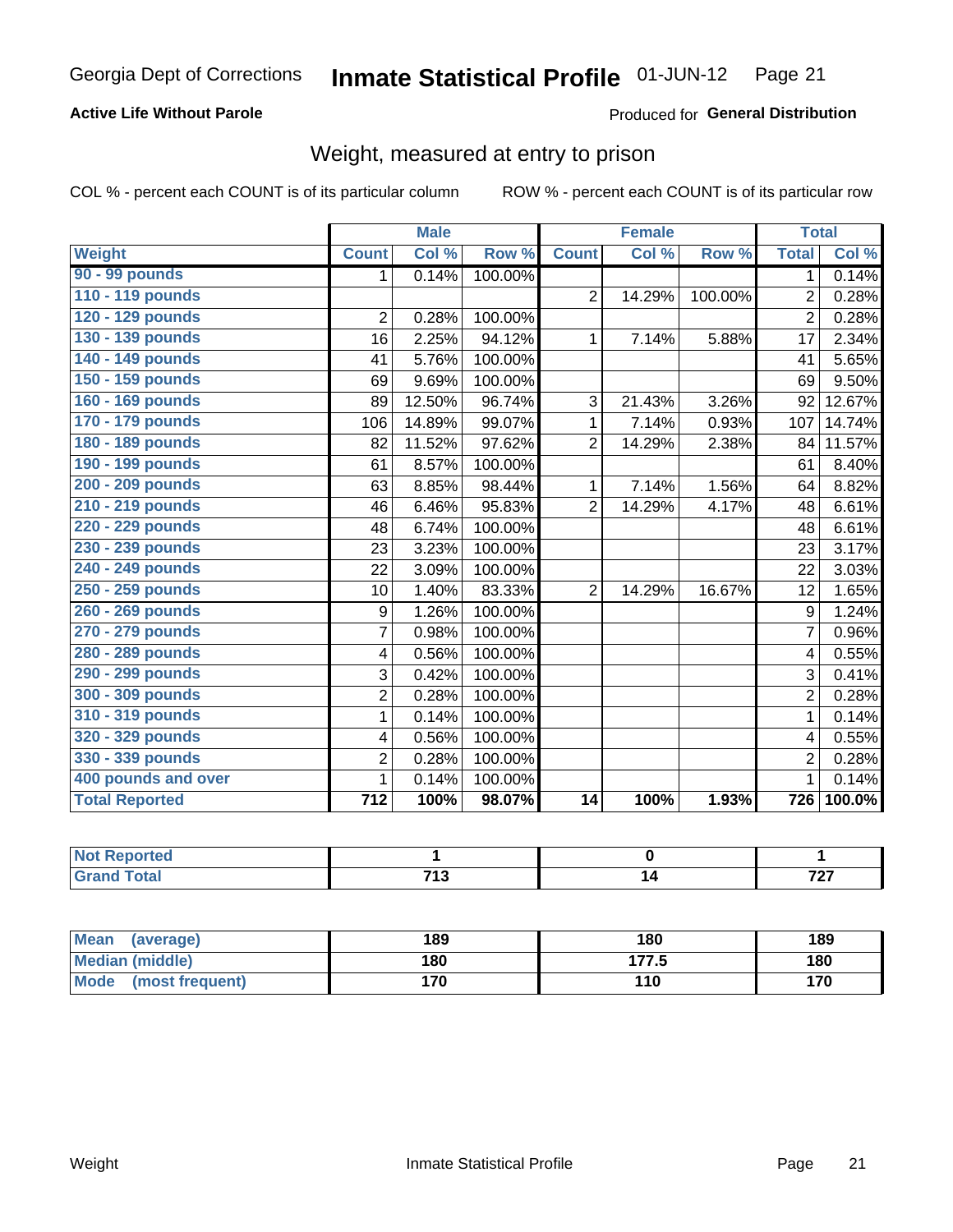#### Inmate Statistical Profile 01-JUN-12 Page 22

**Active Life Without Parole** 

**Produced for General Distribution** 

### Military service

COL % - percent each COUNT is of its particular column

|                             |              | <b>Male</b> |             |    | <b>Female</b> |       |              | <b>Total</b> |
|-----------------------------|--------------|-------------|-------------|----|---------------|-------|--------------|--------------|
| <b>Military service</b>     | <b>Count</b> | Col %       | Row % Count |    | Col %         | Row % | <b>Total</b> | Col %        |
| <b>Air Force</b>            | 40           | 9.41%       | 100.00%     |    |               |       | 40           | 9.20%        |
| $\mathbf{2}$<br><b>Army</b> |              | 1.65%       | 100.00%     |    |               |       |              | 1.61%        |
| <b>Navy</b><br>3            | 3            | .71%        | 100.00%     |    |               |       | 3            | .69%         |
| <b>Marines</b><br>4         |              | $.24\%$     | 100.00%     |    |               |       |              | .23%         |
| <b>Coast Guard</b><br>5     | 6            | 1.41%       | 100.00%     |    |               |       | 6            | 1.38%        |
| <b>None</b><br>96           | 368          | 86.59%      | 97.35%      | 10 | 100.00%       | 2.65% | 378          | 86.90%       |
| <b>Total Reported</b>       | 425          | 100%        | 97.70%      | 10 | 100%          | 2.30% | 435          | 100%         |

| <b>rted</b>            | 288<br>__ |    | 292 |
|------------------------|-----------|----|-----|
| $f \wedge f \wedge f'$ | 742       | 14 | $-$ |
| υιαι                   | - 19      |    | .   |

|  |  | <b>Mode</b><br>uent)<br>most tren | Force<br>Aır | <b>Null</b> | orce |
|--|--|-----------------------------------|--------------|-------------|------|
|--|--|-----------------------------------|--------------|-------------|------|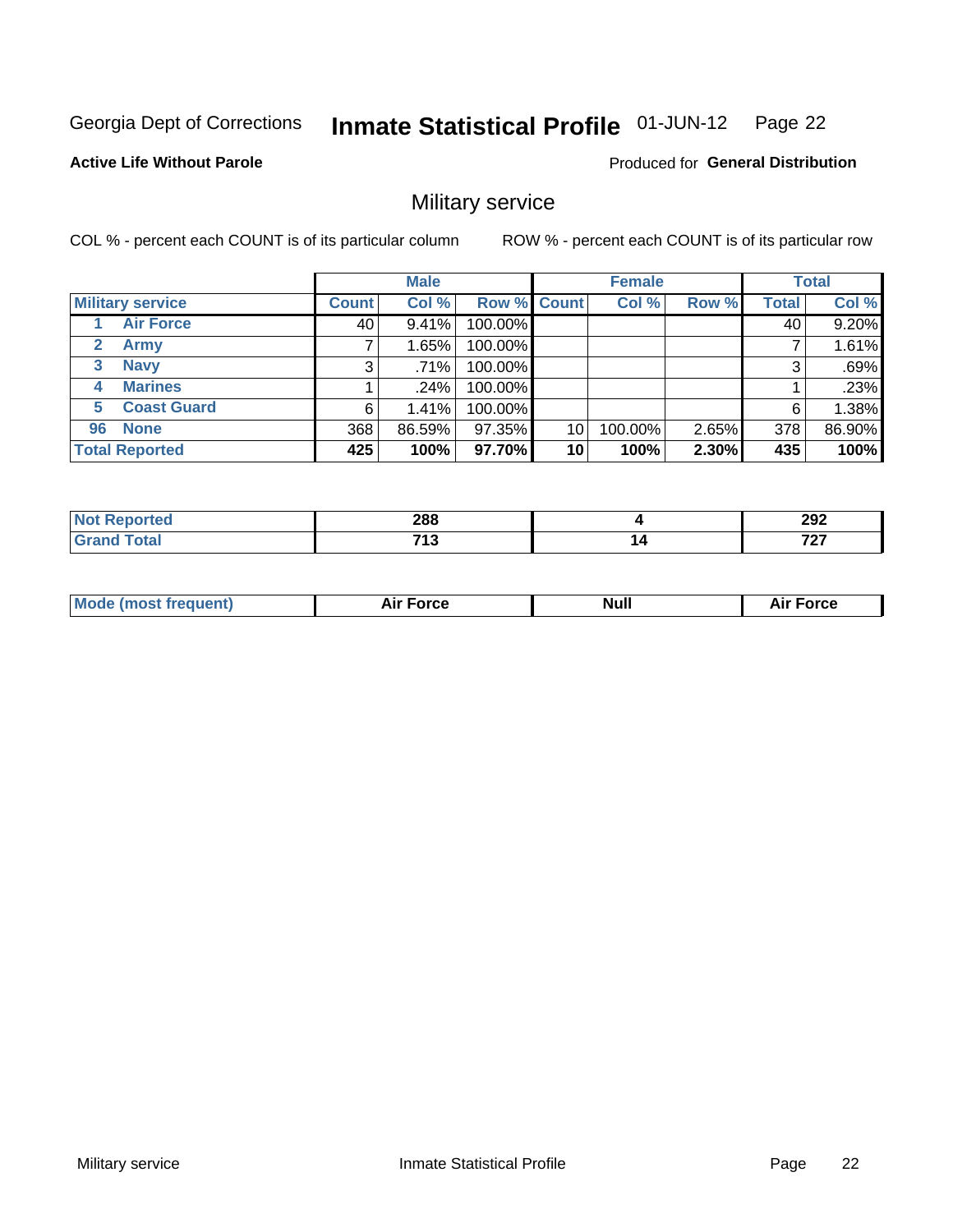#### Inmate Statistical Profile 01-JUN-12 Page 23

**Active Life Without Parole** 

**Produced for General Distribution** 

### Type of admission to prison

COL % - percent each COUNT is of its particular column

|                                 |              | <b>Male</b> |                    |    | <b>Female</b> |       |              | <b>Total</b> |
|---------------------------------|--------------|-------------|--------------------|----|---------------|-------|--------------|--------------|
| <b>Type of Admission</b>        | <b>Count</b> | Col %       | <b>Row % Count</b> |    | Col %         | Row % | <b>Total</b> | Col %        |
| <b>Committed From Court</b>     | 696          | $97.62\%$   | 98.03%             | 14 | 100.00%       | 1.97% | 710          | 97.66%       |
| <b>Parole Rev/New Sent</b><br>3 | 3            | $.42\%$     | 100.00%            |    |               |       | 3            | .41%         |
| <b>Prob Viol/Partial</b><br>6.  |              | .14%        | 100.00%            |    |               |       |              | .14%         |
| <b>Prob Rev/Remainder</b><br>9  |              | $.14\%$     | 100.00%            |    |               |       |              | .14%         |
| <b>Life W/O Parole</b><br>11    | 12           | 1.68%       | 100.00%            |    |               |       | 12           | 1.65%        |
| <b>Total Reported</b>           | 713          | 100%        | 98.07%             | 14 | 100%          | 1.93% | 727          | 100%         |

| <b>Anted</b><br><b>NOT</b> |            |        |
|----------------------------|------------|--------|
| Total                      | <b>749</b> | ラヘラ    |
| <b>C</b> roy               | . .        | $\sim$ |

| Mod<br>frequent)<br><b>TA IMOST 1.</b> | Court Cmmt<br>$\sim$ $\sim$ | วmmt<br>∴ourt | ∶ Cmmt<br>∴∩⊔rt∴ |
|----------------------------------------|-----------------------------|---------------|------------------|
|                                        |                             |               |                  |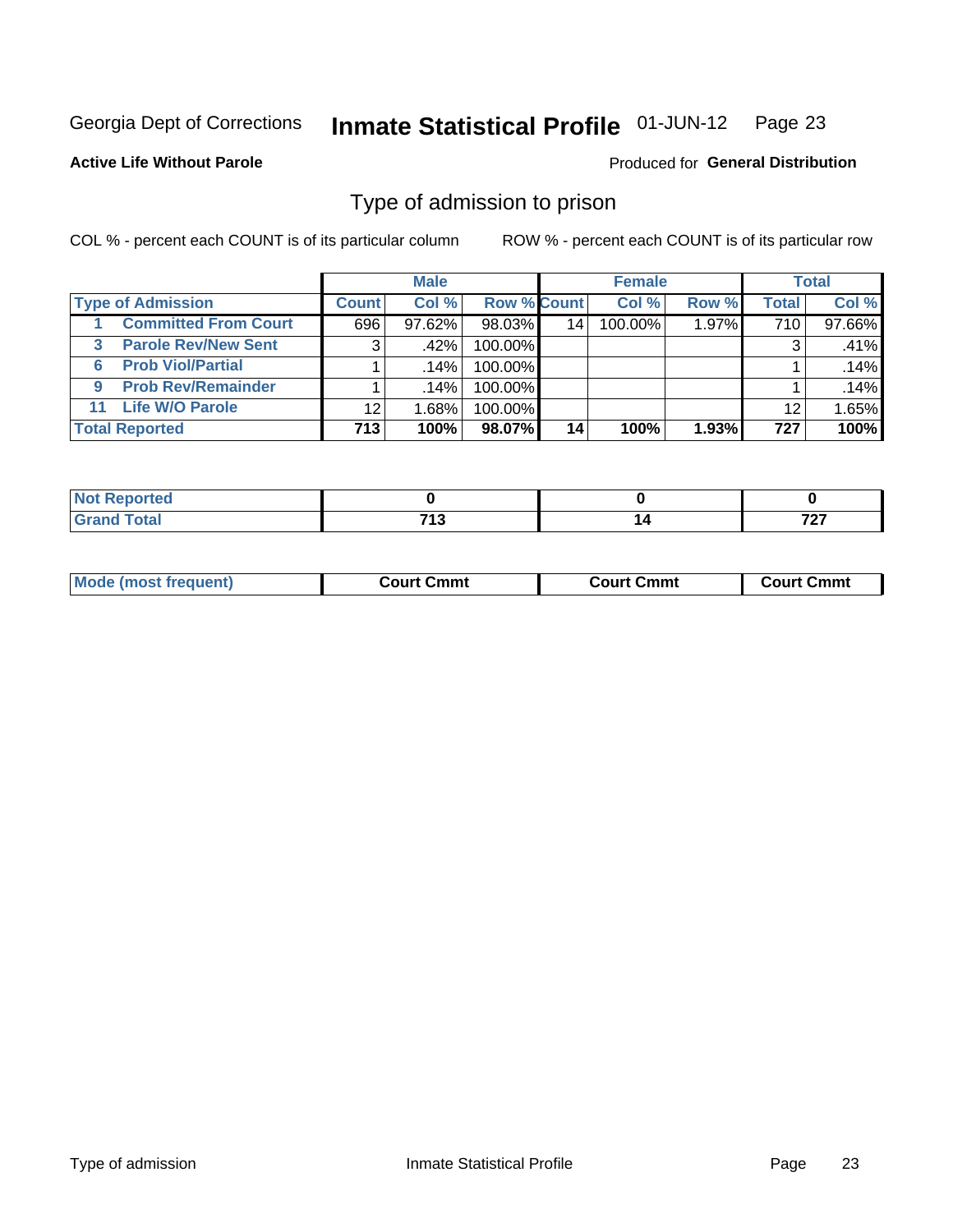#### Inmate Statistical Profile 01-JUN-12 Page 24

**Active Life Without Parole** 

**Produced for General Distribution** 

### Current / last security status

COL % - percent each COUNT is of its particular column

|                        |                 | <b>Male</b> |                    |    | <b>Female</b> |           |       | <b>Total</b> |
|------------------------|-----------------|-------------|--------------------|----|---------------|-----------|-------|--------------|
| <b>Security Status</b> | <b>Count</b>    | Col %       | <b>Row % Count</b> |    | Col %         | Row %     | Total | Col %        |
| 4 Medium               | 19 <sup>1</sup> | 2.70%       | 86.36%             | 3  | 23.08%        | $13.64\%$ | 22    | 3.07%        |
| 5 Close                | 683             | 97.16%      | 98.56%             | 10 | 76.92%        | 1.44%     | 693   | 96.79%       |
| 6 Maximum              |                 | .14%        | 100.00%            |    | .00%          |           |       | .14%         |
| <b>Total Reported</b>  | 703             | 100%        | $98.18\%$          | 13 | 100%          | 1.82%     | 716   | 100%         |

| <b>Still being diagnosed</b> |      |     |
|------------------------------|------|-----|
| <b>Not Reported</b>          |      |     |
| <b>Grand Total</b>           | 71 2 | 707 |

| <b>Mode (most frequent)</b> | Jlose | Close | Close |
|-----------------------------|-------|-------|-------|
|                             |       |       |       |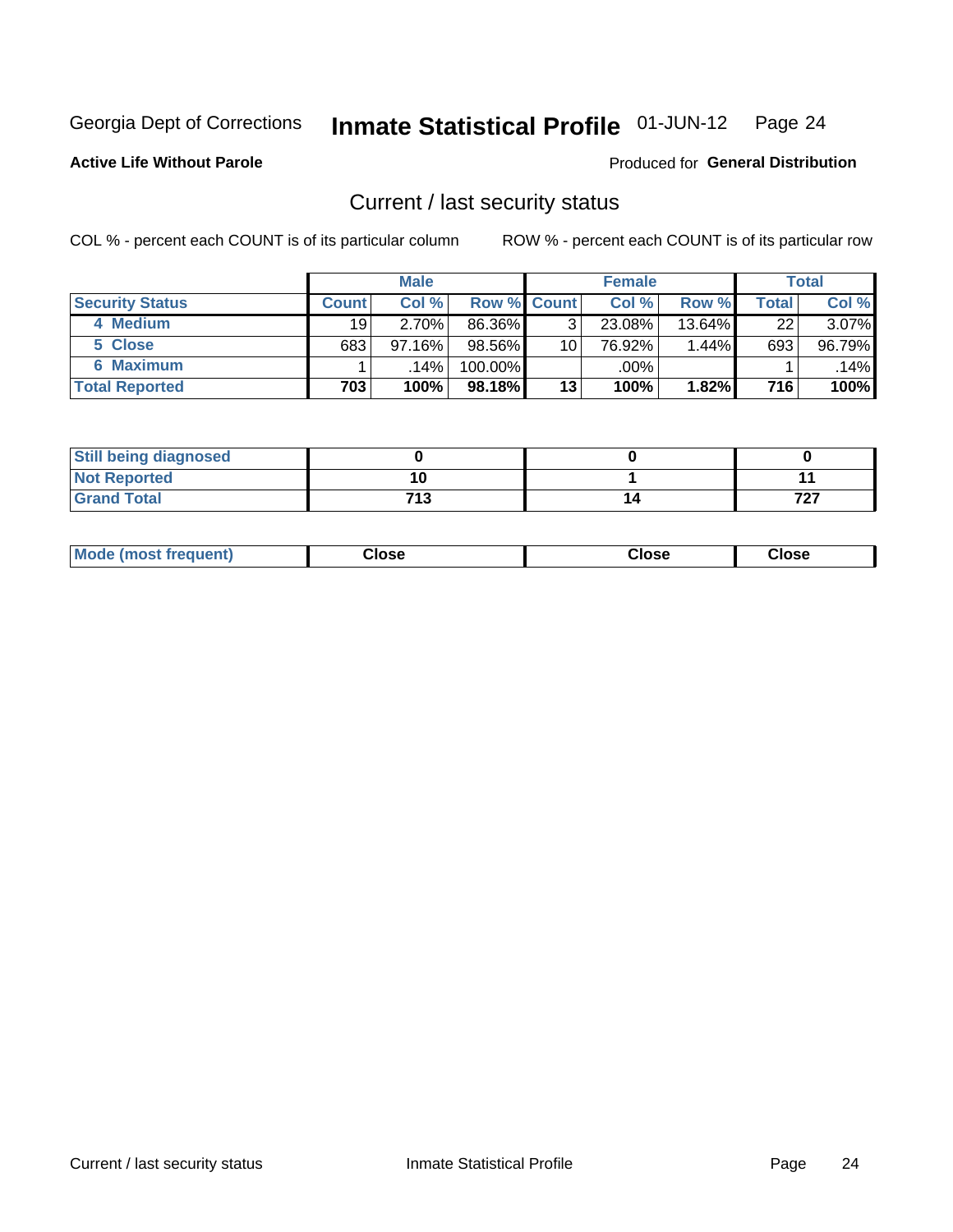#### Inmate Statistical Profile 01-JUN-12 Page 25

**Active Life Without Parole** 

Produced for General Distribution

### Current / last type of institution

COL % - percent each COUNT is of its particular column

|                            |       | <b>Male</b> |                    |    | <b>Female</b> |       |                          | <b>Total</b> |
|----------------------------|-------|-------------|--------------------|----|---------------|-------|--------------------------|--------------|
| <b>Type of Institution</b> | Count | Col %       | <b>Row % Count</b> |    | Col %         | Row % | $\mathsf{Total}_{\perp}$ | Col %        |
| <b>State Prison</b>        | 707   | 99.58%      | 98.06%             | 14 | $100.00\%$    | 1.94% | 721                      | 99.59%       |
| <b>Private Prison</b>      |       | .42%        | 100.00%            |    |               |       |                          | .41%         |
| <b>Total Reported</b>      | 710   | 100%        | 98.07%             | 14 | 100%          | 1.93% | 724                      | 100%         |

| τeα                         |                 |   |             |
|-----------------------------|-----------------|---|-------------|
| $\sim$ $\sim$ $\sim$ $\sim$ | 742<br>. .<br>. | ı | $\sim$<br>. |

| <b>Mode (most frequent)</b> | <b>State Prison</b> | <b>State Prison</b> | <b>State Prison</b> |
|-----------------------------|---------------------|---------------------|---------------------|
|                             |                     |                     |                     |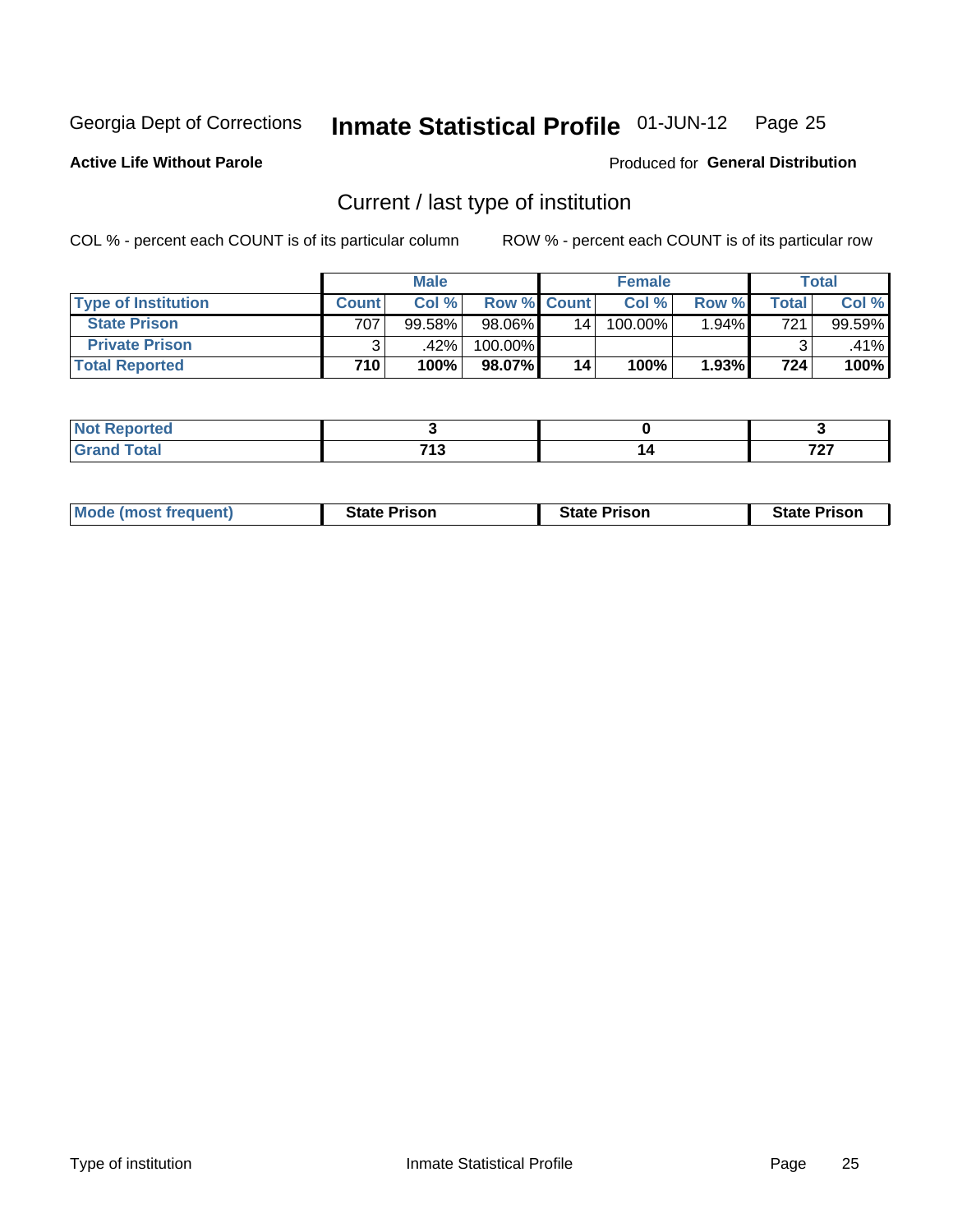#### Inmate Statistical Profile 01-JUN-12 Page 26

### **Active Life Without Parole**

### Produced for General Distribution

### Institution type - transitional centers

COL % - percent each COUNT is of its particular column

|                                                | Male  |                    | <b>Female</b> |                   | Total |
|------------------------------------------------|-------|--------------------|---------------|-------------------|-------|
| <b>Institution Type - Trans. Centers Count</b> | Col % | <b>Row % Count</b> |               | Col % Row % Total | Col % |
| <b>Total Reported</b>                          |       |                    |               |                   |       |

| <b>Reported</b><br><b>NOT</b><br>$\sim$            |  |  |
|----------------------------------------------------|--|--|
| $f$ $f \circ f \circ f$<br>$C = 1$<br><b>TULAI</b> |  |  |

| Mode (most frequent) | <b>Null</b> | <b>Null</b> | <b>Null</b> |
|----------------------|-------------|-------------|-------------|
|                      |             |             |             |
|                      |             |             |             |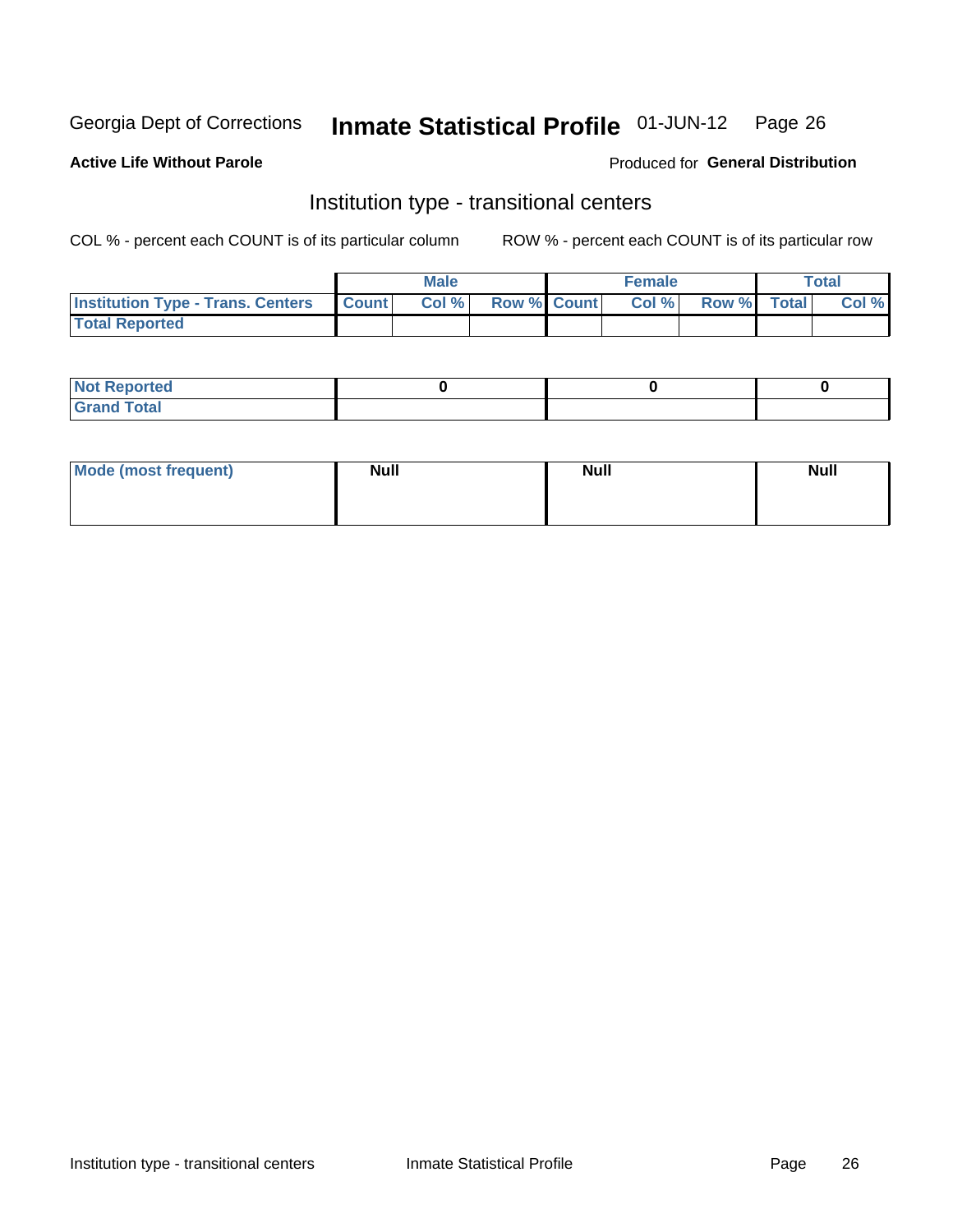#### Inmate Statistical Profile 01-JUN-12 Page 27

**Active Life Without Parole** 

**Produced for General Distribution** 

### Institution type - county prisons

COL % - percent each COUNT is of its particular column

|                                                    | <b>Male</b> |  | <b>Female</b>     |             | Total |
|----------------------------------------------------|-------------|--|-------------------|-------------|-------|
| <b>Institution Type - County Prisons   Count  </b> | Col %       |  | Row % Count Col % | Row % Total | Col % |
| <b>Total Reported</b>                              |             |  |                   |             |       |

| <b>Not</b><br>: Reported<br> |  |  |
|------------------------------|--|--|
| <b>Total</b><br>---          |  |  |

| <b>Mode</b>      | <b>Null</b> | <b>Null</b> | <b>Null</b> |
|------------------|-------------|-------------|-------------|
| (most freauent). |             |             |             |
|                  |             |             |             |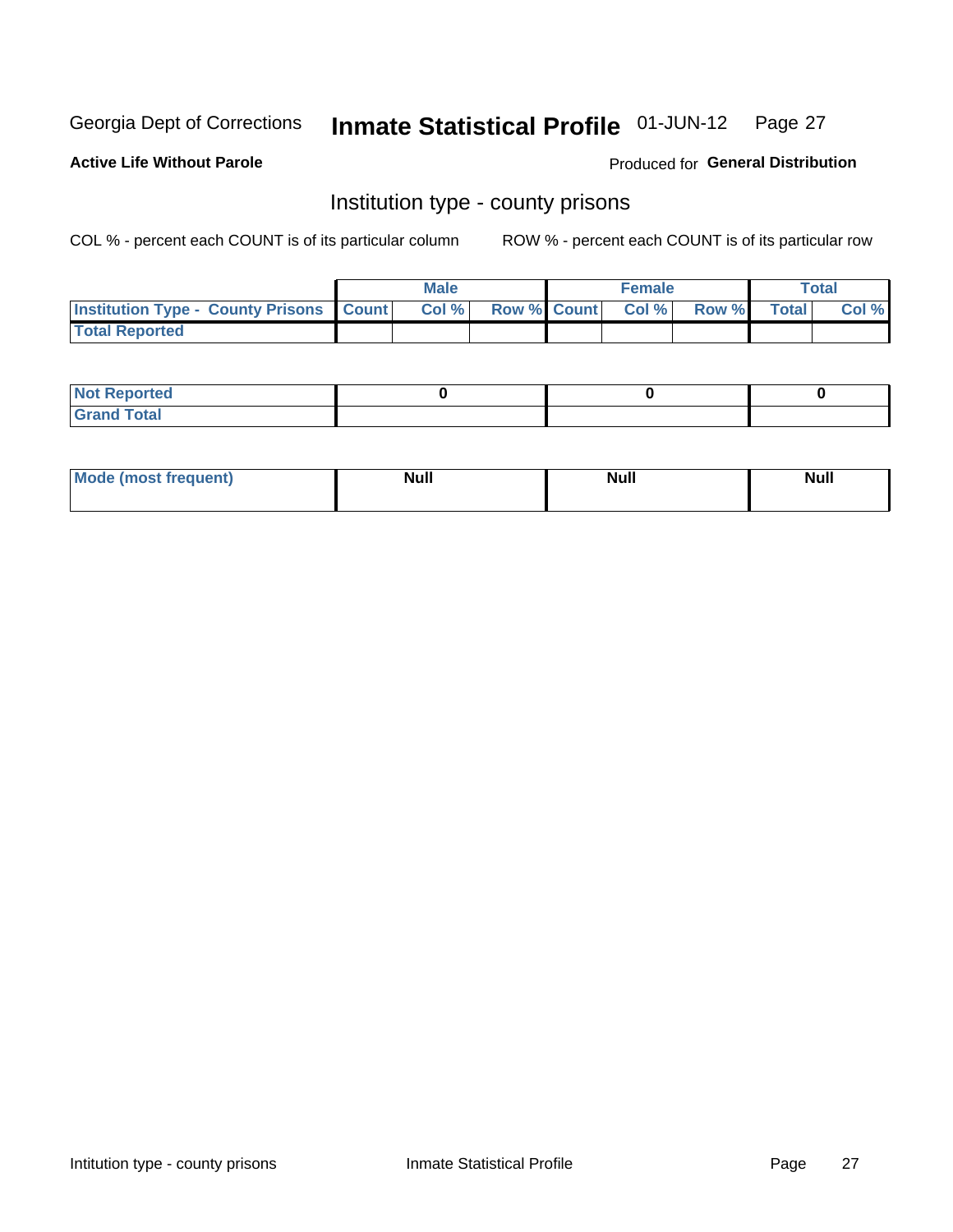# Inmate Statistical Profile 01-JUN-12 Page 28

### **Active Life Without Parole**

### **Produced for General Distribution**

### Institution type - state prisons

COL % - percent each COUNT is of its particular column ROW % - percent each COUNT is of its particular row

|                                         |              | <b>Male</b>               |         |                 | <b>Female</b>                 |                  | <b>Total</b>                        |        |
|-----------------------------------------|--------------|---------------------------|---------|-----------------|-------------------------------|------------------|-------------------------------------|--------|
| <b>Institution Type - State Prisons</b> | <b>Count</b> | Col %                     | Row %   | <b>Count</b>    | Col%                          | Row <sup>%</sup> | <b>Total</b>                        | Col %  |
| <b>Arrendale State Prison</b>           |              |                           |         | 10 <sup>°</sup> | 71.43%                        | 100.00%          | 10                                  | 1.39%  |
| <b>Augusta State Med. Prison</b>        | 47           | 6.65%                     | 100.00% |                 |                               |                  | 47                                  | 6.52%  |
| <b>Baldwin State Prison</b>             | 23           | 3.25%                     | 100.00% |                 |                               |                  | 23                                  | 3.19%  |
| <b>Burrus Corr Trn Cntr</b>             | 1            | .14%                      | 100.00% |                 |                               |                  | 1                                   | .14%   |
| <b>Central State Prison</b>             | 1            | .14%                      | 100.00% |                 |                               |                  |                                     | .14%   |
| <b>Coastal State Prison</b>             | 1            | .14%                      | 100.00% |                 |                               |                  |                                     | .14%   |
| <b>Dooly State Prison</b>               | 1            | .14%                      | 100.00% |                 |                               |                  | 1                                   | .14%   |
| <b>Ga Diag Class Prison</b>             | 33           | 4.67%                     | 100.00% |                 |                               |                  | 33                                  | 4.58%  |
| <b>Ga State Prison</b>                  | 12           | 1.70%                     | 100.00% |                 |                               |                  | 12                                  | 1.66%  |
| <b>Hancock State Prison</b>             | 77           | 10.89%                    | 100.00% |                 |                               |                  | 77                                  | 10.68% |
| <b>Hays State Prison</b>                | 79           | 11.17%                    | 100.00% |                 |                               |                  | 79                                  | 10.96% |
| <b>Johnson State Prison</b>             | 1            | .14%                      | 100.00% |                 |                               |                  | 1                                   | .14%   |
| <b>Macon State Prison</b>               | 108          | 15.28%                    | 100.00% |                 |                               |                  | 108                                 | 14.98% |
| <b>Phillips State Prison</b>            | 14           | 1.98%                     | 100.00% |                 |                               |                  | 14                                  | 1.94%  |
| <b>Pulaski State Prison</b>             |              |                           |         | $\overline{4}$  | 28.57%                        | 100.00%          | 4                                   | .55%   |
| <b>Smith State Prison</b>               | 83           | 11.74%                    | 100.00% |                 |                               |                  | 83                                  | 11.51% |
| <b>Telfair State Prison</b>             | 77           | 10.89%                    | 100.00% |                 |                               |                  | 77                                  | 10.68% |
| <b>Valdosta Sp</b>                      | 74           | 10.47%                    | 100.00% |                 |                               |                  | 74                                  | 10.26% |
| <b>Ware State Prison</b>                | 74           | 10.47%                    | 100.00% |                 |                               |                  | 74                                  | 10.26% |
| <b>Washington State Prison</b>          | 1            | .14%                      | 100.00% |                 |                               |                  | 1                                   | .14%   |
| <b>Total Reported</b>                   | 707          | 100%                      | 98.06%  | 14              | 100%                          | 1.94%            | $\overline{721}$                    | 100%   |
| <b>Not Reported</b>                     |              | 0                         |         | 0               |                               |                  | $\bf{0}$                            |        |
| <b>Grand Total</b>                      |              | 707                       |         | $\overline{14}$ |                               |                  | $\overline{721}$                    |        |
| <b>Mode (most frequent)</b>             |              | <b>Macon State Prison</b> |         |                 | <b>Arrendale State Prison</b> |                  | <b>Macon State</b><br><b>Prison</b> |        |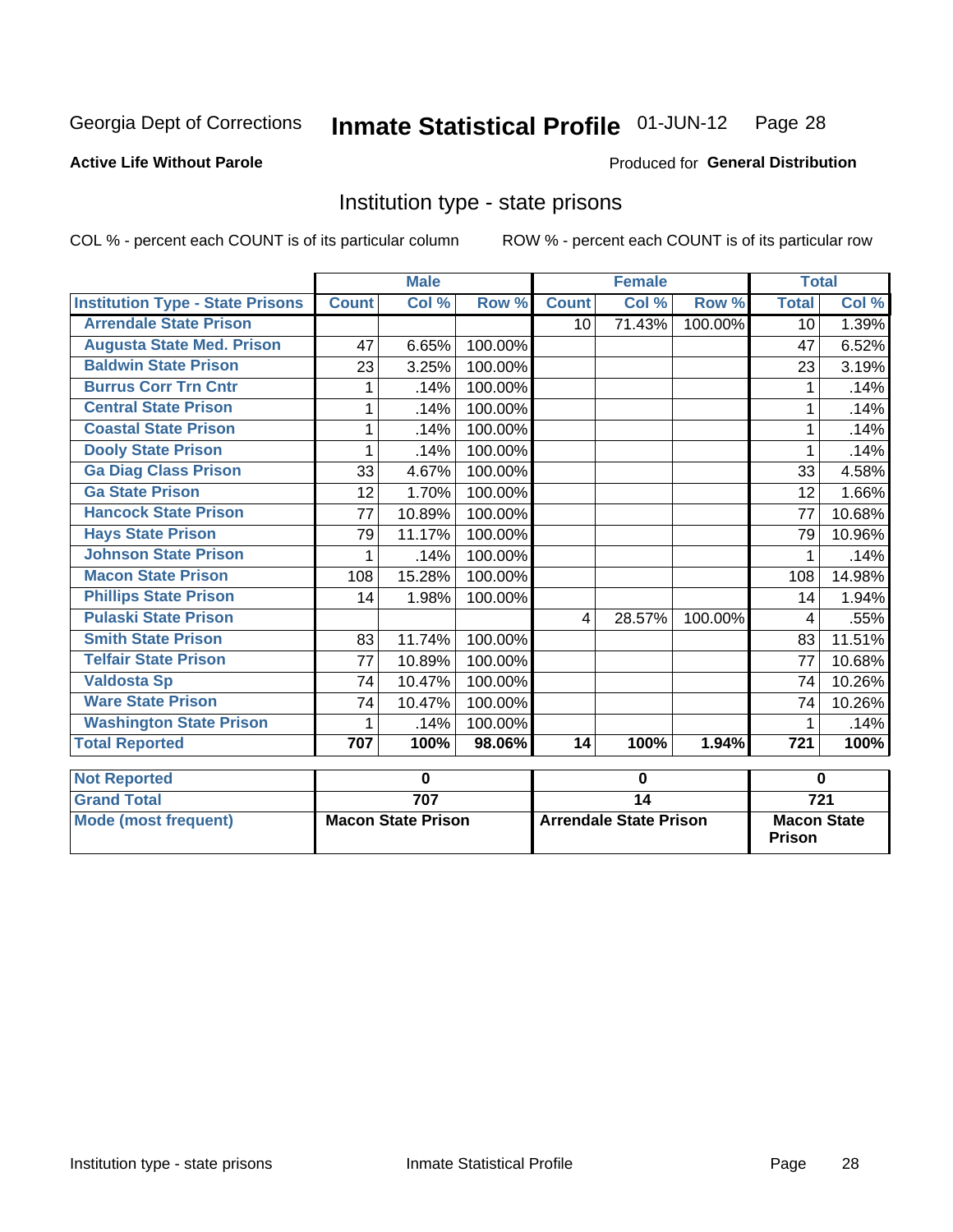#### Inmate Statistical Profile 01-JUN-12 Page 29

**Active Life Without Parole** 

Produced for General Distribution

### Institution type - private prisons

COL % - percent each COUNT is of its particular column

|                                           |              | <b>Male</b> |                    | <b>Female</b> |       |              | <b>Total</b> |
|-------------------------------------------|--------------|-------------|--------------------|---------------|-------|--------------|--------------|
| <b>Institution Type - Private Prisons</b> | <b>Count</b> | Col %       | <b>Row % Count</b> | Col%          | Row % | <b>Total</b> | Col %        |
| <b>Coffee Corr Facility</b>               |              | 66.67%      | $100.00\%$         |               |       |              | 66.67%       |
| <b>Wheeler Corr Facility</b>              |              | $33.33\%$   | 100.00%            |               |       |              | 33.33%       |
| <b>Total Reported</b>                     |              | 100%        | 100%               |               | %     |              | 100%         |

| orted<br>110110 |  |  |
|-----------------|--|--|
| <b>Total</b>    |  |  |

| Mode (most frequent) | <b>Coffee Corr Facility</b> | <b>Null</b> | <b>Coffee Corr</b><br><b>Facility</b> |
|----------------------|-----------------------------|-------------|---------------------------------------|
|----------------------|-----------------------------|-------------|---------------------------------------|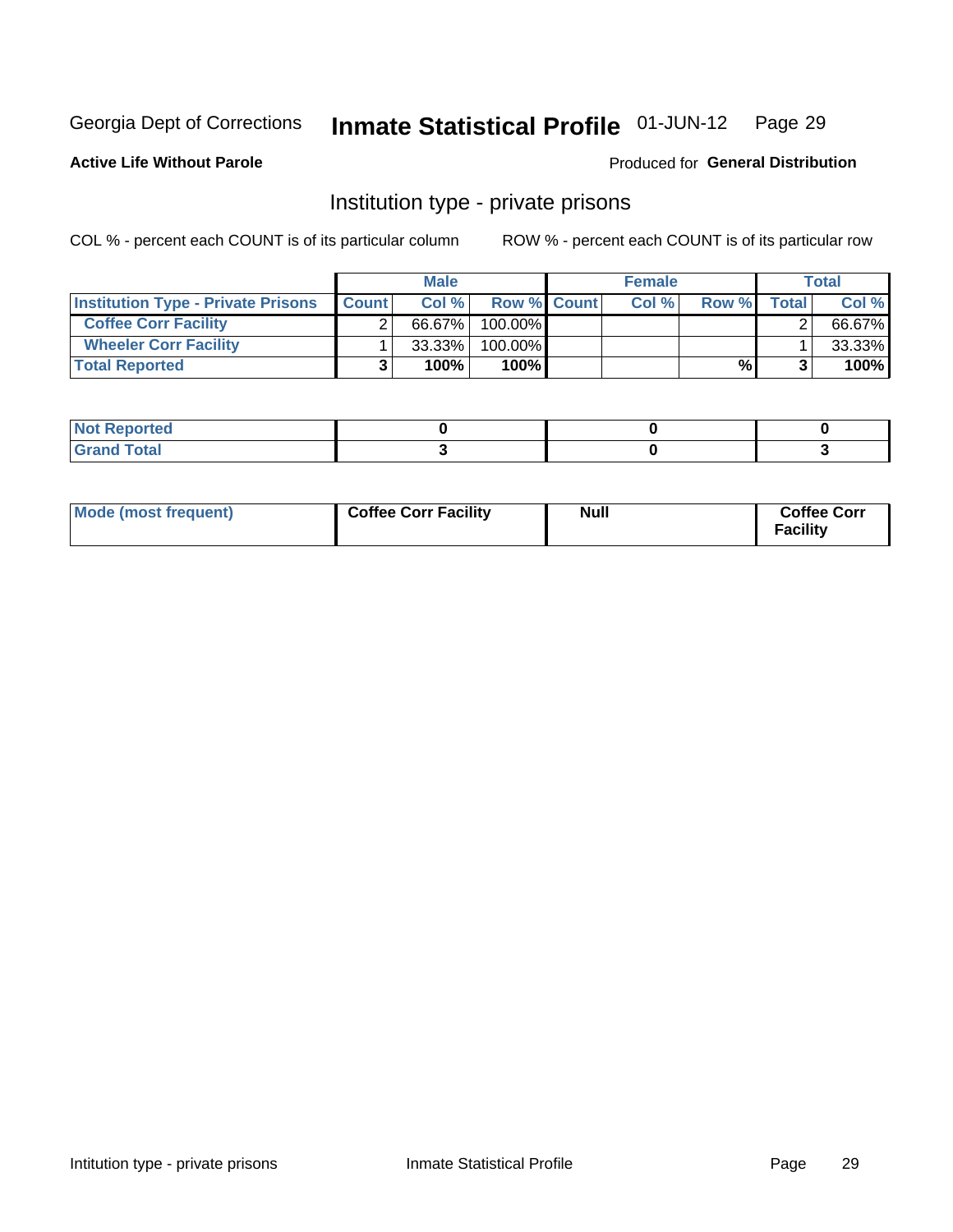## Inmate Statistical Profile 01-JUN-12 Page 30

**Active Life Without Parole** 

Produced for General Distribution

# Institution type - pre-release centers

COL % - percent each COUNT is of its particular column

|                                                   | <b>Male</b> |              |       | <b>Female</b> |                    | <b>Total</b> |
|---------------------------------------------------|-------------|--------------|-------|---------------|--------------------|--------------|
| <b>Institution Type - Prison Annexe   Count  </b> | Col %       | <b>Row %</b> | Count | Col %         | <b>Row %</b> Total | Col %        |
| <b>Total Reported</b>                             |             |              |       |               |                    |              |

| <b>Reported</b><br>I NOT |  |  |
|--------------------------|--|--|
| <b>Total</b><br>$C$ ren  |  |  |

| $^{\circ}$ Mo<br>frequent)<br>⊥(most | <b>Null</b> | Noll<br><b>vull</b> | <b>Null</b> |
|--------------------------------------|-------------|---------------------|-------------|
|                                      |             |                     |             |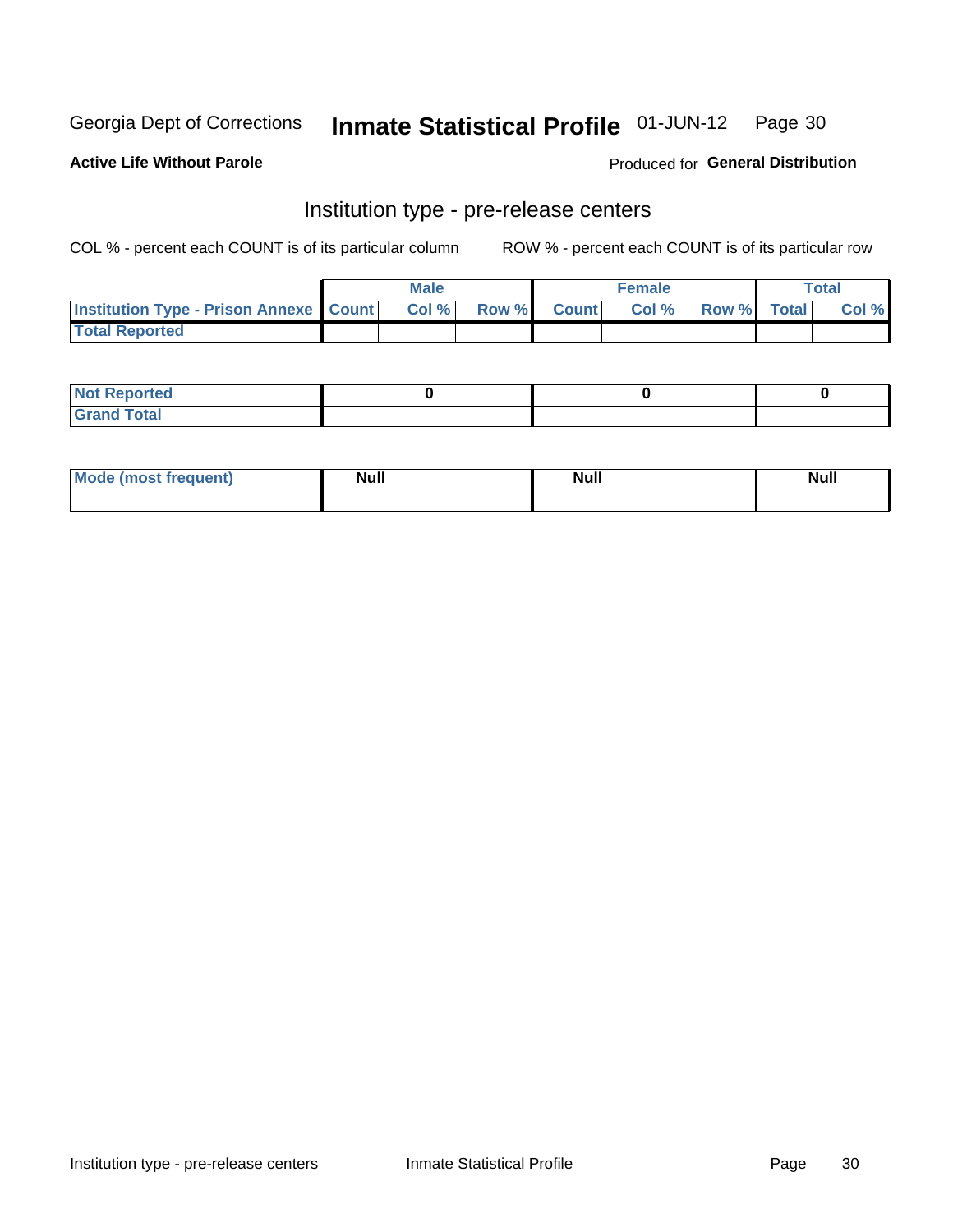#### Inmate Statistical Profile 01-JUN-12 Page 31

### **Active Life Without Parole**

### Produced for General Distribution

### Institution type - inmate boot camp

COL % - percent each COUNT is of its particular column

|                                      |              | <b>Male</b> |               |              | <b>Female</b> |             | <b>Total</b> |
|--------------------------------------|--------------|-------------|---------------|--------------|---------------|-------------|--------------|
| <b>Institution Type - Boot Camps</b> | <b>Count</b> | Col %       | <b>Row %I</b> | <b>Count</b> | Col %         | Row % Total | Col %        |
| <b>Total Rported</b>                 |              |             |               |              |               |             |              |

| <b>Not Reported</b> |  |  |
|---------------------|--|--|
| <b>Total</b><br>Cro |  |  |

| <b>I Mode (most frequent)</b> | <b>Null</b> | <b>Null</b> | <b>Null</b> |
|-------------------------------|-------------|-------------|-------------|
|                               |             |             |             |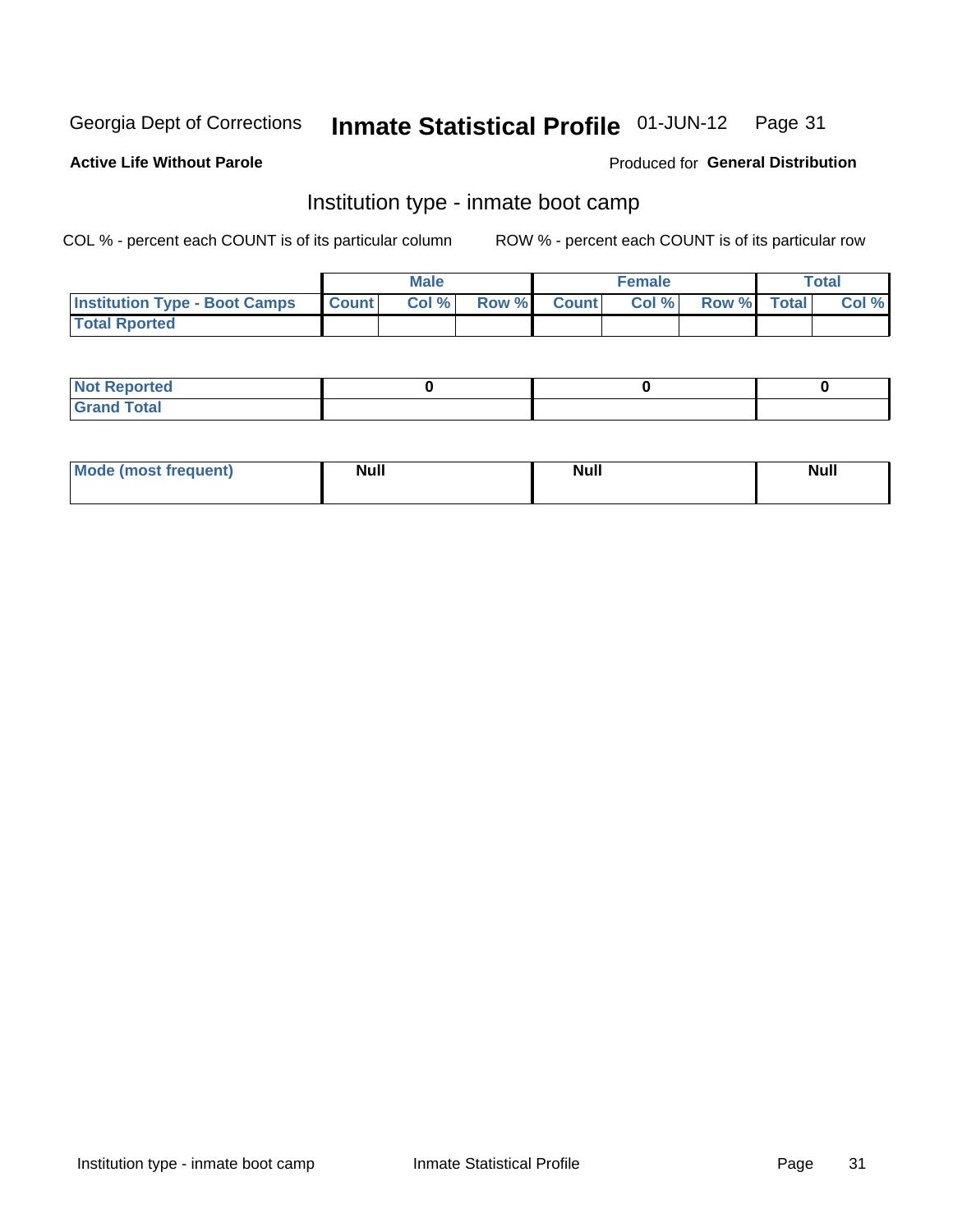#### Inmate Statistical Profile 01-JUN-12 Page 32

**Active Life Without Parole** 

Produced for General Distribution

### Number of disciplinary reports

COL % - percent each COUNT is of its particular column

|                                       |              | <b>Male</b> |                    |                 | <b>Female</b> |       |       | <b>Total</b> |
|---------------------------------------|--------------|-------------|--------------------|-----------------|---------------|-------|-------|--------------|
| <b>Number of Disciplinary Reports</b> | <b>Count</b> | Col %       | <b>Row % Count</b> |                 | Col %         | Row % | Total | Col %        |
|                                       | 201          | 28.19%      | 98.53%             | 3               | 21.43%        | 1.47% | 204   | 28.06%       |
|                                       | 81           | 11.36%      | 96.43%             | 3               | 21.43%        | 3.57% | 84    | 11.55%       |
| $\mathbf{2}$                          | 56           | 7.85%       | 96.55%             | 2               | 14.29%        | 3.45% | 58    | 7.98%        |
| 3                                     | 35           | 4.91%       | 97.22%             |                 | 7.14%         | 2.78% | 36    | 4.95%        |
|                                       | 46           | 6.45%       | 97.87%             |                 | 7.14%         | 2.13% | 47    | 6.46%        |
| 5                                     | 31           | 4.35%       | 100.00%            |                 |               |       | 31    | 4.26%        |
| More Than 5                           | 263          | 36.89%      | 98.50%             | 4               | 28.57%        | 1.50% | 267   | 36.73%       |
| <b>Total Reported</b>                 | 713'         | 100%        | 98.07%             | 14 <sub>1</sub> | 100%          | 1.93% | 727   | 100%         |

| N<br>ueo     |              |                     |
|--------------|--------------|---------------------|
| <b>Total</b> | 741<br>7 I J | 707<br>$\mathbf{r}$ |

| Mean (average)       | ר ס<br>o.z1 | 7.14 | 8.25 |
|----------------------|-------------|------|------|
| Median (middle)      |             |      |      |
| Mode (most frequent) |             |      |      |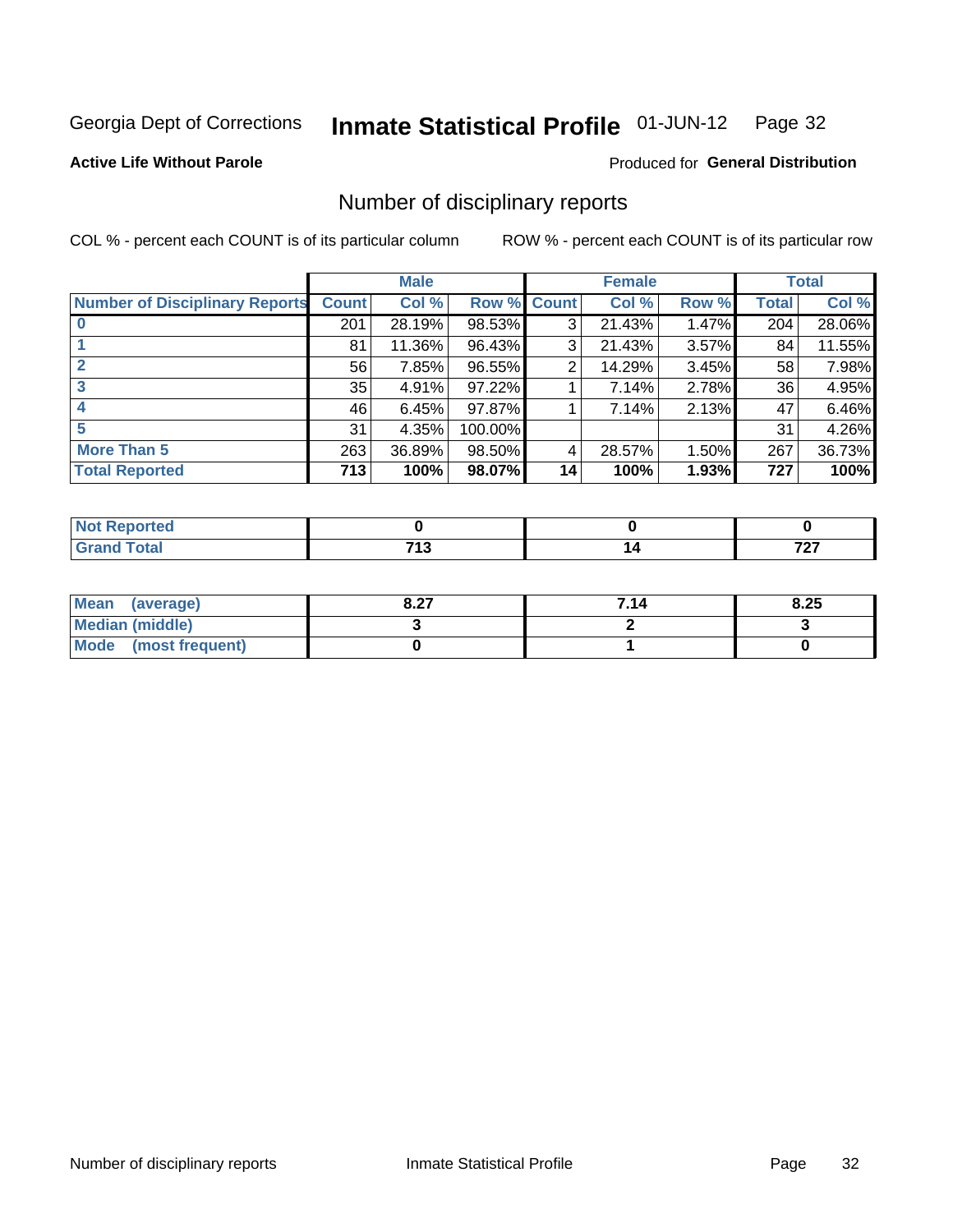#### Inmate Statistical Profile 01-JUN-12 Page 33

**Active Life Without Parole** 

**Produced for General Distribution** 

### Number of transfers

COL % - percent each COUNT is of its particular column

|                            |                 | <b>Male</b> |                    |    | <b>Female</b> |        |              | <b>Total</b> |
|----------------------------|-----------------|-------------|--------------------|----|---------------|--------|--------------|--------------|
| <b>Number of Transfers</b> | <b>Count</b>    | Col %       | <b>Row % Count</b> |    | Col %         | Row %  | <b>Total</b> | Col %        |
|                            | 21              | 2.95%       | 87.50%             | 3  | 21.43%        | 12.50% | 24           | 3.30%        |
|                            | 22 <sub>1</sub> | 3.09%       | 100.00%            |    |               |        | 22           | 3.03%        |
| $\mathbf{2}$               | 108             | 15.15%      | 95.58%             | 5  | 35.71%        | 4.42%  | 113          | 15.54%       |
| 3                          | 70              | 9.82%       | 100.00%            |    |               |        | 70 I         | 9.63%        |
|                            | 70              | 9.82%       | 100.00%            |    |               |        | 70           | 9.63%        |
| 5                          | 54              | 7.57%       | 98.18%             |    | 7.14%         | 1.82%  | 55           | 7.57%        |
| <b>More Than 5</b>         | 368             | 51.61%      | 98.66%             | 5  | 35.71%        | 1.34%  | 373          | 51.31%       |
| <b>Total Reported</b>      | 713             | 100%        | 98.07%             | 14 | 100%          | 1.93%  | 727          | 100.0%       |

| <b>orted</b><br>NOT I<br>. <b>.</b> <u>.</u> |             |          |
|----------------------------------------------|-------------|----------|
| <b>f</b> otal                                | 74 C<br>. . | 707<br>. |

| Mean (average)       | 3.86 | 7.65 |
|----------------------|------|------|
| Median (middle)      |      |      |
| Mode (most frequent) |      |      |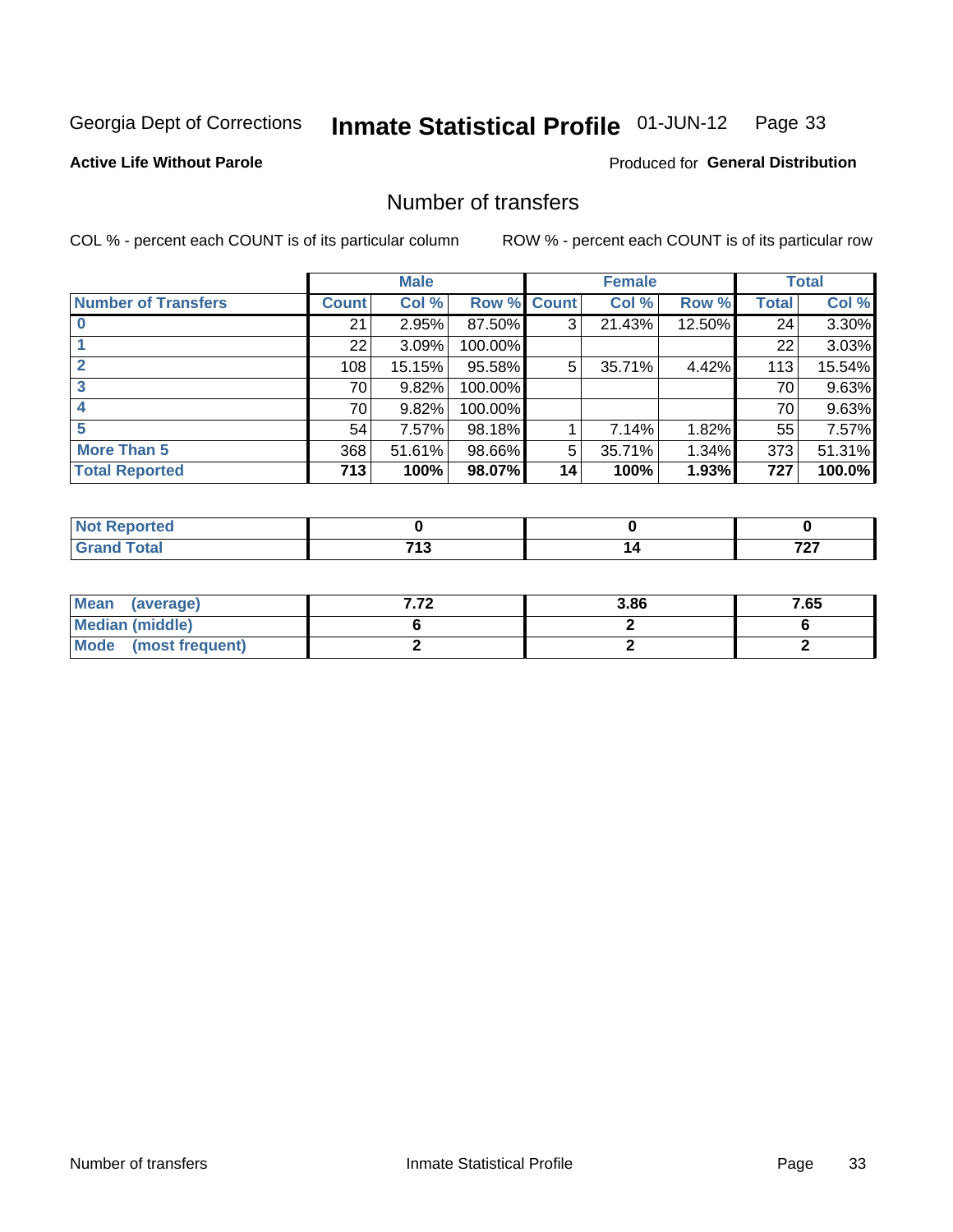#### Inmate Statistical Profile 01-JUN-12 Page 34

**Active Life Without Parole** 

**Produced for General Distribution** 

### Number of escapes

COL % - percent each COUNT is of its particular column

|                          |              | <b>Male</b> |                    |    | <b>Female</b> |       |       | <b>Total</b> |
|--------------------------|--------------|-------------|--------------------|----|---------------|-------|-------|--------------|
| <b>Number of Escapes</b> | <b>Count</b> | Col%        | <b>Row % Count</b> |    | Col %         | Row % | Total | Col %        |
|                          | 711          | 99.72%      | 98.07%             | 14 | $100.00\%$    | 1.93% | 725   | 99.72%       |
|                          |              | $0.14\%$    | 100.00%            |    |               |       |       | 0.14%        |
|                          |              | $0.14\%$    | 100.00%            |    |               |       |       | 0.14%        |
| <b>Total Reported</b>    | 713          | 100%        | 98.07%             | 14 | 100%          | 1.93% | 727   | 100%         |

| orted<br><b>AND REPORT</b> |      |     |
|----------------------------|------|-----|
| <b>fotal</b>               | 74.2 | 707 |
| Grand                      | . .  |     |

| Mean (average)       |  |  |
|----------------------|--|--|
| Median (middle)      |  |  |
| Mode (most frequent) |  |  |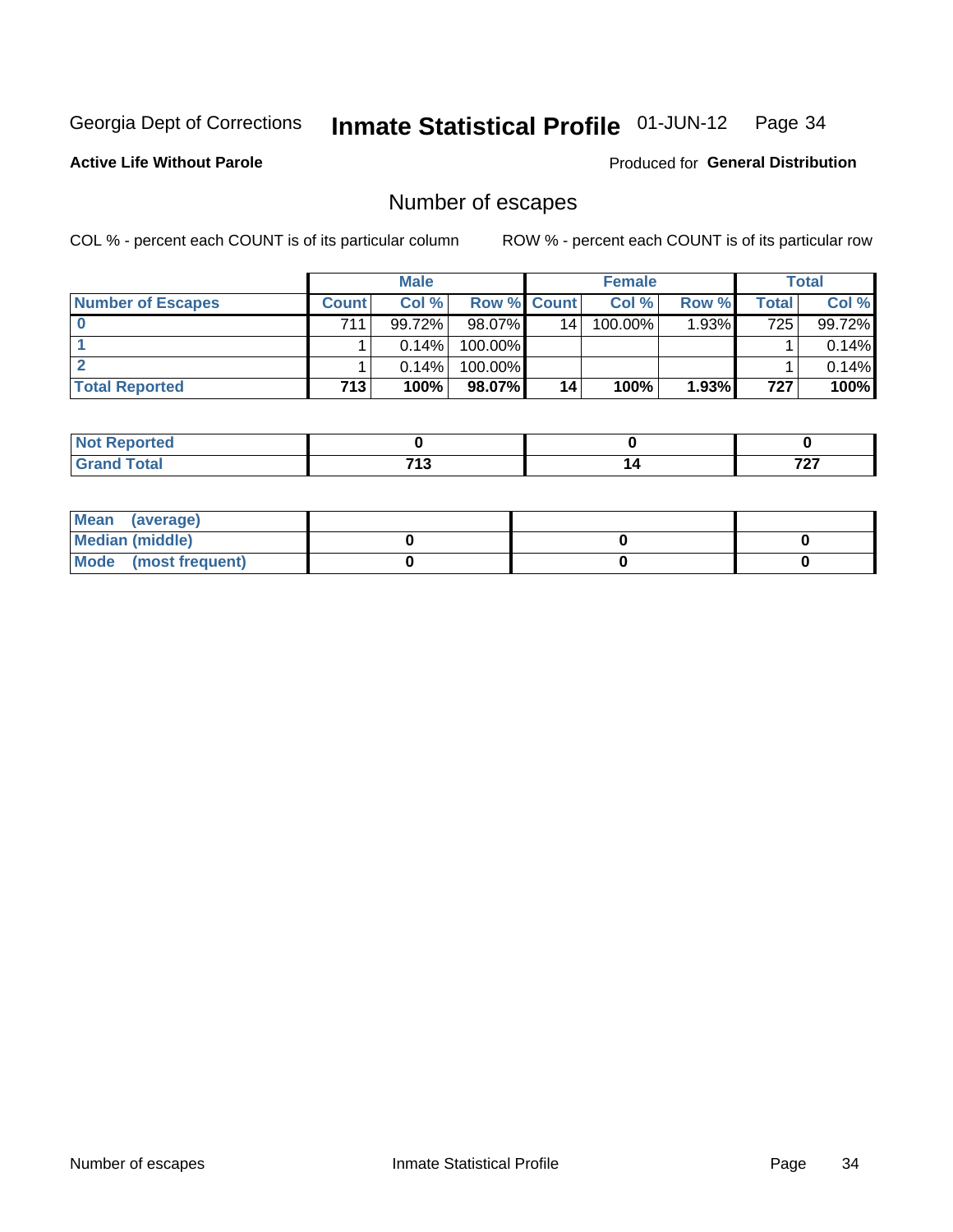#### Inmate Statistical Profile 01-JUN-12 Page 35

### **Active Life Without Parole**

### **Produced for General Distribution**

### Time served in current (or last) institution

COL % - percent each COUNT is of its particular column

|                            |              | <b>Male</b> |         |                 | <b>Female</b> |        |              | <b>Total</b> |
|----------------------------|--------------|-------------|---------|-----------------|---------------|--------|--------------|--------------|
| <b>Time In Institution</b> | <b>Count</b> | Col %       | Row %   | <b>Count</b>    | Col %         | Row %  | <b>Total</b> | Col %        |
| 0 to 3 months              | 128          | 17.95%      | 99.22%  | 1               | 7.14%         | 0.78%  | 129          | 17.74%       |
| <b>3.01 to 6 months</b>    | 47           | 6.59%       | 100.00% |                 |               |        | 47           | 6.46%        |
| 6.01 to 9 months           | 52           | 7.29%       | 100.00% |                 |               |        | 52           | 7.15%        |
| 9.01 to 12 months          | 43           | 6.03%       | 97.73%  | 1               | 7.14%         | 2.27%  | 44           | 6.05%        |
| 12.01 to 18 months         | 76           | 10.66%      | 88.37%  | 10 <sup>1</sup> | 71.43%        | 11.63% | 86           | 11.83%       |
| 18.01 to 24 months         | 60           | 8.42%       | 100.00% |                 |               |        | 60           | 8.25%        |
| $2.01$ to 3 years          | 85           | 11.92%      | 100.00% |                 |               |        | 85           | 11.69%       |
| 3.01 to 4 years            | 61           | 8.56%       | 100.00% |                 |               |        | 61           | 8.39%        |
| 4.01 to 5 years            | 41           | 5.75%       | 100.00% |                 |               |        | 41           | 5.64%        |
| 5.01 to 6 years            | 21           | 2.95%       | 100.00% |                 |               |        | 21           | 2.89%        |
| 6.01 to 7 years            | 30           | 4.21%       | 100.00% |                 |               |        | 30           | 4.13%        |
| 7.01 to 8 years            | 16           | 2.24%       | 88.89%  | $\overline{2}$  | 14.29%        | 11.11% | 18           | 2.48%        |
| $8.01$ to 9 years          | 10           | 1.40%       | 100.00% |                 |               |        | 10           | 1.38%        |
| 9.01 to 10 years           | 15           | 2.10%       | 100.00% |                 |               |        | 15           | 2.06%        |
| Over 10 years              | 28           | 3.93%       | 100.00% |                 |               |        | 28           | 3.85%        |
| <b>Total Reported</b>      | 713          | 100%        | 98.07%  | 14              | 100%          | 1.93%  | 727          | 100%         |

| <b>Not Reported</b> |                     |               |
|---------------------|---------------------|---------------|
| <b>Total</b>        | <b>740</b><br>7 I J | 707<br>$\sim$ |

| <b>Mean</b><br>(average) | 32 months | 23 months | 32 months |  |
|--------------------------|-----------|-----------|-----------|--|
| Median (middle)          | 19 months | 14 months | 18 months |  |
| Mode (most frequent)     | 0 months  | 1 months  | 1 months  |  |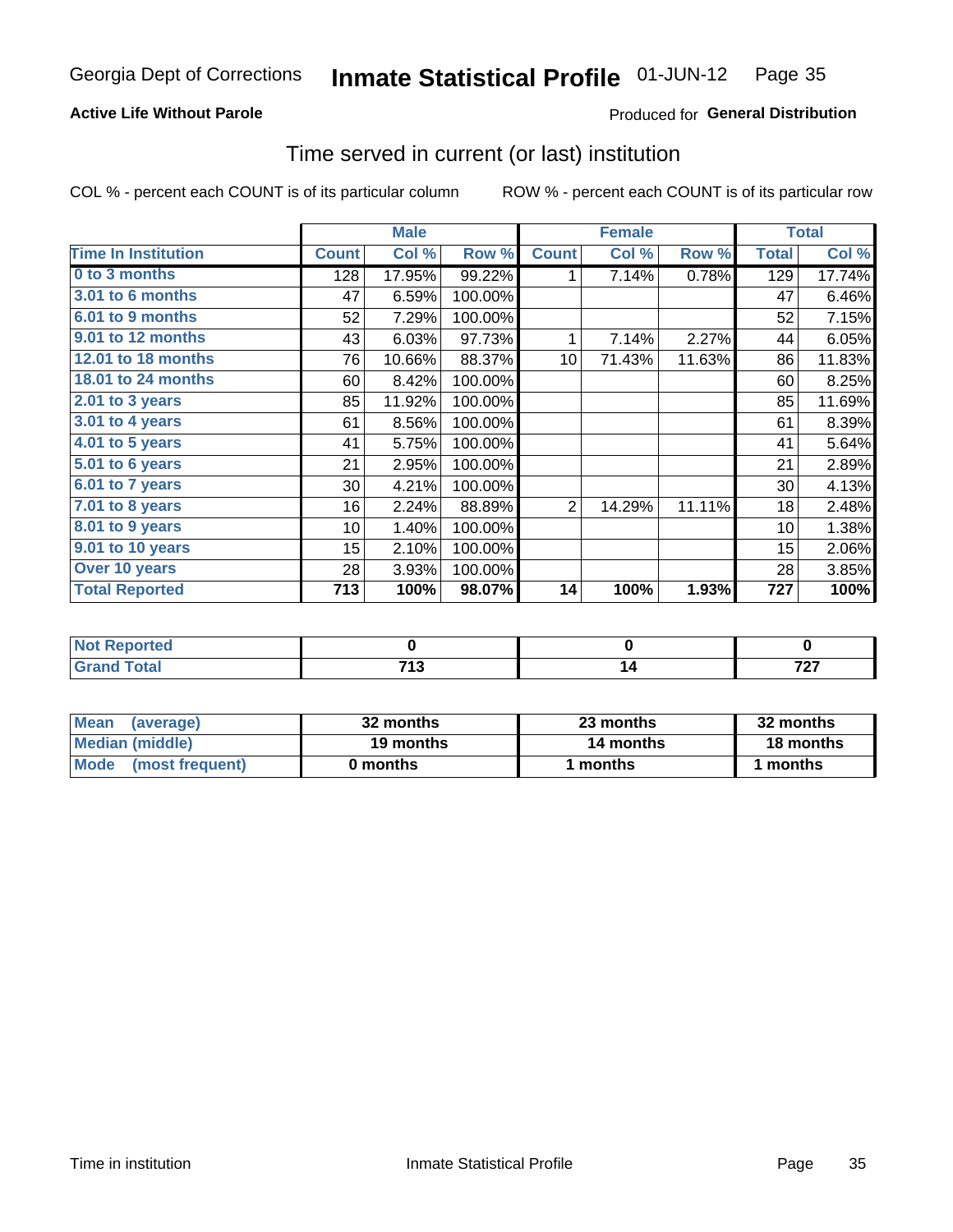#### Inmate Statistical Profile 01-JUN-12 Page 36

### **Active Life Without Parole**

### Produced for General Distribution

### Highest grade level attained

COL % - percent each COUNT is of its particular column

|                              |                 | <b>Male</b> |         |                 | <b>Female</b> |        |                | <b>Total</b> |
|------------------------------|-----------------|-------------|---------|-----------------|---------------|--------|----------------|--------------|
| <b>Grade Level</b>           | <b>Count</b>    | Col %       | Row %   | <b>Count</b>    | Col %         | Row %  | <b>Total</b>   | Col %        |
| No school at all             | 1               | 0.15%       | 100.00% |                 |               |        | 1              | 0.14%        |
| <b>Grade 1</b>               | $\overline{c}$  | 0.29%       | 100.00% |                 |               |        | $\overline{2}$ | 0.29%        |
| <b>Grade 2</b>               | $\overline{2}$  | 0.29%       | 100.00% |                 |               |        | $\overline{c}$ | 0.29%        |
| <b>Grade 4</b>               | 4               | 0.58%       | 100.00% |                 |               |        | 4              | 0.57%        |
| Grade 5                      | 3               | 0.44%       | 100.00% |                 |               |        | 3              | 0.43%        |
| Grade 6                      | 4               | 0.58%       | 100.00% |                 |               |        | 4              | 0.57%        |
| <b>Grade 7</b>               | 21              | 3.06%       | 100.00% |                 |               |        | 21             | 3.00%        |
| <b>Grade 8</b>               | 50              | 7.29%       | 100.00% |                 |               |        | 50             | 7.15%        |
| <b>Grade 9</b>               | 80              | 11.66%      | 98.77%  | 1               | 7.69%         | 1.23%  | 81             | 11.59%       |
| Grade 10                     | 124             | 18.08%      | 98.41%  | $\overline{c}$  | 15.38%        | 1.59%  | 126            | 18.03%       |
| Grade 11                     | 98              | 14.29%      | 98.99%  | 1               | 7.69%         | 1.01%  | 99             | 14.16%       |
| <b>Grade 12 or GED</b>       | 191             | 27.84%      | 96.46%  | 7               | 53.85%        | 3.54%  | 198            | 28.33%       |
| <b>Some tech school</b>      | 6               | 0.87%       | 85.71%  | 1               | 7.69%         | 14.29% | 7              | 1.00%        |
| <b>Completed tech school</b> | 10 <sup>1</sup> | 1.46%       | 100.00% |                 |               |        | 10             | 1.43%        |
| College, 1 year              | 21              | 3.06%       | 100.00% |                 |               |        | 21             | 3.00%        |
| College, 2 year              | 37              | 5.39%       | 97.37%  | 1               | 7.69%         | 2.63%  | 38             | 5.44%        |
| College, 3 year              | 10              | 1.46%       | 100.00% |                 |               |        | 10             | 1.43%        |
| <b>Bachelor's degree</b>     | 13              | 1.90%       | 100.00% |                 |               |        | 13             | 1.86%        |
| <b>Master's degree</b>       | 6               | 0.87%       | 100.00% |                 |               |        | 6              | 0.86%        |
| Ph.D. degree                 | 1               | 0.15%       | 100.00% |                 |               |        | 1              | 0.14%        |
| Law degree                   | 2               | 0.29%       | 100.00% |                 |               |        | $\overline{2}$ | 0.29%        |
| <b>Total Reported</b>        | 686             | 100%        | 98.14%  | $\overline{13}$ | 100%          | 1.86%  | 699            | 100%         |

| orted      | ~-<br>$ -$    | ົ<br>ŽΌ           |
|------------|---------------|-------------------|
| <b>ota</b> | 74 º<br>- 1 + | $\mathbf{z}$<br>. |

| <b>Mean</b><br>(average) | 10.89           | 11.62           | 10.91             |
|--------------------------|-----------------|-----------------|-------------------|
| <b>Median (middle)</b>   | Grade 11        | Grade 12 or GED | Grade 11          |
| Mode (most frequent)     | Grade 12 or GED | Grade 12 or GED | I Grade 12 or GED |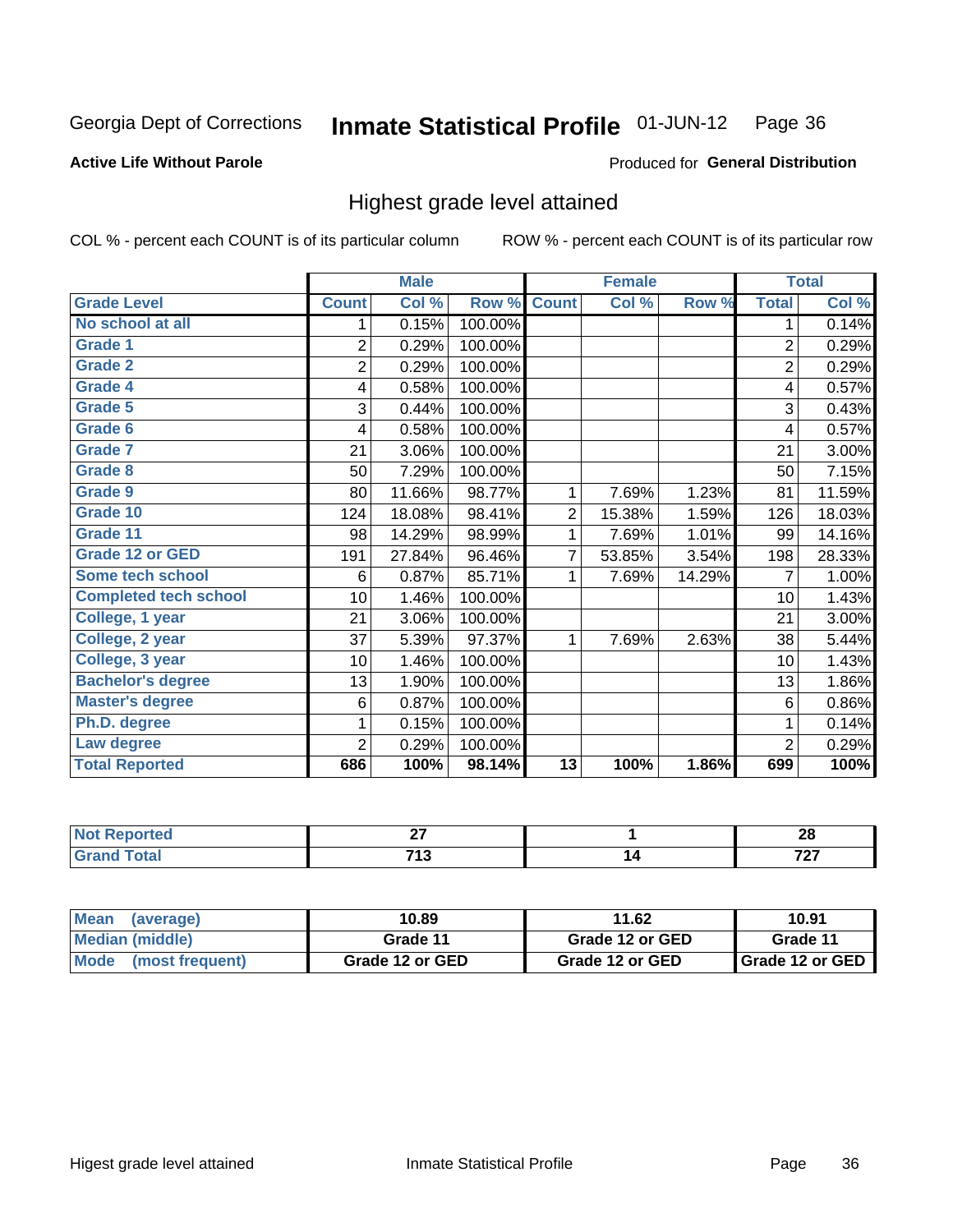#### Inmate Statistical Profile 01-JUN-12 Page 37

### **Active Life Without Parole**

#### Produced for General Distribution

# Culture fair IQ scores

COL % - percent each COUNT is of its particular column

|                       |              | <b>Male</b> |                    |                | <b>Female</b> |       |              | <b>Total</b> |
|-----------------------|--------------|-------------|--------------------|----------------|---------------|-------|--------------|--------------|
| <b>IQ Scores</b>      | <b>Count</b> | Col %       | <b>Row % Count</b> |                | Col %         | Row % | <b>Total</b> | Col %        |
| $60 - 69$             | 24           | 4.40%       | 100.00%            |                |               |       | 24           | 4.31%        |
| $70 - 79$             | 42           | 7.69%       | 97.67%             |                | 9.09%         | 2.33% | 43           | 7.72%        |
| $80 - 89$             | 85           | 15.57%      | 97.70%             | $\overline{2}$ | 18.18%        | 2.30% | 87           | 15.62%       |
| $90 - 99$             | 99           | 18.13%      | 97.06%             | 3              | 27.27%        | 2.94% | 102          | 18.31%       |
| $100 - 109$           | 153          | 28.02%      | 98.71%             | 2              | 18.18%        | 1.29% | 155          | 27.83%       |
| $110 - 119$           | 118          | 21.61%      | 98.33%             | $\overline{2}$ | 18.18%        | 1.67% | 120          | 21.54%       |
| $120 - 129$           | 25           | 4.58%       | 96.15%             |                | 9.09%         | 3.85% | 26           | 4.67%        |
| <b>Total Reported</b> | 546          | 100%        | 98.03%             | 11             | 100%          | 1.97% | 557          | 100%         |

| <b>Not Reported</b>         | 164 | 167          |
|-----------------------------|-----|--------------|
| <b>Not Valid (under 60)</b> |     |              |
| <b>Grand Total</b>          | 713 | フヘフ<br>1 Z I |

| Mean (average)       | 98  | 100 | 98  |
|----------------------|-----|-----|-----|
| Median (middle)      | 101 | 96  | 101 |
| Mode (most frequent) | 105 | 96  | 105 |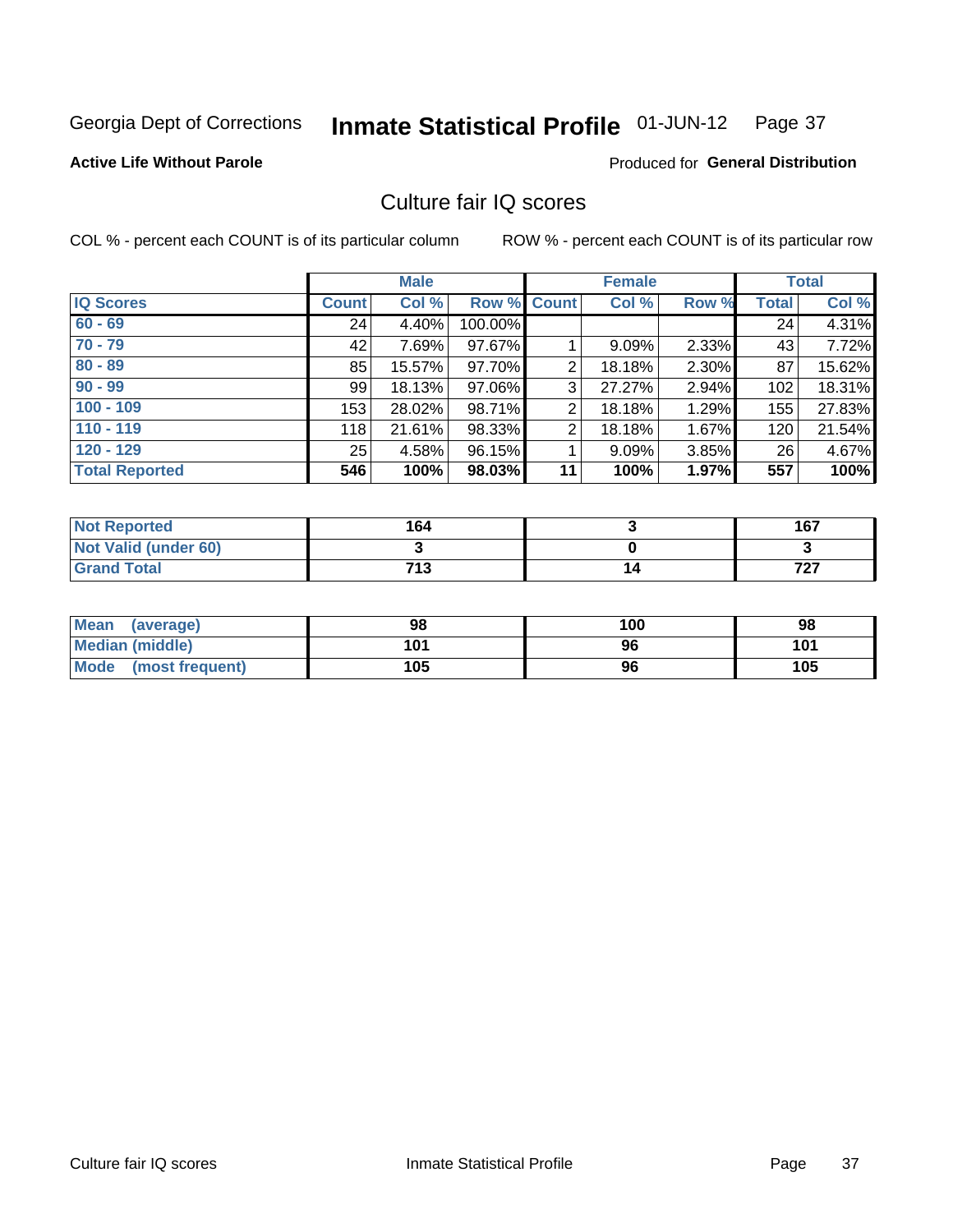#### Inmate Statistical Profile 01-JUN-12 Page 38

#### **Active Life Without Parole**

## Produced for General Distribution

# Wide Range Achievement Test (WRAT) reading score

COL % - percent each COUNT is of its particular column

|                           |              | <b>Male</b> |         |                | <b>Female</b>           |       |              | <b>Total</b> |
|---------------------------|--------------|-------------|---------|----------------|-------------------------|-------|--------------|--------------|
| <b>WRAT Reading Score</b> | <b>Count</b> | Col %       | Row %   | <b>Count</b>   | Col %                   | Row % | <b>Total</b> | Col %        |
| $0.1$ to $0.9$            | 13           | 2.35%       | 100.00% |                |                         |       | 13           | 2.30%        |
| 1.0 to 1.9                | 16           | 2.89%       | 100.00% |                |                         |       | 16           | 2.83%        |
| 2.0 to 2.9                | 28           | 5.05%       | 96.55%  | 1              | 9.09%                   | 3.45% | 29           | 5.13%        |
| 3.0 to 3.9                | 32           | 5.78%       | 100.00% |                |                         |       | 32           | 5.66%        |
| 4.0 to 4.9                | 41           | 7.40%       | 100.00% |                |                         |       | 41           | 7.26%        |
| 5.0 to 5.9                | 50           | 9.03%       | 96.15%  | $\overline{2}$ | 18.18%                  | 3.85% | 52           | 9.20%        |
| 6.0 to 6.9                | 49           | 8.84%       | 100.00% |                |                         |       | 49           | 8.67%        |
| 7.0 to 7.9                | 22           | 3.97%       | 100.00% |                |                         |       | 22           | 3.89%        |
| 8.0 to 8.9                | 40           | 7.22%       | 100.00% |                |                         |       | 40           | 7.08%        |
| 9.0 to 9.9                | 43           | 7.76%       | 97.73%  | 1              | 9.09%                   | 2.27% | 44           | 7.79%        |
| 10.0 to 10.9              | 13           | 2.35%       | 92.86%  | 1              | 9.09%                   | 7.14% | 14           | 2.48%        |
| 11.0 to 11.9              | 34           | 6.14%       | 94.44%  | 2              | 18.18%                  | 5.56% | 36           | 6.37%        |
| 12.0 to 12.9              | 116          | 20.94%      | 99.15%  | 1              | 9.09%                   | 0.85% | 117          | 20.71%       |
| 13                        | 57           | 10.29%      | 95.00%  | 3              | 27.27%                  | 5.00% | 60           | 10.62%       |
| <b>Total Reported</b>     | 554          | 100%        | 98.05%  | 11             | 100%                    | 1.95% | 565          | 100%         |
|                           |              |             |         |                |                         |       |              |              |
| <b>Not Reported</b>       |              | 159         |         |                | $\overline{\mathbf{3}}$ |       |              | 162          |
| <b>Grand Total</b>        |              | 713         |         |                | 14                      |       |              | 727          |

| <b>Mean</b><br>(average) | 0.27<br>0.0. | 9.76 | 8.40 |
|--------------------------|--------------|------|------|
| <b>Median (middle)</b>   | 8.5          | 11.2 | Ծ.J  |
| Mode<br>(most frequent)  |              | ıw   | טו   |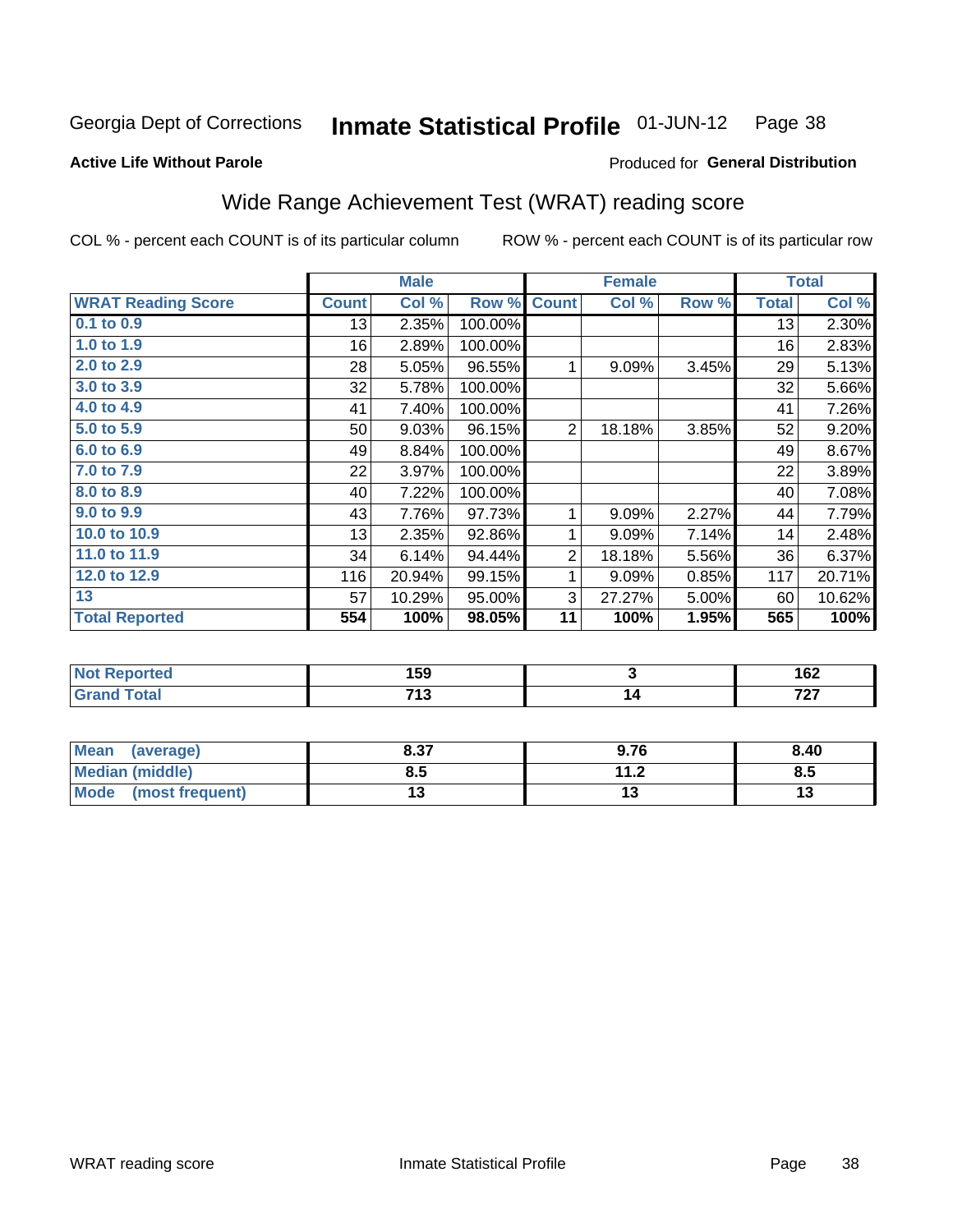#### Inmate Statistical Profile 01-JUN-12 Page 39

### **Active Life Without Parole**

## Produced for General Distribution

# Wide Range Achievement Test (WRAT) math score

COL % - percent each COUNT is of its particular column

|                              |              | <b>Male</b> |         |                | <b>Female</b> |       |              | <b>Total</b> |
|------------------------------|--------------|-------------|---------|----------------|---------------|-------|--------------|--------------|
| <b>WRAT Mathematic Score</b> | <b>Count</b> | Col %       | Row %   | <b>Count</b>   | Col %         | Row % | <b>Total</b> | Col %        |
| 0.1 to 0.9                   | 1.           | 0.18%       | 100.00% |                |               |       | 1            | 0.18%        |
| 1.0 to 1.9                   | 4            | 0.72%       | 100.00% |                |               |       | 4            | 0.71%        |
| 2.0 to 2.9                   | 16           | 2.89%       | 100.00% |                |               |       | 16           | 2.83%        |
| 3.0 to 3.9                   | 38           | 6.86%       | 100.00% |                |               |       | 38           | 6.73%        |
| 4.0 to 4.9                   | 57           | 10.29%      | 96.61%  | $\overline{2}$ | 18.18%        | 3.39% | 59           | 10.44%       |
| 5.0 to 5.9                   | 72           | 13.00%      | 98.63%  | 1              | 9.09%         | 1.37% | 73           | 12.92%       |
| 6.0 to 6.9                   | 111          | 20.04%      | 99.11%  | 1              | 9.09%         | 0.89% | 112          | 19.82%       |
| 7.0 to 7.9                   | 68           | 12.27%      | 98.55%  | 1              | 9.09%         | 1.45% | 69           | 12.21%       |
| 8.0 to 8.9                   | 43           | 7.76%       | 95.56%  | $\overline{2}$ | 18.18%        | 4.44% | 45           | 7.96%        |
| 9.0 to 9.9                   | 57           | 10.29%      | 96.61%  | $\overline{2}$ | 18.18%        | 3.39% | 59           | 10.44%       |
| 10.0 to 10.9                 | 26           | 4.69%       | 100.00% |                |               |       | 26           | 4.60%        |
| 11.0 to 11.9                 | 15           | 2.71%       | 100.00% |                |               |       | 15           | 2.65%        |
| 12.0 to 12.9                 | 36           | 6.50%       | 97.30%  | 1              | 9.09%         | 2.70% | 37           | 6.55%        |
| 13                           | 10           | 1.81%       | 90.91%  | 1              | 9.09%         | 9.09% | 11           | 1.95%        |
| <b>Total Reported</b>        | 554          | 100%        | 98.05%  | 11             | 100%          | 1.95% | 565          | 100%         |
|                              |              |             |         |                |               |       |              |              |
| <b>Not Reported</b>          |              | 159         |         |                | 3             |       |              | 162          |
| <b>Grand Total</b>           |              | 713         |         |                | 14            |       |              | 727          |
|                              |              |             |         |                |               |       |              |              |

| <b>Mean</b><br>(average)       | 7.24 | 0.Z                           | 7.26 |
|--------------------------------|------|-------------------------------|------|
| <b>Median (middle)</b>         | 6.9  | $\mathbf{0} \cdot \mathbf{L}$ | 6.9  |
| <b>Mode</b><br>(most frequent) | 6.9  | 7.O                           | 6.9  |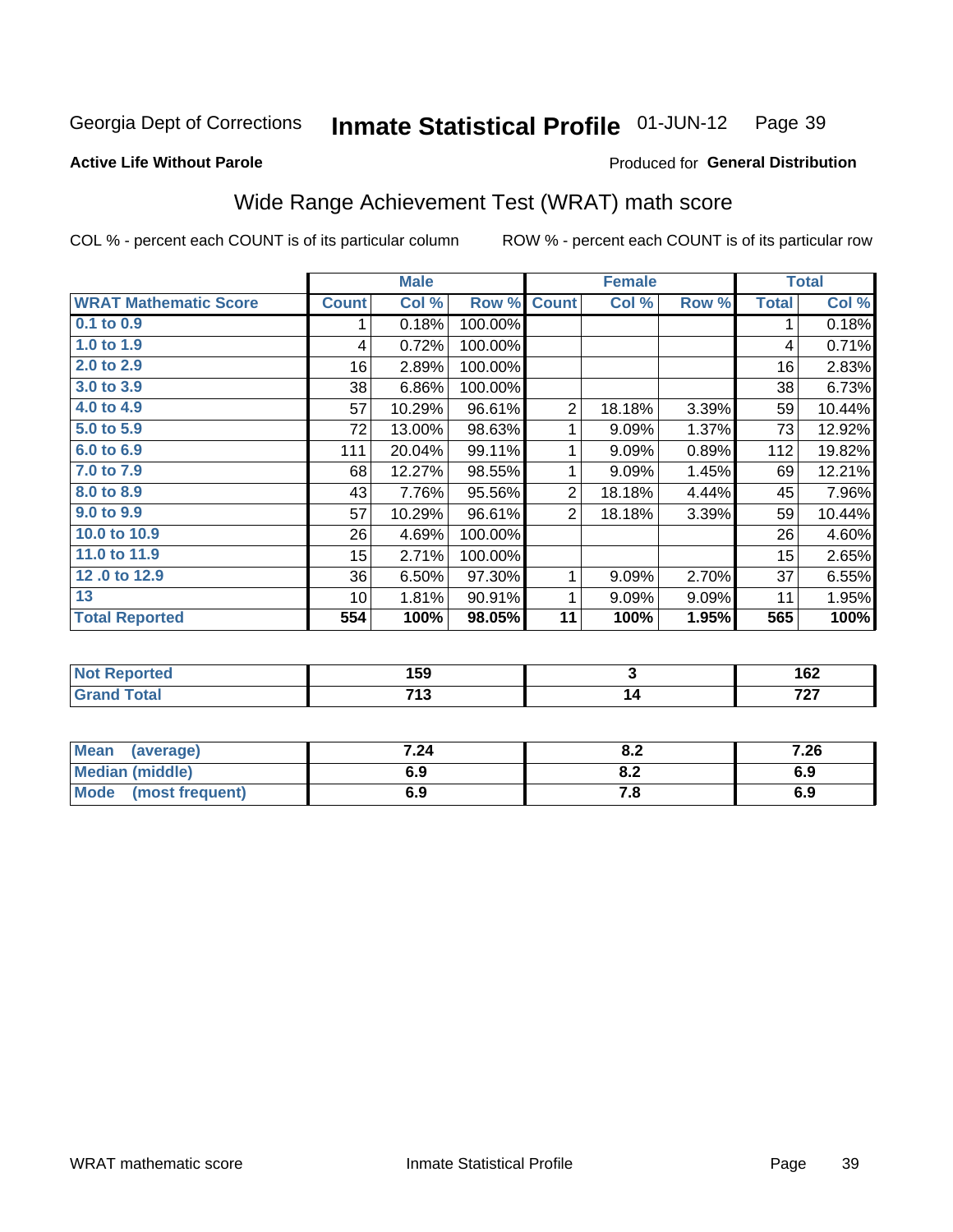#### **Inmate Statistical Profile 01-JUN-12** Page 40

#### **Active Life Without Parole**

### Produced for General Distribution

# Wide Range Achievement Test (WRAT) spelling score

COL % - percent each COUNT is of its particular column

|                            |              | <b>Male</b> |         |              | <b>Female</b>           |       |              | <b>Total</b> |
|----------------------------|--------------|-------------|---------|--------------|-------------------------|-------|--------------|--------------|
| <b>WRAT Spelling Score</b> | <b>Count</b> | Col %       | Row %   | <b>Count</b> | Col %                   | Row % | <b>Total</b> | Col %        |
| 0.1 to 0.9                 | 6            | 1.08%       | 100.00% |              |                         |       | 6            | 1.06%        |
| 1.0 to 1.9                 | 24           | 4.34%       | 100.00% |              |                         |       | 24           | 4.26%        |
| 2.0 to 2.9                 | 39           | 7.05%       | 100.00% |              |                         |       | 39           | 6.91%        |
| 3.0 to 3.9                 | 31           | 5.61%       | 100.00% |              |                         |       | 31           | 5.50%        |
| 4.0 to 4.9                 | 44           | 7.96%       | 97.78%  | 1            | 9.09%                   | 2.22% | 45           | 7.98%        |
| 5.0 to 5.9                 | 55           | 9.95%       | 100.00% |              |                         |       | 55           | 9.75%        |
| 6.0 to 6.9                 | 65           | 11.75%      | 98.48%  | 1            | 9.09%                   | 1.52% | 66           | 11.70%       |
| 7.0 to 7.9                 | 47           | 8.50%       | 97.92%  | 1            | 9.09%                   | 2.08% | 48           | 8.51%        |
| 8.0 to 8.9                 | 43           | 7.78%       | 97.73%  | 1            | 9.09%                   | 2.27% | 44           | 7.80%        |
| 9.0 to 9.9                 | 39           | 7.05%       | 100.00% |              |                         |       | 39           | 6.91%        |
| 10.0 to 10.9               | 35           | 6.33%       | 100.00% |              |                         |       | 35           | 6.21%        |
| 11.0 to 11.9               | 36           | 6.51%       | 92.31%  | 3            | 27.27%                  | 7.69% | 39           | 6.91%        |
| 12.0 to 12.9               | 62           | 11.21%      | 95.38%  | 3            | 27.27%                  | 4.62% | 65           | 11.52%       |
| 13                         | 27           | 4.88%       | 96.43%  | 1            | 9.09%                   | 3.57% | 28           | 4.96%        |
| <b>Total Reported</b>      | 553          | 100%        | 98.05%  | 11           | 100%                    | 1.95% | 564          | 100%         |
|                            |              |             |         |              |                         |       |              |              |
| <b>Not Reported</b>        |              | 160         |         |              | $\overline{\mathbf{3}}$ |       |              | 163          |
| <b>Grand Total</b>         |              | 713         |         |              | 14                      |       |              | 727          |

| Mean<br>(average)       | 7.53 | 10.12 | 7.58 |
|-------------------------|------|-------|------|
| <b>Median (middle)</b>  | ں.   | 11.3  | ن. ا |
| Mode<br>(most frequent) | 8.5  | 12.3  | 8.5  |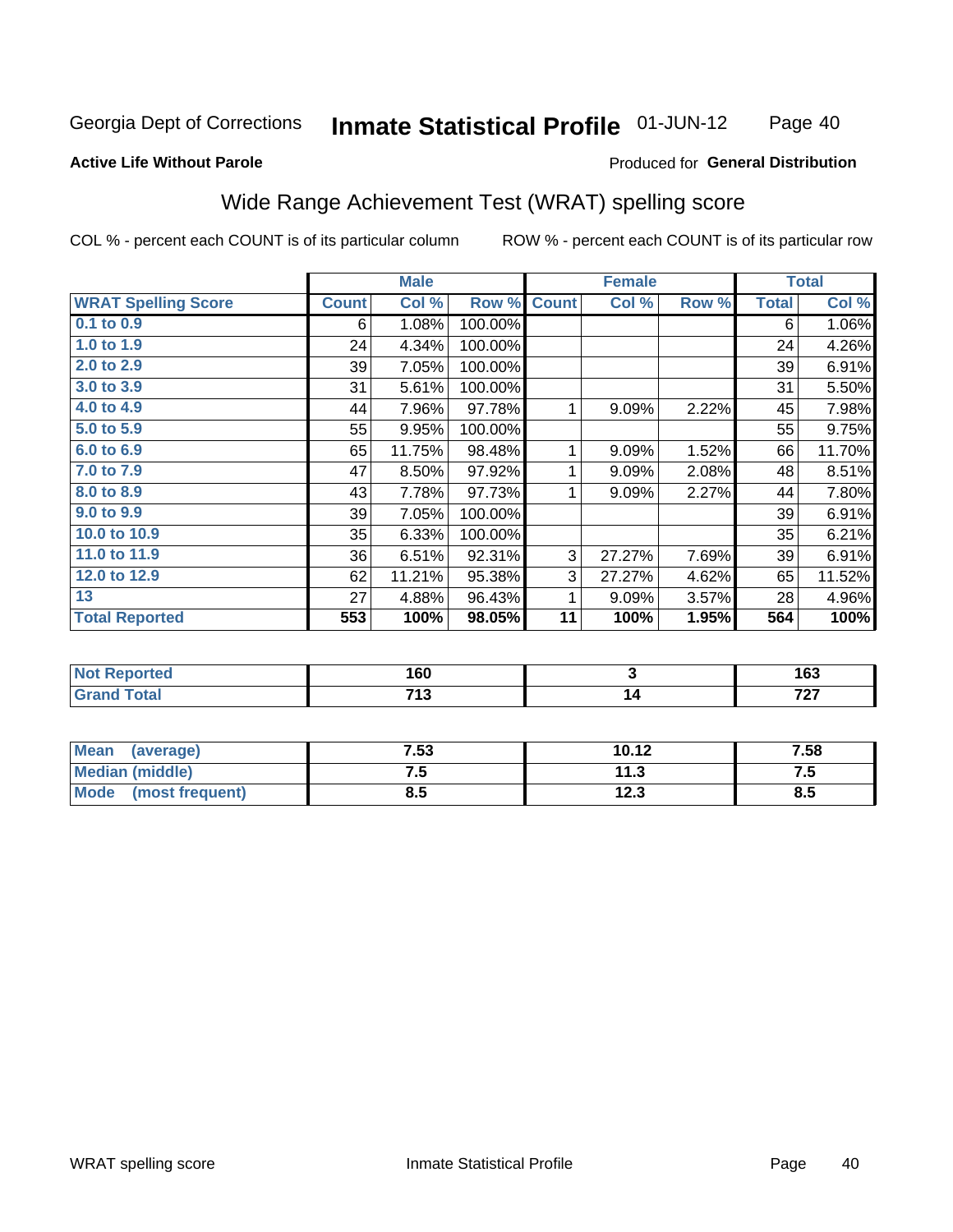### **Active Life Without Parole**

### Produced for General Distribution

## Scope of substance abuse - summary

COL % - percent each COUNT is of its particular column

|                        |              | <b>Male</b> |         |              | <b>Female</b> |          |              | <b>Total</b> |
|------------------------|--------------|-------------|---------|--------------|---------------|----------|--------------|--------------|
| <b>Substance Abuse</b> | <b>Count</b> | Col %       | Row %   | <b>Count</b> | Col %         | Row %    | <b>Total</b> | Col %        |
| <b>None</b>            | 347          | 48.67%      | 97.75%I |              | $57.14\%$     | $2.25\%$ | 355          | 48.83%       |
| <b>Drugs only</b>      | 208          | 29.17%      | 98.58%  |              | 21.43%        | 1.42%    | 211          | 29.02%       |
| <b>Alcohol only</b>    | 36           | 5.05%       | 100.00% |              |               |          | 36           | 4.95%        |
| Drugs and alcohol      | 122          | 17.11%      | 97.60%  |              | $21.43\%$     | $2.40\%$ | 125          | 17.19%       |
| <b>Total Reported</b>  | 713          | 100%        | 98.07%  | 14           | 100%          | 1.93%    | 727          | 100%         |

| Reported |            |           |
|----------|------------|-----------|
| Total    | <b>749</b> | -~        |
| $\sim$   | .          | $\cdot$ . |

| Mode<br>None<br>None<br>None<br>quenu |
|---------------------------------------|
|---------------------------------------|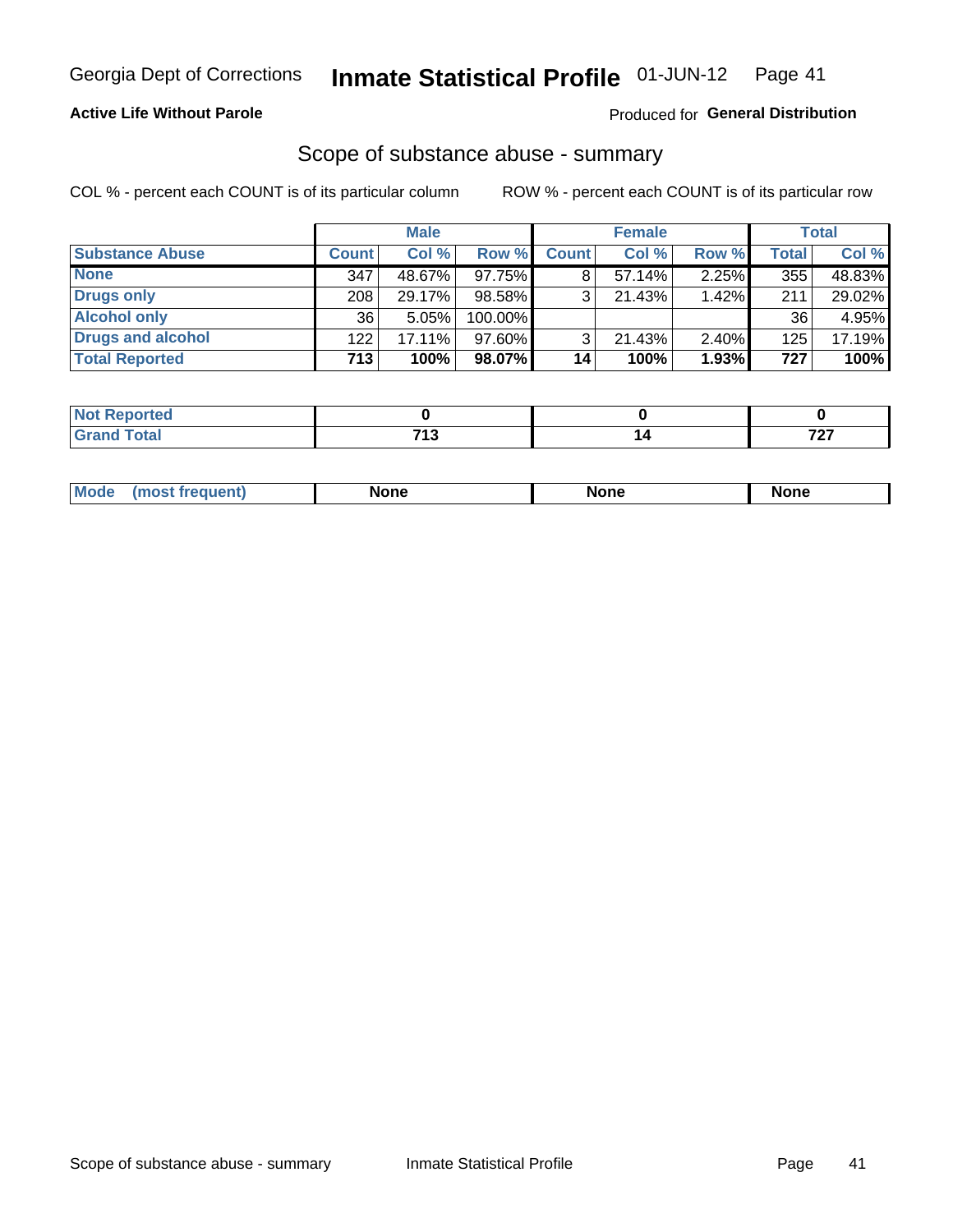### **Active Life Without Parole**

### Produced for General Distribution

## Scope of substance abuse - detail

COL % - percent each COUNT is of its particular column

|                                      |                 | <b>Male</b> |         |              | <b>Female</b> |        |                | <b>Total</b> |
|--------------------------------------|-----------------|-------------|---------|--------------|---------------|--------|----------------|--------------|
| <b>Substance Abuse</b>               | <b>Count</b>    | Col %       | Row %   | <b>Count</b> | Col %         | Row %  | Total          | Col %        |
| No drug or alcohol problems          | 347             | 48.67%      | 97.75%  | 8            | 57.14%        | 2.25%  | 355            | 48.83%       |
| Drug addiction but no alcohol        | 3               | 0.42%       | 100.00% |              |               |        | 3              | 0.41%        |
| <b>Drug addiction and alcohol</b>    | 3               | 0.42%       | 100.00% |              |               |        | 3              | 0.41%        |
| abuse                                |                 |             |         |              |               |        |                |              |
| <b>Drug addiction and alcoholism</b> | $\overline{2}$  | 0.28%       | 100.00% |              |               |        | $\overline{2}$ | 0.28%        |
| No drug problem but alcohol          | 30              | 4.21%       | 100.00% |              |               |        | 30             | 4.13%        |
| abuse                                |                 |             |         |              |               |        |                |              |
| No drug problem but alcoholism       | 6               | 0.84%       | 100.00% |              |               |        | 6              | 0.83%        |
| Drug experiment but no alcohol       | 119             | 16.69%      | 99.17%  |              | 7.14%         | 0.83%  | 120            | 16.51%       |
| <b>Drug experiment &amp; alcohol</b> | 13 <sup>1</sup> | 1.82%       | 100.00% |              |               |        | 13             | 1.79%        |
| abuse                                |                 |             |         |              |               |        |                |              |
| Drug experiment & alcoholism         | 10              | 1.40%       | 100.00% |              |               |        | 10             | 1.38%        |
| Drug abuse but no alcohol            | 86              | 12.06%      | 97.73%  | 2            | 14.29%        | 2.27%  | 88             | 12.10%       |
| Drug abuse and alcohol abuse         | 78              | 10.94%      | 98.73%  |              | 7.14%         | 1.27%  | 79             | 10.87%       |
| <b>Drug abuse and alcoholism</b>     | 16              | 2.24%       | 88.89%  | 2            | 14.29%        | 11.11% | 18             | 2.48%        |
| <b>Total Reported</b>                | 713             | 100%        | 98.07%  | 14           | 100%          | 1.93%  | 727            | 100.0%       |

| portea        |          |              |
|---------------|----------|--------------|
| $\sim$ $\sim$ | フィヘ      | $-0$         |
| _____         | <i>.</i> | $\mathbf{r}$ |

| Mode (most frequent) | No drug or alcohol problems No drug or alcohol problems No drug or alcohol |          |
|----------------------|----------------------------------------------------------------------------|----------|
|                      |                                                                            | problems |
|                      |                                                                            |          |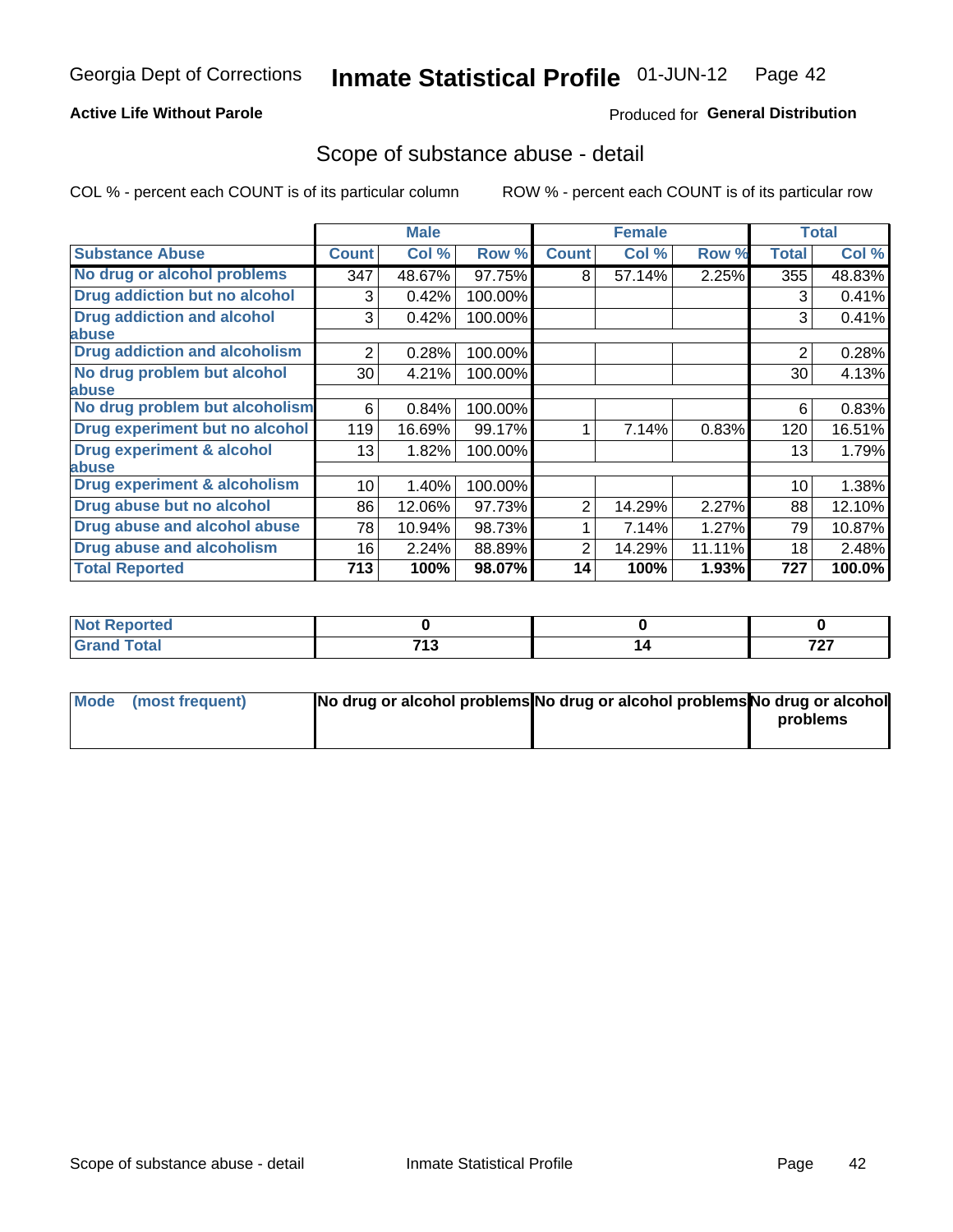#### Inmate Statistical Profile 01-JUN-12 Page 43

#### **Active Life Without Parole**

### **Produced for General Distribution**

# Current / last mental health treatment level

COL % - percent each COUNT is of its particular column

|                                    |              | <b>Male</b> |         |              | <b>Female</b> |       |              | <b>Total</b> |
|------------------------------------|--------------|-------------|---------|--------------|---------------|-------|--------------|--------------|
| <b>Mental Health Treatment Lev</b> | <b>Count</b> | Col %       | Row %   | <b>Count</b> | Col %         | Row % | <b>Total</b> | Col %        |
| 1 No problem at current time       | 134          | 44.67%      | 97.10%  | 4            | 36.36%        | 2.90% | 138          | 44.37%       |
| 2 Receiving outpatient             | 110          | 36.67%      | 94.02%  | 7            | 63.64%        | 5.98% | 117          | 37.62%       |
| <b>Treatment</b>                   |              |             |         |              |               |       |              |              |
| 3 Inpatient, moderate              | 49           | 16.33%      | 100.00% |              |               |       | 49           | 15.76%       |
| <b>Treatment</b>                   |              |             |         |              |               |       |              |              |
| 4 Inpatient, intensive             | 7            | 2.33%       | 100.00% |              |               |       |              | 2.25%        |
| <b>Treatment</b>                   |              |             |         |              |               |       |              |              |
| <b>Total Evaluated</b>             | 300          | 100%        | 96.46%  | 11           | 100%          | 3.54% | 311          | 100%         |

| Never had MH evaluation |           |          |
|-------------------------|-----------|----------|
|                         | 742<br>יי | 707<br>. |

| <b>Median (middle)</b> | <b>Receiving outpatient</b><br>treatment | <b>Receiving outpatient</b><br>treatment | <b>Receiving</b><br>outpatient<br>treatment |
|------------------------|------------------------------------------|------------------------------------------|---------------------------------------------|
| <b>Mode</b>            | No problem at current time               | <b>Receiving outpatient</b>              | No problem at                               |
| (most frequent)        |                                          | treatment                                | current time                                |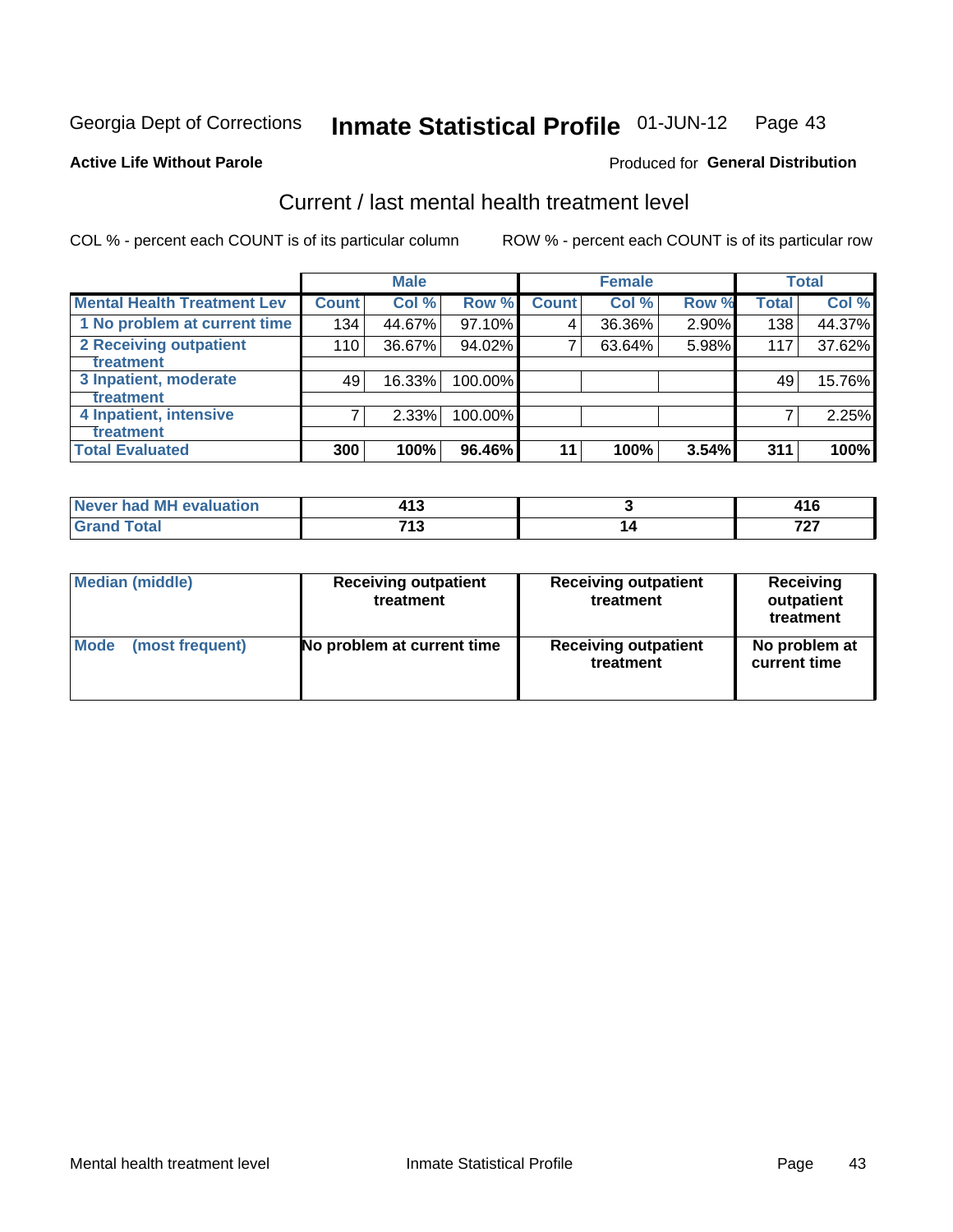#### Inmate Statistical Profile 01-JUN-12 Page 44

### **Active Life Without Parole**

### Produced for General Distribution

# PULHESDWIT medical scale - 'P' overall condition ('P'hysical)

COL % - percent each COUNT is of its particular column

|                                  |                | <b>Male</b> |                    |    | <b>Female</b> |       |              | <b>Total</b> |
|----------------------------------|----------------|-------------|--------------------|----|---------------|-------|--------------|--------------|
| 'P' Overall Condition            | Count l        | Col %       | <b>Row % Count</b> |    | Col %         | Row % | <b>Total</b> | Col %        |
| 1 No medical illness             | 481            | 72.11%      | 99.18%             |    | 30.77%        | 0.82% | 485          | 71.32%       |
| 2 Well-controlled chronic        | 156            | 23.39%      | 94.55%             | 9  | 69.23%        | 5.45% | 165          | 24.26%       |
| <b>illness</b>                   |                |             |                    |    |               |       |              |              |
| 3 Poorly-controlled chronic      | 28             | 4.20%       | 100.00%            |    |               |       | 28           | 4.12%        |
| <b>illness</b>                   |                |             |                    |    |               |       |              |              |
| 4 Significant problems requiring | 2 <sub>1</sub> | $0.30\%$    | 100.00%            |    |               |       | 2            | 0.29%        |
| special housing                  |                |             |                    |    |               |       |              |              |
| <b>Total Reported</b>            | 667            | 100%        | 98.09%             | 13 | 100%          | 1.91% | 680          | 100%         |

|        | 711          | $\mathbf{r}$<br>т. |
|--------|--------------|--------------------|
| ______ | 74<br>$\sim$ | $- - -$            |

| Mode | (most frequent) | No medical illness | 2 Well-controlled chronic<br>illness | 1 No medical<br>illness |
|------|-----------------|--------------------|--------------------------------------|-------------------------|
|------|-----------------|--------------------|--------------------------------------|-------------------------|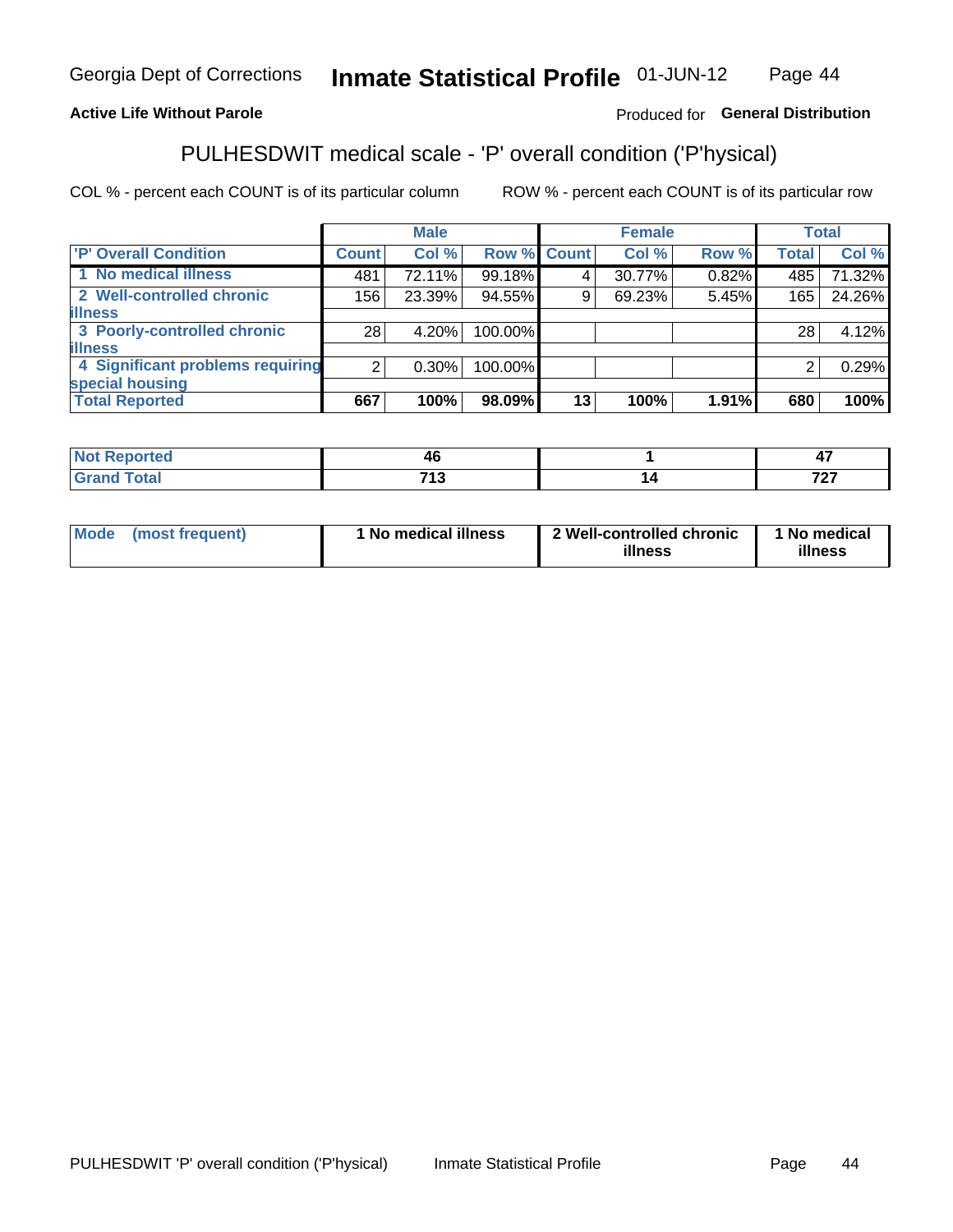### **Active Life Without Parole**

## Produced for General Distribution

# PULHESDWIT medical scale - 'U' upper body

COL % - percent each COUNT is of its particular column

|                              |                 | <b>Male</b> |         |              | <b>Female</b> |       |              | <b>Total</b> |
|------------------------------|-----------------|-------------|---------|--------------|---------------|-------|--------------|--------------|
| <b>U' Upper Body</b>         | <b>Count</b>    | Col %       | Row %   | <b>Count</b> | Col %         | Row % | <b>Total</b> | Col %        |
| 1 Upper bones, joints,       | 625             | 94.13%      | 98.27%  | 11           | 84.62%        | 1.73% | 636          | 93.94%       |
| muscles all OK               |                 |             |         |              |               |       |              |              |
| 2 One or both arms minimally | 32 <sub>1</sub> | 4.82%       | 94.12%  | 2            | 15.38%        | 5.88% | 34           | 5.02%        |
| limited                      |                 |             |         |              |               |       |              |              |
| 3 One or both arms           | 6               | $0.90\%$    | 100.00% |              |               |       | 6            | 0.89%        |
| moderately limited           |                 |             |         |              |               |       |              |              |
| 5 Both arms disabled,        |                 | 0.15%       | 100.00% |              |               |       |              | 0.15%        |
| paralyzed, or amputated      |                 |             |         |              |               |       |              |              |
| <b>Total Reported</b>        | 664             | 100%        | 98.08%  | 13           | 100%          | 1.92% | 677          | 100%         |

| <b>prted</b><br>NOT<br>$\cdots$ |            | ้วเ      |
|---------------------------------|------------|----------|
| <b>Total</b><br>______          | 744<br>- 1 | 707<br>. |

| Mode | (most frequent) | 1 Upper bones, joints,<br>muscles all OK | 1 Upper bones, joints,<br>muscles all OK | 1 Upper bones,<br>ljoints, muscles all<br>OK |
|------|-----------------|------------------------------------------|------------------------------------------|----------------------------------------------|
|------|-----------------|------------------------------------------|------------------------------------------|----------------------------------------------|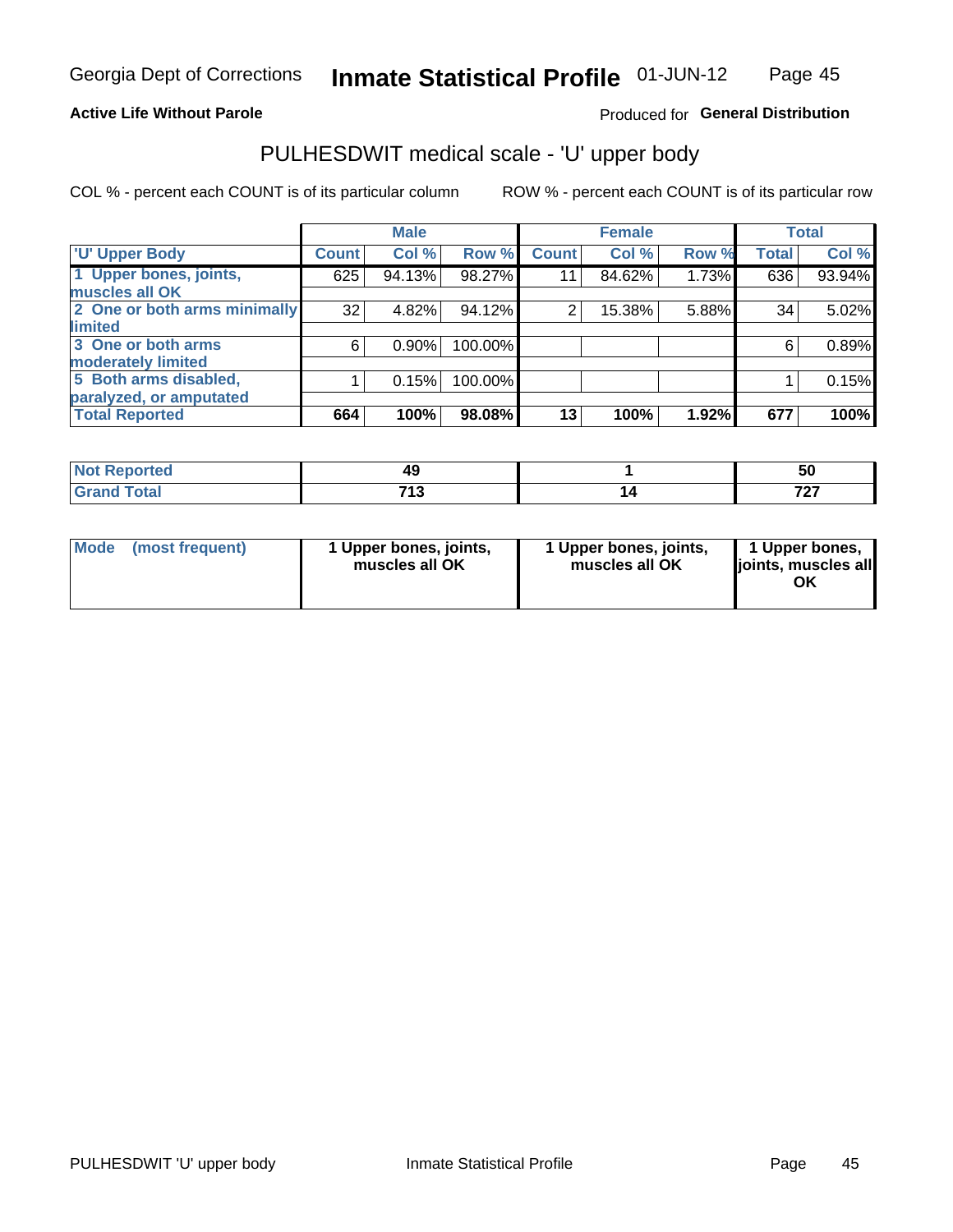### **Active Life Without Parole**

### Produced for General Distribution

# PULHESDWIT medical scale - 'L' lower body

COL % - percent each COUNT is of its particular column

|                                |                 | <b>Male</b> |         |              | <b>Female</b> |       |                 | <b>Total</b> |
|--------------------------------|-----------------|-------------|---------|--------------|---------------|-------|-----------------|--------------|
| 'L' Lower Body                 | <b>Count</b>    | Col %       | Row %   | <b>Count</b> | Col %         | Row % | <b>Total</b>    | Col %        |
| 1 Lower bones, joints,         | 574             | 86.19%      | 98.46%  | 9            | 69.23%        | 1.54% | 583             | 85.86%       |
| muscles all OK                 |                 |             |         |              |               |       |                 |              |
| 2 One or both legs minimally   | 76              | 11.41%      | 95.00%  | 4            | 30.77%        | 5.00% | 80              | 11.78%       |
| limited                        |                 |             |         |              |               |       |                 |              |
| 3 One or both legs             | 15 <sub>1</sub> | 2.25%       | 100.00% |              |               |       | 15 <sub>1</sub> | 2.21%        |
| moderately limited             |                 |             |         |              |               |       |                 |              |
| 4 One leg disabled, paralyzed, |                 | 0.15%       | 100.00% |              |               |       |                 | 0.15%        |
| or amputated                   |                 |             |         |              |               |       |                 |              |
| <b>Total Reported</b>          | 666             | 100%        | 98.09%  | 13           | 100%          | 1.91% | 679             | 100%         |

| prted<br>NOT RADO<br>. <b>.</b> |      | 46  |
|---------------------------------|------|-----|
| <b>Total</b>                    | 74.3 | 707 |
| ______                          | - 1  |     |

| Mode | (most frequent) | 1 Lower bones, joints,<br>muscles all OK | 1 Lower bones, joints,<br>muscles all OK | 1 Lower bones,<br>ljoints, muscles all<br>OK |
|------|-----------------|------------------------------------------|------------------------------------------|----------------------------------------------|
|------|-----------------|------------------------------------------|------------------------------------------|----------------------------------------------|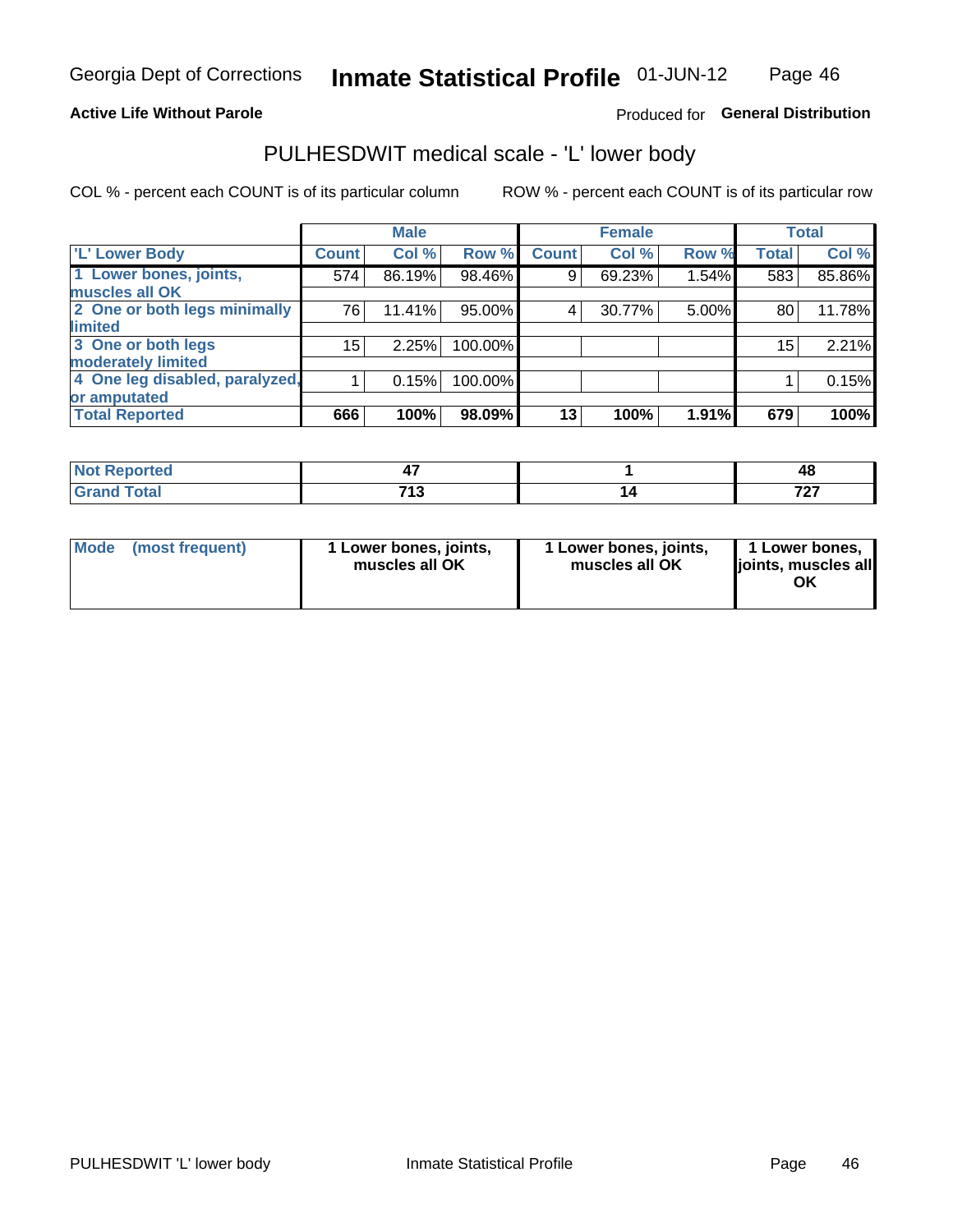#### **Active Life Without Parole**

## Produced for General Distribution

## PULHESDWIT medical scale - 'H' hearing

COL % - percent each COUNT is of its particular column

|                                                               |              | <b>Male</b> |                    |    | <b>Female</b> |       | <b>Total</b> |          |
|---------------------------------------------------------------|--------------|-------------|--------------------|----|---------------|-------|--------------|----------|
| <b>H' Hearing</b>                                             | <b>Count</b> | Col %       | <b>Row % Count</b> |    | Col %         | Row % | <b>Total</b> | Col %    |
| 1 Normal hearing both ears                                    | 656          | 98.65%      | 98.06%             | 13 | 100.00%       | 1.94% | 669          | 98.67%   |
| 2 Some loss in one ear with<br>other OK, or mild loss in both | 8            | 1.20%       | 100.00%            |    |               |       | 8            | 1.18%    |
| 3 Total loss in one ear with<br>mild loss in other            |              | 0.15%       | 100.00%            |    |               |       |              | $0.15\%$ |
| <b>Total Reported</b>                                         | 665          | 100%        | 98.08%             | 13 | 100%          | 1.92% | 678          | 100%     |

| <b>rted</b><br>N               | . .        | лс<br>∼  |
|--------------------------------|------------|----------|
| $^{\circ}$ ntal<br>υιαι<br>--- | 740<br>. . | 707<br>. |

| Mode (most frequent) | 1 Normal hearing both ears 1 Normal hearing both ears 1 Normal hearing | both ears |
|----------------------|------------------------------------------------------------------------|-----------|
|----------------------|------------------------------------------------------------------------|-----------|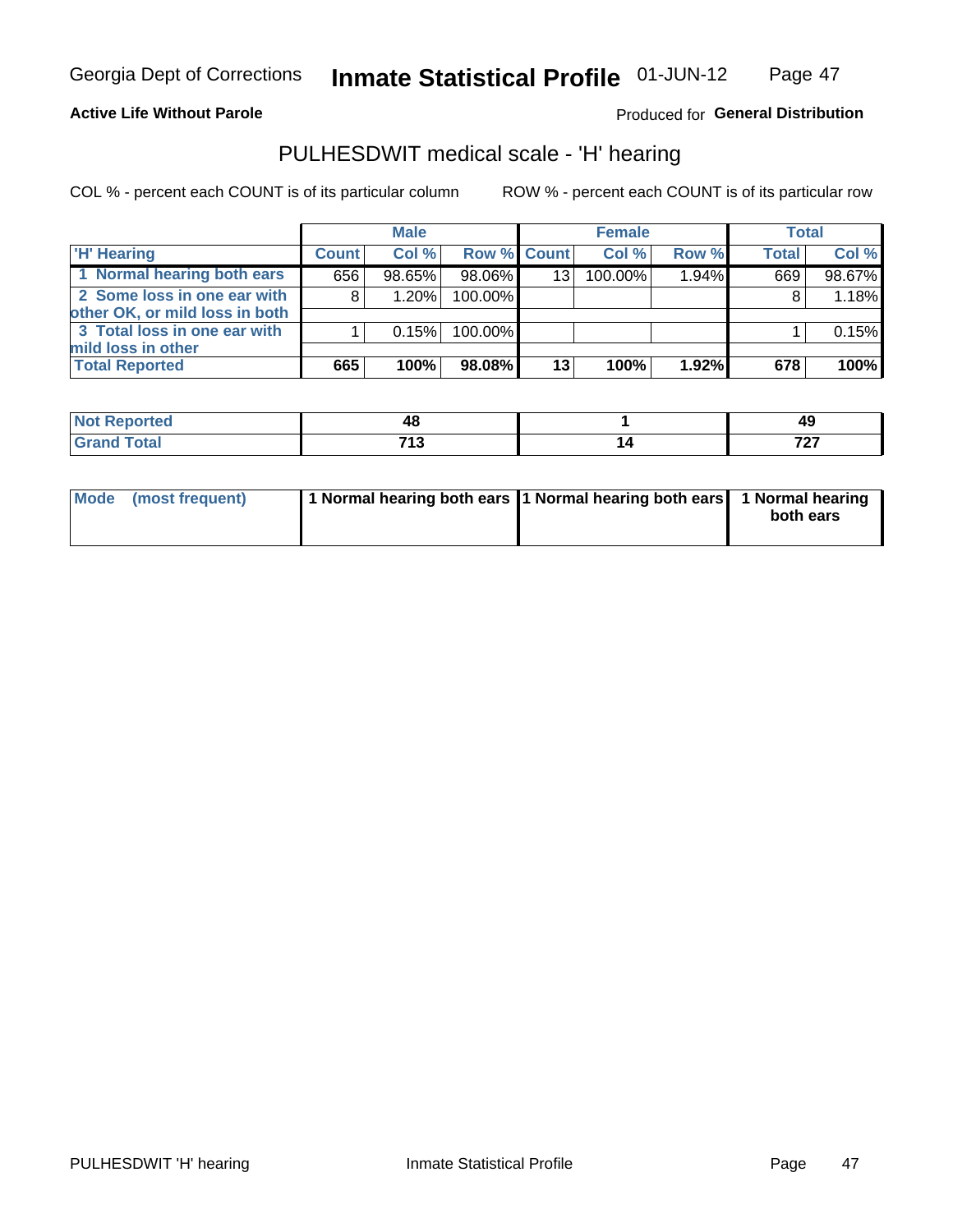#### **Active Life Without Parole**

### Produced for General Distribution

# PULHESDWIT medical scale - 'E' vision

COL % - percent each COUNT is of its particular column

|                                |              | <b>Male</b> |             |    | <b>Female</b> |       |              | <b>Total</b> |
|--------------------------------|--------------|-------------|-------------|----|---------------|-------|--------------|--------------|
| <b>E' Vision</b>               | <b>Count</b> | Col %       | Row % Count |    | Col %         | Row % | <b>Total</b> | Col %        |
| 1 Correctable to 20/40 in both | 496          | 80.00%      | 98.41%      | 8  | 61.54%        | 1.59% | 504          | 79.62%       |
| eyes                           |              |             |             |    |               |       |              |              |
| 2 Correctable to 20/70 in one  | 111          | 17.90%      | 95.69%      | 5  | 38.46%        | 4.31% | 116          | 18.33%       |
| eye, may be blind in other     |              |             |             |    |               |       |              |              |
| 3 Correctable to 20/200 in one | 10           | 1.61%       | 100.00%     |    |               |       | 10           | 1.58%        |
| eye, may be blind in other     |              |             |             |    |               |       |              |              |
| 4 One eye not correctable to   | 3            | 0.48%       | 100.00%     |    |               |       | 3            | 0.47%        |
| 20/200, other may be blind     |              |             |             |    |               |       |              |              |
| <b>Total Reported</b>          | 620          | 100%        | 97.95%      | 13 | 100%          | 2.05% | 633          | 100%         |

| <b>Not Reported</b> | $\mathbf{A}$<br>◡  | -94      |
|---------------------|--------------------|----------|
| <b>Total</b>        | 74.3<br>. <u>.</u> | 707<br>. |

| Mode (most frequent) | 1 Correctable to 20/40 in both<br>eves | 1 Correctable to 20/40 in   1 Correctable to<br>both eyes | 20/40 in both eyes |
|----------------------|----------------------------------------|-----------------------------------------------------------|--------------------|
|                      |                                        |                                                           |                    |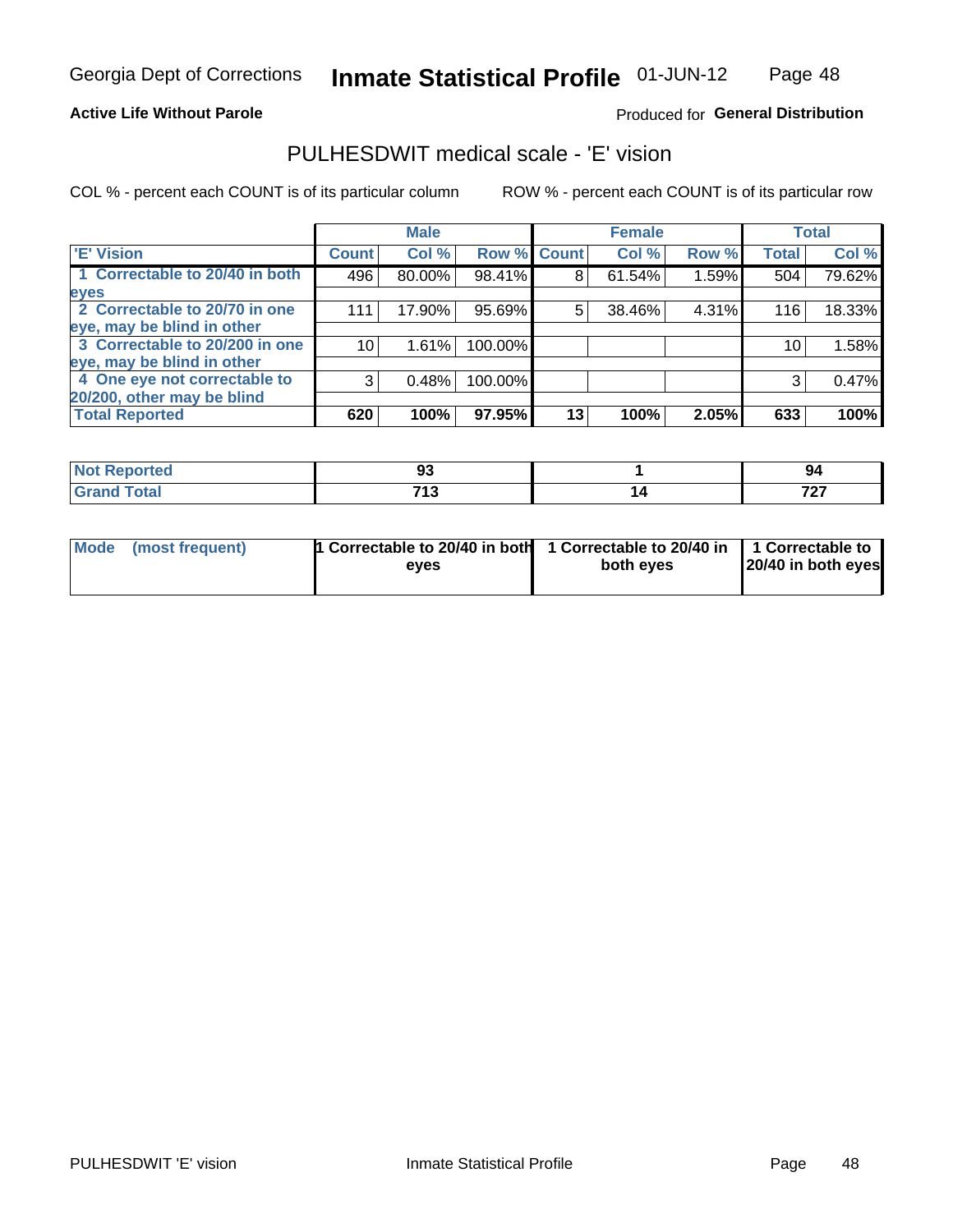### **Active Life Without Parole**

### Produced for General Distribution

# PULHESDWIT medical scale - 'S' pSychiatric

COL % - percent each COUNT is of its particular column

|                                |              | <b>Male</b> |         |             | <b>Female</b> |       |              | <b>Total</b> |
|--------------------------------|--------------|-------------|---------|-------------|---------------|-------|--------------|--------------|
| 'S' pSychiatric                | <b>Count</b> | Col %       |         | Row % Count | Col %         | Row % | <b>Total</b> | Col %        |
| 1 No impairment or disorders   | 528          | 81.36%      | 99.06%  |             | 45.45%        | 0.94% | 533          | 80.76%       |
| 2 Stable, or in remission, or  | 79           | 12.17%      | 92.94%  | 6           | 54.55%        | 7.06% | 85           | 12.88%       |
| mild impairment or retardation |              |             |         |             |               |       |              |              |
| 3 Requires moderate inpatient  | 37           | 5.70%       | 100.00% |             |               |       | 37           | 5.61%        |
| treatment                      |              |             |         |             |               |       |              |              |
| 4 Requires intensive inpatient | 5            | 0.77%       | 100.00% |             |               |       | 5            | 0.76%        |
| treatment                      |              |             |         |             |               |       |              |              |
| <b>Total Reported</b>          | 649          | 100%        | 98.33%  | 11          | 100%          | 1.67% | 660          | 100.0%       |

| тео |                       | $\sim$<br>v. |
|-----|-----------------------|--------------|
|     | 74.3<br>. .<br>$\sim$ | 707<br>. .   |

| Mode (most frequent) | <sup>1</sup> No impairment or disorders 2 Stable, or in remission, <sup>1</sup> No impairment or |                       |           |
|----------------------|--------------------------------------------------------------------------------------------------|-----------------------|-----------|
|                      |                                                                                                  | or mild impairment or | disorders |
|                      |                                                                                                  | retardation           |           |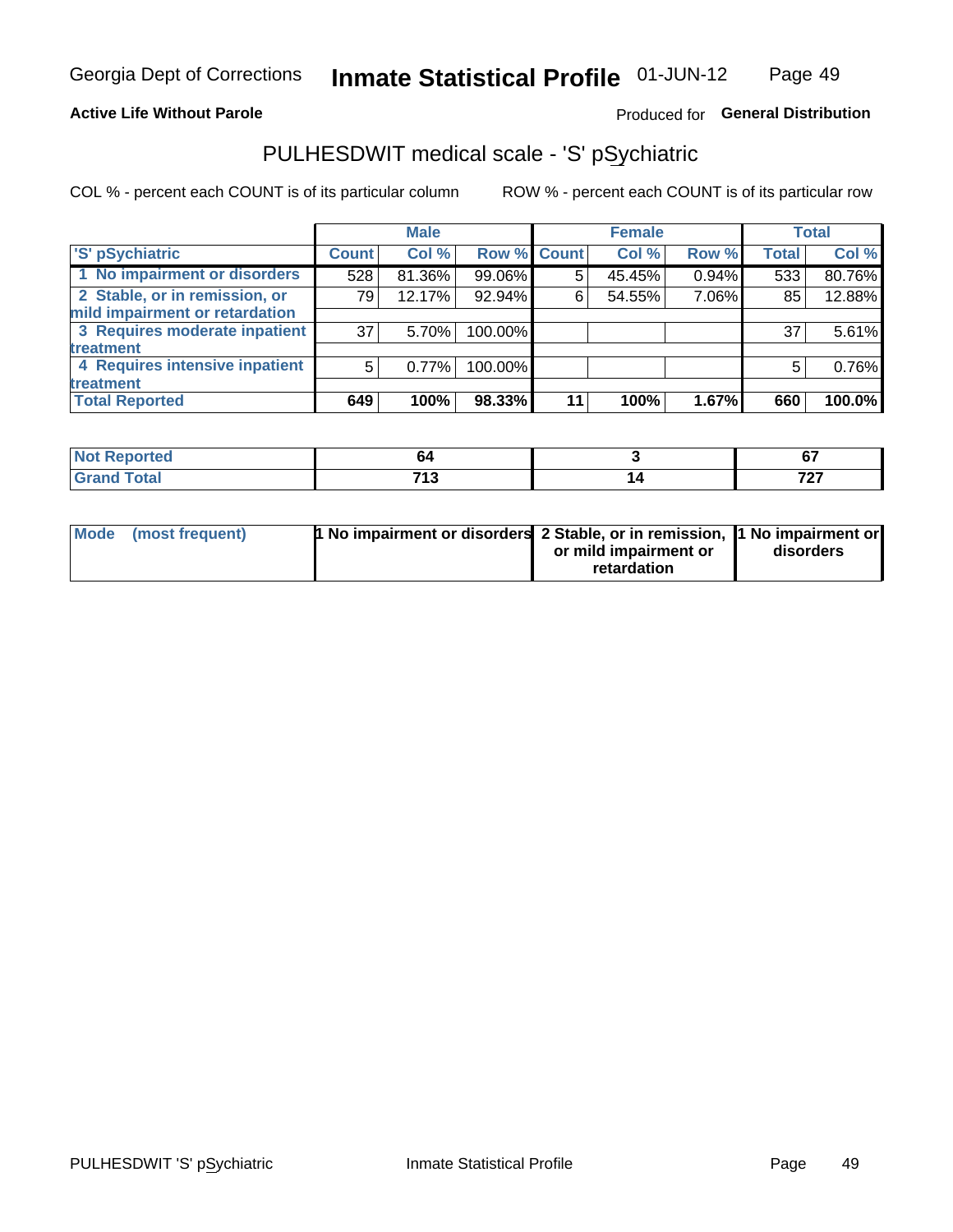#### **Active Life Without Parole**

### Produced for General Distribution

# PULHESDWIT medical scale - 'D' dental

COL % - percent each COUNT is of its particular column

|                                 |              | <b>Male</b> |             |    | <b>Female</b> |       |              | <b>Total</b> |
|---------------------------------|--------------|-------------|-------------|----|---------------|-------|--------------|--------------|
| 'D' Dental                      | <b>Count</b> | Col %       | Row % Count |    | Col %         | Row % | <b>Total</b> | Col %        |
| 1 Minimal routine dental health | 458          | 72.81%      | 98.49%      |    | 58.33%        | 1.51% | 465          | 72.54%       |
| <b>needs</b>                    |              |             |             |    |               |       |              |              |
| 2 Moderate cavities and/or gum  | 139          | 22.10%      | 96.53%      | 5  | 41.67%        | 3.47% | 144          | 22.46%       |
| disease                         |              |             |             |    |               |       |              |              |
| 3 Extensive gum disease         | 31           | 4.93%       | 100.00%     |    |               |       | 31           | 4.84%        |
| and/or widespread decay         |              |             |             |    |               |       |              |              |
| 4 Urgent need for dental        |              | 0.16%       | 100.00%     |    |               |       |              | 0.16%        |
| <b>services</b>                 |              |             |             |    |               |       |              |              |
| <b>Total Reported</b>           | 629          | 100%        | 98.13%      | 12 | 100%          | 1.87% | 641          | 100%         |

| rtea<br>.               | œ                     | 86  |
|-------------------------|-----------------------|-----|
| $f = f$<br><b>TULAI</b> | 74.3<br>. .<br>$\sim$ | 707 |

| <b>Mode</b> | (most frequent) | <b>Minimal routine dental</b><br>health needs | 1 Minimal routine dental<br>health needs | <b>11 Minimal routine I</b><br>dental health<br>needs |
|-------------|-----------------|-----------------------------------------------|------------------------------------------|-------------------------------------------------------|
|-------------|-----------------|-----------------------------------------------|------------------------------------------|-------------------------------------------------------|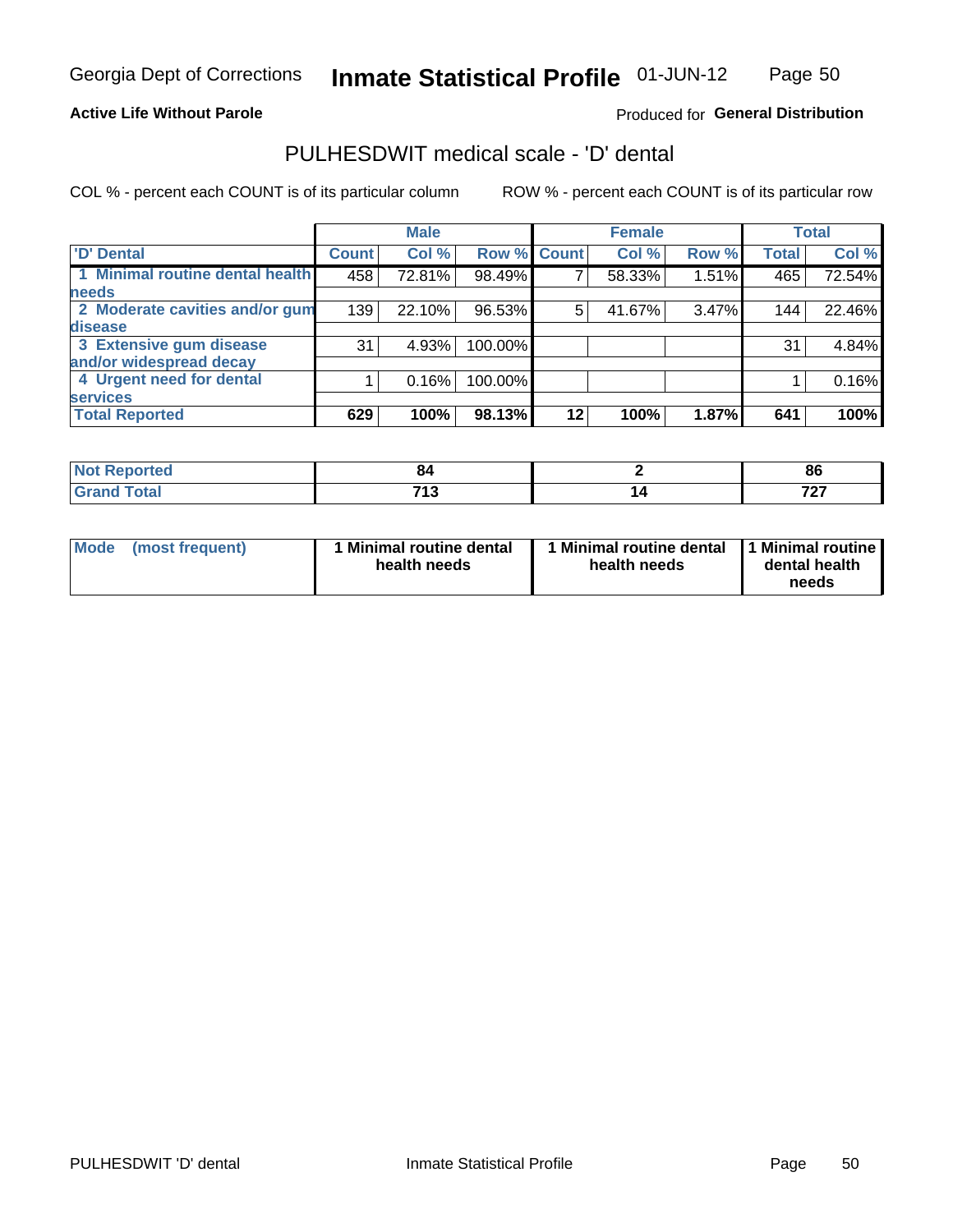#### **Active Life Without Parole**

### Produced for General Distribution

# PULHESDWIT medical scale - 'W' work ability

COL % - percent each COUNT is of its particular column

|                                 |              | <b>Male</b> |         |             | <b>Female</b> |       |              | <b>Total</b> |
|---------------------------------|--------------|-------------|---------|-------------|---------------|-------|--------------|--------------|
| <b>W' work ability</b>          | <b>Count</b> | Col %       |         | Row % Count | Col %         | Row % | <b>Total</b> | Col %        |
| 1 Unrestricted work or activity | 523          | 78.53%      | 98.12%  | 10          | 76.92%        | 1.88% | 533          | 78.50%       |
| 2 Minor restrictions on type of | 110          | 16.52%      | 97.35%  | 3           | 23.08%        | 2.65% | 113          | 16.64%       |
| <b>work</b>                     |              |             |         |             |               |       |              |              |
| 3 Moderate restrictions on type | 22           | $3.30\%$    | 100.00% |             |               |       | 22           | 3.24%        |
| lof work                        |              |             |         |             |               |       |              |              |
| 4 Major restrictions on type of | 8            | 1.20%       | 100.00% |             |               |       | 8            | 1.18%        |
| <b>work</b>                     |              |             |         |             |               |       |              |              |
| 5 Cannot work under any         | 3            | 0.45%       | 100.00% |             |               |       | 3            | 0.44%        |
| <b>circumstances</b>            |              |             |         |             |               |       |              |              |
| <b>Total Reported</b>           | 666          | 100%        | 98.09%  | 13          | 100%          | 1.91% | 679          | 100%         |

| <b>Not Reported</b> |               | ΔS<br>᠇៶ |
|---------------------|---------------|----------|
| <b>Grand Total</b>  | 74.2<br>- 1 2 | 707      |

| Mode            | 1 Unrestricted work or | 1 Unrestricted work or | 1 Unrestricted   |
|-----------------|------------------------|------------------------|------------------|
| (most frequent) | activity               | activity               | work or activity |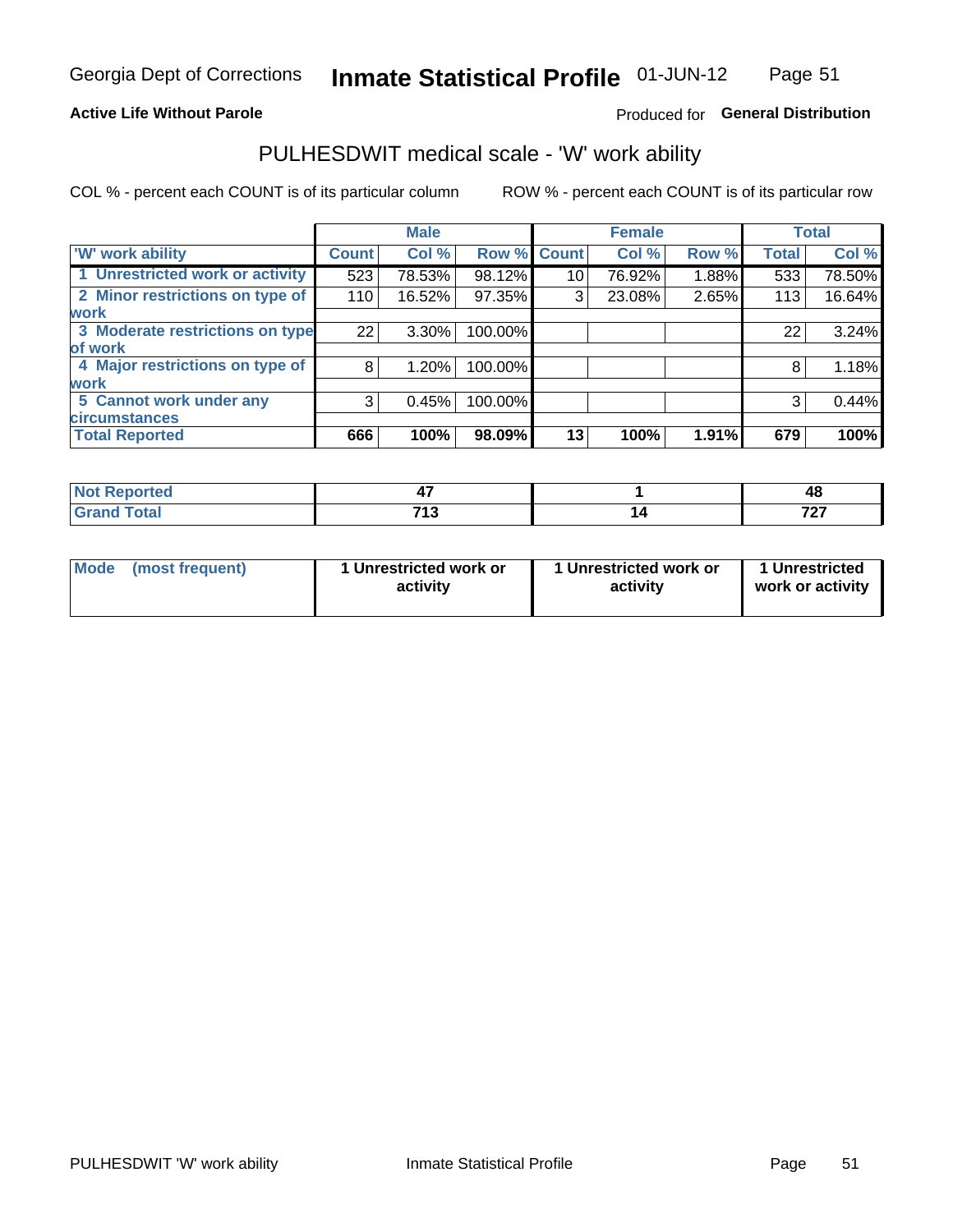#### **Active Life Without Parole**

### Produced for General Distribution

# PULHESDWIT medical scale - 'I' impairment

COL % - percent each COUNT is of its particular column

|                        |              | <b>Male</b> |                    |                 | <b>Female</b> |       |              | Total  |
|------------------------|--------------|-------------|--------------------|-----------------|---------------|-------|--------------|--------|
| I' Impairment          | <b>Count</b> | Col%        | <b>Row % Count</b> |                 | Col %         | Row % | <b>Total</b> | Col %  |
| 1 No impairments or    | 657          | 98.65%      | 98.06%             | 13 <sup>1</sup> | 100.00%       | 1.94% | 670          | 98.67% |
| <b>disabilities</b>    |              |             |                    |                 |               |       |              |        |
| 2 Wheelchair-bound but |              | 1.35%       | 100.00%            |                 |               |       |              | 1.33%  |
| otherwise OK           |              |             |                    |                 |               |       |              |        |
| <b>Total Reported</b>  | 666          | 100%        | 98.09%             | 13              | 100%          | 1.91% | 679          | 100%   |

| Reported | --<br>., | 48               |
|----------|----------|------------------|
| 'otal    | 74.3     | 707<br>$\cdot$ . |

| Mode            | 1 No impairments or | 1 No impairments or | 11 No impairments |
|-----------------|---------------------|---------------------|-------------------|
| (most frequent) | disabilities        | disabilities        | or disabilities   |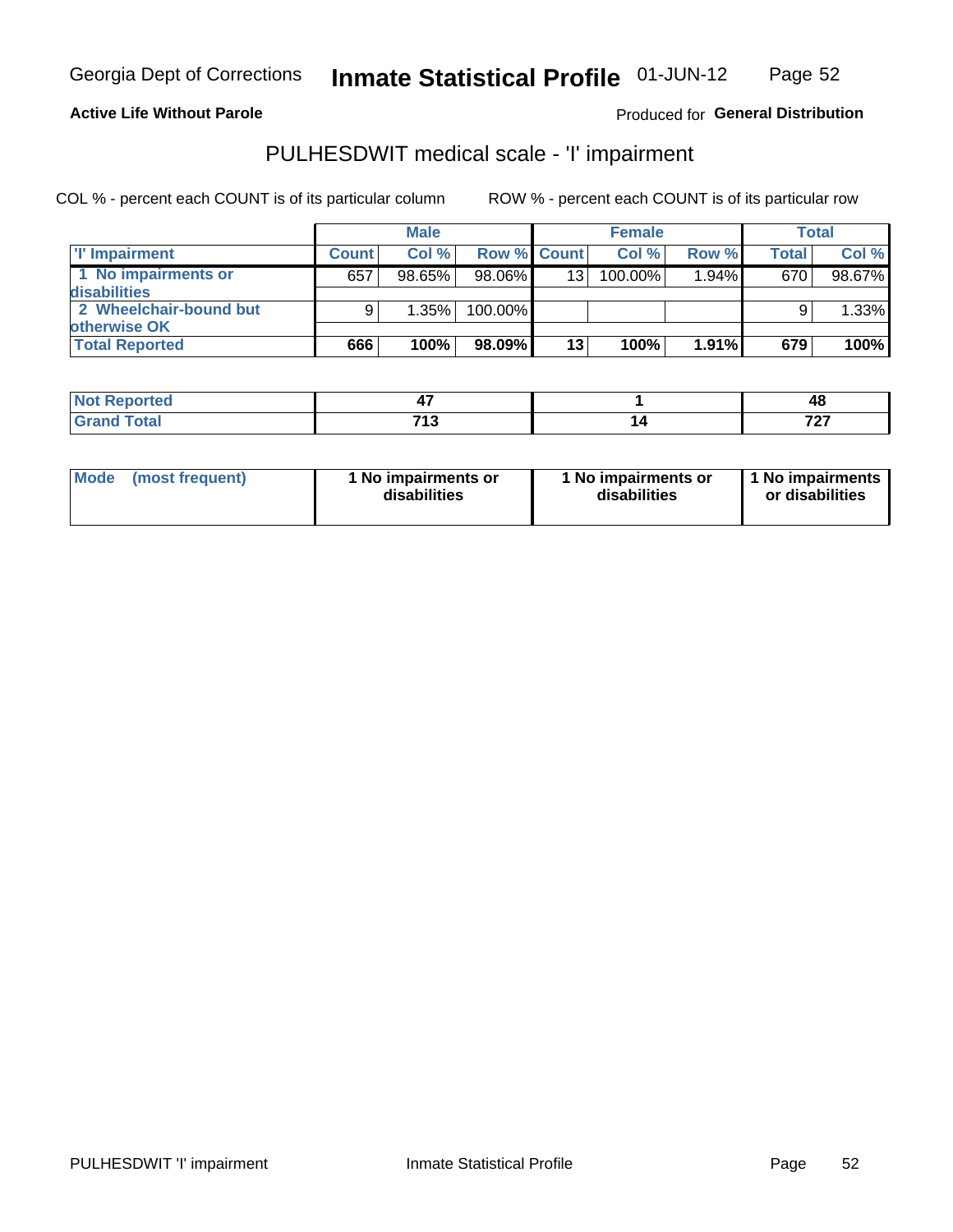### **Active Life Without Parole**

### Produced fo General Distribution

# PULHESDWIT medical scale - 'T' transportability

COL % - percent each COUNT is of its particular column

|                              |              | <b>Male</b> |             |    | <b>Female</b> |       |              | <b>Total</b> |
|------------------------------|--------------|-------------|-------------|----|---------------|-------|--------------|--------------|
| <b>T' Transportability</b>   | <b>Count</b> | Col %       | Row % Count |    | Col %         | Row % | <b>Total</b> | Col %        |
| 1 Can be transported in any  | 663          | 99.25%      | 98.08%      | 13 | 100.00%       | 1.92% | 676          | 99.27%       |
| ordinary approved vehicle    |              |             |             |    |               |       |              |              |
| 2 Wheelchair-bound, not      | 2            | 0.30%       | 100.00%     |    |               |       |              | 0.29%        |
| needing special vehicle      |              |             |             |    |               |       |              |              |
| 3 Wheelchair-bound, requires |              | 0.15%       | 100.00%     |    |               |       |              | 0.15%        |
| special vehicle              |              |             |             |    |               |       |              |              |
| 5 Requires ambulance         | 2            | 0.30%       | 100.00%     |    |               |       |              | 0.29%        |
| transport                    |              |             |             |    |               |       |              |              |
| <b>Total Reported</b>        | 668          | 100%        | 98.09%      | 13 | 100%          | 1.91% | 681          | 100%         |

| N      | - -  | лı       |
|--------|------|----------|
| portea | ┱┙   | 44       |
| υιαι   | 74.9 | 707      |
| ---    | . .  | <u>.</u> |

| Mode | (most frequent) | 11 Can be transported in any 1 Can be transported in any<br>ordinary approved vehicle   ordinary approved vehicle   transported in any |  | 1 Can be<br>ordinary approved<br>vehicle |
|------|-----------------|----------------------------------------------------------------------------------------------------------------------------------------|--|------------------------------------------|
|------|-----------------|----------------------------------------------------------------------------------------------------------------------------------------|--|------------------------------------------|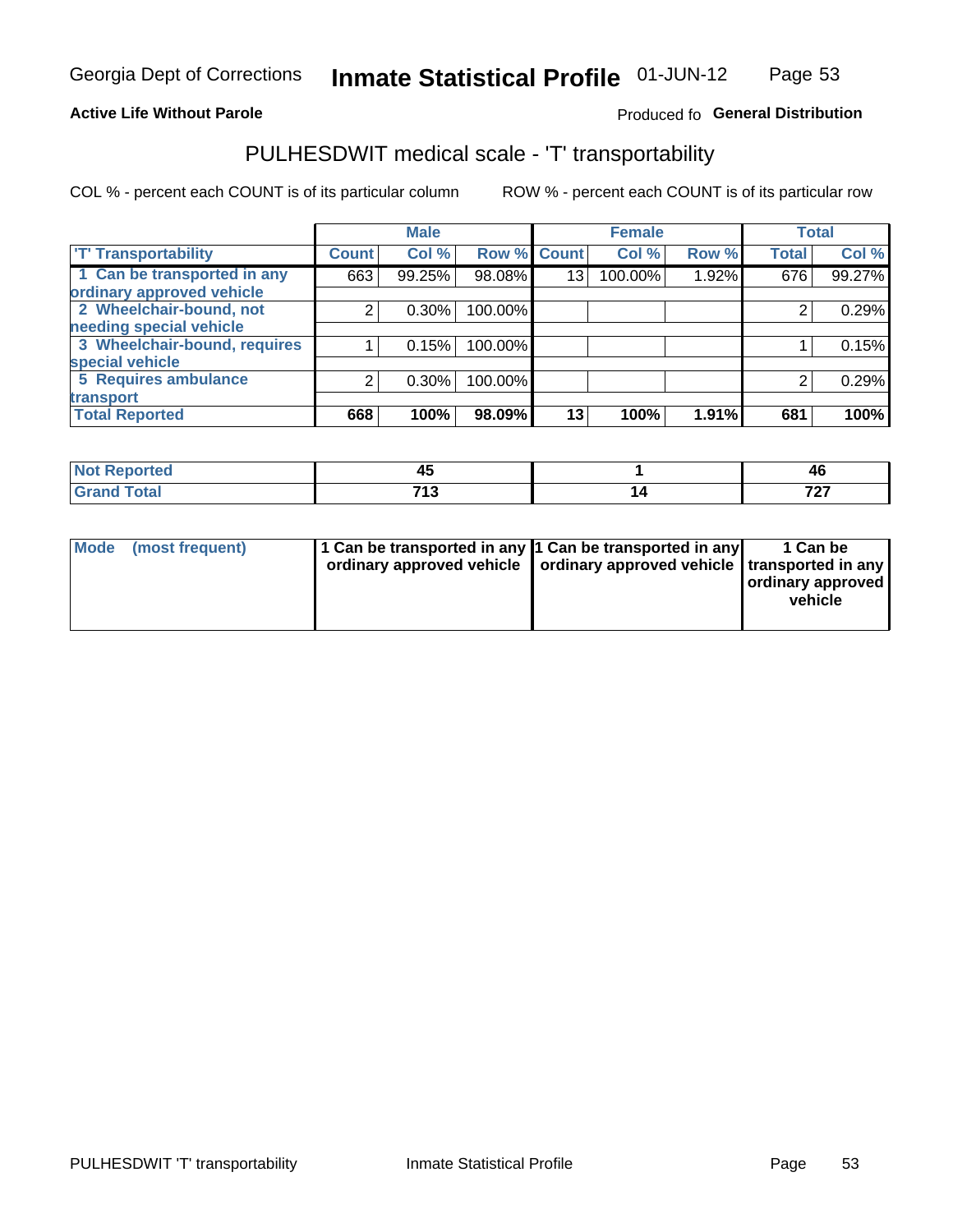### **Active Life Without Parole**

### Produced for General Distribution

## Criminality in family, self-reported

COL % - percent each COUNT is of its particular column

|                              |              | <b>Male</b> |        |                 | <b>Female</b> |          |       | Total  |
|------------------------------|--------------|-------------|--------|-----------------|---------------|----------|-------|--------|
| <b>Criminality In Family</b> | <b>Count</b> | Col%        | Row %  | <b>Count</b>    | Col %         | Row %    | Total | Col %  |
| Yes, criminality in family   | 158          | 28.26%      | 96.93% | 5               | $50.00\%$ ,   | $3.07\%$ | 163   | 28.65% |
| No criminality in family     | 401          | 71.74%      | 98.77% | 5               | 50.00%        | 1.23%    | 406   | 71.35% |
| <b>Total Reported</b>        | 559          | 100%        | 98.24% | 10 <sup>1</sup> | 100%          | $1.76\%$ | 569   | 100%   |

| Reported<br>NOT | 154       | 158      |
|-----------------|-----------|----------|
| <b>otal</b>     | 742<br>טו | 707<br>. |

|  | Mode (most frequent) | No criminality in family | Yes, criminality in family | No criminality in<br>family |
|--|----------------------|--------------------------|----------------------------|-----------------------------|
|--|----------------------|--------------------------|----------------------------|-----------------------------|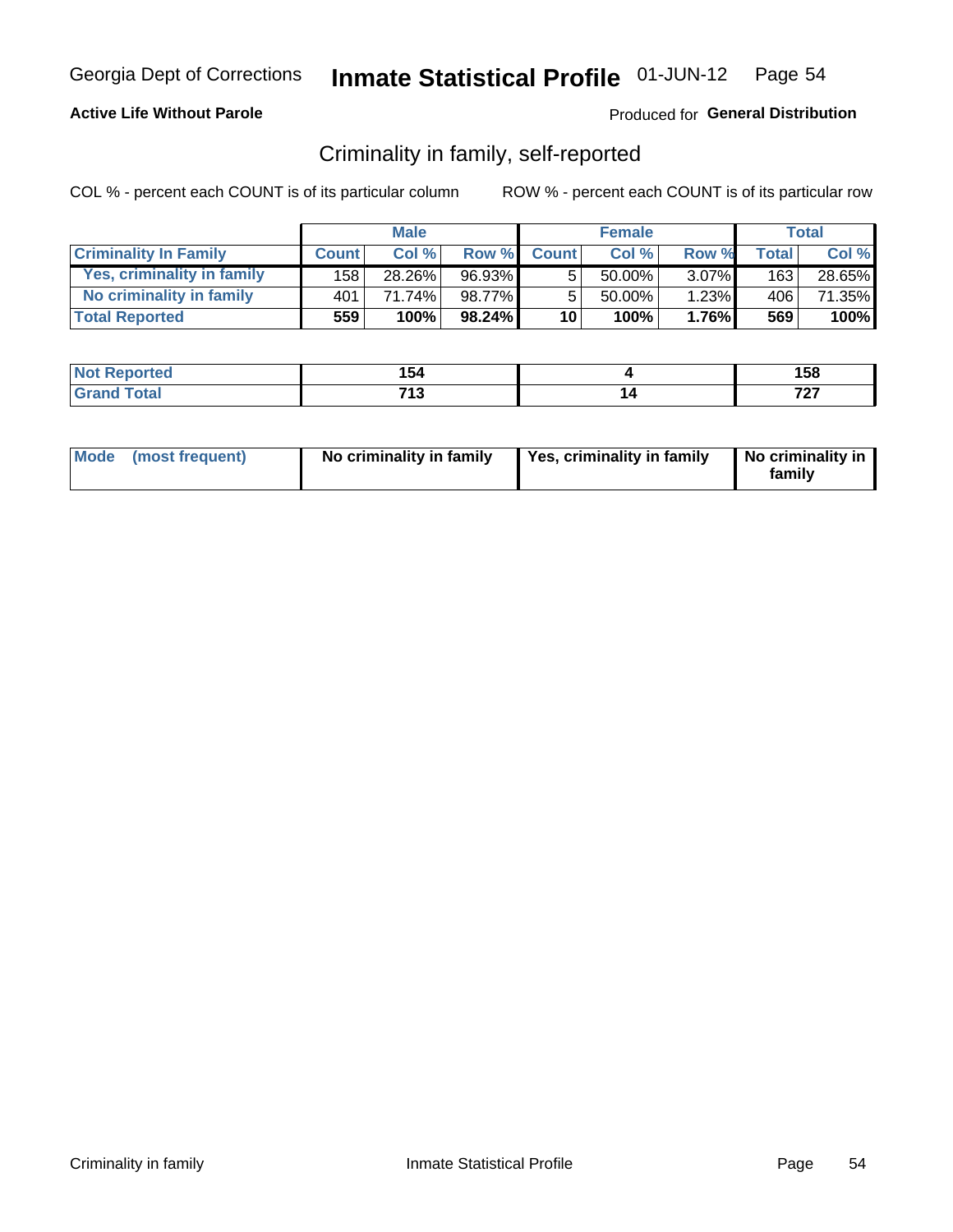### **Active Life Without Parole**

### Produced for General Distribution

## Alcoholism in family, self-reported

COL % - percent each COUNT is of its particular column

|                             |              | <b>Male</b> |           |                 | <b>Female</b> |          |       | Total  |
|-----------------------------|--------------|-------------|-----------|-----------------|---------------|----------|-------|--------|
| <b>Alcoholism In Family</b> | <b>Count</b> | Col%        | Row %     | <b>Count</b>    | Col %         | Row %    | Total | Col %  |
| Yes, alcoholism in family   | 107          | $19.14\%$   | $97.27\%$ | ર               | 30.00%        | $2.73\%$ | 110   | 19.33% |
| No alcoholism in family     | 452          | 80.86%      | 98.47%    |                 | 70.00%        | $1.53\%$ | 459   | 80.67% |
| <b>Total Reported</b>       | 559          | 100%        | 98.24%    | 10 <sup>1</sup> | 100%          | $1.76\%$ | 569   | 100%   |

| <b>Not Reported</b>    | 154     | .<br>סכ ו |
|------------------------|---------|-----------|
| <b>Total</b><br>l Gran | 742<br> | -~-<br>.  |

|  | Mode (most frequent) | No alcoholism in family | No alcoholism in family | No alcoholism in<br>family |
|--|----------------------|-------------------------|-------------------------|----------------------------|
|--|----------------------|-------------------------|-------------------------|----------------------------|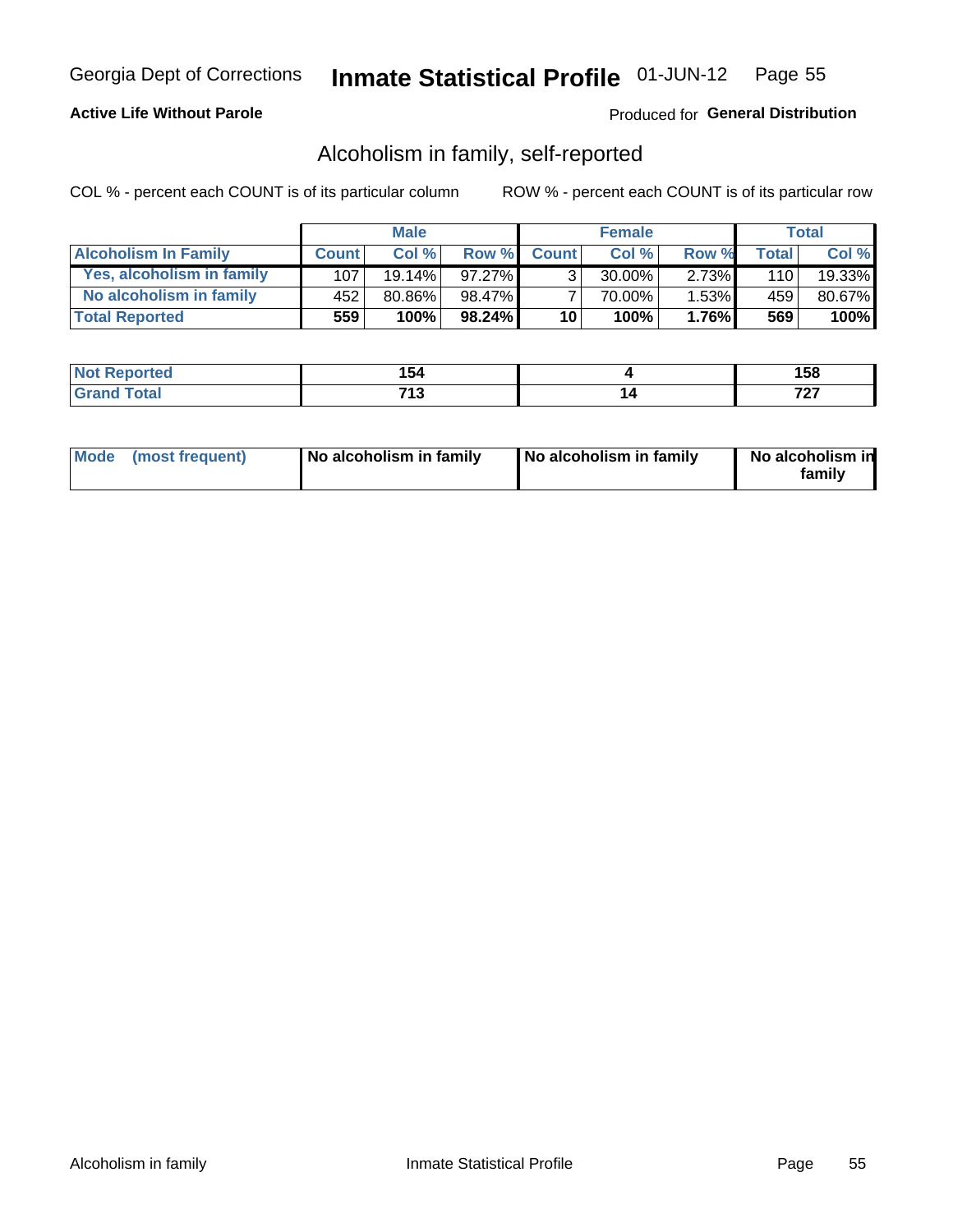### **Active Life Without Parole**

### Produced for General Distribution

## Drug abuse in family, self-reported

COL % - percent each COUNT is of its particular column

|                           |              | <b>Male</b> |        |                 | <b>Female</b> |          |              | Total  |
|---------------------------|--------------|-------------|--------|-----------------|---------------|----------|--------------|--------|
| Drug Abuse In Family      | <b>Count</b> | Col%        | Row %  | <b>Count</b>    | Col%          | Row %    | <b>Total</b> | Col %  |
| Yes, drug abuse in family | 62           | $11.09\%$   | 95.38% | 3               | 30.00%        | $4.62\%$ | 65           | 11.42% |
| No drug abuse in family   | 497          | 88.91%      | 98.61% |                 | 70.00%        | $1.39\%$ | 504          | 88.58% |
| <b>Total Reported</b>     | 559          | 100%        | 98.24% | 10 <sup>1</sup> | 100%          | $1.76\%$ | 569          | 100%   |

| <b>Not Reported</b>    | 154     | .<br>סכ ו |
|------------------------|---------|-----------|
| <b>Total</b><br>l Gran | 742<br> | -~-<br>.  |

|  | Mode (most frequent) | No drug abuse in family | No drug abuse in family | No drug abuse in<br>family |
|--|----------------------|-------------------------|-------------------------|----------------------------|
|--|----------------------|-------------------------|-------------------------|----------------------------|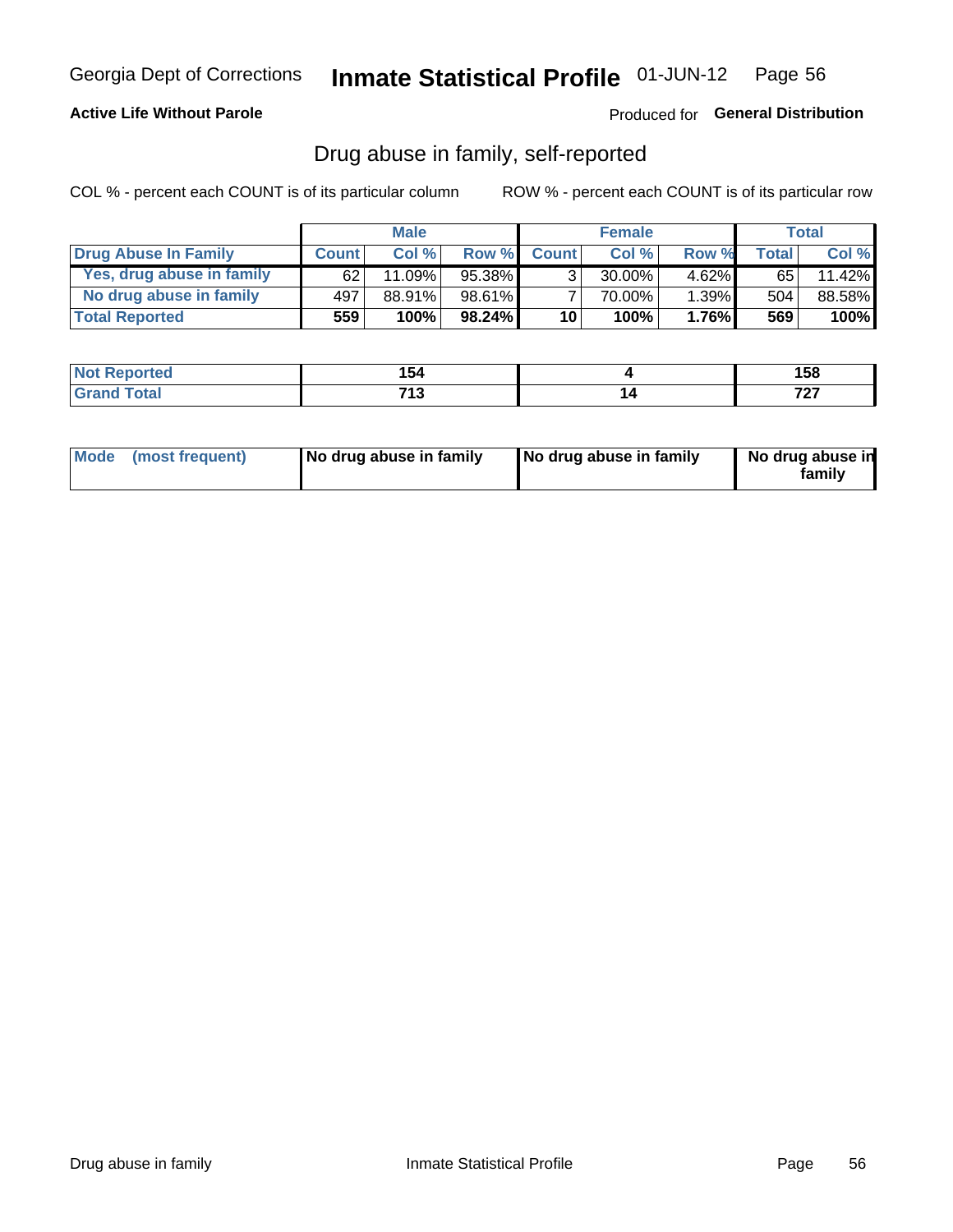### **Active Life Without Parole**

### Produced for General Distribution

## Subjected to frequent beatings, self-reported

COL % - percent each COUNT is of its particular column

|                                   |              | <b>Male</b> |           |              | <b>Female</b> |       |       | Total  |
|-----------------------------------|--------------|-------------|-----------|--------------|---------------|-------|-------|--------|
| <b>Frequent beatings</b>          | <b>Count</b> | Col %       | Row %     | <b>Count</b> | Col %         | Row % | Total | Col %  |
| <b>Yes, subjected to frequent</b> | 33           | 5.90%       | 97.06%    |              | 10.00%        | 2.94% | 34    | 5.98%  |
| <b>beatings</b>                   |              |             |           |              |               |       |       |        |
| Not subjected to frequent         | 526          | 94.10%      | 98.32%    | 9            | 90.00%        | 1.68% | 535   | 94.02% |
| <b>beatings</b>                   |              |             |           |              |               |       |       |        |
| <b>Total Reported</b>             | 559          | 100%        | $98.24\%$ | 10           | 100%          | 1.76% | 569   | 100%   |

| <b>Not Reported</b> | 154                    |   | 158 |
|---------------------|------------------------|---|-----|
| Total               | <b>740</b><br><b>U</b> | L | ラヘラ |

| Mode (most frequent) | Not subjected to frequent<br>beatings | Not subjected to frequent<br>beatings | Not subjected to<br><b>frequent beatings</b> |
|----------------------|---------------------------------------|---------------------------------------|----------------------------------------------|
|                      |                                       |                                       |                                              |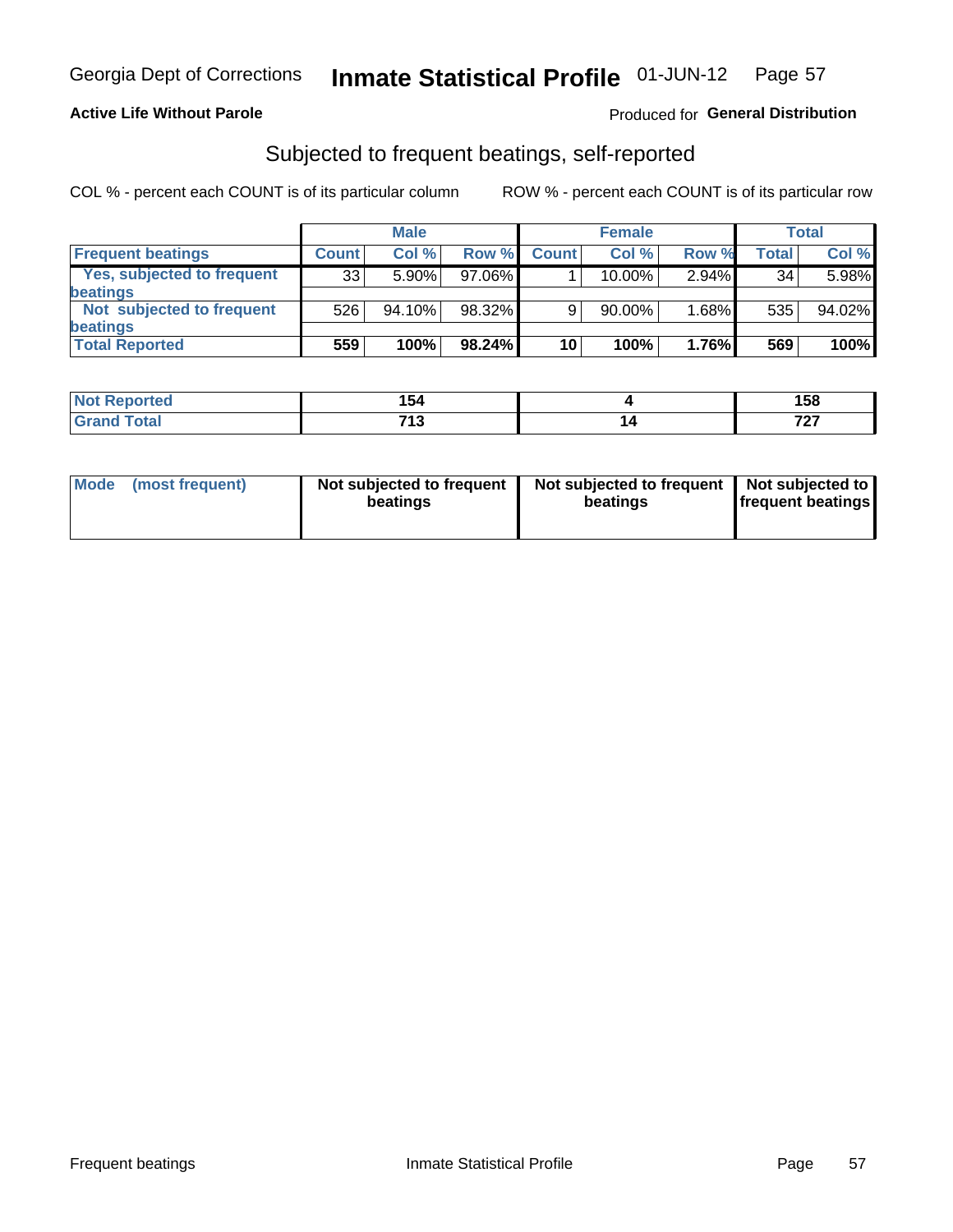### **Active Life Without Parole**

## **Produced for General Distribution**

## Father absent during inmate's childhood

COL % - percent each COUNT is of its particular column

|                           |              | <b>Male</b> |           |                | <b>Female</b> |          |              | <b>Total</b> |
|---------------------------|--------------|-------------|-----------|----------------|---------------|----------|--------------|--------------|
| <b>Father Absent</b>      | <b>Count</b> | Col%        | Row %     | <b>Count</b>   | Col%          | Row %    | <b>Total</b> | Col %        |
| Yes, father was absent    | 276          | 49.37%      | 98.92%    | 3 <sub>1</sub> | $30.00\%$     | $1.08\%$ | 279          | 49.03%       |
| No, father was not absent | 283          | 50.63%      | $97.59\%$ |                | 70.00%        | $2.41\%$ | 290          | 50.97%       |
| <b>Total Reported</b>     | 559          | $100\%$     | $98.24\%$ | 10             | 100%          | 1.76%    | 569          | 100%         |

| Reported<br>NOT | 154       | 158      |
|-----------------|-----------|----------|
| <b>otal</b>     | 742<br>טו | 707<br>. |

|  | Mode (most frequent) | No, father was not absent No, father was not absent |  | No, father was not<br>absent |
|--|----------------------|-----------------------------------------------------|--|------------------------------|
|--|----------------------|-----------------------------------------------------|--|------------------------------|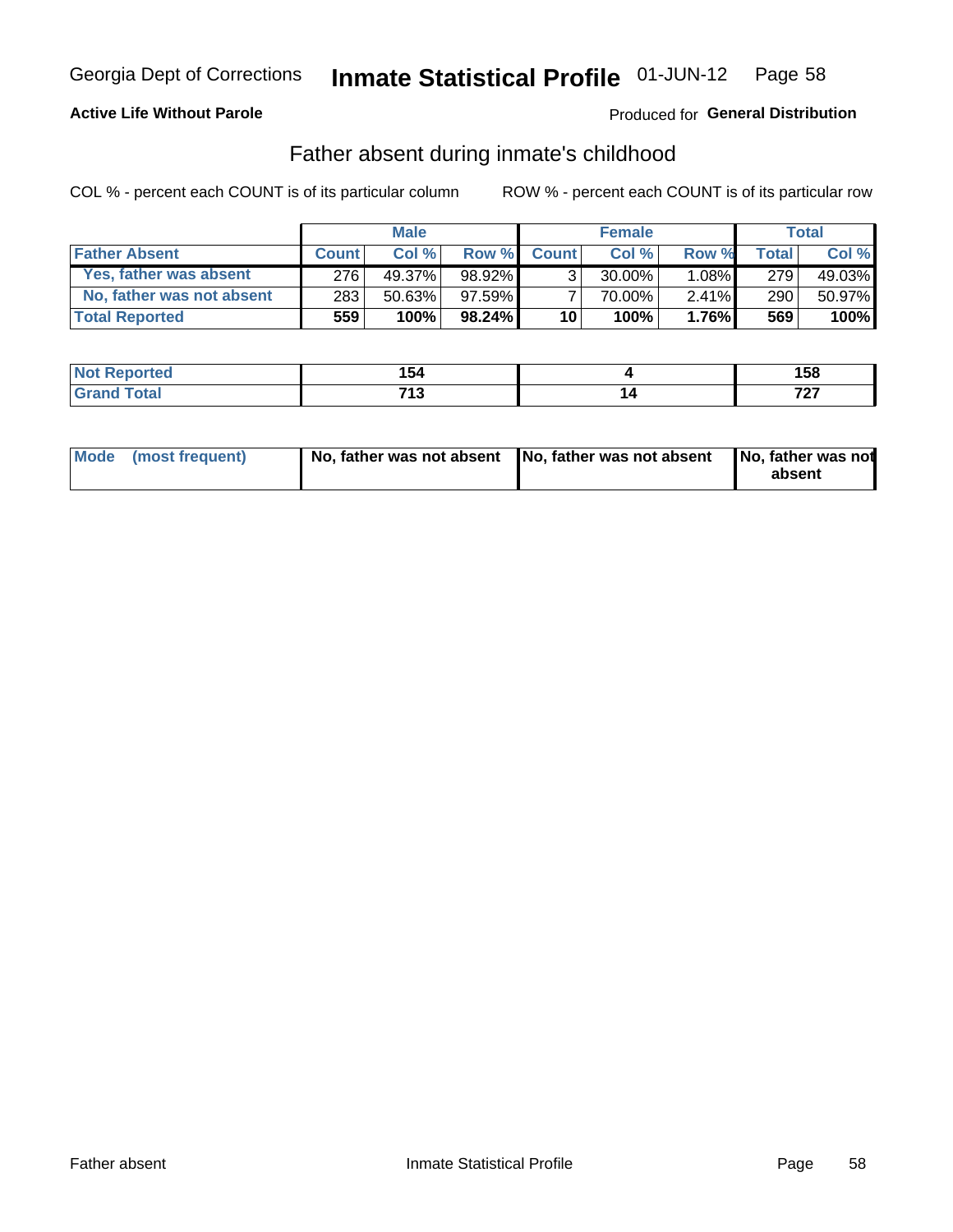### **Active Life Without Parole**

## Produced for General Distribution

## Mother absent during inmate's childhood

COL % - percent each COUNT is of its particular column

|                           |              | <b>Male</b> |           |                 | <b>Female</b> |          |       | Total  |
|---------------------------|--------------|-------------|-----------|-----------------|---------------|----------|-------|--------|
| <b>Mother Absent</b>      | <b>Count</b> | Col%        | Row %     | <b>Count</b>    | Col%          | Row %    | Total | Col %  |
| Yes, mother was absent    | 81           | 14.49%      | $97.59\%$ | 2               | $20.00\%$     | $2.41\%$ | 83    | 14.59% |
| No, mother was not absent | 478'         | 85.51%      | 98.35%    | 8               | 80.00%        | 1.65%    | 486   | 85.41% |
| <b>Total Reported</b>     | 559          | 100%        | $98.24\%$ | 10 <sup>1</sup> | 100%          | $1.76\%$ | 569   | 100%   |

| <b>Not Reported</b> | 154               | 158      |
|---------------------|-------------------|----------|
| <b>Total</b>        | <b>740</b><br>1 J | 707<br>. |

| Mode (most frequent) | No, mother was not absent   No, mother was not absent   No, mother was | not absent |
|----------------------|------------------------------------------------------------------------|------------|
|                      |                                                                        |            |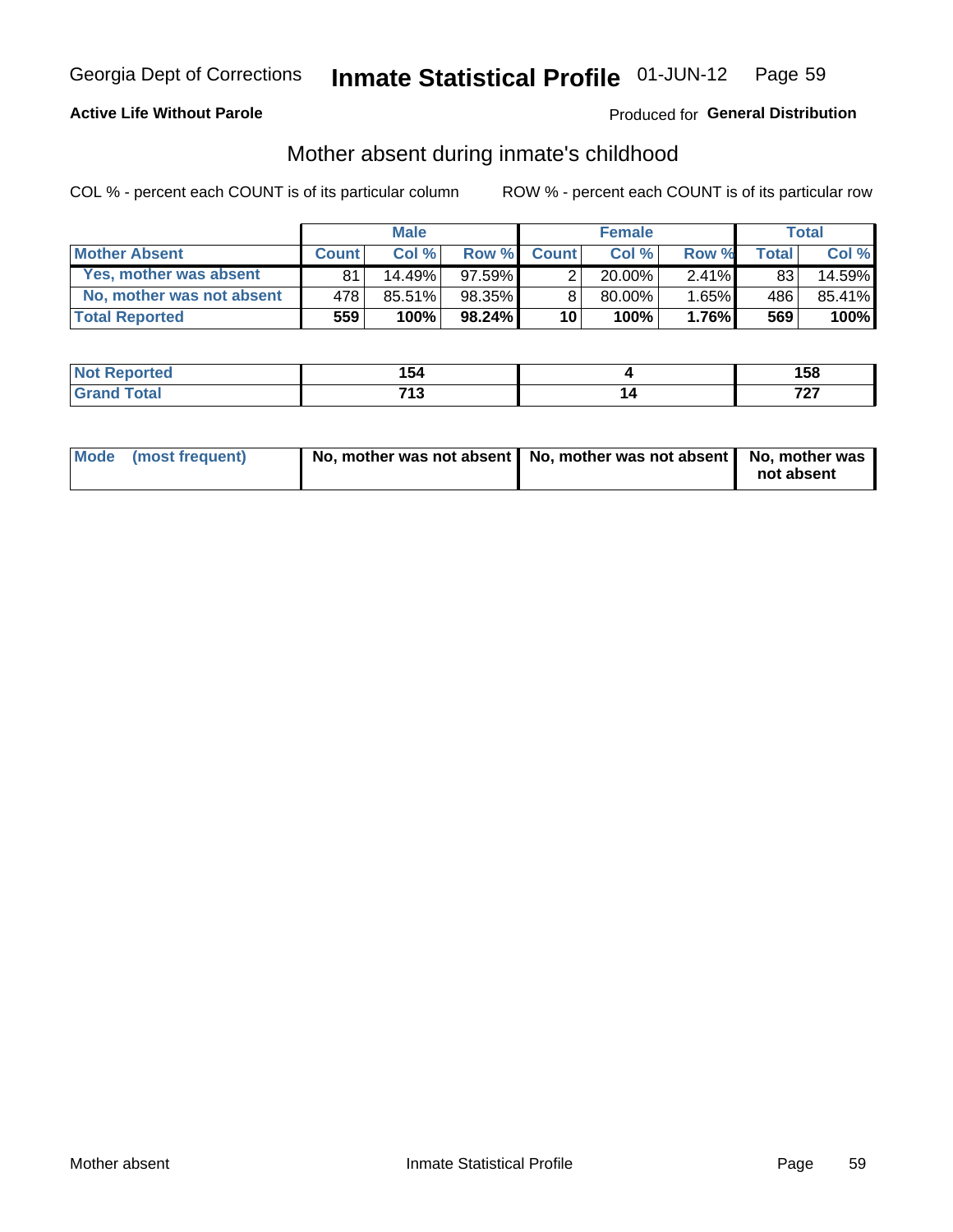### **Active Life Without Parole**

### Produced for General Distribution

## Inmate diagnosed as manipulative

COL % - percent each COUNT is of its particular column

|                       |              | <b>Male</b> |           |              | <b>Female</b> |          |              | Total  |
|-----------------------|--------------|-------------|-----------|--------------|---------------|----------|--------------|--------|
| <b>Manipulative</b>   | <b>Count</b> | Col%        | Row %     | <b>Count</b> | Col%          | Row %    | <b>Total</b> | Col %  |
| Yes, manipulative     | 131          | 23.60%      | 99.24%    |              | 10.00%        | $0.76\%$ | 132          | 23.36% |
| No, not manipulative  | 424          | 76.40%      | $97.92\%$ | 9            | 90.00%        | $2.08\%$ | 433          | 76.64% |
| <b>Total Reported</b> | 555          | 100%        | $98.23\%$ | 10           | $100\%$       | 1.77%    | 565          | 100%   |

| <b>Not Reported</b> | 158        | 167<br>1 V 4 |
|---------------------|------------|--------------|
| `otal<br>Gran       | 742<br>ں ا | 707<br>- - - |

| <b>Mode</b><br>(most frequent) | No, not manipulative | No, not manipulative | No. not<br><b>I</b> manipulative |
|--------------------------------|----------------------|----------------------|----------------------------------|
|--------------------------------|----------------------|----------------------|----------------------------------|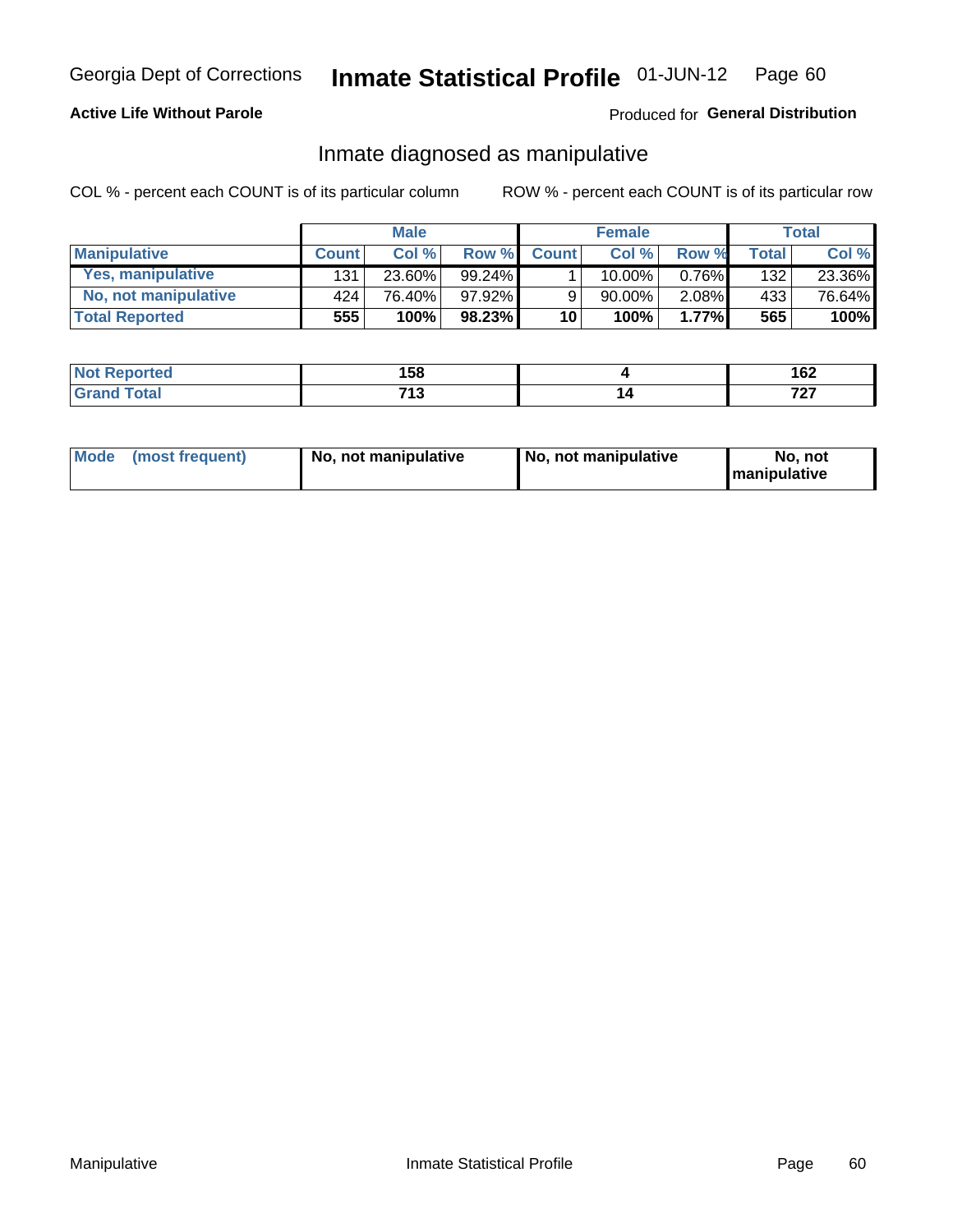#### Inmate Statistical Profile 01-JUN-12 Page 61

### **Active Life Without Parole**

### Produced for General Distribution

## Inmate diagnosed as assaultive

COL % - percent each COUNT is of its particular column

|                       |              | <b>Male</b> |        |                 | <b>Female</b> |          |              | Total  |
|-----------------------|--------------|-------------|--------|-----------------|---------------|----------|--------------|--------|
| <b>Assaultive</b>     | <b>Count</b> | Col %       | Row %  | <b>Count</b>    | Col %         | Row %    | <b>Total</b> | Col %  |
| Yes, assaultive       | 434          | 78.20%      | 97.97% | 9               | 90.00%        | $2.03\%$ | 443          | 78.41% |
| No, not assaultive    | 121          | 21.80%      | 99.18% |                 | $10.00\%$ .   | 0.82%    | 122          | 21.59% |
| <b>Total Reported</b> | 555          | 100%        | 98.23% | 10 <sup>1</sup> | 100%          | $1.77\%$ | 565          | 100%   |

| <b>Not Reported</b> | 158               | .<br>I VZ |
|---------------------|-------------------|-----------|
| <b>Total</b>        | <b>740</b><br>1 J | 707<br>.  |

| <b>Mode</b><br>(most frequent) | <b>Yes, assaultive</b> | Yes, assaultive | <b>Yes, assaultive</b> |
|--------------------------------|------------------------|-----------------|------------------------|
|--------------------------------|------------------------|-----------------|------------------------|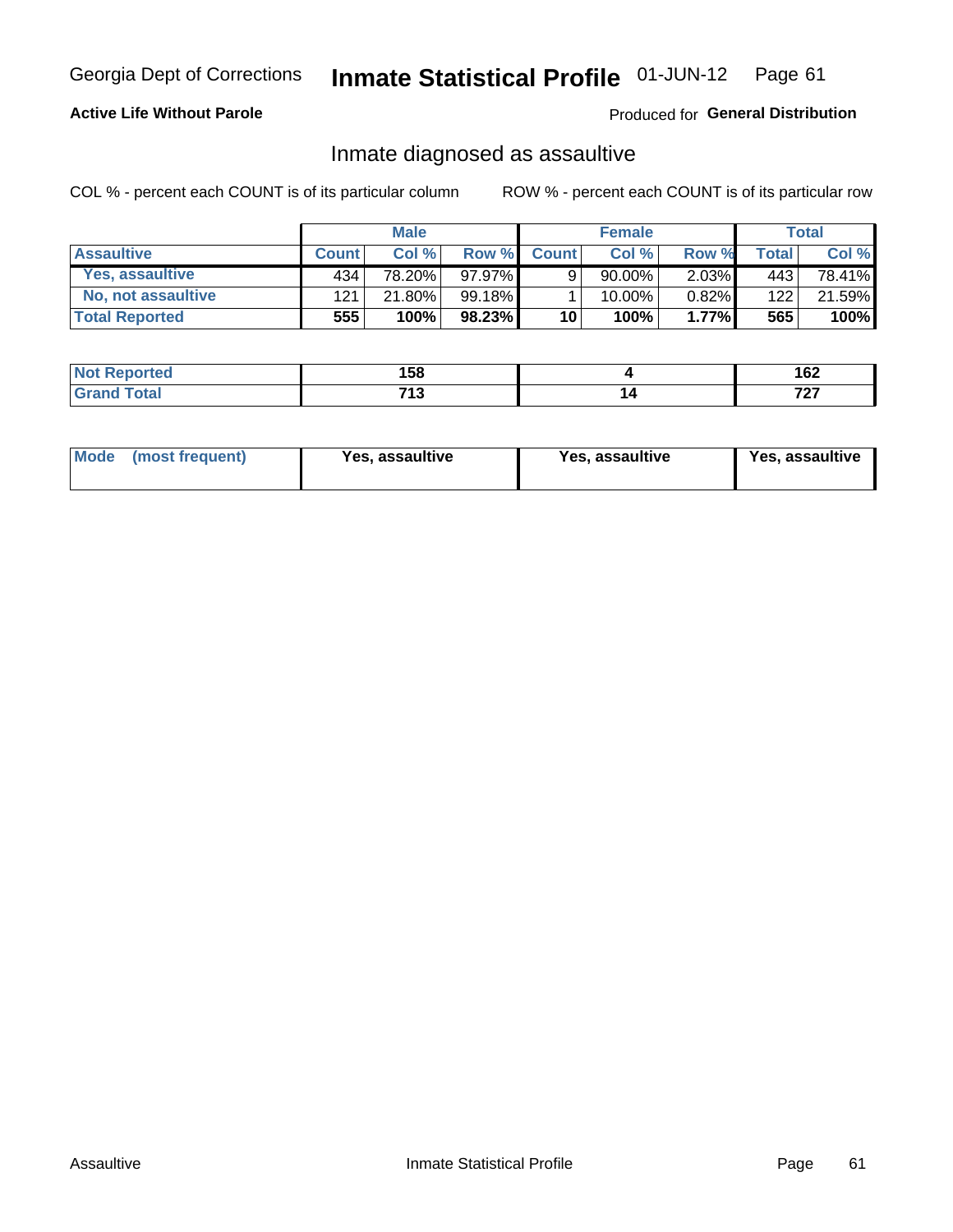#### Inmate Statistical Profile 01-JUN-12 Page 62

#### **Active Life Without Parole**

#### Produced for General Distribution

## Number of prior Georgia incarcerations

COL % - percent each COUNT is of its particular column

|                                       |              | <b>Male</b> |                    |    | <b>Female</b> |       |       | <b>Total</b> |
|---------------------------------------|--------------|-------------|--------------------|----|---------------|-------|-------|--------------|
| <b>Num of Prior GA Incarcerations</b> | <b>Count</b> | Col %       | <b>Row % Count</b> |    | Col %         | Row % | Total | Col %        |
|                                       | 342          | 47.97%      | 96.61%             | 12 | 85.71%        | 3.39% | 354   | 48.69%       |
|                                       | 146          | 20.48%      | 100.00%            |    |               |       | 146   | 20.08%       |
|                                       | 87           | 12.20%      | 100.00%            |    |               |       | 87    | 11.97%       |
|                                       | 62           | $8.70\%$    | 98.41%             |    | 7.14%         | 1.59% | 63    | 8.67%        |
|                                       | 39           | 5.47%       | 100.00%            |    |               |       | 39    | 5.36%        |
|                                       | 18           | 2.52%       | 100.00%            |    |               |       | 18    | 2.48%        |
| <b>More Than 5</b>                    | 19           | 2.66%       | 95.00%             |    | 7.14%         | 5.00% | 20    | 2.75%        |
| <b>Total Reported</b>                 | 713          | 100%        | 98.07%             | 14 | 100%          | 1.93% | 727   | 100%         |

| <b>rorted</b>                   |     |          |
|---------------------------------|-----|----------|
| <b>otal</b><br>$\mathbf{v}$ and | 740 | 707<br>. |

| Mean (average)       | 1.23 | 1.22 |
|----------------------|------|------|
| Median (middle)      |      |      |
| Mode (most frequent) |      |      |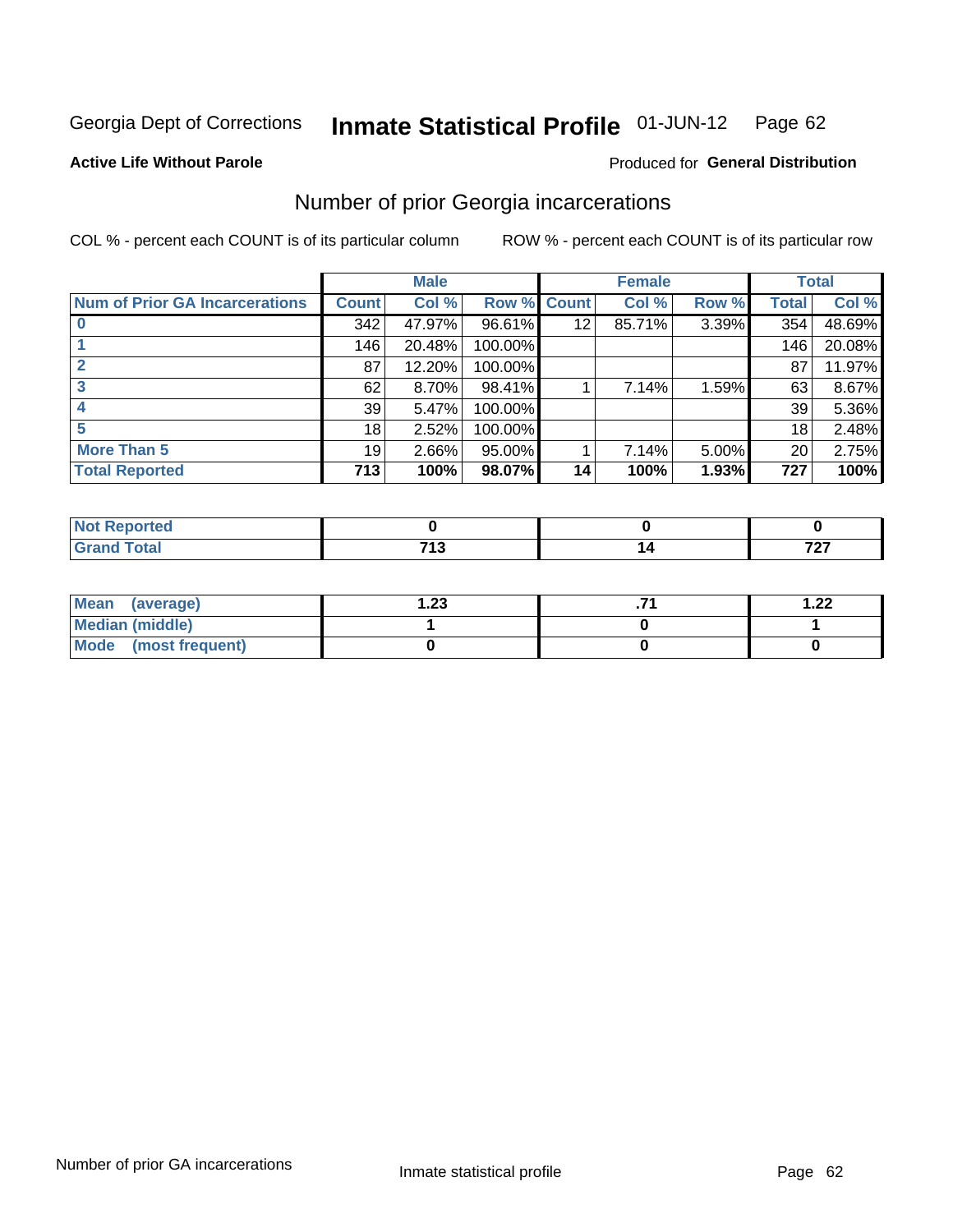#### Inmate Statistical Profile 01-JUN-12 Page 63

**Active Life Without Parole** 

Produced for General Distribution

## Prison sentence in years

COL % - percent each COUNT is of its particular column

ROW % - percent each COUNT is of its particular row

|                                 |         | <b>Male</b> |                    |    | <b>Female</b> |       |                  | Total   |
|---------------------------------|---------|-------------|--------------------|----|---------------|-------|------------------|---------|
| <b>Prison Sentence In Years</b> | Count l | Col %       | <b>Row % Count</b> |    | Col %         | Row % | $\tau$ otal      | Col %   |
| <b>Life Without Parole</b>      | 713     | $100.00\%$  | 98.07%             | 14 | $100.00\%$    | 1.93% | 727 <sub>1</sub> | 100.00% |
| <b>Total Reported</b>           | 713     | 100%        | 98.07%             | 14 | 100%          | 1.93% | 727 <sub>1</sub> | 100%    |

| Not Reported |              |     |
|--------------|--------------|-----|
| otal         | - - -<br>. . | 707 |

#### **Determinate (numeric) sentences only**

| (average) |             |  |  |
|-----------|-------------|--|--|
|           | <b>Mean</b> |  |  |

All sentences (including determinate), with life, life without parole, and death sentences figured at 45 years

| $M$ ea<br>(average) | $\sim$ | ,,<br>т. |
|---------------------|--------|----------|
|                     |        |          |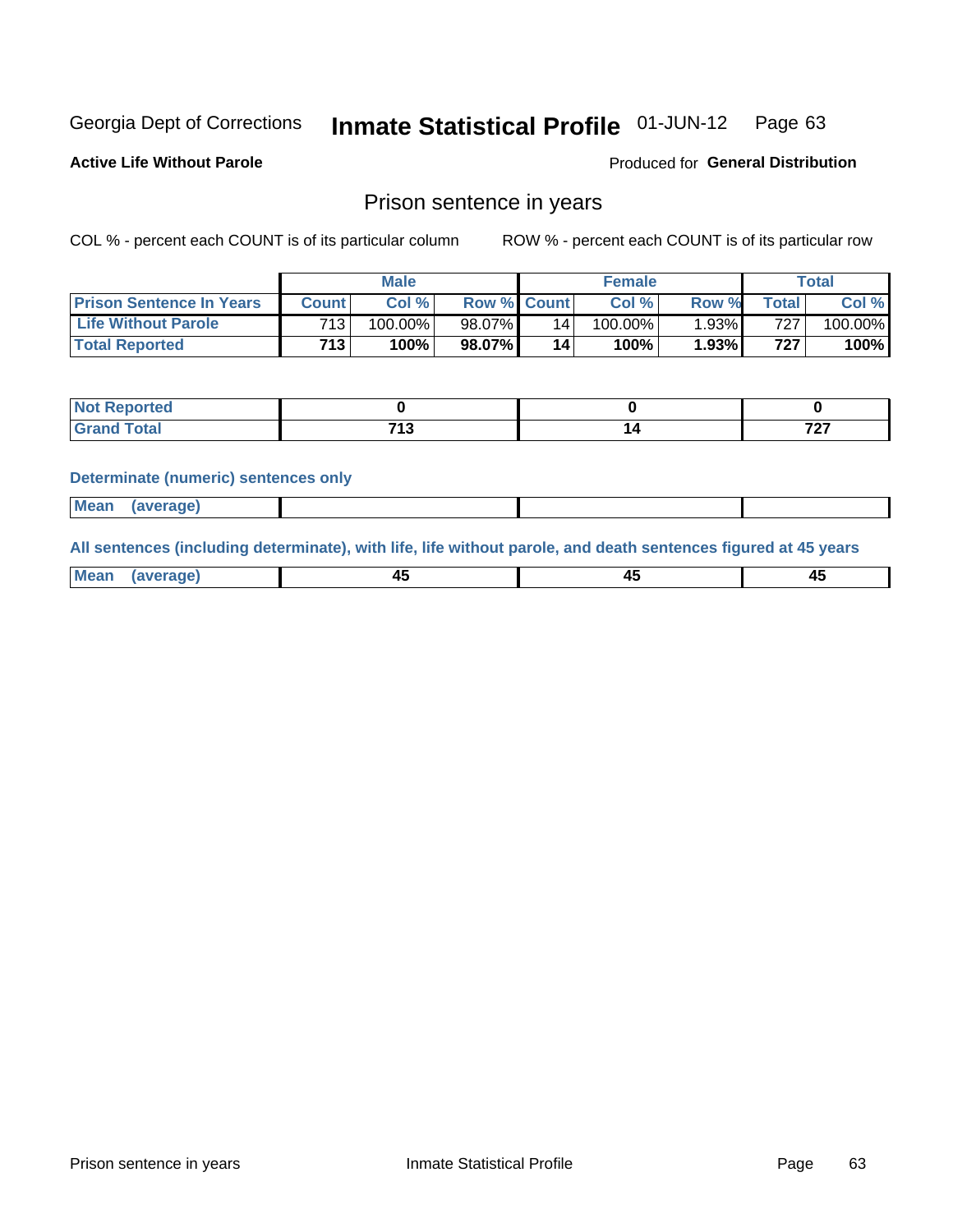#### **Active Life Without Parole**

### **Produced for General Distribution**

# Primary offense, broken out into felonies vs misdemeanors

COL % - percent each COUNT is of its particular column

|                                  |                  | <b>Male</b> |                    |                 | <b>Female</b> |          |         | <b>Total</b> |
|----------------------------------|------------------|-------------|--------------------|-----------------|---------------|----------|---------|--------------|
| <b>Felonies and Misdemeanors</b> | <b>Count</b>     | Col%        | <b>Row % Count</b> |                 | Col%          | Row %    | Total i | Col %        |
| <b>Felonies</b>                  | 713              | 100.00%     | 98.07%             | 14 <sub>1</sub> | 100.00%       | $1.93\%$ | 727     | 100.00%      |
| <b>Total Reported</b>            | 713 <sub>1</sub> | $100\%$     | 98.07%             | 14              | 100%          | 1.93%    | 727     | 100%         |

| <b>Not Reported</b> |     |             |          |
|---------------------|-----|-------------|----------|
| <b>Grand Total</b>  | . . | 74 C<br>. . | 707<br>. |

| $Mc$<br>equent)<br>нез<br>$\sim$<br>. | onies<br>. | <b>onies</b><br>. |
|---------------------------------------|------------|-------------------|
|---------------------------------------|------------|-------------------|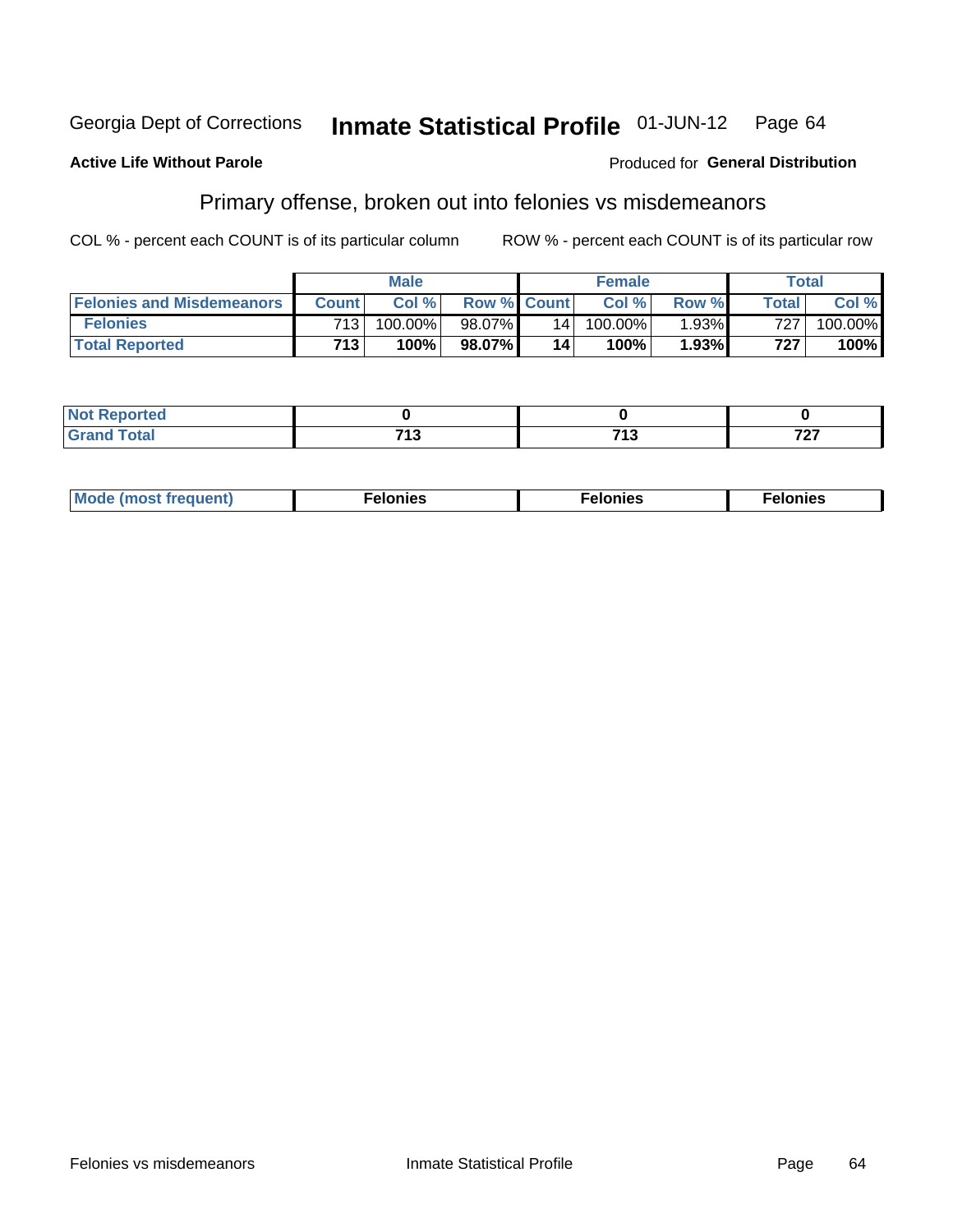#### Inmate Statistical Profile 01-JUN-12 Page 65

### **Active Life Without Parole**

#### Produced for General Distribution

## Primary offense, broken out into six broad crime categories

COL % - percent each COUNT is of its particular column

|                         |                 | <b>Male</b> |                    |    | <b>Female</b> |       |              | <b>Total</b> |
|-------------------------|-----------------|-------------|--------------------|----|---------------|-------|--------------|--------------|
| <b>Crime Categories</b> | <b>Count</b>    | Col %       | <b>Row % Count</b> |    | Col %         | Row % | <b>Total</b> | Col %        |
| <b>Violent</b>          | 586             | 82.19%      | 97.67%             | 14 | 100.00%       | 2.33% | 600          | 82.53%       |
| <b>Sex Crime</b>        | 107             | 15.01%      | 100.00%            |    | .00%          |       | 107          | 14.72%       |
| 3<br><b>Property</b>    | 3               | $.42\%$     | 100.00%            |    | .00%          |       | 3            | .41%         |
| <b>Drug</b><br>4        | 15 <sub>2</sub> | 2.10%       | 100.00%            |    | .00%          |       | 15           | 2.06%        |
| <b>Other</b><br>6       | $\overline{2}$  | .28%        | 100.00%            |    | .00%          |       | 2            | .28%         |
| <b>Total Reported</b>   | 713             | 100%        | 98.07%             | 14 | 100%          | 1.93% | 727          | 100%         |

| <b>Not Reported</b> |            |          |
|---------------------|------------|----------|
| <b>Total</b>        | 740<br>. . | 707<br>. |

| M | <br>. |  |
|---|-------|--|
|   |       |  |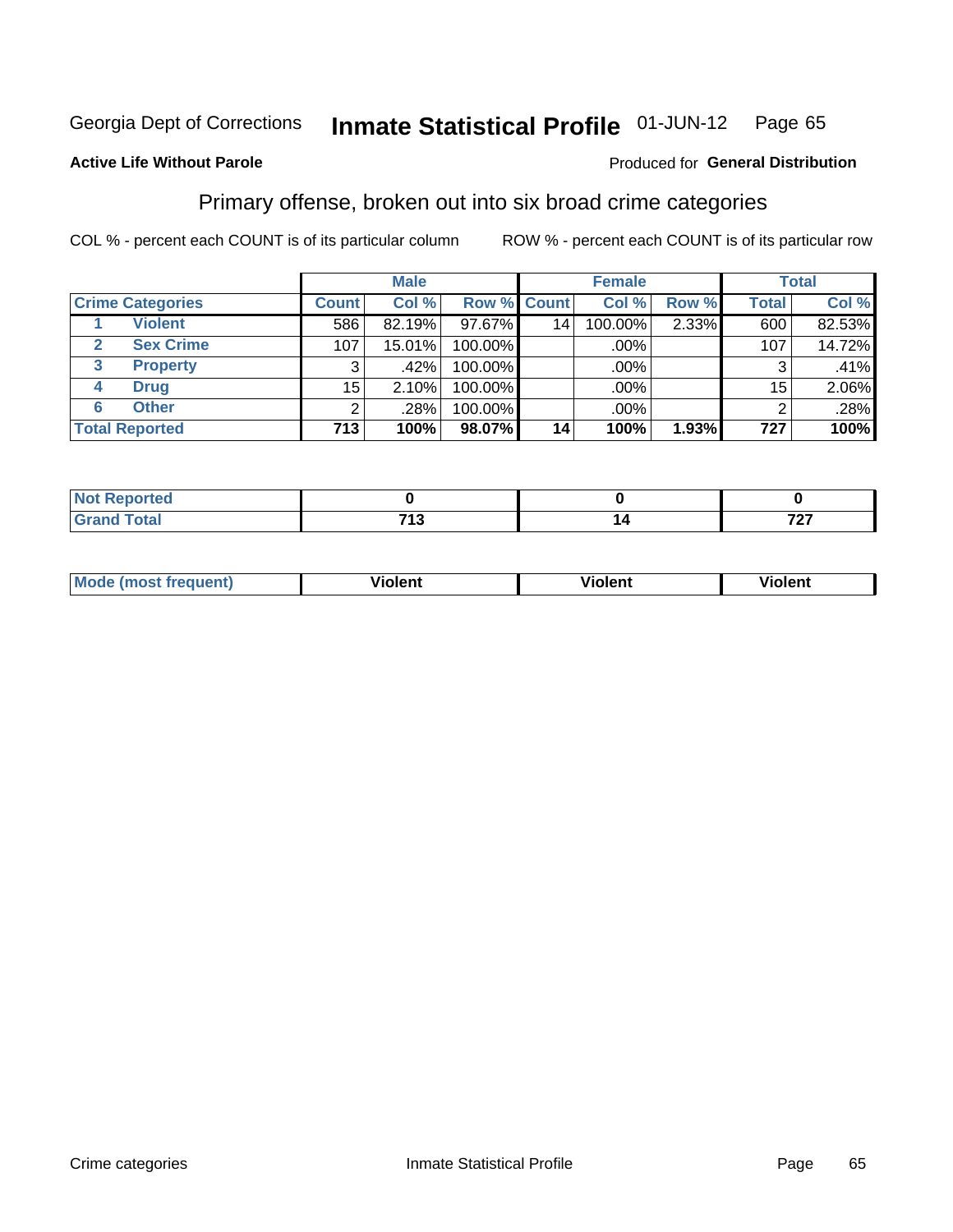#### Inmate Statistical Profile 01-JUN-12 Page 66

### **Active Life Without Parole**

#### Produced for General Distribution

# Primary offense, detailed offense code

COL % - percent each COUNT is of its particular column

|   |                                          |                  | <b>Male</b> |         | <b>Female</b> |        |       | <b>Total</b>     |        |
|---|------------------------------------------|------------------|-------------|---------|---------------|--------|-------|------------------|--------|
|   | <b>Primary Offense</b>                   | <b>Count</b>     | Col %       | Row %   | <b>Count</b>  | Col %  | Row % | <b>Total</b>     | Col %  |
| F | <b>Aggrav Child Molestation</b>          | $\overline{15}$  | 2.10%       | 100.00% |               |        |       | $\overline{15}$  | 2.06%  |
| F | <b>Aggrav Sexual Battery</b>             | 4                | .56%        | 100.00% |               |        |       | 4                | .55%   |
| F | <b>Aggrav Sodomy</b>                     | 8                | 1.12%       | 100.00% |               |        |       | 8                | 1.10%  |
| F | <b>Armed Robbery</b>                     | 114              | 15.99%      | 99.13%  | $\mathbf{1}$  | 7.14%  | .87%  | 115              | 15.82% |
| F | <b>Att/Consprcy Commt</b><br>C/S/Of      | 1.               | .14%        | 100.00% |               |        |       | 1                | .14%   |
| F | <b>Burglary</b>                          | 3                | .42%        | 100.00% |               |        |       | 3                | .41%   |
| F | <b>Child Molestation</b>                 | 5                | .70%        | 100.00% |               |        |       | 5                | .69%   |
| F | <b>Cruelty To Children</b>               | 1                | .14%        | 100.00% |               |        |       | 1                | .14%   |
| F | <b>Hijacking Motor Vehicle</b>           | 1                | .14%        | 100.00% |               |        |       | 1                | .14%   |
| F | <b>Kidnapping</b>                        | 61               | 8.56%       | 100.00% |               |        |       | 61               | 8.39%  |
| F | <b>Murder</b>                            | 408              | 57.22%      | 96.91%  | 13            | 92.86% | 3.09% | 421              | 57.91% |
| F | <b>Poss Firearm Convct</b>               | 1                | .14%        | 100.00% |               |        |       | 1                | .14%   |
|   | <b>Felon</b>                             |                  |             |         |               |        |       |                  |        |
| F | <b>Poss Of Certain</b><br><b>Weapons</b> | 1                | .14%        | 100.00% |               |        |       | 1                | .14%   |
| F | <b>Poss Of Cocaine</b>                   | 3                | .42%        | 100.00% |               |        |       | 3                | .41%   |
| F | <b>Poss W Int Dist Cocaine</b>           | 1                | .14%        | 100.00% |               |        |       | 1                | .14%   |
| F | <b>Rape</b>                              | 75               | 10.52%      | 100.00% |               |        |       | 75               | 10.32% |
| F | <b>Robbery</b>                           | 1                | .14%        | 100.00% |               |        |       | 1                | .14%   |
| F | <b>S/D Cocaine</b>                       | 5                | .70%        | 100.00% |               |        |       | 5                | .69%   |
| F | <b>Traf Cocaine 401+ Gm</b>              | 1                | .14%        | 100.00% |               |        |       | 1                | .14%   |
| F | <b>Traf Cocaine Less 200</b>             | $\overline{2}$   | .28%        | 100.00% |               |        |       | $\overline{2}$   | .28%   |
|   | Gm                                       |                  |             |         |               |        |       |                  |        |
| F | <b>Traf Methamph 28-199</b>              | $\mathbf{1}$     | .14%        | 100.00% |               |        |       | 1                | .14%   |
|   | Gm                                       |                  |             |         |               |        |       |                  |        |
| F | <b>Viol Ga Cntrl Sbst Act</b>            | 1                | .14%        | 100.00% |               |        |       | 1                | .14%   |
|   | <b>Total Rported</b>                     | $\overline{713}$ | 100%        | 98.07%  | 14            | 100%   | 1.93% | $\overline{727}$ | 100%   |

| oortea<br>w |                             |   |                               |
|-------------|-----------------------------|---|-------------------------------|
|             | <b>745</b><br>. .<br>$\sim$ | А | $\rightarrow$<br>$\mathbf{r}$ |

| Mode (most frequent) | 1101 Murder | 1101 Murder | 1101 Murder |
|----------------------|-------------|-------------|-------------|
|                      |             |             |             |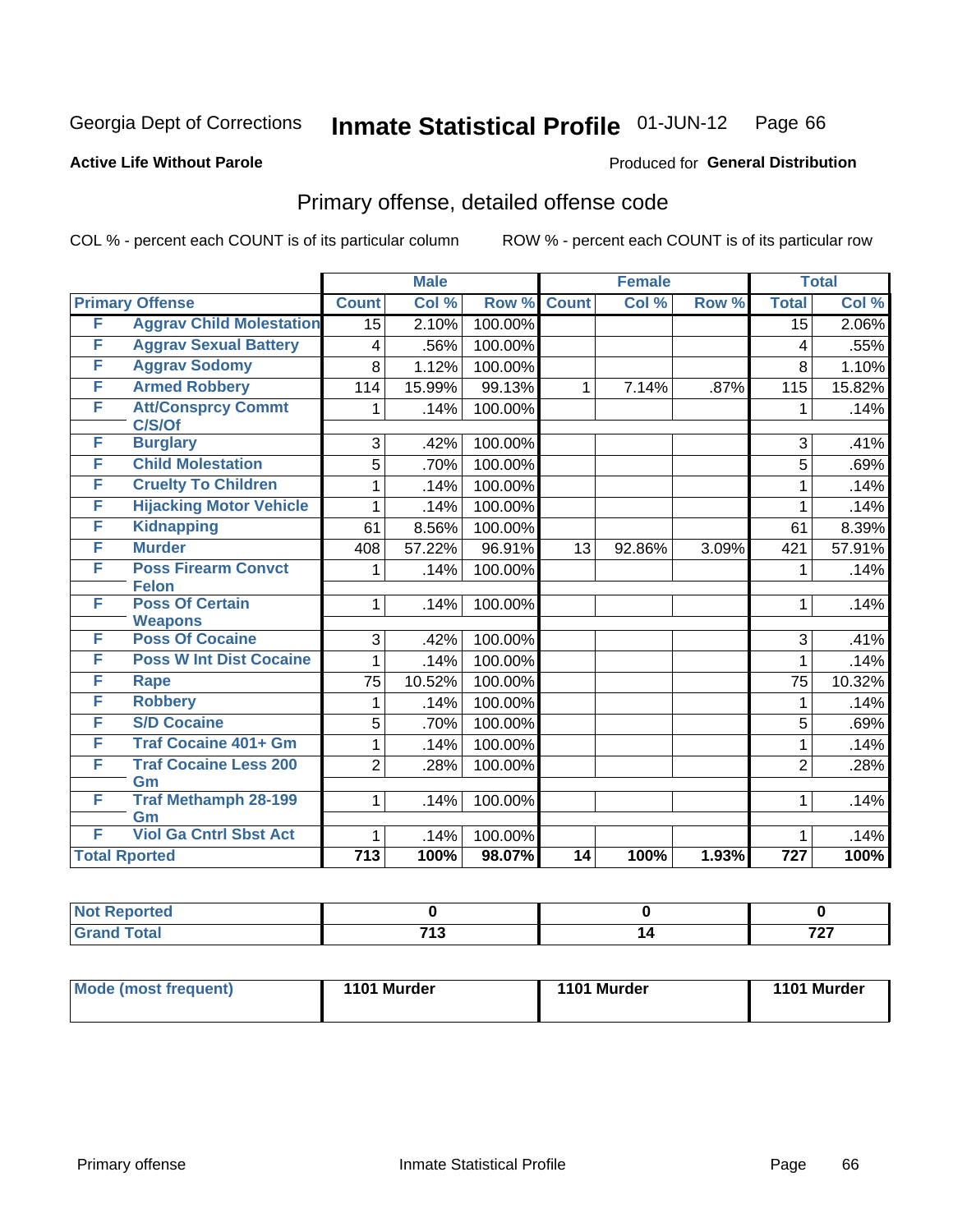Produced for **General Distribution**

### **Active Life Without Parole**

# County of conviction of primary offense

|                                |                | <b>Male</b> |         | <b>Female</b>  |        |        | <b>Total</b>   |       |
|--------------------------------|----------------|-------------|---------|----------------|--------|--------|----------------|-------|
| <b>County of Conviction</b>    | <b>Count</b>   | Col %       | Row %   | <b>Count</b>   | Col %  | Row %  | <b>Total</b>   | Col % |
| <b>Appling County</b><br>001   | 2              | .28%        | 100.00% |                |        |        | $\overline{2}$ | .28%  |
| <b>Atkinson County</b><br>002  | $\overline{2}$ | .28%        | 100.00% |                |        |        | $\overline{2}$ | .28%  |
| <b>Bacon County</b><br>003     | $\overline{c}$ | .28%        | 100.00% |                |        |        | $\overline{2}$ | .28%  |
| <b>Baldwin County</b><br>005   | 4              | .56%        | 100.00% |                |        |        | 4              | .55%  |
| <b>Banks County</b><br>006     | $\mathbf{1}$   | .14%        | 100.00% |                |        |        | 1              | .14%  |
| <b>Barrow County</b><br>007    | 4              | .56%        | 100.00% |                |        |        | 4              | .55%  |
| <b>Bartow County</b><br>008    | 5              | .70%        | 100.00% |                |        |        | 5              | .69%  |
| <b>Ben Hill County</b><br>009  | 4              | .56%        | 100.00% |                |        |        | 4              | .55%  |
| <b>Berrien County</b><br>010   | 1              | .14%        | 100.00% |                |        |        | 1              | .14%  |
| <b>Bibb County</b><br>011      | 21             | 2.95%       | 100.00% |                |        |        | 21             | 2.89% |
| <b>Bleckley County</b><br>012  | 1              | .14%        | 100.00% |                |        |        | 1              | .14%  |
| <b>Brantley County</b><br>013  | $\overline{c}$ | .28%        | 100.00% |                |        |        | $\overline{2}$ | .28%  |
| <b>Brooks County</b><br>014    | $\mathbf{1}$   | .14%        | 100.00% |                |        |        | $\mathbf{1}$   | .14%  |
| <b>Bulloch County</b><br>016   | 4              | .56%        | 80.00%  | 1              | 7.14%  | 20.00% | 5              | .69%  |
| <b>Burke County</b><br>017     | 6              | .84%        | 100.00% |                |        |        | 6              | .83%  |
| <b>Butts County</b><br>018     | 4              | .56%        | 100.00% |                |        |        | 4              | .55%  |
| <b>Camden County</b><br>020    | 4              | .56%        | 100.00% |                |        |        | 4              | .55%  |
| <b>Candler County</b><br>021   | 1              | .14%        | 100.00% |                |        |        | $\mathbf{1}$   | .14%  |
| <b>Carroll County</b><br>022   | 4              | .56%        | 100.00% |                |        |        | 4              | .55%  |
| <b>Catoosa County</b><br>023   | $\overline{c}$ | .28%        | 100.00% |                |        |        | $\overline{2}$ | .28%  |
| <b>Charlton County</b><br>024  | $\mathbf{1}$   | .14%        | 100.00% |                |        |        | 1              | .14%  |
| <b>Chatham County</b><br>025   | 30             | 4.21%       | 100.00% |                |        |        | 30             | 4.13% |
| <b>Chattooga County</b><br>027 | $\mathbf{1}$   | .14%        | 100.00% |                |        |        | 1              | .14%  |
| <b>Cherokee County</b><br>028  | 3              | .42%        | 100.00% |                |        |        | 3              | .41%  |
| <b>Clarke County</b><br>029    | 17             | 2.38%       | 100.00% |                |        |        | 17             | 2.34% |
| <b>Clayton County</b><br>031   | 31             | 4.35%       | 100.00% |                |        |        | 31             | 4.26% |
| <b>Cobb County</b><br>033      | 24             | 3.37%       | 96.00%  | 1              | 7.14%  | 4.00%  | 25             | 3.44% |
| <b>Coffee County</b><br>034    | 4              | .56%        | 100.00% |                |        |        | 4              | .55%  |
| <b>Colquitt County</b><br>035  | 4              | .56%        | 100.00% |                |        |        | 4              | .55%  |
| <b>Columbia County</b><br>036  | 6              | .84%        | 75.00%  | $\overline{2}$ | 14.29% | 25.00% | 8              | 1.10% |
| <b>Cook County</b><br>037      | 4              | .56%        | 100.00% |                |        |        | 4              | .55%  |
| 038<br><b>Coweta County</b>    | 5              | .70%        | 100.00% |                |        |        | 5              | .69%  |
| <b>Crisp County</b><br>040     | 3              | .42%        | 100.00% |                |        |        | 3              | .41%  |
| <b>Dade County</b><br>041      | 1              | .14%        | 100.00% |                |        |        | $\mathbf 1$    | .14%  |
| <b>Dawson County</b><br>042    | 1              | .14%        | 100.00% |                |        |        | 1              | .14%  |
| <b>Decatur County</b><br>043   | $\overline{c}$ | .28%        | 100.00% |                |        |        | $\overline{2}$ | .28%  |
| <b>Dekalb County</b><br>044    | 56             | 7.85%       | 98.25%  | $\mathbf{1}$   | 7.14%  | 1.75%  | 57             | 7.84% |
| <b>Dodge County</b><br>045     | $\mathbf{1}$   | .14%        | 100.00% |                |        |        | 1              | .14%  |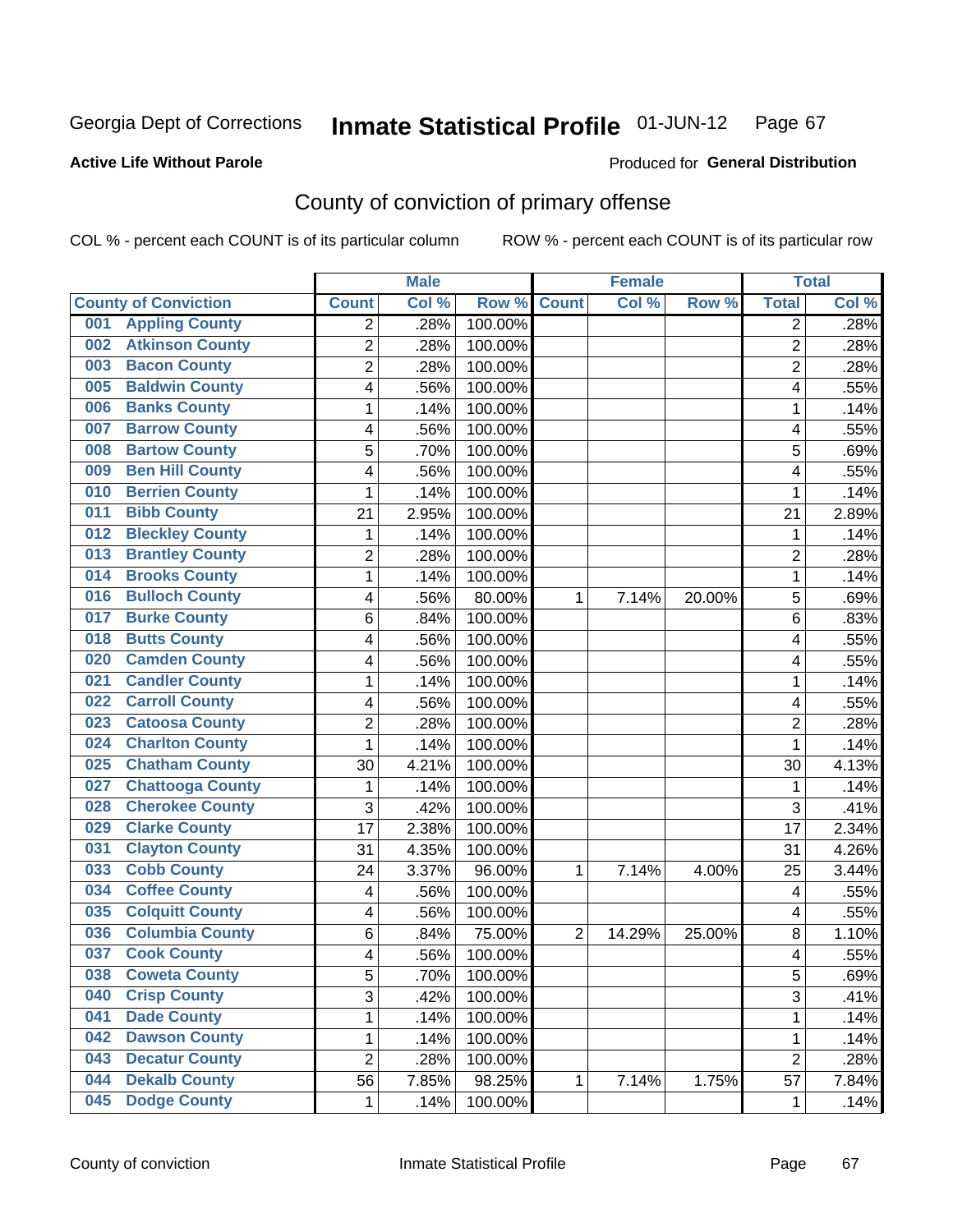#### **Active Life Without Parole**

### Produced for **General Distribution**

# County of conviction of primary offense

|                                 |                | <b>Male</b> |         | <b>Female</b> |       |        | <b>Total</b>   |        |
|---------------------------------|----------------|-------------|---------|---------------|-------|--------|----------------|--------|
| <b>County of Conviction</b>     | <b>Count</b>   | Col %       | Row %   | <b>Count</b>  | Col % | Row %  | <b>Total</b>   | Col %  |
| <b>Dooly County</b><br>046      | 2              | .28%        | 100.00% |               |       |        | $\overline{2}$ | .28%   |
| <b>Dougherty County</b><br>047  | 24             | 3.37%       | 96.00%  | 1             | 7.14% | 4.00%  | 25             | 3.44%  |
| <b>Douglas County</b><br>048    | 22             | 3.09%       | 95.65%  | 1             | 7.14% | 4.35%  | 23             | 3.16%  |
| <b>Early County</b><br>049      | 1              | .14%        | 100.00% |               |       |        | 1              | .14%   |
| <b>Effingham County</b><br>051  | 4              | .56%        | 100.00% |               |       |        | 4              | .55%   |
| <b>Elbert County</b><br>052     | $\overline{2}$ | .28%        | 100.00% |               |       |        | $\overline{2}$ | .28%   |
| <b>Emanuel County</b><br>053    | 5              | .70%        | 100.00% |               |       |        | 5              | .69%   |
| <b>Fayette County</b><br>056    | 4              | .56%        | 100.00% |               |       |        | 4              | .55%   |
| <b>Floyd County</b><br>057      | 9              | 1.26%       | 100.00% |               |       |        | 9              | 1.24%  |
| <b>Forsyth County</b><br>058    | 3              | .42%        | 100.00% |               |       |        | 3              | .41%   |
| <b>Franklin County</b><br>059   | $\overline{2}$ | .28%        | 100.00% |               |       |        | $\overline{2}$ | .28%   |
| <b>Fulton County</b><br>060     | 77             | 10.80%      | 98.72%  | 1             | 7.14% | 1.28%  | 78             | 10.73% |
| <b>Gilmer County</b><br>061     | $\overline{c}$ | .28%        | 100.00% |               |       |        | $\overline{2}$ | .28%   |
| <b>Glynn County</b><br>063      | 15             | 2.10%       | 100.00% |               |       |        | 15             | 2.06%  |
| <b>Gordon County</b><br>064     | 1              | .14%        | 100.00% |               |       |        | 1              | .14%   |
| <b>Greene County</b><br>066     | 1              | .14%        | 100.00% |               |       |        | 1              | .14%   |
| <b>Gwinnett County</b><br>067   | 8              | 1.12%       | 88.89%  | 1             | 7.14% | 11.11% | 9              | 1.24%  |
| <b>Habersham County</b><br>068  | 4              | .56%        | 100.00% |               |       |        | 4              | .55%   |
| <b>Hall County</b><br>069       | 13             | 1.82%       | 100.00% |               |       |        | 13             | 1.79%  |
| <b>Haralson County</b><br>071   | $\overline{2}$ | .28%        | 100.00% |               |       |        | $\overline{2}$ | .28%   |
| <b>Harris County</b><br>072     | 2              | .28%        | 100.00% |               |       |        | $\overline{2}$ | .28%   |
| <b>Hart County</b><br>073       | $\overline{3}$ | .42%        | 100.00% |               |       |        | $\overline{3}$ | .41%   |
| <b>Henry County</b><br>075      | 10             | 1.40%       | 100.00% |               |       |        | 10             | 1.38%  |
| <b>Houston County</b><br>076    | 10             | 1.40%       | 100.00% |               |       |        | 10             | 1.38%  |
| <b>Irwin County</b><br>077      | 1              | .14%        | 100.00% |               |       |        | 1              | .14%   |
| <b>Jackson County</b><br>078    | 10             | 1.40%       | 100.00% |               |       |        | 10             | 1.38%  |
| <b>Jasper County</b><br>079     | 1              | .14%        | 100.00% |               |       |        | 1              | .14%   |
| <b>Jeff Davis County</b><br>080 | 1              | .14%        | 100.00% |               |       |        | 1              | .14%   |
| <b>Jefferson County</b><br>081  | $\overline{2}$ | .28%        | 100.00% |               |       |        | $\overline{2}$ | .28%   |
| <b>Johnson County</b><br>083    | 1              | .14%        | 100.00% |               |       |        | 1              | .14%   |
| <b>Jones County</b><br>084      | $\overline{2}$ | .28%        | 100.00% |               |       |        | $\overline{2}$ | .28%   |
| 087<br><b>Laurens County</b>    | 3              | .42%        | 100.00% |               |       |        | 3              | .41%   |
| <b>Lee County</b><br>088        | $\overline{2}$ | .28%        | 100.00% |               |       |        | $\overline{2}$ | .28%   |
| <b>Liberty County</b><br>089    | $\overline{7}$ | .98%        | 87.50%  | 1             | 7.14% | 12.50% | 8              | 1.10%  |
| <b>Long County</b><br>091       | 3              | .42%        | 100.00% |               |       |        | 3              | .41%   |
| <b>Lowndes County</b><br>092    | 5              | .70%        | 100.00% |               |       |        | 5              | .69%   |
| <b>Madison County</b><br>095    | 1              | .14%        | 100.00% |               |       |        | $\mathbf 1$    | .14%   |
| <b>Marion County</b><br>096     | 1              | .14%        | 100.00% |               |       |        | $\mathbf{1}$   | .14%   |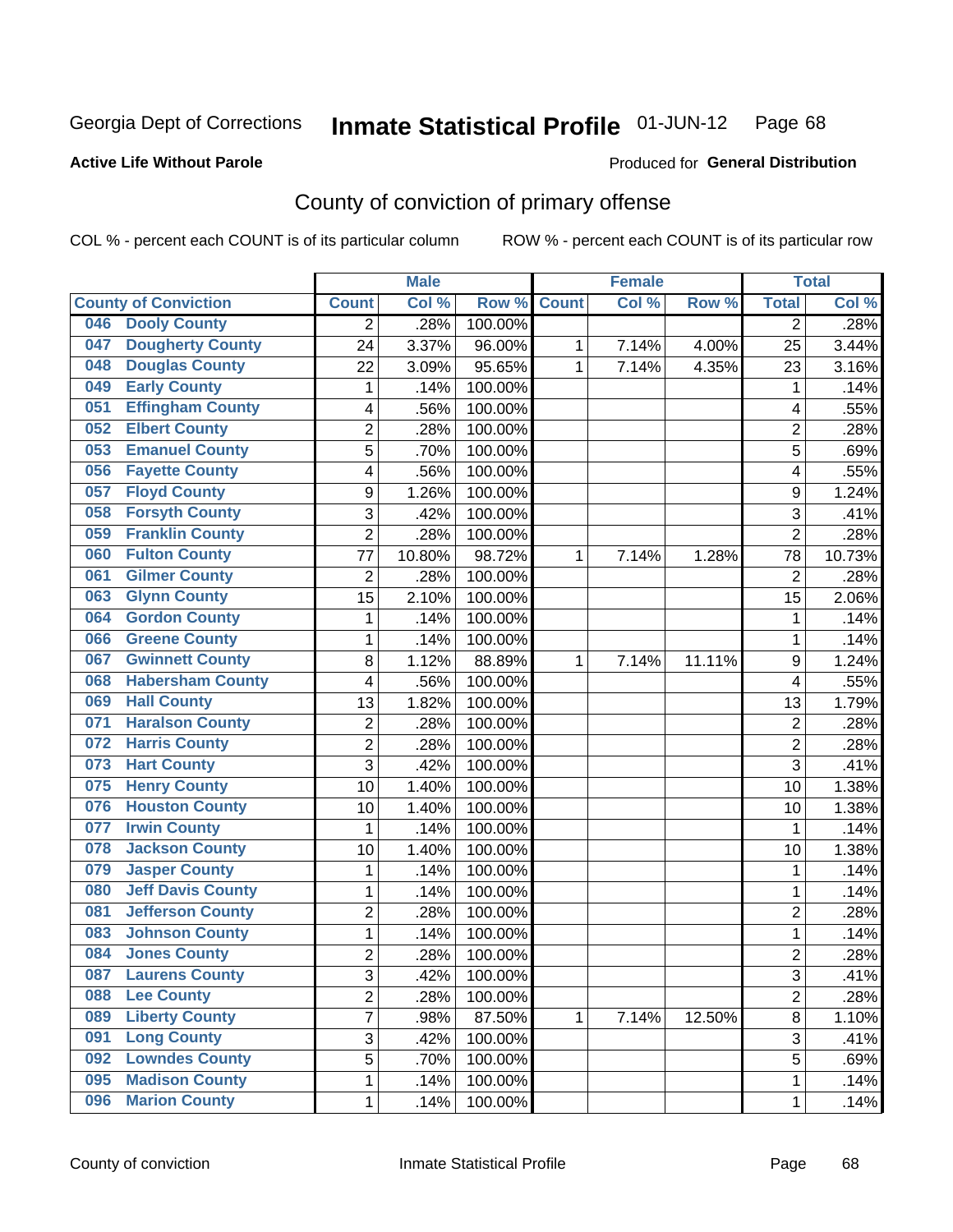#### **Active Life Without Parole**

#### Produced for **General Distribution**

# County of conviction of primary offense

|                  |                             |                         | <b>Male</b> |         | <b>Female</b> |       |        | <b>Total</b>              |       |
|------------------|-----------------------------|-------------------------|-------------|---------|---------------|-------|--------|---------------------------|-------|
|                  | <b>County of Conviction</b> | <b>Count</b>            | Col %       | Row %   | <b>Count</b>  | Col % | Row %  | <b>Total</b>              | Col % |
| 097              | <b>Mcduffie County</b>      | 3                       | .42%        | 100.00% |               |       |        | 3                         | .41%  |
| 098              | <b>Mcintosh County</b>      | 1                       | .14%        | 100.00% |               |       |        | $\mathbf{1}$              | .14%  |
| 100              | <b>Miller County</b>        | 1                       | .14%        | 100.00% |               |       |        | 1                         | .14%  |
| 102              | <b>Monroe County</b>        | 5                       | .70%        | 100.00% |               |       |        | 5                         | .69%  |
| 104              | <b>Morgan County</b>        | 1                       | .14%        | 100.00% |               |       |        | 1                         | .14%  |
| 106              | <b>Muscogee County</b>      | 21                      | 2.95%       | 100.00% |               |       |        | 21                        | 2.89% |
| 107              | <b>Newton County</b>        | 5                       | .70%        | 83.33%  | 1             | 7.14% | 16.67% | 6                         | .83%  |
| 109              | <b>Oglethorpe County</b>    | 1                       | .14%        | 100.00% |               |       |        | 1                         | .14%  |
| 110              | <b>Paulding County</b>      | 2                       | .28%        | 100.00% |               |       |        | $\overline{2}$            | .28%  |
| $\overline{113}$ | <b>Pierce County</b>        | 1                       | .14%        | 100.00% |               |       |        | 1                         | .14%  |
| 114              | <b>Pike County</b>          | 4                       | .56%        | 80.00%  | 1             | 7.14% | 20.00% | 5                         | .69%  |
| 115              | <b>Polk County</b>          | $\overline{2}$          | .28%        | 100.00% |               |       |        | $\overline{2}$            | .28%  |
| 116              | <b>Pulaski County</b>       | 1                       | .14%        | 100.00% |               |       |        | 1                         | .14%  |
| 117              | <b>Putnam County</b>        | 6                       | .84%        | 100.00% |               |       |        | 6                         | .83%  |
| 119              | <b>Rabun County</b>         | 1                       | .14%        | 100.00% |               |       |        | $\mathbf 1$               | .14%  |
| 120              | <b>Randolph County</b>      | $\overline{2}$          | .28%        | 100.00% |               |       |        | $\overline{2}$            | .28%  |
| 121              | <b>Richmond County</b>      | 32                      | 4.49%       | 96.97%  | 1             | 7.14% | 3.03%  | 33                        | 4.54% |
| 122              | <b>Rockdale County</b>      | 8                       | 1.12%       | 100.00% |               |       |        | 8                         | 1.10% |
| 125              | <b>Seminole County</b>      | 1                       | .14%        | 100.00% |               |       |        | 1                         | .14%  |
| 126              | <b>Spalding County</b>      | 7                       | .98%        | 100.00% |               |       |        | 7                         | .96%  |
| 127              | <b>Stephens County</b>      | 3                       | .42%        | 100.00% |               |       |        | 3                         | .41%  |
| 129              | <b>Sumter County</b>        | 1                       | .14%        | 100.00% |               |       |        | $\mathbf 1$               | .14%  |
| 131              | <b>Taliaferro County</b>    | 1                       | .14%        | 100.00% |               |       |        | 1                         | .14%  |
| 135              | <b>Terrell County</b>       | 1                       | .14%        | 100.00% |               |       |        | 1                         | .14%  |
| 136              | <b>Thomas County</b>        | 4                       | .56%        | 100.00% |               |       |        | 4                         | .55%  |
| 137              | <b>Tift County</b>          | 7                       | .98%        | 100.00% |               |       |        | 7                         | .96%  |
| 138              | <b>Toombs County</b>        | 8                       | 1.12%       | 100.00% |               |       |        | 8                         | 1.10% |
| 139              | <b>Towns County</b>         | 1                       | .14%        | 100.00% |               |       |        | 1                         | .14%  |
| 140              | <b>Treutlen County</b>      | 1                       | .14%        | 100.00% |               |       |        | 1                         | .14%  |
| 141              | <b>Troup County</b>         | 1                       | .14%        | 100.00% |               |       |        | $\mathbf 1$               | .14%  |
| 142              | <b>Turner County</b>        | 1                       | .14%        | 100.00% |               |       |        | 1                         | .14%  |
| 143              | <b>Twiggs County</b>        | 1                       | .14%        | 100.00% |               |       |        | 1                         | .14%  |
| 144              | <b>Union County</b>         | 1                       | .14%        | 100.00% |               |       |        | $\mathbf{1}$              | .14%  |
| $\overline{145}$ | <b>Upson County</b>         | 3                       | .42%        | 100.00% |               |       |        | $\ensuremath{\mathsf{3}}$ | .41%  |
| 146              | <b>Walker County</b>        | $\overline{\mathbf{4}}$ | .56%        | 80.00%  | 1             | 7.14% | 20.00% | 5                         | .69%  |
| 147              | <b>Walton County</b>        | 8                       | 1.12%       | 100.00% |               |       |        | 8                         | 1.10% |
| 148              | <b>Ware County</b>          | 11                      | 1.54%       | 100.00% |               |       |        | 11                        | 1.51% |
| 150              | <b>Washington County</b>    | $\overline{\mathbf{4}}$ | .56%        | 100.00% |               |       |        | 4                         | .55%  |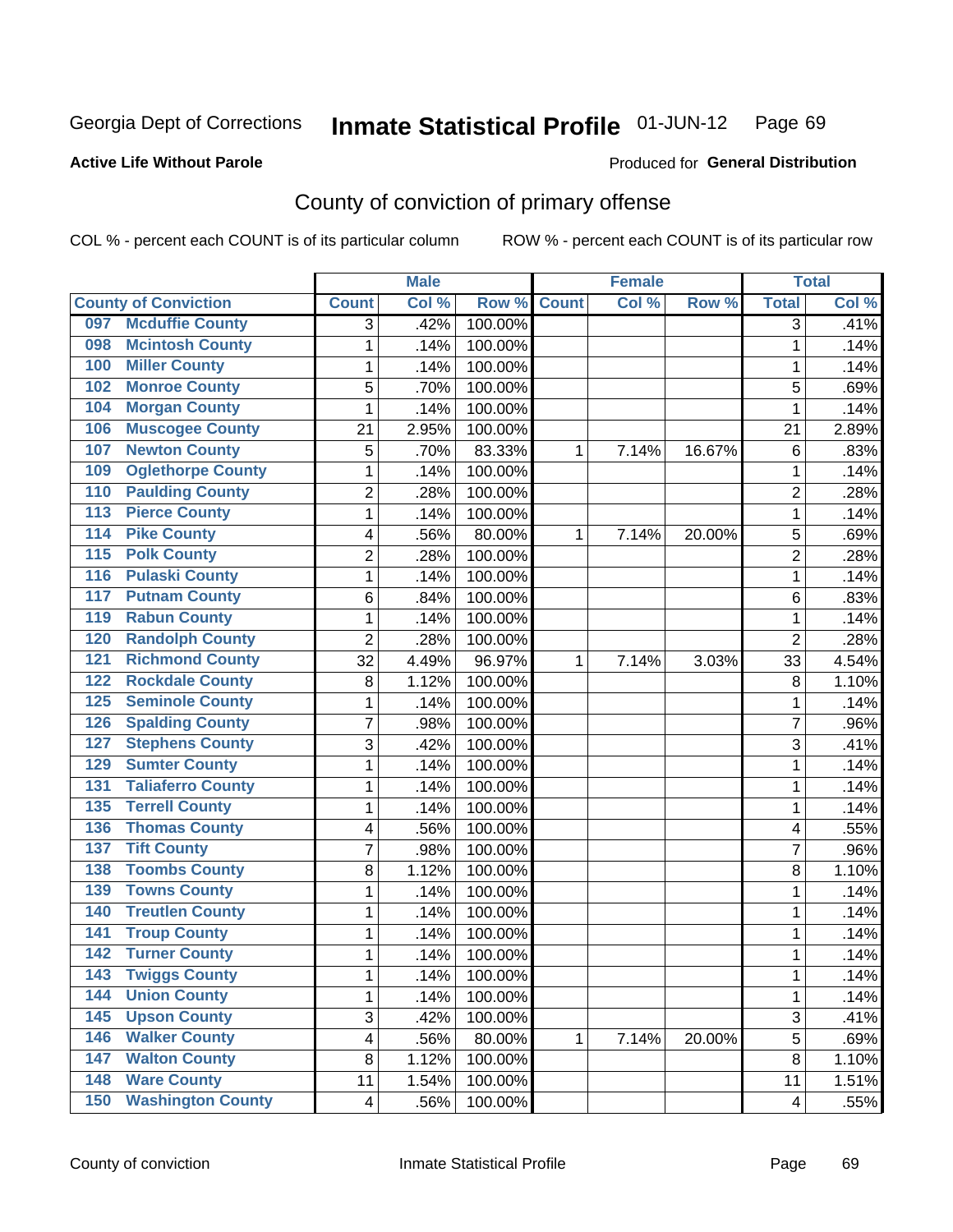#### **Active Life Without Parole**

## Produced for **General Distribution**

# County of conviction of primary offense

|                                | <b>Male</b>  |        |                    |    | <b>Female</b> |       | <b>Total</b> |       |
|--------------------------------|--------------|--------|--------------------|----|---------------|-------|--------------|-------|
| <b>County of Conviction</b>    | <b>Count</b> | Col%   | <b>Row % Count</b> |    | Col %         | Row % | Total        | Col % |
| <b>Wayne County</b><br>151     | 4            | ا 56%. | 100.00%            |    |               |       | 4            | .55%  |
| <b>Whitfield County</b><br>155 | 6            | ا 84%. | 100.00%            |    |               |       | 6            | .83%  |
| <b>Wilkes County</b><br>157    |              | ا 14%. | 100.00%            |    |               |       |              | .14%  |
| <b>Worth County</b><br>159     |              | ا 14%. | 100.00%            |    |               |       |              | .14%  |
| <b>Total Rported</b>           | 713          | 100%   | 98.07%             | 14 | 100%          | 1.93% | 727          | 100%  |

| enorted<br>N. |      |    |                             |
|---------------|------|----|-----------------------------|
| <b>c</b> otal | 74.0 | 14 | 707                         |
| $\sim$        | . J  |    | $\sim$ $\sim$ $\sim$ $\sim$ |

|  | <b>Mode (most frequent)</b> | <b>Fulton County</b> | <b>Columbia County</b> | <b>Fulton County</b> |
|--|-----------------------------|----------------------|------------------------|----------------------|
|--|-----------------------------|----------------------|------------------------|----------------------|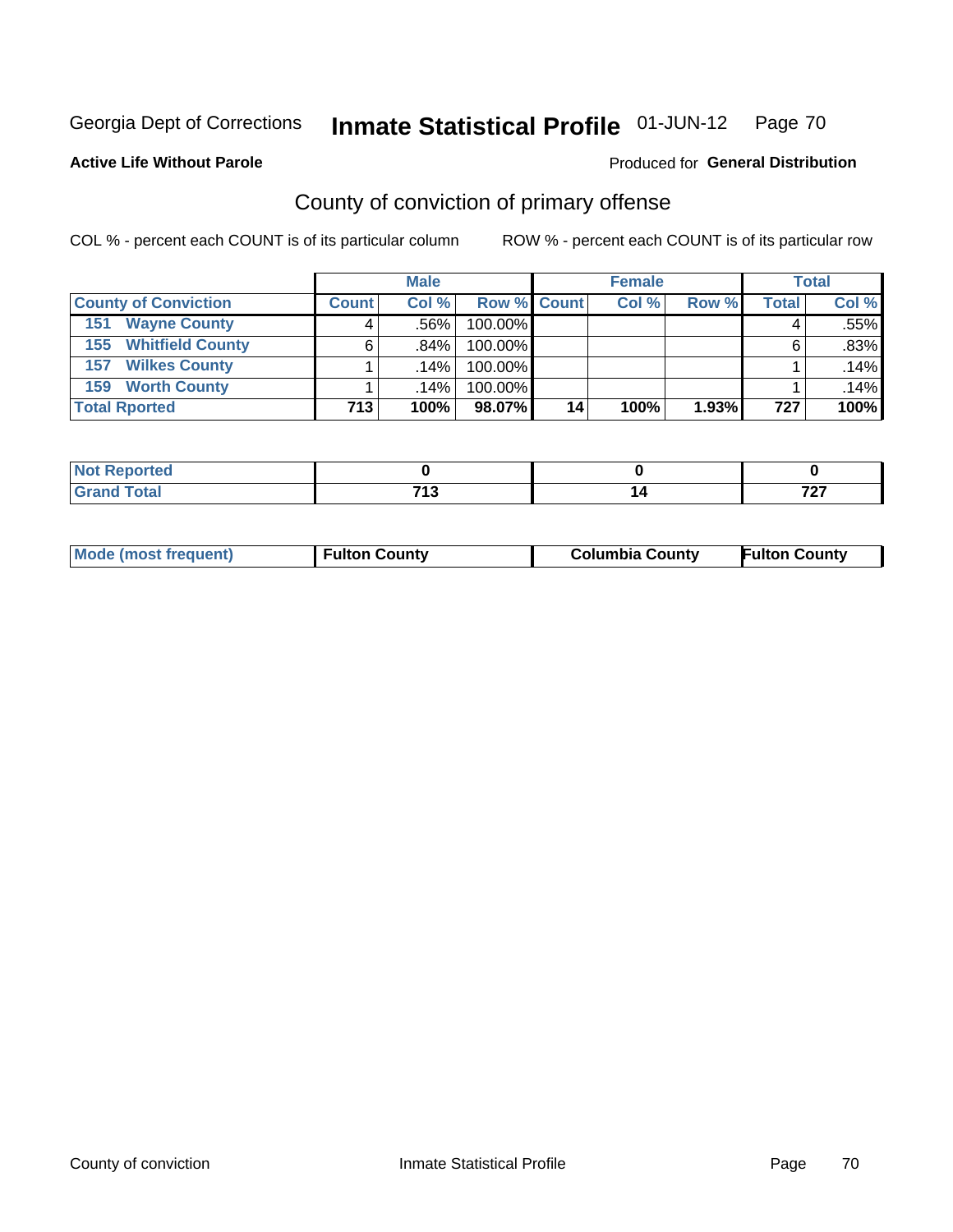### **Active Life Without Parole**

#### Produced for **General Distribution**

# Circuit of conviction of primary offense

|                         |                                 |                | <b>Male</b> |         | <b>Female</b> |        |        |                  | <b>Total</b> |
|-------------------------|---------------------------------|----------------|-------------|---------|---------------|--------|--------|------------------|--------------|
|                         | <b>Circuit of Conviction</b>    | <b>Count</b>   | Col %       | Row %   | <b>Count</b>  | Col%   | Row %  | <b>Total</b>     | Col %        |
| 1                       | <b>Alapaha Circuit</b>          | 7              | .98%        | 100.00% |               |        |        | 7                | .96%         |
| $\overline{2}$          | <b>Alcovy Circuit</b>           | 13             | 1.82%       | 92.86%  | 1             | 7.14%  | 7.14%  | 14               | 1.93%        |
| $\overline{\mathbf{3}}$ | <b>Atlanta Circuit</b>          | 77             | 10.80%      | 98.72%  | $\mathbf{1}$  | 7.14%  | 1.28%  | 78               | 10.73%       |
| 4                       | <b>Atlantic Circuit</b>         | 11             | 1.54%       | 91.67%  | $\mathbf 1$   | 7.14%  | 8.33%  | 12               | 1.65%        |
| 5                       | <b>Augusta Circuit</b>          | 44             | 6.17%       | 93.62%  | 3             | 21.43% | 6.38%  | 47               | 6.46%        |
| $\overline{\mathbf{6}}$ | <b>Blue Ridge Circuit</b>       | 3              | .42%        | 100.00% |               |        |        | 3                | .41%         |
| $\overline{\mathbf{7}}$ | <b>Brunswick Circuit</b>        | 26             | 3.65%       | 100.00% |               |        |        | 26               | 3.58%        |
| 8                       | <b>Chattahoochee Circuit</b>    | 24             | 3.37%       | 100.00% |               |        |        | 24               | 3.30%        |
| $\overline{9}$          | <b>Cherokee Circuit</b>         | 6              | .84%        | 100.00% |               |        |        | $6\phantom{1}6$  | .83%         |
| 10                      | <b>Clayton Circuit</b>          | 31             | 4.35%       | 100.00% |               |        |        | 31               | 4.26%        |
| $\overline{11}$         | <b>Cobb Circuit</b>             | 24             | 3.37%       | 96.00%  | 1             | 7.14%  | 4.00%  | 25               | 3.44%        |
| $\overline{12}$         | <b>Conasauga Circuit</b>        | 6              | .84%        | 100.00% |               |        |        | $\,6$            | .83%         |
| 13                      | <b>Cordele Circuit</b>          | 9              | 1.26%       | 100.00% |               |        |        | 9                | 1.24%        |
| 14                      | <b>Coweta Circuit</b>           | 10             | 1.40%       | 100.00% |               |        |        | 10               | 1.38%        |
| 15                      | <b>Dougherty Circuit</b>        | 24             | 3.37%       | 96.00%  | $\mathbf 1$   | 7.14%  | 4.00%  | 25               | 3.44%        |
| 16                      | <b>Dublin Circuit</b>           | $\,6\,$        | .84%        | 100.00% |               |        |        | 6                | .83%         |
| 17                      | <b>Eastern Circuit</b>          | 30             | 4.21%       | 100.00% |               |        |        | 30               | 4.13%        |
| 18                      | <b>Flint Circuit</b>            | 10             | 1.40%       | 100.00% |               |        |        | 10               | 1.38%        |
| 19                      | <b>Griffin Circuit</b>          | 18             | 2.52%       | 94.74%  | 1             | 7.14%  | 5.26%  | 19               | 2.61%        |
| 20                      | <b>Gwinnett Circuit</b>         | 8              | 1.12%       | 88.89%  | 1             | 7.14%  | 11.11% | 9                | 1.24%        |
| $\overline{21}$         | <b>Houston Circuit</b>          | 10             | 1.40%       | 100.00% |               |        |        | 10               | 1.38%        |
| $\overline{22}$         | <b>Lookout Mountain Circuit</b> | 8              | 1.12%       | 88.89%  | 1             | 7.14%  | 11.11% | $\boldsymbol{9}$ | 1.24%        |
| 23                      | <b>Macon Circuit</b>            | 21             | 2.95%       | 100.00% |               |        |        | 21               | 2.89%        |
| $\overline{24}$         | <b>Middle Circuit</b>           | 20             | 2.81%       | 100.00% |               |        |        | 20               | 2.75%        |
| $\overline{25}$         | <b>Mountain Circuit</b>         | 8              | 1.12%       | 100.00% |               |        |        | 8                | 1.10%        |
| 26                      | <b>Northeastern Circuit</b>     | 14             | 1.96%       | 100.00% |               |        |        | 14               | 1.93%        |
| $\overline{27}$         | <b>Northern Circuit</b>         | 9              | 1.26%       | 100.00% |               |        |        | 9                | 1.24%        |
| 28                      | <b>Ocmulgee Circuit</b>         | 15             | 2.10%       | 100.00% |               |        |        | 15               | 2.06%        |
| 29                      | <b>Oconee Circuit</b>           | 3              | .42%        | 100.00% |               |        |        | 3                | .41%         |
| 30                      | <b>Ogeechee Circuit</b>         | 8              | 1.12%       | 88.89%  | $\mathbf 1$   | 7.14%  | 11.11% | 9                | 1.24%        |
| $\overline{31}$         | <b>Pataula Circuit</b>          | 6              | .84%        | 100.00% |               |        |        | 6                | .83%         |
| 32                      | <b>Piedmont Circuit</b>         | 15             | 2.10%       | 100.00% |               |        |        | 15               | 2.06%        |
| 33                      | <b>Rome Circuit</b>             | 9              | 1.26%       | 100.00% |               |        |        | 9                | 1.24%        |
| 34                      | <b>South Georgia Circuit</b>    | $\overline{2}$ | .28%        | 100.00% |               |        |        | $\overline{2}$   | .28%         |
| 35                      | <b>Southern Circuit</b>         | 14             | 1.96%       | 100.00% |               |        |        | 14               | 1.93%        |
| 36                      | <b>Southwestern Circuit</b>     | 3              | .42%        | 100.00% |               |        |        | 3                | .41%         |
| 37                      | <b>Stone Mountain Circuit</b>   | 56             | 7.85%       | 98.25%  | 1             | 7.14%  | 1.75%  | 57               | 7.84%        |
| 38                      | <b>Tallapoosa Circuit</b>       | $\overline{4}$ | .56%        | 100.00% |               |        |        | 4                | .55%         |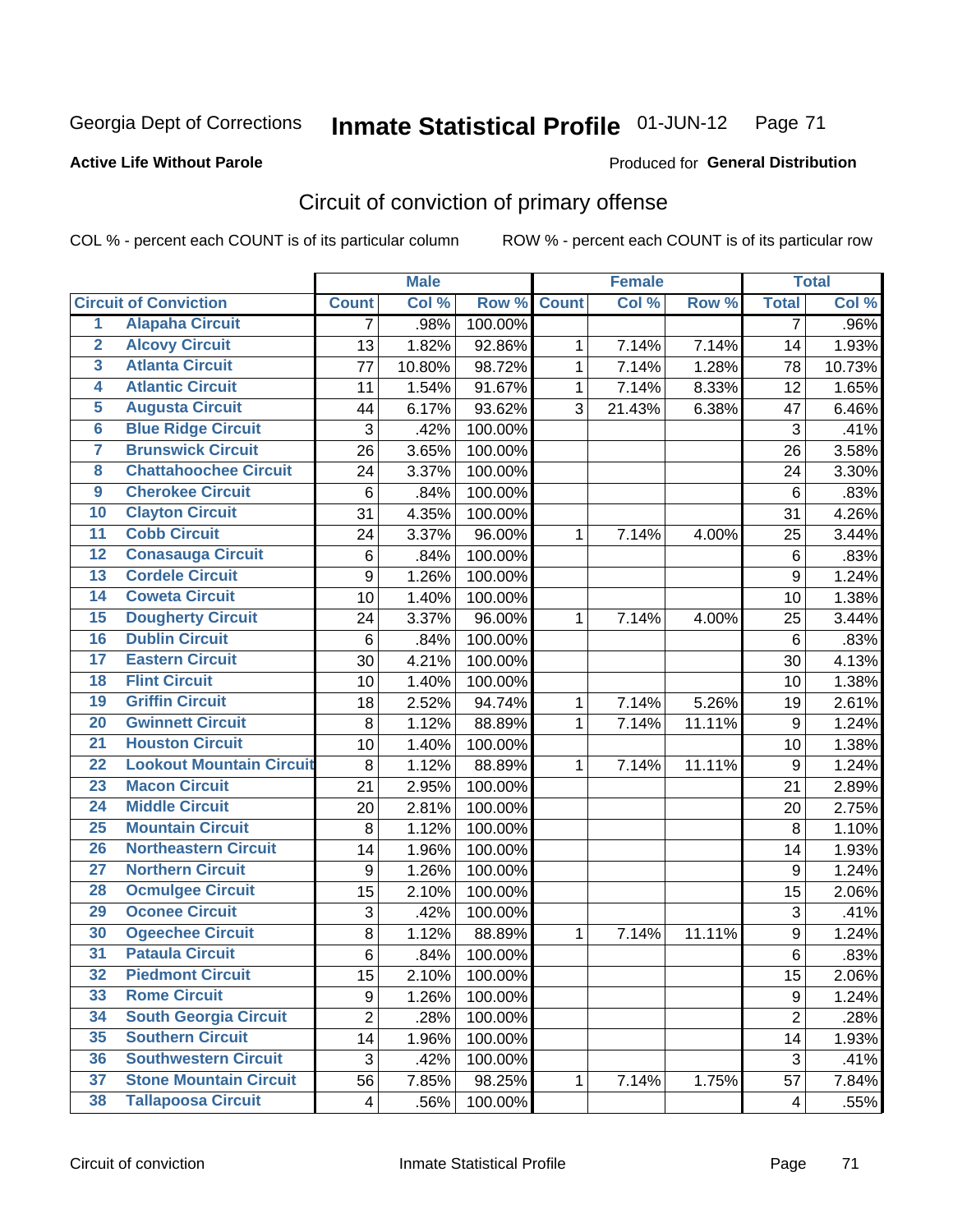**Active Life Without Parole** 

#### Produced for **General Distribution**

# Circuit of conviction of primary offense

|                                   |                                              | <b>Male</b><br><b>Female</b> |         |              | <b>Total</b> |       |              |       |
|-----------------------------------|----------------------------------------------|------------------------------|---------|--------------|--------------|-------|--------------|-------|
| <b>Circuit of Conviction</b>      | <b>Count</b>                                 | Col %                        | Row %   | <b>Count</b> | Col %        | Row % | <b>Total</b> | Col % |
| <b>Tifton Circuit</b><br>39       | 10                                           | 1.40%                        | 100.00% |              |              |       | 10           | 1.38% |
| <b>Toombs Circuit</b><br>40       | 5                                            | .70%                         | 100.00% |              |              |       | 5            | .69%  |
| <b>Waycross Circuit</b><br>41     | 21                                           | 2.95%                        | 100.00% |              |              |       | 21           | 2.89% |
| <b>Western Circuit</b><br>42      | 17                                           | 2.38%                        | 100.00% |              |              |       | 17           | 2.34% |
| <b>Rockdale Circuit</b><br>43     | 8                                            | 1.12%                        | 100.00% |              |              |       | 8            | 1.10% |
| <b>Douglas Circuit</b><br>44      | 22                                           | 3.09%                        | 95.65%  |              | 7.14%        | 4.35% | 23           | 3.16% |
| <b>Appalachian Circuit</b><br>45  | 2                                            | .28%                         | 100.00% |              |              |       | 2            | .28%  |
| <b>Enotah Circuit</b><br>46       | 2                                            | .28%                         | 100.00% |              |              |       | 2            | .28%  |
| <b>Bell-Forsyth Circuit</b><br>47 | 3                                            | .42%                         | 100.00% |              |              |       | 3            | .41%  |
| <b>Towaliga Circuit</b><br>48     | 9                                            | 1.26%                        | 100.00% |              |              |       | 9            | 1.24% |
| <b>Paulding Circuit</b><br>49     | 2                                            | .28%                         | 100.00% |              |              |       | 2            | .28%  |
| <b>Total Rported</b>              | 713<br>100%<br>100%<br>98.07%<br>14<br>1.93% |                              | 727     | 100%         |              |       |              |       |

| eportea     |            |               |
|-------------|------------|---------------|
| <b>otal</b> | <b>740</b> | $\rightarrow$ |
| $\sim$      | . .        | .             |

| М<br>. Innás<br>.<br>.<br>wanta<br>Πū<br>31.<br>$\sim$ $\sim$ $\sim$ |
|----------------------------------------------------------------------|
|----------------------------------------------------------------------|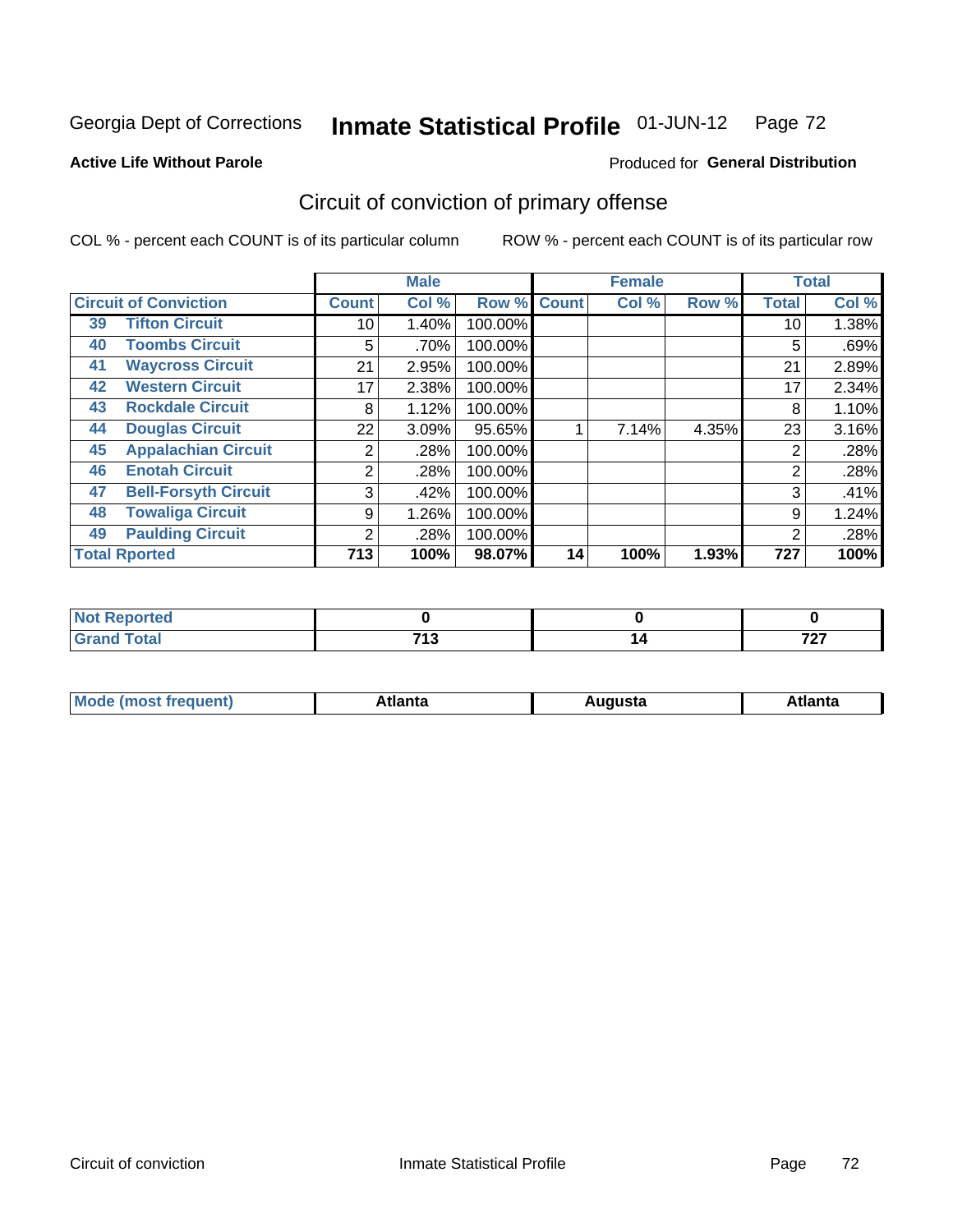### **Active Life Without Parole**

#### Produced for **General Distribution**

## Years served (jail + prison) in this incarceration

|                       |                  | <b>Male</b> |         |                | <b>Female</b> |       |                  | <b>Total</b> |
|-----------------------|------------------|-------------|---------|----------------|---------------|-------|------------------|--------------|
| <b>Years Served</b>   | <b>Count</b>     | Col %       | Row %   | <b>Count</b>   | Col %         | Row % | <b>Total</b>     | Col %        |
| Less than one year    | 78               | 10.97%      | 97.50%  | $\overline{c}$ | 14.29%        | 2.50% | 80               | 11.03%       |
| 1 to 1.99 years       | 53               | 7.45%       | 96.36%  | $\overline{2}$ | 14.29%        | 3.64% | 55               | 7.59%        |
| 2 to 2.99 years       | 44               | 6.19%       | 100.00% |                |               |       | 44               | 6.07%        |
| 3 to 3.99 years       | 38               | 5.34%       | 95.00%  | $\overline{2}$ | 14.29%        | 5.00% | 40               | 5.52%        |
| 4 to 4.99 years       | 29               | 4.08%       | 96.67%  | $\mathbf{1}$   | 7.14%         | 3.33% | 30               | 4.14%        |
| 5 to 5.99 years       | 27               | 3.80%       | 96.43%  | $\mathbf 1$    | 7.14%         | 3.57% | 28               | 3.86%        |
| 6 to 6.99 years       | 29               | 4.08%       | 100.00% |                |               |       | 29               | 4.00%        |
| 7 to 7.99 years       | 38               | 5.34%       | 97.44%  | $\mathbf{1}$   | 7.14%         | 2.56% | 39               | 5.38%        |
| 8 to 8.99 years       | 38               | 5.34%       | 92.68%  | 3              | 21.43%        | 7.32% | 41               | 5.66%        |
| 9 to 9.99 years       | 35               | 4.92%       | 100.00% |                |               |       | 35               | 4.83%        |
| 10 to 10.99 years     | 36               | 5.06%       | 100.00% |                |               |       | 36               | 4.97%        |
| 11 to 11.99 years     | 35               | 4.92%       | 100.00% |                |               |       | 35               | 4.83%        |
| 12 to 12.99 years     | 45               | 6.33%       | 97.83%  | $\mathbf{1}$   | 7.14%         | 2.17% | 46               | 6.34%        |
| 13 to 13.99 years     | 47               | 6.61%       | 100.00% |                |               |       | 47               | 6.48%        |
| 14 to 14.99 years     | 39               | 5.49%       | 97.50%  | $\mathbf{1}$   | 7.14%         | 2.50% | 40               | 5.52%        |
| 15 to 15.99 years     | 31               | 4.36%       | 100.00% |                |               |       | 31               | 4.28%        |
| 16 to 16.99 years     | 25               | 3.52%       | 100.00% |                |               |       | 25               | 3.45%        |
| 17 to 17.99 years     | 15               | 2.11%       | 100.00% |                |               |       | 15               | 2.07%        |
| 18 to 18.99 years     | 9                | 1.27%       | 100.00% |                |               |       | 9                | 1.24%        |
| 19 to 19.99 years     | 1                | 0.14%       | 100.00% |                |               |       | 1                | 0.14%        |
| 20 to 20.99 years     | $\mathbf 1$      | 0.14%       | 100.00% |                |               |       | $\mathbf{1}$     | 0.14%        |
| 21 to 21.99 years     | $\overline{2}$   | 0.28%       | 100.00% |                |               |       | $\overline{2}$   | 0.28%        |
| 22 to 22.99 years     | 2                | 0.28%       | 100.00% |                |               |       | $\overline{2}$   | 0.28%        |
| 23 to 23.99 years     | 4                | 0.56%       | 100.00% |                |               |       | 4                | 0.55%        |
| 24 to 24.99 years     | 2                | 0.28%       | 100.00% |                |               |       | $\overline{2}$   | 0.28%        |
| 26 to 26.99 years     | $\mathbf{1}$     | 0.14%       | 100.00% |                |               |       | $\mathbf{1}$     | 0.14%        |
| 27 to 27.99 years     | 2                | 0.28%       | 100.00% |                |               |       | $\overline{c}$   | 0.28%        |
| Thirty + years        | 5                | 0.70%       | 100.00% |                |               |       | $\overline{5}$   | 0.69%        |
| <b>Total Reported</b> | $\overline{711}$ | 100%        | 98.07%  | 14             | 100%          | 1.93% | $\overline{725}$ | 100.0%       |

| . керопеа<br><b>NOT</b><br>$\sim$ |            |                             |
|-----------------------------------|------------|-----------------------------|
| <b>otal</b>                       | <b>740</b> | $\rightarrow$ $\rightarrow$ |
| $\mathbf{v}$ and                  | ∪י         | .                           |

| <b>Mean</b><br>(average) | 8.64               | 5.74            | 8.59          |
|--------------------------|--------------------|-----------------|---------------|
| Median (middle)          | 8.52               | 5.01            | 8.47          |
| Mode (most frequent)     | Less than one year | 7 to 7.99 years | Less than one |
|                          |                    |                 | vear          |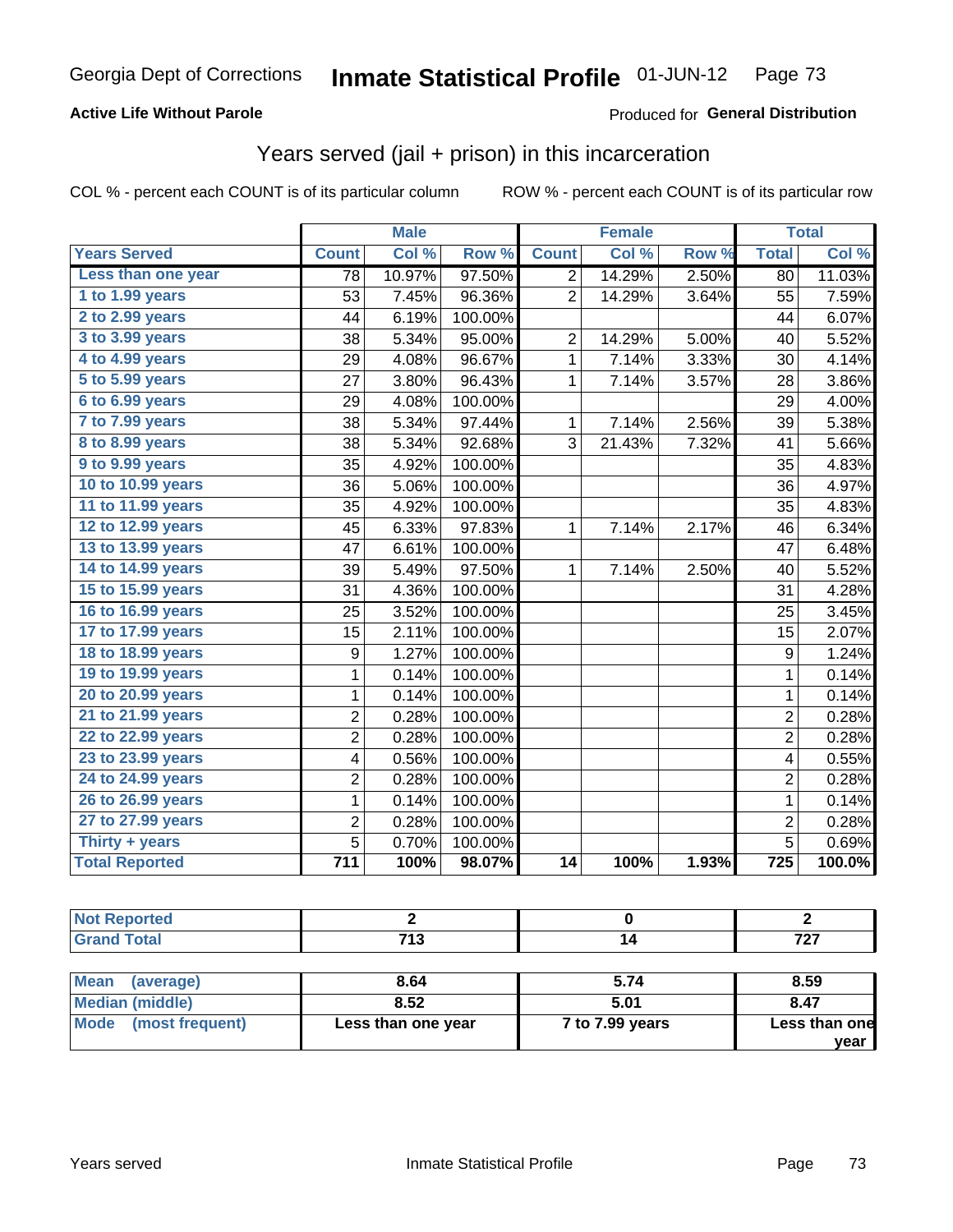### **Active Life Without Parole**

Produced for **General Distribution**

## Results of most recent HIV tests

|                         | <b>Male</b>  |        |        | <b>Female</b> |          |          | Total |        |
|-------------------------|--------------|--------|--------|---------------|----------|----------|-------|--------|
| <b>HIV Test Results</b> | <b>Count</b> | Col%   | Row %I | <b>Count</b>  | Col %    | Row %    | Total | Col %  |
| <b>Positive</b>         |              | 0.71%  | 83.33% |               | $7.14\%$ | 16.67%   |       | 0.83%  |
| <b>Negative</b>         | 700          | 99.29% | 98.18% | 13            | 92.86%   | $1.82\%$ | 713   | 99.17% |
| <b>Total Reported</b>   | 705          | 100%   | 98.05% | 14            | 100%     | 1.95%    | 719   | 100%   |

| ported<br>. NOT |                       |                              |
|-----------------|-----------------------|------------------------------|
| $i$ ntn $i$     | 74.0<br>. .<br>$\sim$ | $\mathbf{z}$<br>$\mathbf{r}$ |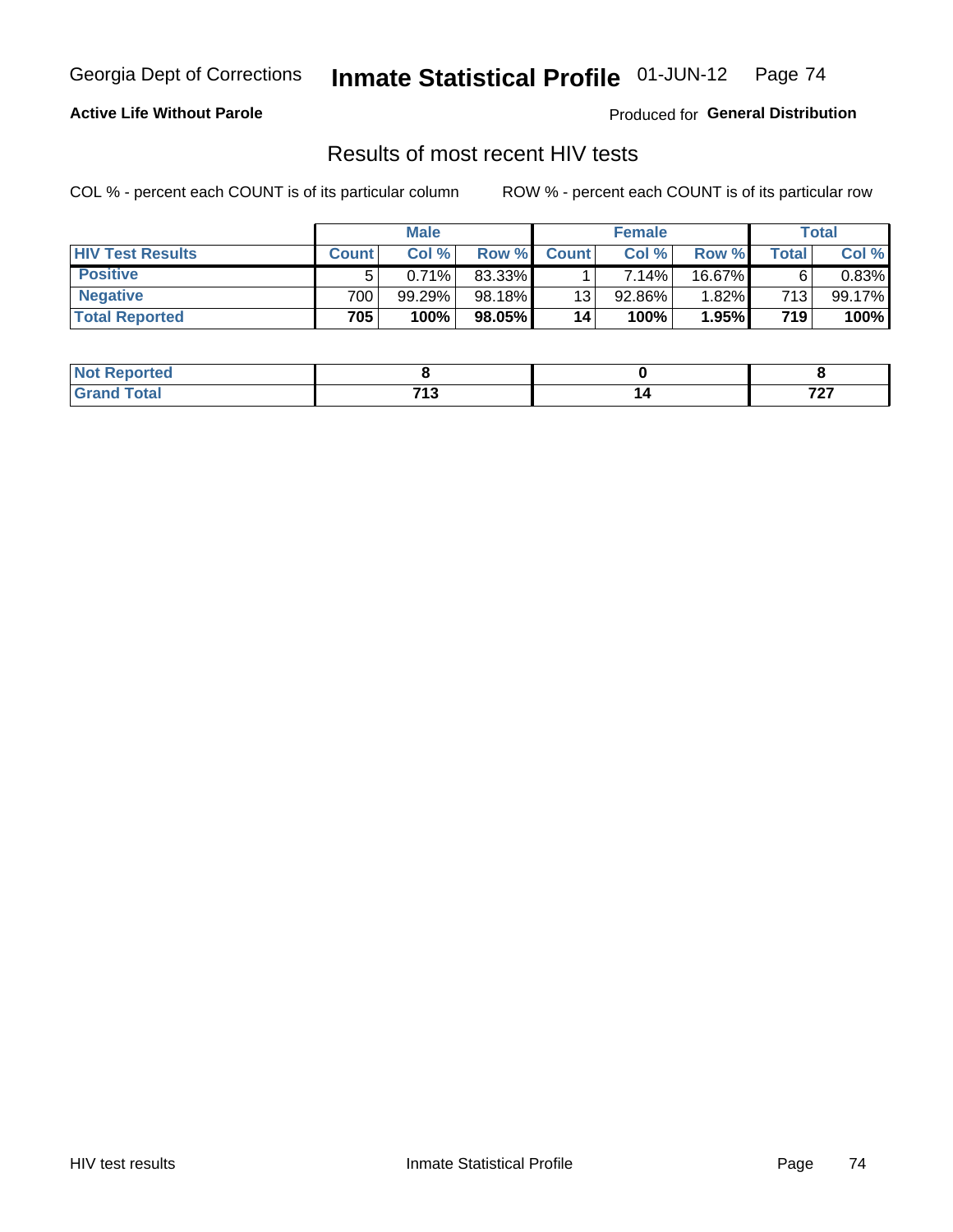### **Active Life Without Parole**

Produced for **General Distribution**

## Results of most recent tuberculosis test

|                                  | <b>Male</b>  |         |           | <b>Female</b> |        |          | Total |        |
|----------------------------------|--------------|---------|-----------|---------------|--------|----------|-------|--------|
| <b>Tuberculosis Test Results</b> | <b>Count</b> | Col%    | Row %I    | <b>Count</b>  | Col%   | Row %    | Total | Col %  |
| <b>Positive on current test</b>  | 188          | 26.63%  | $99.47\%$ |               | 7.14%  | $0.53\%$ | 189   | 26.25% |
| <b>Negative</b>                  | 518          | 73.37%」 | $97.55\%$ | 13            | 92.86% | $2.45\%$ | 531   | 73.75% |
| <b>Total Reported</b>            | 706          | 100%    | 98.06% l  | 14            | 100%   | 1.94%    | 720   | 100%   |

| <b>Not Reported</b> |                    |          |
|---------------------|--------------------|----------|
| <b>Total</b>        | 74 2<br><br>$\sim$ | 707<br>. |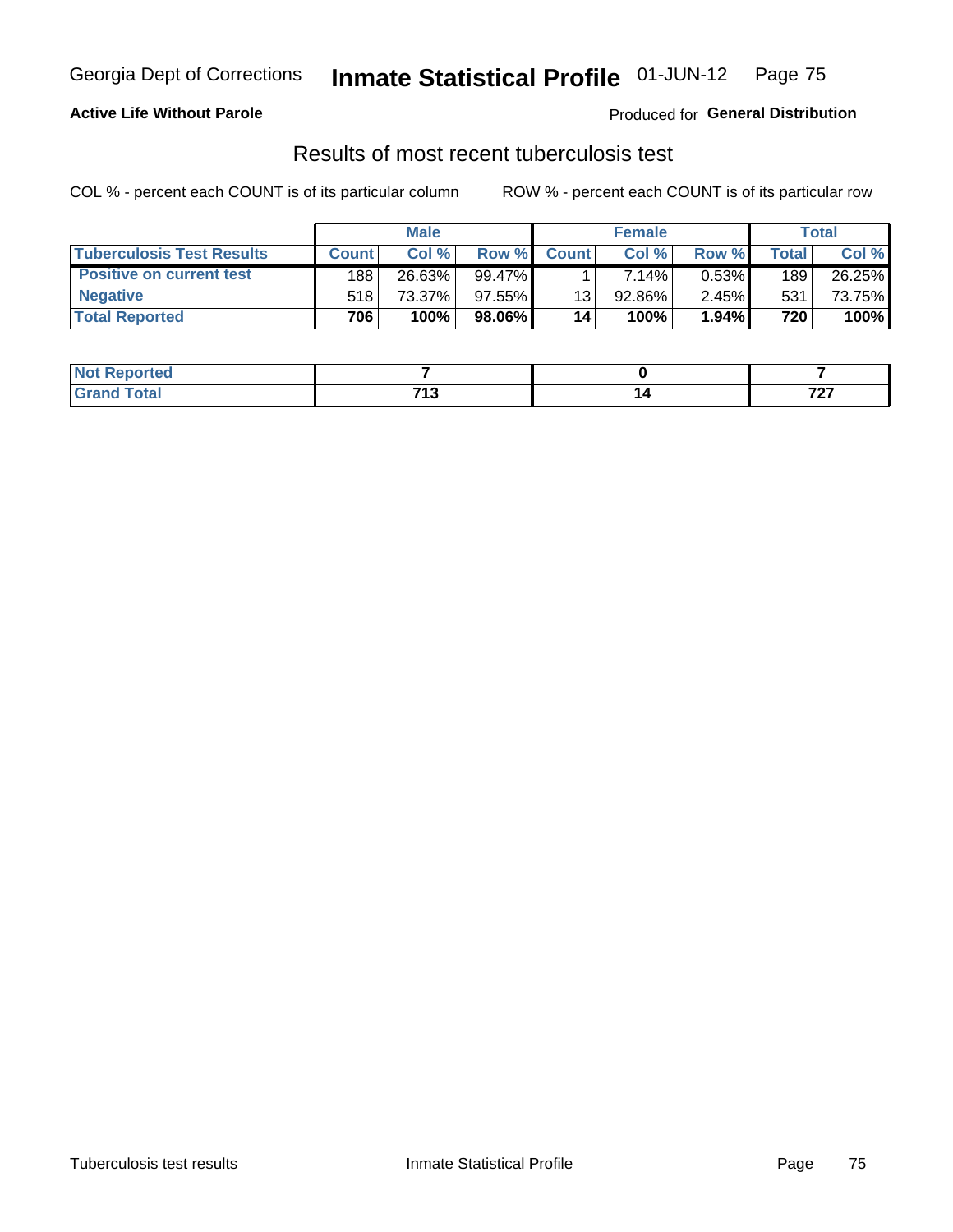#### **Active Life Without Parole**

Produced for **General Distribution**

## Results of most recent syphilis test

|                                 | <b>Male</b>  |           |           | <b>Female</b> |           |          | Total   |        |
|---------------------------------|--------------|-----------|-----------|---------------|-----------|----------|---------|--------|
| <b>Syphilis Test Results</b>    | <b>Count</b> | Col%      | Row %I    | <b>Count</b>  | Col %     | Row %    | Total i | Col %  |
| <b>Positive on current test</b> |              | 2.85%     | $94.44\%$ |               | 9.09%     | 5.56%    | 18      | 2.96%  |
| <b>Negative</b>                 | 580          | $97.15\%$ | 98.31%    | 10            | $90.91\%$ | $1.69\%$ | 590     | 97.04% |
| <b>Total Reported</b>           | 597          | 100%      | 98.19%    | 11            | 100%      | 1.81%    | 608     | 100%   |

| <b>Not Reported</b> | 116          | 1 1 Q<br>. |
|---------------------|--------------|------------|
| <b>Total</b>        | フィク<br>7 I J | 707        |